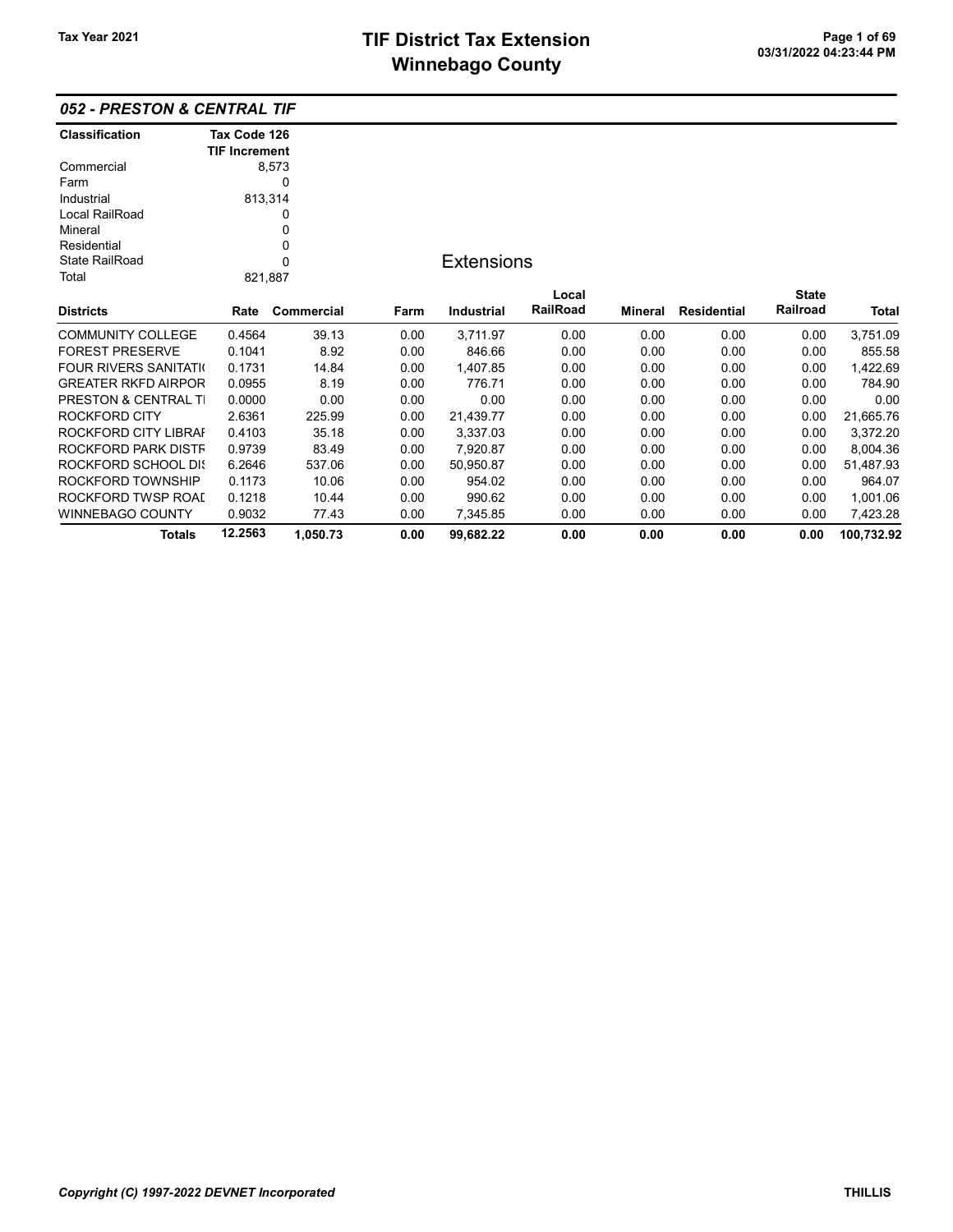066 - EAST STATE & ALPINE TIF

| <b>Classification</b> | Tax Code 117         |            |      |                   |          |         |                    |              |            |
|-----------------------|----------------------|------------|------|-------------------|----------|---------|--------------------|--------------|------------|
|                       | <b>TIF Increment</b> |            |      |                   |          |         |                    |              |            |
| Commercial            | 1,174,293            |            |      |                   |          |         |                    |              |            |
| Farm                  |                      | 0          |      |                   |          |         |                    |              |            |
| Industrial            |                      | 0          |      |                   |          |         |                    |              |            |
| Local RailRoad        |                      | 0          |      |                   |          |         |                    |              |            |
| Mineral               |                      | 0          |      |                   |          |         |                    |              |            |
| Residential           |                      | 0          |      |                   |          |         |                    |              |            |
| <b>State RailRoad</b> |                      | 0          |      | <b>Extensions</b> |          |         |                    |              |            |
| Total                 | 1,174,293            |            |      |                   |          |         |                    |              |            |
|                       |                      |            |      |                   | Local    |         |                    | <b>State</b> |            |
| Districts             | Rate                 | Commercial | Farm | <b>Industrial</b> | RailRoad | Mineral | <b>Residential</b> | Railroad     | Total      |
| COMMUNITY COLLEGE     | 0.4564               | 5,359.47   | 0.00 | 0.00              | 0.00     | 0.00    | 0.00               | 0.00         | 5,359.47   |
| EAST STATE & ALPINE T | 0.0000               | 0.00       | 0.00 | 0.00              | 0.00     | 0.00    | 0.00               | 0.00         | 0.00       |
| FOREST PRESERVE       | 0.1041               | 1,222.44   | 0.00 | 0.00              | 0.00     | 0.00    | 0.00               | 0.00         | 1,222.44   |
| FOUR RIVERS SANITATI( | 0.1731               | 2,032.70   | 0.00 | 0.00              | 0.00     | 0.00    | 0.00               | 0.00         | 2,032.70   |
| GREATER RKFD AIRPOR   | 0.0955               | 1,121.45   | 0.00 | 0.00              | 0.00     | 0.00    | 0.00               | 0.00         | 1,121.45   |
| ROCKFORD CITY         | 2.6361               | 30,955.54  | 0.00 | 0.00              | 0.00     | 0.00    | 0.00               | 0.00         | 30,955.54  |
| ROCKFORD CITY LIBRAI  | 0.4103               | 4,818.12   | 0.00 | 0.00              | 0.00     | 0.00    | 0.00               | 0.00         | 4,818.12   |
| ROCKFORD PARK DISTF   | 0.9739               | 11,436.44  | 0.00 | 0.00              | 0.00     | 0.00    | 0.00               | 0.00         | 11,436.44  |
| ROCKFORD SCHOOL DI{   | 6.2646               | 73.564.76  | 0.00 | 0.00              | 0.00     | 0.00    | 0.00               | 0.00         | 73,564.76  |
| ROCKFORD TOWNSHIP     | 0.1173               | 1,377.45   | 0.00 | 0.00              | 0.00     | 0.00    | 0.00               | 0.00         | 1,377.45   |
| ROCKFORD TWSP ROAI    | 0.1218               | 1,430.29   | 0.00 | 0.00              | 0.00     | 0.00    | 0.00               | 0.00         | 1,430.29   |
| WINNEBAGO COUNTY      | 0.9032               | 10,606.21  | 0.00 | 0.00              | 0.00     | 0.00    | 0.00               | 0.00         | 10,606.21  |
| <b>Totals</b>         | 12.2563              | 143,924.87 | 0.00 | 0.00              | 0.00     | 0.00    | 0.00               | 0.00         | 143,924.87 |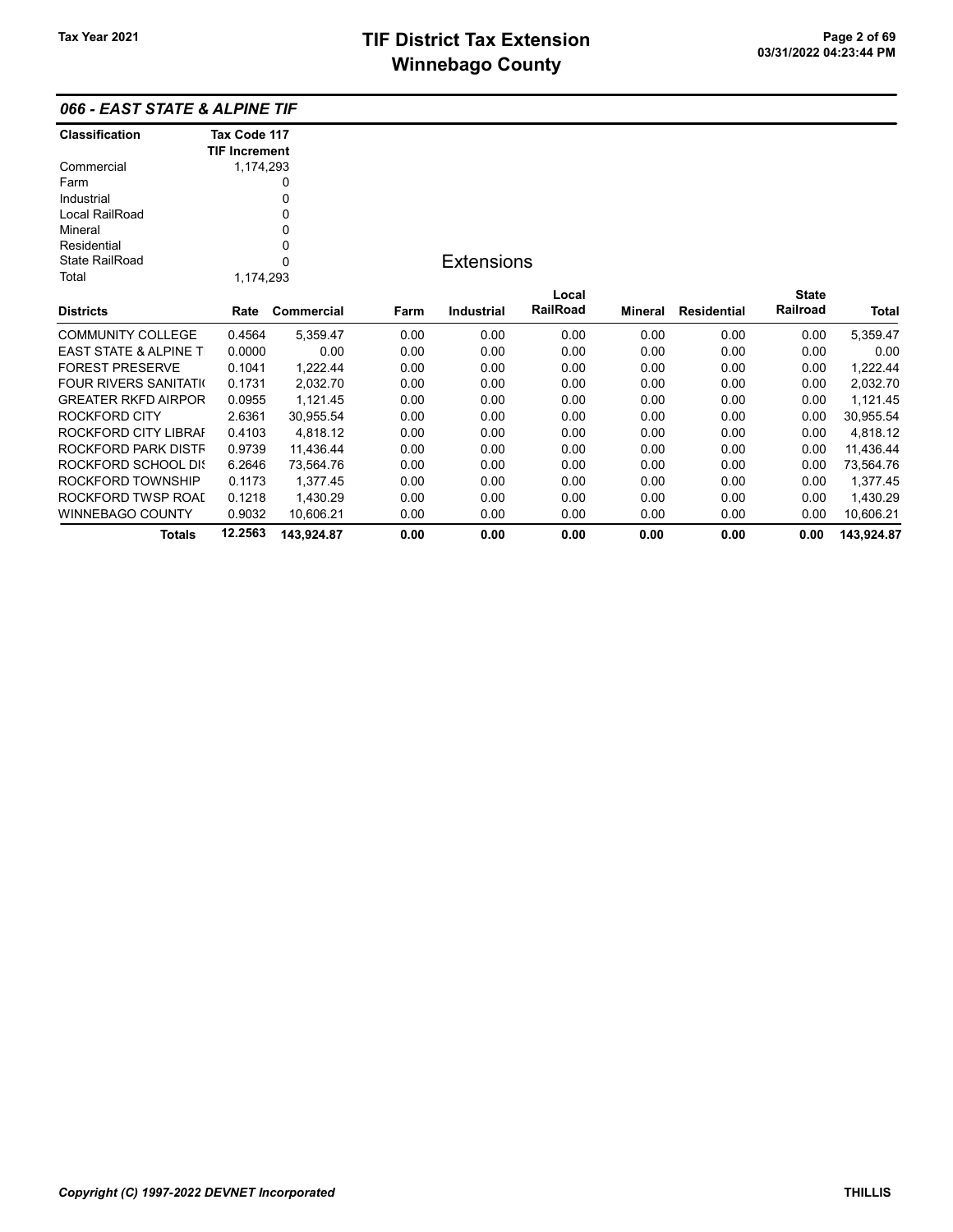|                       | 067 - WEST STATE & CENTRAL TIF |  |
|-----------------------|--------------------------------|--|
| <b>Classification</b> | Tax Code 085                   |  |
|                       | <b>TIF Increment</b>           |  |

| Commercial                     |         | 533,709    |      |                   |          |         |                    |              |            |
|--------------------------------|---------|------------|------|-------------------|----------|---------|--------------------|--------------|------------|
| Farm                           |         | 0          |      |                   |          |         |                    |              |            |
| Industrial                     |         | 9,742      |      |                   |          |         |                    |              |            |
| Local RailRoad                 |         | 0          |      |                   |          |         |                    |              |            |
| Mineral                        |         | 0          |      |                   |          |         |                    |              |            |
| Residential                    |         | 377,654    |      |                   |          |         |                    |              |            |
| <b>State RailRoad</b>          |         | 0          |      | <b>Extensions</b> |          |         |                    |              |            |
| Total                          |         | 921,105    |      |                   |          |         |                    |              |            |
|                                |         |            |      |                   | Local    |         |                    | <b>State</b> |            |
| <b>Districts</b>               | Rate    | Commercial | Farm | Industrial        | RailRoad | Mineral | <b>Residential</b> | Railroad     | Total      |
| <b>COMMUNITY COLLEGE</b>       | 0.4564  | 2,435.85   | 0.00 | 44.46             | 0.00     | 0.00    | 1,723.61           | 0.00         | 4,203.92   |
| <b>FOREST PRESERVE</b>         | 0.1041  | 555.59     | 0.00 | 10.14             | 0.00     | 0.00    | 393.14             | 0.00         | 958.87     |
| <b>FOUR RIVERS SANITATI</b>    | 0.1731  | 923.85     | 0.00 | 16.86             | 0.00     | 0.00    | 653.72             | 0.00         | 1,594.43   |
| <b>GREATER RKFD AIRPOR</b>     | 0.0955  | 509.69     | 0.00 | 9.30              | 0.00     | 0.00    | 360.66             | 0.00         | 879.66     |
| <b>ROCKFORD CITY</b>           | 2.6361  | 14,069.10  | 0.00 | 256.81            | 0.00     | 0.00    | 9,955.34           | 0.00         | 24,281.25  |
| ROCKFORD CITY LIBRAI           | 0.4103  | 2,189.81   | 0.00 | 39.97             | 0.00     | 0.00    | 1,549.51           | 0.00         | 3,779.29   |
| ROCKFORD PARK DISTF            | 0.9739  | 5,197.79   | 0.00 | 94.88             | 0.00     | 0.00    | 3,677.97           | 0.00         | 8,970.64   |
| <b>ROCKFORD SCHOOL DIS</b>     | 6.2646  | 33,434.73  | 0.00 | 610.30            | 0.00     | 0.00    | 23,658.51          | 0.00         | 57,703.54  |
| ROCKFORD TOWNSHIP              | 0.1173  | 626.04     | 0.00 | 11.43             | 0.00     | 0.00    | 442.99             | 0.00         | 1,080.46   |
| ROCKFORD TWSP ROAI             | 0.1218  | 650.06     | 0.00 | 11.87             | 0.00     | 0.00    | 459.98             | 0.00         | 1,121.91   |
| <b>WEST STATE &amp; CENTRA</b> | 0.0000  | 0.00       | 0.00 | 0.00              | 0.00     | 0.00    | 0.00               | 0.00         | 0.00       |
| WINNEBAGO COUNTY               | 0.9032  | 4,820.46   | 0.00 | 87.99             | 0.00     | 0.00    | 3,410.97           | 0.00         | 8,319.42   |
| <b>Totals</b>                  | 12.2563 | 65,412.97  | 0.00 | 1,194.01          | 0.00     | 0.00    | 46,286.40          | 0.00         | 112,893.39 |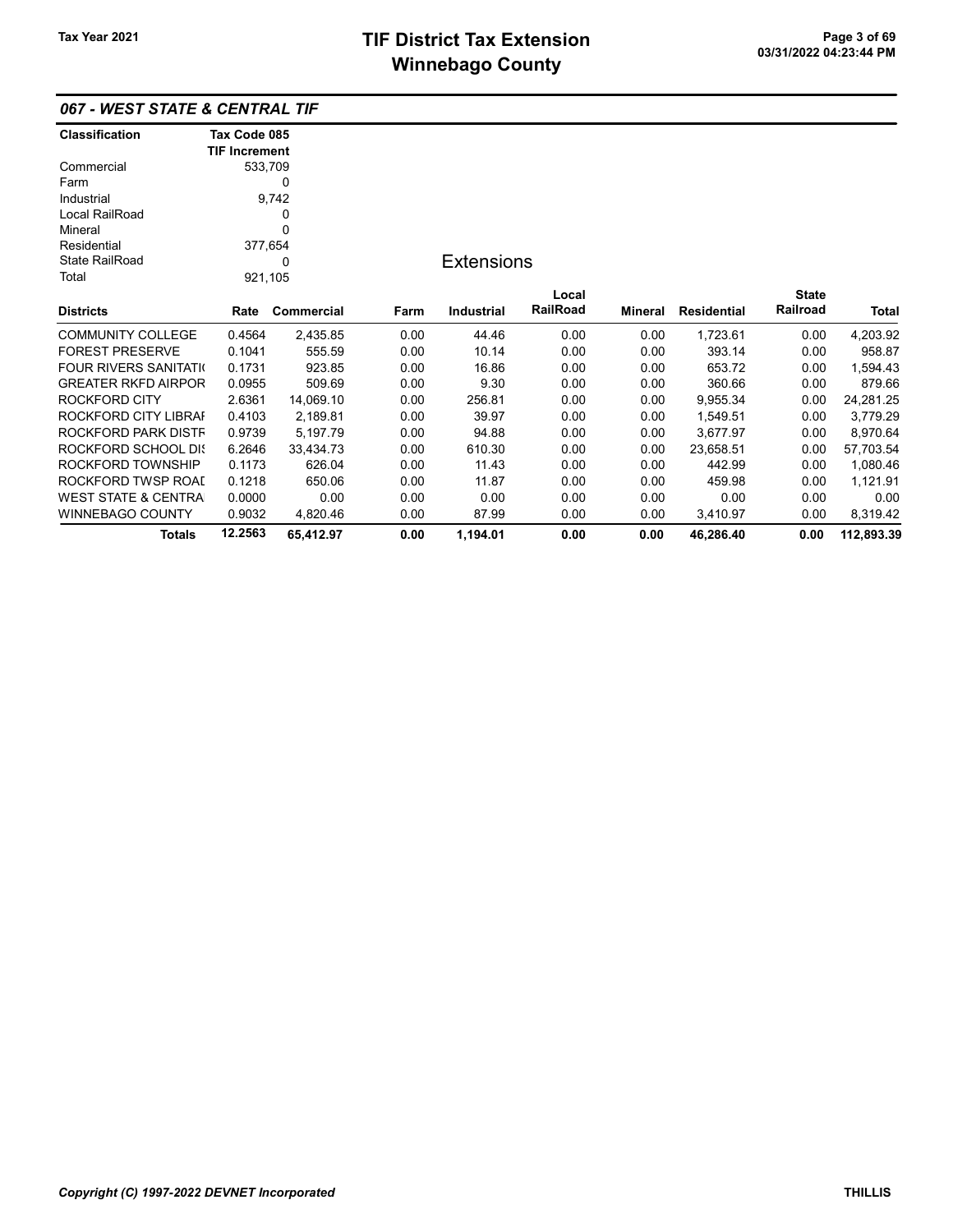### 068 - WEST STATE & KILBURN TIF

| <b>Classification</b>      | Tax Code 226         |            |      |                   |          |                |                    |              |           |
|----------------------------|----------------------|------------|------|-------------------|----------|----------------|--------------------|--------------|-----------|
|                            | <b>TIF Increment</b> |            |      |                   |          |                |                    |              |           |
| Commercial                 |                      | 101,770    |      |                   |          |                |                    |              |           |
| Farm                       |                      | 0          |      |                   |          |                |                    |              |           |
| Industrial                 | 261,537              |            |      |                   |          |                |                    |              |           |
| Local RailRoad             |                      | 0          |      |                   |          |                |                    |              |           |
| Mineral                    |                      | 0          |      |                   |          |                |                    |              |           |
| Residential                |                      | 6,309      |      |                   |          |                |                    |              |           |
| <b>State RailRoad</b>      |                      | 0          |      | <b>Extensions</b> |          |                |                    |              |           |
| Total                      | 369,616              |            |      |                   |          |                |                    |              |           |
|                            |                      |            |      |                   | Local    |                |                    | <b>State</b> |           |
| <b>Districts</b>           | Rate                 | Commercial | Farm | <b>Industrial</b> | RailRoad | <b>Mineral</b> | <b>Residential</b> | Railroad     | Total     |
| <b>COMMUNITY COLLEGE</b>   | 0.4564               | 464.48     | 0.00 | 1,193.65          | 0.00     | 0.00           | 28.79              | 0.00         | 1,686.93  |
| <b>FOREST PRESERVE</b>     | 0.1041               | 105.94     | 0.00 | 272.26            | 0.00     | 0.00           | 6.57               | 0.00         | 384.77    |
| FOUR RIVERS SANITATI(      | 0.1731               | 176.16     | 0.00 | 452.72            | 0.00     | 0.00           | 10.92              | 0.00         | 639.81    |
| <b>GREATER RKFD AIRPOR</b> | 0.0955               | 97.19      | 0.00 | 249.77            | 0.00     | 0.00           | 6.03               | 0.00         | 352.98    |
| ROCKFORD CITY              | 2.6361               | 2,682.76   | 0.00 | 6,894.38          | 0.00     | 0.00           | 166.31             | 0.00         | 9,743.45  |
| ROCKFORD CITY LIBRAI       | 0.4103               | 417.56     | 0.00 | 1,073.09          | 0.00     | 0.00           | 25.89              | 0.00         | 1,516.53  |
| ROCKFORD PARK DISTF        | 0.9739               | 991.14     | 0.00 | 2,547.11          | 0.00     | 0.00           | 61.44              | 0.00         | 3,599.69  |
| ROCKFORD SCHOOL DIS        | 6.2646               | 6,375.48   | 0.00 | 16,384.25         | 0.00     | 0.00           | 395.23             | 0.00         | 23,154.96 |
| ROCKFORD TOWNSHIP          | 0.1173               | 119.38     | 0.00 | 306.78            | 0.00     | 0.00           | 7.40               | 0.00         | 433.56    |
| ROCKFORD TWSP ROAI         | 0.1218               | 123.96     | 0.00 | 318.55            | 0.00     | 0.00           | 7.68               | 0.00         | 450.19    |
| WEST STATE & KILBURN       | 0.0000               | 0.00       | 0.00 | 0.00              | 0.00     | 0.00           | 0.00               | 0.00         | 0.00      |
| WINNEBAGO COUNTY           | 0.9032               | 919.19     | 0.00 | 2,362.20          | 0.00     | 0.00           | 56.98              | 0.00         | 3,338.37  |
| <b>Totals</b>              | 12.2563              | 12,473.24  | 0.00 | 32,054.76         | 0.00     | 0.00           | 773.24             | 0.00         | 45,301.24 |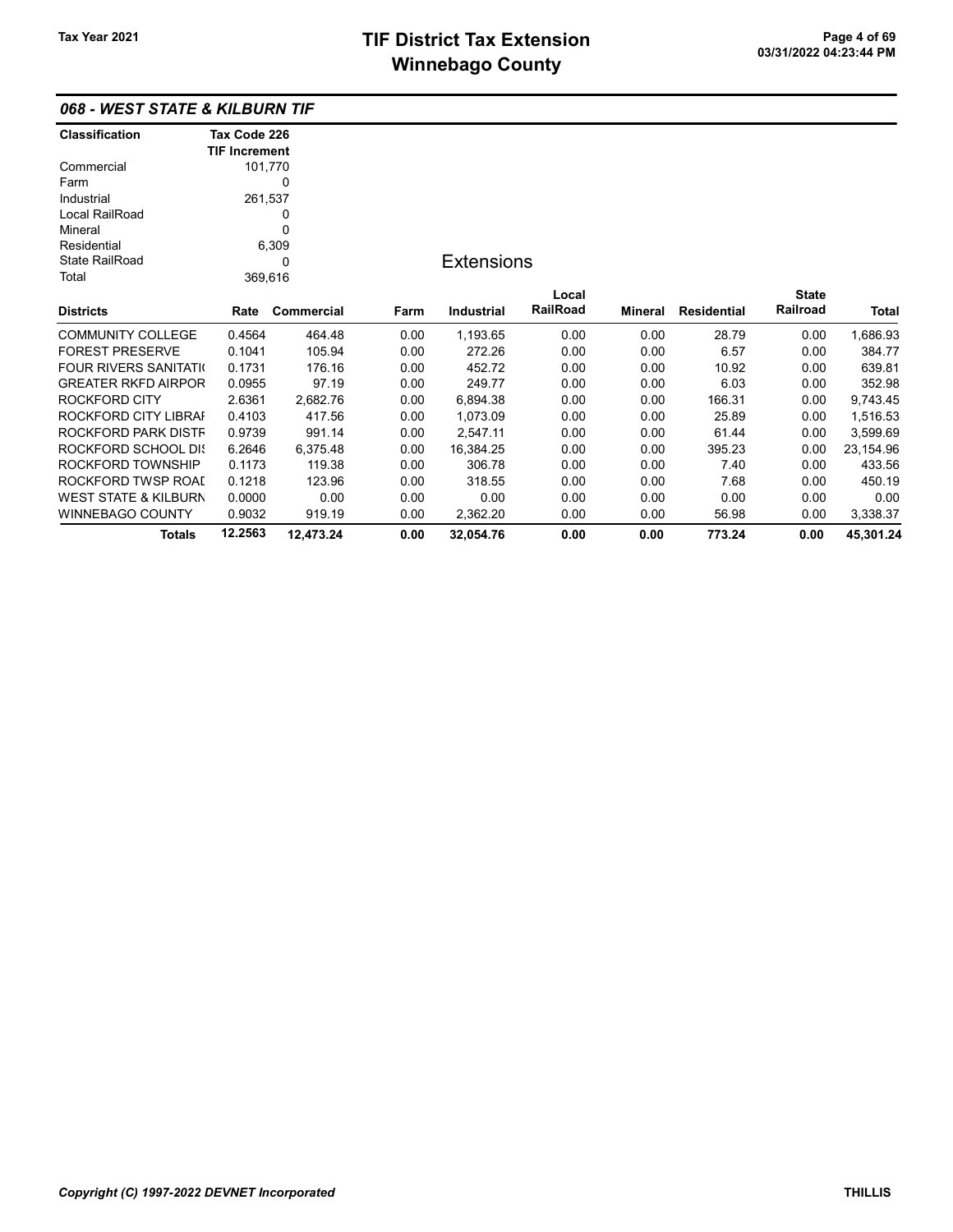### 088 - NORTH MAIN & AUBURN TIF

| <b>Classification</b>          | Tax Code 086         |            |      |                   |                 |         |                    |              |           |
|--------------------------------|----------------------|------------|------|-------------------|-----------------|---------|--------------------|--------------|-----------|
|                                | <b>TIF Increment</b> |            |      |                   |                 |         |                    |              |           |
| Commercial                     | 243,039              |            |      |                   |                 |         |                    |              |           |
| Farm                           |                      | 0          |      |                   |                 |         |                    |              |           |
| Industrial                     |                      | 20,817     |      |                   |                 |         |                    |              |           |
| Local RailRoad                 |                      | 0          |      |                   |                 |         |                    |              |           |
| Mineral                        |                      | 0          |      |                   |                 |         |                    |              |           |
| Residential                    |                      | 8,484      |      |                   |                 |         |                    |              |           |
| <b>State RailRoad</b>          |                      | 0          |      | <b>Extensions</b> |                 |         |                    |              |           |
| Total                          | 272,340              |            |      |                   |                 |         |                    |              |           |
|                                |                      |            |      |                   | Local           |         |                    | <b>State</b> |           |
| <b>Districts</b>               | Rate                 | Commercial | Farm | Industrial        | <b>RailRoad</b> | Mineral | <b>Residential</b> | Railroad     | Total     |
| <b>COMMUNITY COLLEGE</b>       | 0.4564               | 1,109.23   | 0.00 | 95.01             | 0.00            | 0.00    | 38.72              | 0.00         | 1,242.96  |
| <b>FOREST PRESERVE</b>         | 0.1041               | 253.00     | 0.00 | 21.67             | 0.00            | 0.00    | 8.83               | 0.00         | 283.51    |
| <b>FOUR RIVERS SANITATI</b>    | 0.1731               | 420.70     | 0.00 | 36.03             | 0.00            | 0.00    | 14.69              | 0.00         | 471.42    |
| <b>NORTH MAIN &amp; AUBURN</b> | 0.0000               | 0.00       | 0.00 | 0.00              | 0.00            | 0.00    | 0.00               | 0.00         | 0.00      |
| <b>ROCKFORD CITY</b>           | 2.6361               | 6,406.75   | 0.00 | 548.76            | 0.00            | 0.00    | 223.65             | 0.00         | 7,179.15  |
| ROCKFORD CITY LIBRAI           | 0.4103               | 997.19     | 0.00 | 85.41             | 0.00            | 0.00    | 34.81              | 0.00         | 1,117.41  |
| ROCKFORD PARK DISTF            | 0.9739               | 2,366.96   | 0.00 | 202.74            | 0.00            | 0.00    | 82.63              | 0.00         | 2,652.32  |
| ROCKFORD SCHOOL DIS            | 6.2646               | 15,225.42  | 0.00 | 1,304.10          | 0.00            | 0.00    | 531.49             | 0.00         | 17,061.01 |
| ROCKFORD TOWNSHIP              | 0.1173               | 285.08     | 0.00 | 24.42             | 0.00            | 0.00    | 9.95               | 0.00         | 319.45    |
| ROCKFORD TWSP ROAI             | 0.1218               | 296.02     | 0.00 | 25.36             | 0.00            | 0.00    | 10.33              | 0.00         | 331.71    |
| WINNEBAGO COUNTY               | 0.9032               | 2,195.13   | 0.00 | 188.02            | 0.00            | 0.00    | 76.63              | 0.00         | 2,459.77  |
| Totals                         | 12.1608              | 29,555.48  | 0.00 | 2,531.52          | 0.00            | 0.00    | 1,031.73           | 0.00         | 33,118.71 |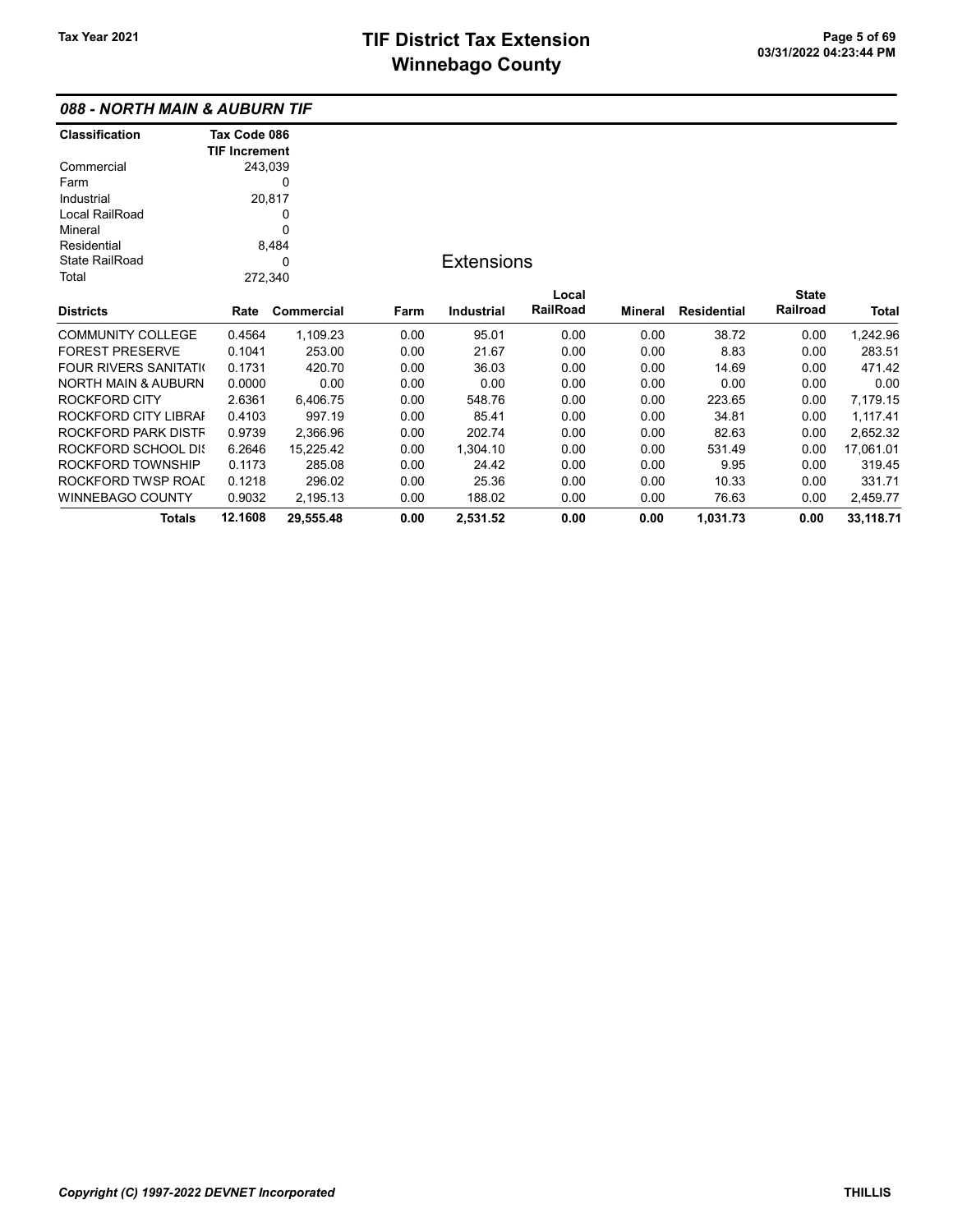| 089 - JACKSON SCHOOL TIF |  |
|--------------------------|--|
|--------------------------|--|

| <b>Classification</b>         | Tax Code 223         |              |      |                   |          |         |                    |              |           |
|-------------------------------|----------------------|--------------|------|-------------------|----------|---------|--------------------|--------------|-----------|
|                               | <b>TIF Increment</b> |              |      |                   |          |         |                    |              |           |
| Commercial                    |                      | 340,026<br>0 |      |                   |          |         |                    |              |           |
| Farm                          |                      |              |      |                   |          |         |                    |              |           |
| Industrial                    |                      | 2,439        |      |                   |          |         |                    |              |           |
| Local RailRoad                |                      | 0            |      |                   |          |         |                    |              |           |
| Mineral                       |                      | 0            |      |                   |          |         |                    |              |           |
| Residential                   |                      | 26,996       |      |                   |          |         |                    |              |           |
| <b>State RailRoad</b>         |                      | 0            |      | <b>Extensions</b> |          |         |                    |              |           |
| Total                         |                      | 369,461      |      |                   |          |         |                    |              |           |
|                               |                      |              |      |                   | Local    |         |                    | <b>State</b> |           |
| <b>Districts</b>              | Rate                 | Commercial   | Farm | <b>Industrial</b> | RailRoad | Mineral | <b>Residential</b> | Railroad     | Total     |
| <b>COMMUNITY COLLEGE</b>      | 0.4564               | 1,551.88     | 0.00 | 11.13             | 0.00     | 0.00    | 123.21             | 0.00         | 1,686.22  |
| <b>FOREST PRESERVE</b>        | 0.1041               | 353.97       | 0.00 | 2.54              | 0.00     | 0.00    | 28.10              | 0.00         | 384.61    |
| <b>FOUR RIVERS SANITATION</b> | 0.1731               | 588.59       | 0.00 | 4.22              | 0.00     | 0.00    | 46.73              | 0.00         | 639.54    |
| <b>GREATER RKFD AIRPOR</b>    | 0.0955               | 324.72       | 0.00 | 2.33              | 0.00     | 0.00    | 25.78              | 0.00         | 352.84    |
| JACKSON SCHOOL TIF            | 0.0000               | 0.00         | 0.00 | 0.00              | 0.00     | 0.00    | 0.00               | 0.00         | 0.00      |
| ROCKFORD CITY                 | 2.6361               | 8,963.43     | 0.00 | 64.29             | 0.00     | 0.00    | 711.64             | 0.00         | 9,739.36  |
| ROCKFORD CITY LIBRAI          | 0.4103               | 1,395.13     | 0.00 | 10.01             | 0.00     | 0.00    | 110.76             | 0.00         | 1,515.90  |
| ROCKFORD PARK DISTF           | 0.9739               | 3,311.51     | 0.00 | 23.75             | 0.00     | 0.00    | 262.91             | 0.00         | 3,598.18  |
| ROCKFORD SCHOOL DIS           | 6.2646               | 21,301.27    | 0.00 | 152.79            | 0.00     | 0.00    | 1,691.19           | 0.00         | 23,145.25 |
| ROCKFORD TOWNSHIP             | 0.1173               | 398.85       | 0.00 | 2.86              | 0.00     | 0.00    | 31.67              | 0.00         | 433.38    |
| ROCKFORD TWSP ROAI            | 0.1218               | 414.15       | 0.00 | 2.97              | 0.00     | 0.00    | 32.88              | 0.00         | 450.00    |
| <b>WINNEBAGO COUNTY</b>       | 0.9032               | 3,071.11     | 0.00 | 22.03             | 0.00     | 0.00    | 243.83             | 0.00         | 3,336.97  |
| Totals                        | 12.2563              | 41,674.61    | 0.00 | 298.92            | 0.00     | 0.00    | 3,308.70           | 0.00         | 45.282.25 |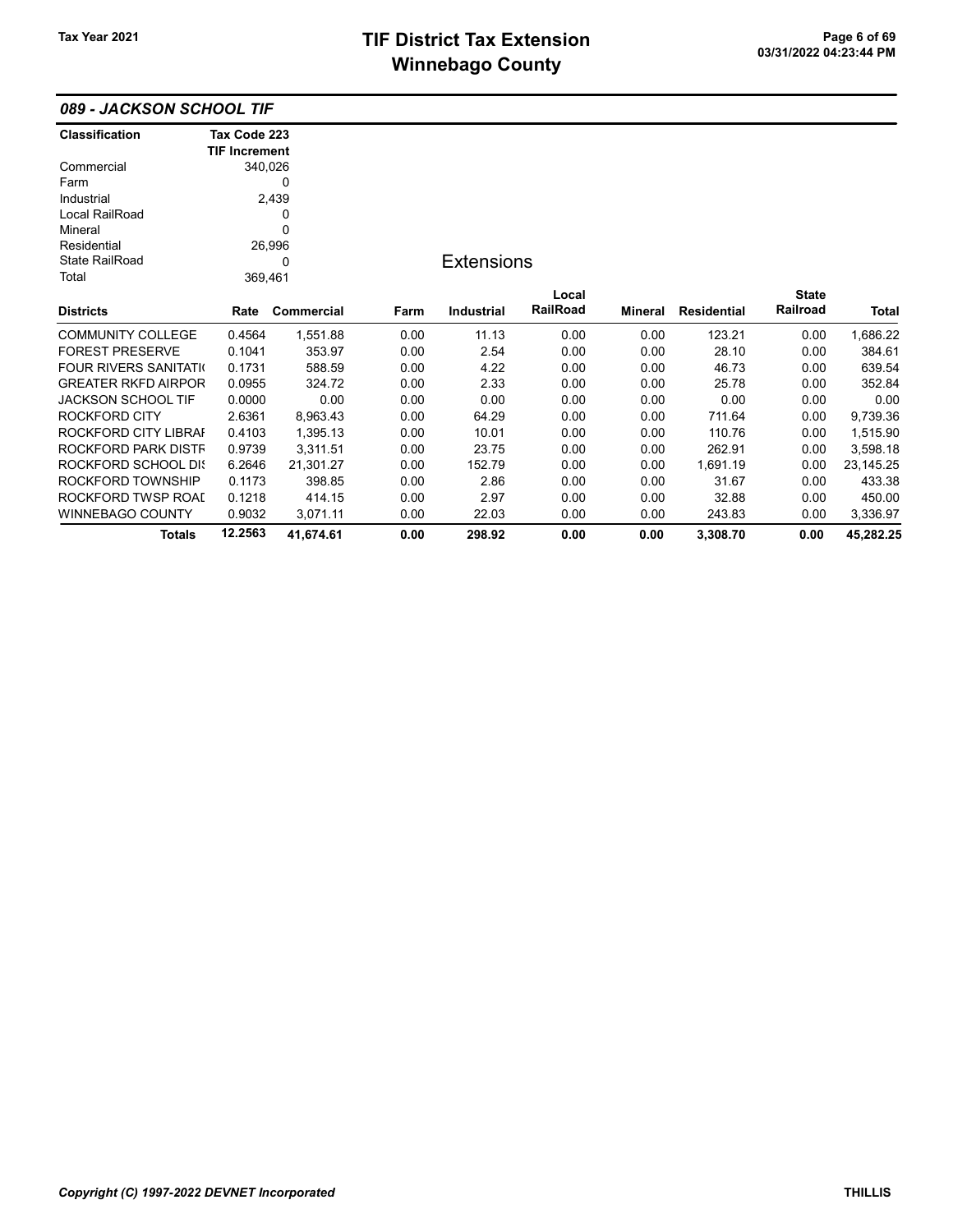# TIF District Tax Extension<br>
M's salare 2 can be also a control of the page 7 of 69 **Winnebago County**

# 093 - NORTH MAIN TIF

| <b>Classification</b>       | Tax Code 391         |            |      |                   |          |                |                    |              |           |
|-----------------------------|----------------------|------------|------|-------------------|----------|----------------|--------------------|--------------|-----------|
|                             | <b>TIF Increment</b> |            |      |                   |          |                |                    |              |           |
| Commercial                  | 316,583              |            |      |                   |          |                |                    |              |           |
| Farm                        |                      | 0          |      |                   |          |                |                    |              |           |
| Industrial                  |                      | 18,106     |      |                   |          |                |                    |              |           |
| Local RailRoad              |                      | 0          |      |                   |          |                |                    |              |           |
| Mineral                     |                      | 0          |      |                   |          |                |                    |              |           |
| Residential                 | 168,472              |            |      |                   |          |                |                    |              |           |
| <b>State RailRoad</b>       |                      | 0          |      | <b>Extensions</b> |          |                |                    |              |           |
| Total                       | 503,161              |            |      |                   |          |                |                    |              |           |
|                             |                      |            |      |                   | Local    |                |                    | <b>State</b> |           |
| <b>Districts</b>            | Rate                 | Commercial | Farm | <b>Industrial</b> | RailRoad | <b>Mineral</b> | <b>Residential</b> | Railroad     | Total     |
| <b>COMMUNITY COLLEGE</b>    | 0.4564               | 1,444.88   | 0.00 | 82.64             | 0.00     | 0.00           | 768.91             | 0.00         | 2,296.43  |
| <b>FOREST PRESERVE</b>      | 0.1041               | 329.56     | 0.00 | 18.85             | 0.00     | 0.00           | 175.38             | 0.00         | 523.79    |
| <b>FOUR RIVERS SANITATI</b> | 0.1731               | 548.01     | 0.00 | 31.34             | 0.00     | 0.00           | 291.63             | 0.00         | 870.97    |
| <b>GREATER RKFD AIRPOR</b>  | 0.0955               | 302.34     | 0.00 | 17.29             | 0.00     | 0.00           | 160.89             | 0.00         | 480.52    |
| <b>NORTH MAIN TIF</b>       | 0.0000               | 0.00       | 0.00 | 0.00              | 0.00     | 0.00           | 0.00               | 0.00         | 0.00      |
| ROCKFORD CITY               | 2.6361               | 8,345.44   | 0.00 | 477.29            | 0.00     | 0.00           | 4,441.09           | 0.00         | 13,263.83 |
| ROCKFORD CITY LIBRAI        | 0.4103               | 1,298.94   | 0.00 | 74.29             | 0.00     | 0.00           | 691.24             | 0.00         | 2,064.47  |
| ROCKFORD PARK DISTF         | 0.9739               | 3,083.20   | 0.00 | 176.33            | 0.00     | 0.00           | 1,640.75           | 0.00         | 4,900.28  |
| ROCKFORD SCHOOL DIS         | 6.2646               | 19,832.66  | 0.00 | 1,134.27          | 0.00     | 0.00           | 10,554.10          | 0.00         | 31,521.02 |
| ROCKFORD TOWNSHIP           | 0.1173               | 371.35     | 0.00 | 21.24             | 0.00     | 0.00           | 197.62             | 0.00         | 590.21    |
| ROCKFORD TWSP ROAI          | 0.1218               | 385.60     | 0.00 | 22.05             | 0.00     | 0.00           | 205.20             | 0.00         | 612.85    |
| <b>WINNEBAGO COUNTY</b>     | 0.9032               | 2,859.38   | 0.00 | 163.53            | 0.00     | 0.00           | 1,521.64           | 0.00         | 4,544.55  |
| <b>Totals</b>               | 12.2563              | 38,801.36  | 0.00 | 2,219.12          | 0.00     | 0.00           | 20,648.45          | 0.00         | 61,668.92 |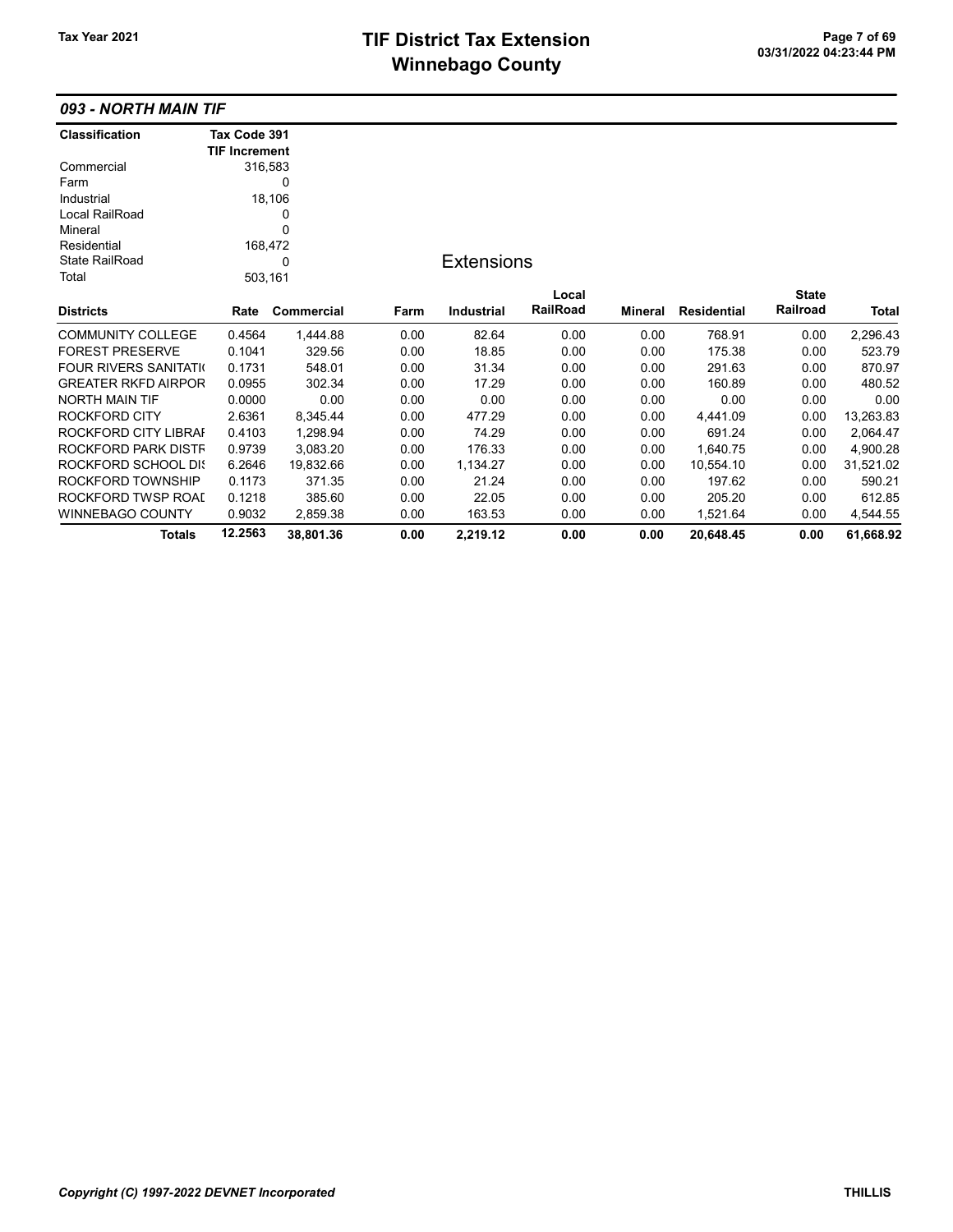# TIF District Tax Extension<br>
M's sales and Ostandard Control Control Control Control Control Control Control Control Control Control Control Control Control Control Control Control Control Control Control Control Control Co **Winnebago County**

#### 094 - GLOBAL TRADE TIF #1

| <b>Classification</b>       | Tax Code 392         |            |          |                       |                 |         |                    |              |                   |
|-----------------------------|----------------------|------------|----------|-----------------------|-----------------|---------|--------------------|--------------|-------------------|
|                             | <b>TIF Increment</b> |            |          |                       |                 |         |                    |              |                   |
| Commercial                  | 183,889              |            |          |                       |                 |         |                    |              |                   |
| Farm                        |                      | 50,629     |          |                       |                 |         |                    |              |                   |
| Industrial                  | 11,856,278           |            |          |                       |                 |         |                    |              |                   |
| Local RailRoad              |                      | 0          |          |                       |                 |         |                    |              |                   |
| Mineral                     |                      | 0          |          |                       |                 |         |                    |              |                   |
| Residential                 |                      | 0          |          |                       |                 |         |                    |              |                   |
| <b>State RailRoad</b>       |                      | 0          |          | <b>Extensions</b>     |                 |         |                    |              |                   |
| Total                       | 12,090,796           |            |          |                       |                 |         |                    |              |                   |
|                             |                      |            |          |                       | Local           |         |                    | <b>State</b> |                   |
| <b>Districts</b>            | Rate                 | Commercial | Farm     | <b>Industrial</b>     | <b>RailRoad</b> | Mineral | <b>Residential</b> | Railroad     | Total             |
| <b>COMMUNITY COLLEGE</b>    | 0.4564               | 839.27     | 231.07   | 54,112.05             | 0.00            | 0.00    | 0.00               | 0.00         | 55,182.39         |
| <b>FOREST PRESERVE</b>      | 0.1041               | 191.43     | 52.70    | 12,342.39             | 0.00            | 0.00    | 0.00               | 0.00         | 12,586.52         |
| <b>FOUR RIVERS SANITATI</b> | 0.1731               | 318.31     | 87.64    | 20,523.22             | 0.00            | 0.00    | 0.00               | 0.00         | 20,929.17         |
| <b>GLOBAL TRADE TIF #1</b>  | 0.0000               | 0.00       | 0.00     | 0.00                  | 0.00            | 0.00    | 0.00               | 0.00         | 0.00              |
| <b>GREATER RKFD AIRPOR</b>  | 0.0955               | 175.61     | 48.35    | 11,322.75             | 0.00            | 0.00    | 0.00               | 0.00         | 11,546.71         |
| <b>ROCKFORD CITY</b>        | 2.6361               | 4,847.50   | 1,334.63 | 312,543.34            | 0.00            | 0.00    | 0.00               | 0.00         | 318,725.47        |
| ROCKFORD CITY LIBRAI        | 0.4103               | 754.50     | 207.73   | 48,646.31             | 0.00            | 0.00    | 0.00               | 0.00         | 49,608.54         |
| ROCKFORD PARK DISTF         | 0.9739               | 1,790.89   | 493.08   | 115,468.29            | 0.00            | 0.00    | 0.00               | 0.00         | 117,752.26        |
| <b>ROCKFORD SCHOOL DK</b>   | 6.2646               | 11,519.91  | 3,171.70 | 742.748.39            | 0.00            | 0.00    | 0.00               | 0.00         | 757,440.01        |
| ROCKFORD TOWNSHIP           | 0.1173               | 215.70     | 59.39    | 13,907.41             | 0.00            | 0.00    | 0.00               | 0.00         | 14,182.50         |
| ROCKFORD TWSP ROAI          | 0.1218               | 223.98     | 61.67    | 14,440.95             | 0.00            | 0.00    | 0.00               | 0.00         | 14,726.59         |
| WINNEBAGO COUNTY            | 0.9032               | 1,660.89   | 457.28   | 107.085.90            | 0.00            | 0.00    | 0.00               | 0.00         | 109,204.07        |
| Totals                      | 12.2563              | 22,537.99  |          | 6,205.24 1,453,141.00 | 0.00            | 0.00    | 0.00               |              | 0.00 1,481,884.23 |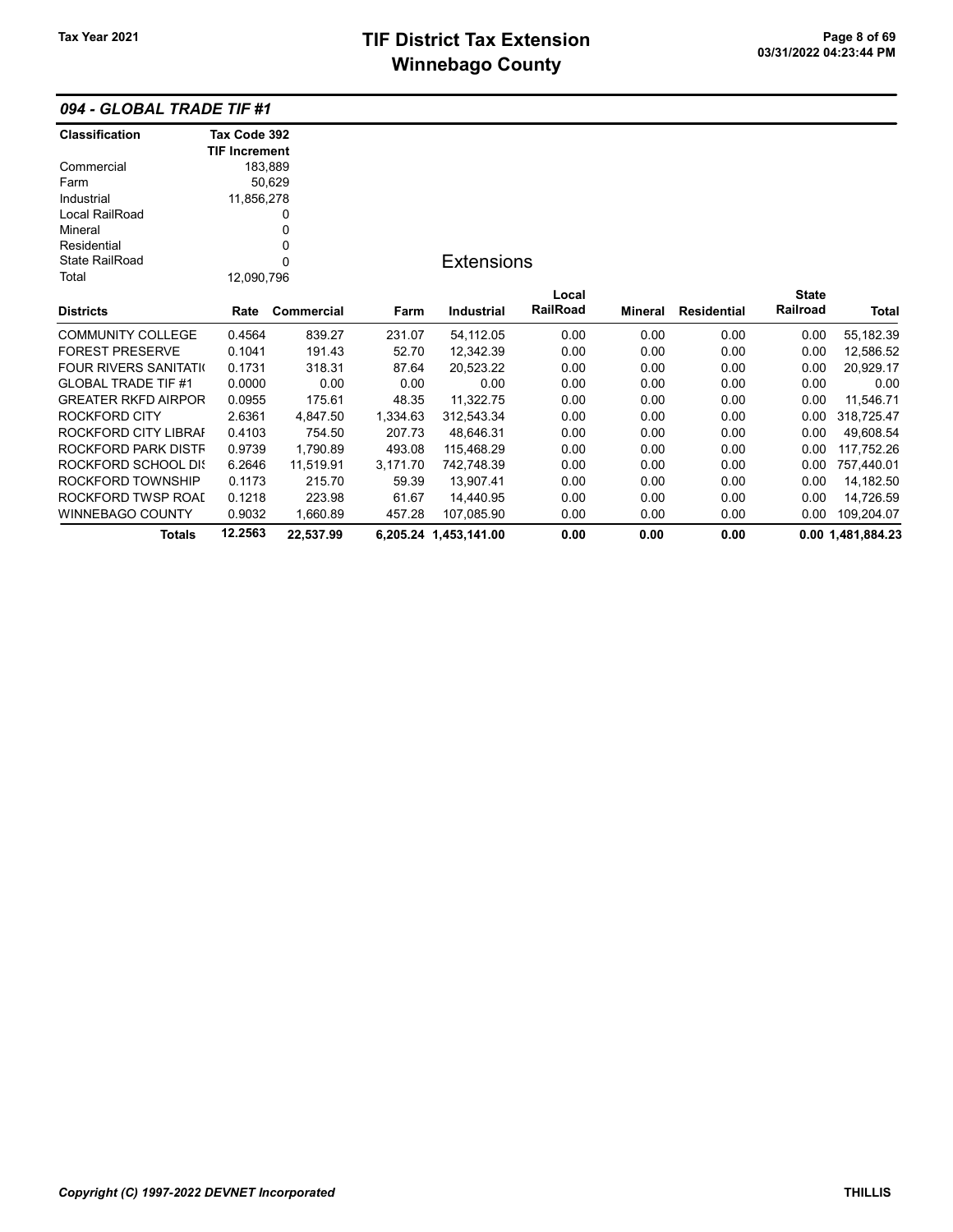#### 098 - MACHESNEY PARK TIF

| <b>Classification</b>         | Tax Code 118         |            |      |                   |          |         |                    |              |            |
|-------------------------------|----------------------|------------|------|-------------------|----------|---------|--------------------|--------------|------------|
|                               | <b>TIF Increment</b> |            |      |                   |          |         |                    |              |            |
| Commercial                    | 8,408,044            |            |      |                   |          |         |                    |              |            |
| Farm                          |                      | 0          |      |                   |          |         |                    |              |            |
| Industrial                    |                      | 0          |      |                   |          |         |                    |              |            |
| Local RailRoad                |                      | 0          |      |                   |          |         |                    |              |            |
| Mineral                       |                      | 0          |      |                   |          |         |                    |              |            |
| Residential                   |                      | 0          |      |                   |          |         |                    |              |            |
| <b>State RailRoad</b>         |                      | 0          |      | <b>Extensions</b> |          |         |                    |              |            |
| Total                         | 8,408,044            |            |      |                   |          |         |                    |              |            |
|                               |                      |            |      |                   | Local    |         |                    | <b>State</b> |            |
| <b>Districts</b>              | Rate                 | Commercial | Farm | <b>Industrial</b> | RailRoad | Mineral | <b>Residential</b> | Railroad     | Total      |
| <b>COMMUNITY COLLEGE</b>      | 0.4564               | 38,374.31  | 0.00 | 0.00              | 0.00     | 0.00    | 0.00               | 0.00         | 38,374.31  |
| <b>FOREST PRESERVE</b>        | 0.1041               | 8,752.77   | 0.00 | 0.00              | 0.00     | 0.00    | 0.00               | 0.00         | 8,752.77   |
| <b>FOUR RIVERS SANITATION</b> | 0.1731               | 14,554.32  | 0.00 | 0.00              | 0.00     | 0.00    | 0.00               | 0.00         | 14,554.32  |
| <b>GREATER RKFD AIRPOR</b>    | 0.0955               | 8,029.68   | 0.00 | 0.00              | 0.00     | 0.00    | 0.00               | 0.00         | 8,029.68   |
| HARLEM SCHOOL DIST            | 6.8589               | 576,699.33 | 0.00 | 0.00              | 0.00     | 0.00    | 0.00               | 0.00         | 576,699.33 |
| <b>HARLEM TOWNSHIP</b>        | 0.1025               | 8,618.25   | 0.00 | 0.00              | 0.00     | 0.00    | 0.00               | 0.00         | 8,618.25   |
| <b>HARLEM TWSP ROAD</b>       | 0.0440               | 3,699.54   | 0.00 | 0.00              | 0.00     | 0.00    | 0.00               | 0.00         | 3,699.54   |
| HARLEM-ROSCOE FIRE            | 0.7087               | 59,587.81  | 0.00 | 0.00              | 0.00     | 0.00    | 0.00               | 0.00         | 59,587.81  |
| <b>MACHESNEY PARK TIF</b>     | 0.0000               | 0.00       | 0.00 | 0.00              | 0.00     | 0.00    | 0.00               | 0.00         | 0.00       |
| <b>MACHESNEY PARK VILL</b>    | 0.0000               | 0.00       | 0.00 | 0.00              | 0.00     | 0.00    | 0.00               | 0.00         | 0.00       |
| <b>NORTH SUBURBAN LIBR</b>    | 0.2777               | 23.349.14  | 0.00 | 0.00              | 0.00     | 0.00    | 0.00               | 0.00         | 23,349.14  |
| <b>WINNEBAGO COUNTY</b>       | 0.9032               | 75,941.45  | 0.00 | 0.00              | 0.00     | 0.00    | 0.00               | 0.00         | 75,941.45  |
| <b>Totals</b>                 | 9.7241               | 817,606.60 | 0.00 | 0.00              | 0.00     | 0.00    | 0.00               | 0.00         | 817,606.60 |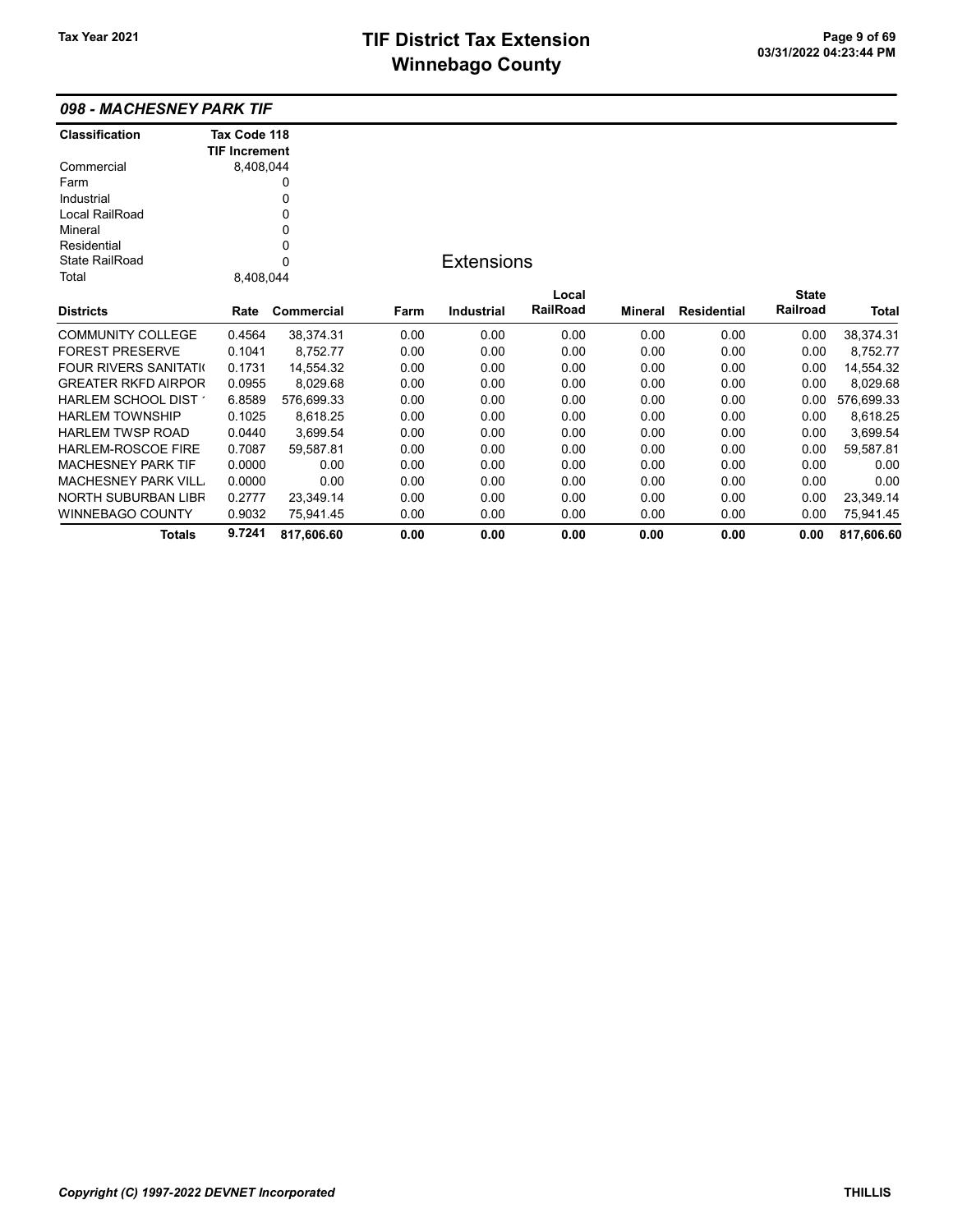# TIF District Tax Extension<br>
Mission 200 of 69<br>
Mission 200 of 200 of 200 of 200 of 200 of 200 of 200 of 200 of 200 of 200 of 200 of 200 of 200 of 200 of 200 of 200 of 200 of 200 of 200 of 200 of 200 of 200 of 200 of 200 of **Winnebago County**

| 098 - MACHESNEY PARK TIF    |                      |                   |      |                   |                 |         |                    |              |           |
|-----------------------------|----------------------|-------------------|------|-------------------|-----------------|---------|--------------------|--------------|-----------|
| <b>Classification</b>       | Tax Code 141         |                   |      |                   |                 |         |                    |              |           |
|                             | <b>TIF Increment</b> |                   |      |                   |                 |         |                    |              |           |
| Commercial                  | 640,127              |                   |      |                   |                 |         |                    |              |           |
| Farm                        |                      | 0                 |      |                   |                 |         |                    |              |           |
| Industrial                  |                      | 0                 |      |                   |                 |         |                    |              |           |
| Local RailRoad              |                      | 0                 |      |                   |                 |         |                    |              |           |
| Mineral                     |                      | 0                 |      |                   |                 |         |                    |              |           |
| Residential                 |                      | 2,872             |      |                   |                 |         |                    |              |           |
| <b>State RailRoad</b>       |                      | 0                 |      | <b>Extensions</b> |                 |         |                    |              |           |
| Total                       | 642,999              |                   |      |                   |                 |         |                    |              |           |
|                             |                      |                   |      |                   | Local           |         |                    | <b>State</b> |           |
| <b>Districts</b>            | Rate                 | <b>Commercial</b> | Farm | <b>Industrial</b> | <b>RailRoad</b> | Mineral | <b>Residential</b> | Railroad     | Total     |
| <b>COMMUNITY COLLEGE</b>    | 0.4564               | 2,921.54          | 0.00 | 0.00              | 0.00            | 0.00    | 13.11              | 0.00         | 2,934.65  |
| <b>FOREST PRESERVE</b>      | 0.1041               | 666.37            | 0.00 | 0.00              | 0.00            | 0.00    | 2.99               | 0.00         | 669.36    |
| <b>GREATER RKFD AIRPOR</b>  | 0.0955               | 611.32            | 0.00 | 0.00              | 0.00            | 0.00    | 2.74               | 0.00         | 614.06    |
| HARLEM SCHOOL DIST          | 6.8589               | 43,905.67         | 0.00 | 0.00              | 0.00            | 0.00    | 196.99             | 0.00         | 44,102.66 |
| <b>HARLEM TOWNSHIP</b>      | 0.1025               | 656.13            | 0.00 | 0.00              | 0.00            | 0.00    | 2.94               | 0.00         | 659.07    |
| <b>HARLEM TWSP ROAD</b>     | 0.0440               | 281.66            | 0.00 | 0.00              | 0.00            | 0.00    | 1.26               | 0.00         | 282.92    |
| <b>HARLEM-ROSCOE FIRE</b>   | 0.7087               | 4,536.58          | 0.00 | 0.00              | 0.00            | 0.00    | 20.35              | 0.00         | 4,556.93  |
| <b>MACHESNEY PARK TIF</b>   | 0.0000               | 0.00              | 0.00 | 0.00              | 0.00            | 0.00    | 0.00               | 0.00         | 0.00      |
| <b>MACHESNEY PARK VILL.</b> | 0.0000               | 0.00              | 0.00 | 0.00              | 0.00            | 0.00    | 0.00               | 0.00         | 0.00      |
| <b>NORTH SUBURBAN LIBR</b>  | 0.2777               | 1,777.63          | 0.00 | 0.00              | 0.00            | 0.00    | 7.98               | 0.00         | 1,785.61  |
| <b>WINNEBAGO COUNTY</b>     | 0.9032               | 5,781.63          | 0.00 | 0.00              | 0.00            | 0.00    | 25.94              | 0.00         | 5,807.57  |
| Totals                      | 9.5510               | 61,138.53         | 0.00 | 0.00              | 0.00            | 0.00    | 274.30             | 0.00         | 61.412.83 |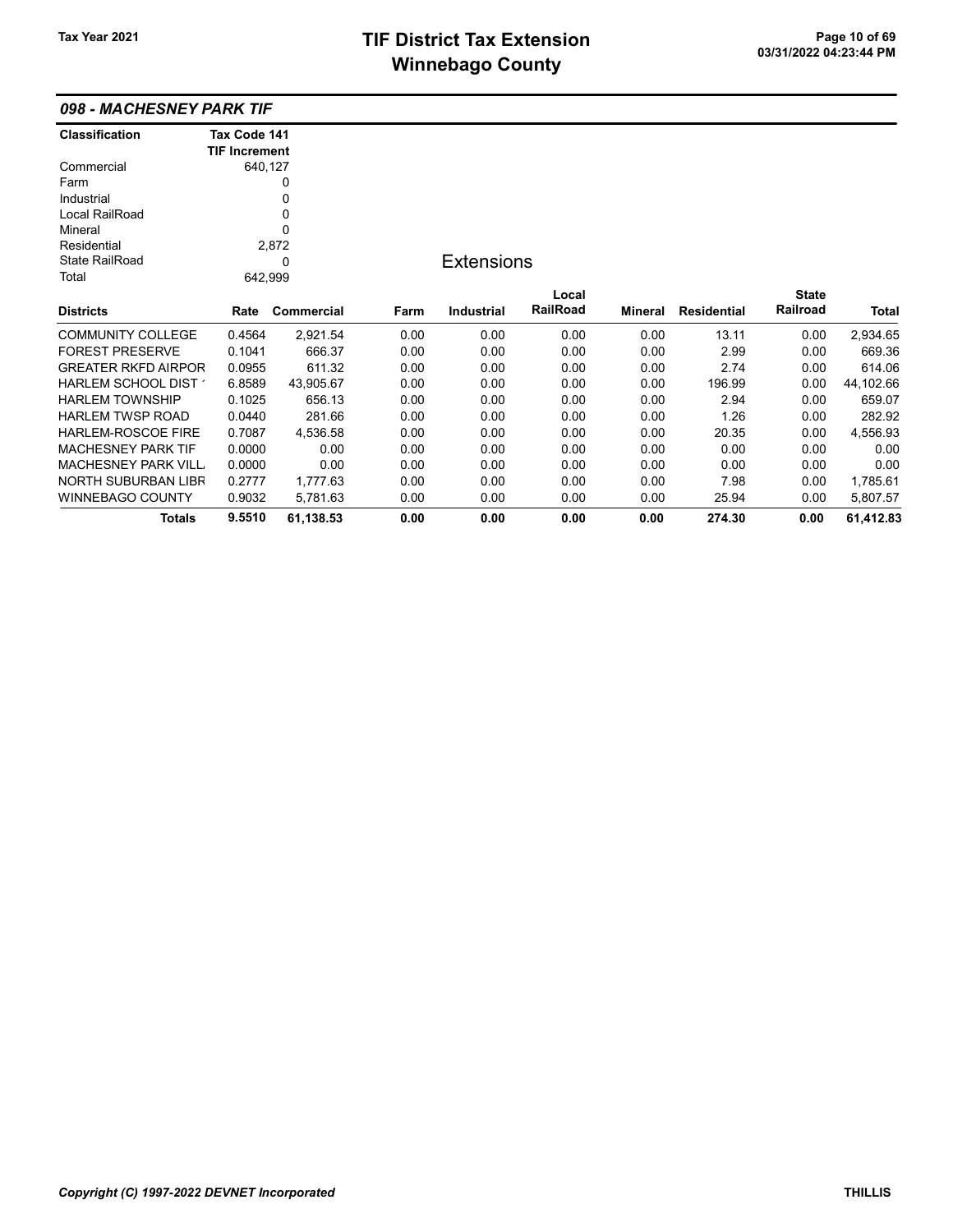### 104 - SOUTH ROCKFORD TIF

| <b>Classification</b>       | Tax Code 014         |            |      |                   |          |                |             |              |            |
|-----------------------------|----------------------|------------|------|-------------------|----------|----------------|-------------|--------------|------------|
|                             | <b>TIF Increment</b> |            |      |                   |          |                |             |              |            |
| Commercial                  | 852,878              |            |      |                   |          |                |             |              |            |
| Farm                        |                      | 0          |      |                   |          |                |             |              |            |
| Industrial                  | 136,789              |            |      |                   |          |                |             |              |            |
| Local RailRoad              |                      | 0          |      |                   |          |                |             |              |            |
| Mineral                     |                      | 0          |      |                   |          |                |             |              |            |
| Residential                 | 167,458              |            |      |                   |          |                |             |              |            |
| <b>State RailRoad</b>       |                      | 0          |      | <b>Extensions</b> |          |                |             |              |            |
| Total                       | 1,157,125            |            |      |                   |          |                |             |              |            |
|                             |                      |            |      |                   | Local    |                |             | <b>State</b> |            |
| <b>Districts</b>            | Rate                 | Commercial | Farm | <b>Industrial</b> | RailRoad | <b>Mineral</b> | Residential | Railroad     | Total      |
| <b>COMMUNITY COLLEGE</b>    | 0.4564               | 3,892.54   | 0.00 | 624.30            | 0.00     | 0.00           | 764.28      | 0.00         | 5,281.12   |
| <b>FOREST PRESERVE</b>      | 0.1041               | 887.85     | 0.00 | 142.40            | 0.00     | 0.00           | 174.32      | 0.00         | 1,204.57   |
| <b>FOUR RIVERS SANITATI</b> | 0.1731               | 1,476.33   | 0.00 | 236.78            | 0.00     | 0.00           | 289.87      | 0.00         | 2,002.98   |
| <b>GREATER RKFD AIRPOR</b>  | 0.0955               | 814.50     | 0.00 | 130.63            | 0.00     | 0.00           | 159.92      | 0.00         | 1,105.05   |
| <b>ROCKFORD CITY</b>        | 2.6361               | 22,482.72  | 0.00 | 3,605.89          | 0.00     | 0.00           | 4,414.36    | 0.00         | 30,502.97  |
| ROCKFORD CITY LIBRAI        | 0.4103               | 3,499.36   | 0.00 | 561.25            | 0.00     | 0.00           | 687.08      | 0.00         | 4,747.68   |
| ROCKFORD PARK DISTF         | 0.9739               | 8,306.18   | 0.00 | 1,332.19          | 0.00     | 0.00           | 1,630.87    | 0.00         | 11,269.24  |
| ROCKFORD SCHOOL DIS         | 6.2646               | 53,429.40  | 0.00 | 8,569.28          | 0.00     | 0.00           | 10,490.57   | 0.00         | 72,489.25  |
| ROCKFORD TOWNSHIP           | 0.1173               | 1,000.43   | 0.00 | 160.45            | 0.00     | 0.00           | 196.43      | 0.00         | 1,357.31   |
| ROCKFORD TWSP ROAD          | 0.1218               | 1,038.81   | 0.00 | 166.61            | 0.00     | 0.00           | 203.96      | 0.00         | 1,409.38   |
| SOUTH ROCKFORD TIF          | 0.0000               | 0.00       | 0.00 | 0.00              | 0.00     | 0.00           | 0.00        | 0.00         | 0.00       |
| <b>WINNEBAGO COUNTY</b>     | 0.9032               | 7,703.19   | 0.00 | 1,235.48          | 0.00     | 0.00           | 1,512.48    | 0.00         | 10,451.15  |
| <b>Totals</b>               | 12.2563              | 104,531.31 | 0.00 | 16,765.26         | 0.00     | 0.00           | 20,524.14   | 0.00         | 141,820.70 |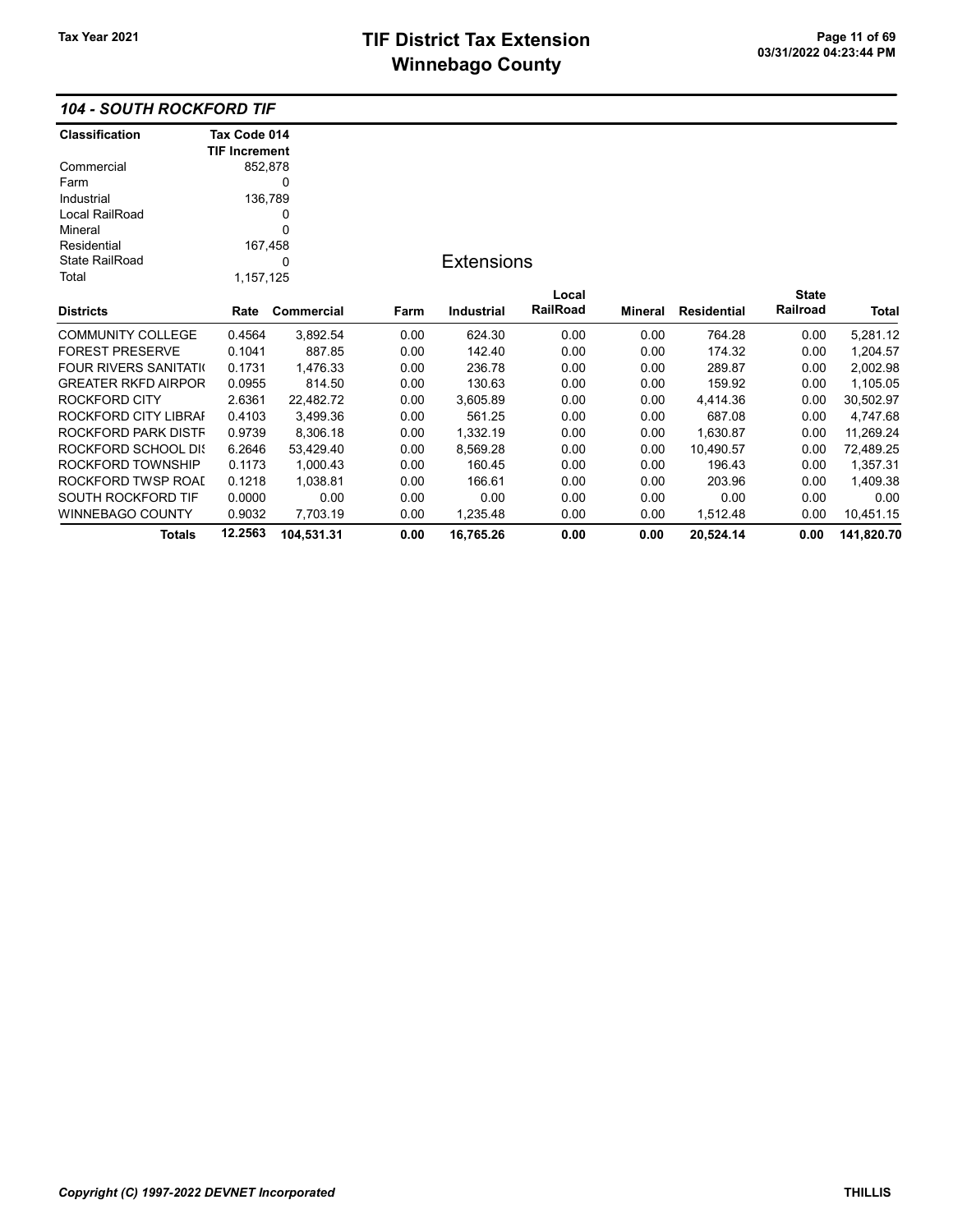## TIF District Tax Extension<br>
Mission 2009 12 03/31/2022 04:23:44 PM **Winnebago County**

#### 105 - LINCOLNWOOD TIF

| <b>Classification</b>         | Tax Code 047         |            |      |                   |          |         |                    |              |           |
|-------------------------------|----------------------|------------|------|-------------------|----------|---------|--------------------|--------------|-----------|
|                               | <b>TIF Increment</b> |            |      |                   |          |         |                    |              |           |
| Commercial                    |                      | 0          |      |                   |          |         |                    |              |           |
| Farm                          |                      | 0          |      |                   |          |         |                    |              |           |
| Industrial                    |                      | 0          |      |                   |          |         |                    |              |           |
| Local RailRoad                |                      | 0          |      |                   |          |         |                    |              |           |
| Mineral                       |                      | $\Omega$   |      |                   |          |         |                    |              |           |
| Residential                   | 488,895              |            |      |                   |          |         |                    |              |           |
| <b>State RailRoad</b>         |                      | 0          |      | <b>Extensions</b> |          |         |                    |              |           |
| Total                         | 488,895              |            |      |                   |          |         |                    |              |           |
|                               |                      |            |      |                   | Local    |         |                    | <b>State</b> |           |
| <b>Districts</b>              | Rate                 | Commercial | Farm | <b>Industrial</b> | RailRoad | Mineral | <b>Residential</b> | Railroad     | Total     |
| <b>COMMUNITY COLLEGE</b>      | 0.4564               | 0.00       | 0.00 | 0.00              | 0.00     | 0.00    | 2,231.32           | 0.00         | 2,231.32  |
| <b>FOREST PRESERVE</b>        | 0.1041               | 0.00       | 0.00 | 0.00              | 0.00     | 0.00    | 508.94             | 0.00         | 508.94    |
| <b>FOUR RIVERS SANITATION</b> | 0.1731               | 0.00       | 0.00 | 0.00              | 0.00     | 0.00    | 846.28             | 0.00         | 846.28    |
| <b>GREATER RKFD AIRPOR</b>    | 0.0955               | 0.00       | 0.00 | 0.00              | 0.00     | 0.00    | 466.89             | 0.00         | 466.89    |
| LINCOLNWOOD TIF               | 0.0000               | 0.00       | 0.00 | 0.00              | 0.00     | 0.00    | 0.00               | 0.00         | 0.00      |
| ROCKFORD CITY                 | 2.6361               | 0.00       | 0.00 | 0.00              | 0.00     | 0.00    | 12,887.76          | 0.00         | 12,887.76 |
| ROCKFORD CITY LIBRAI          | 0.4103               | 0.00       | 0.00 | 0.00              | 0.00     | 0.00    | 2,005.94           | 0.00         | 2,005.94  |
| ROCKFORD PARK DISTF           | 0.9739               | 0.00       | 0.00 | 0.00              | 0.00     | 0.00    | 4,761.35           | 0.00         | 4,761.35  |
| ROCKFORD SCHOOL DIS           | 6.2646               | 0.00       | 0.00 | 0.00              | 0.00     | 0.00    | 30,627.32          | 0.00         | 30,627.32 |
| ROCKFORD TOWNSHIP             | 0.1173               | 0.00       | 0.00 | 0.00              | 0.00     | 0.00    | 573.47             | 0.00         | 573.47    |
| ROCKFORD TWSP ROAI            | 0.1218               | 0.00       | 0.00 | 0.00              | 0.00     | 0.00    | 595.47             | 0.00         | 595.47    |
| WINNEBAGO COUNTY              | 0.9032               | 0.00       | 0.00 | 0.00              | 0.00     | 0.00    | 4,415.70           | 0.00         | 4,415.70  |
| <b>Totals</b>                 | 12.2563              | 0.00       | 0.00 | 0.00              | 0.00     | 0.00    | 59,920.44          | 0.00         | 59,920.44 |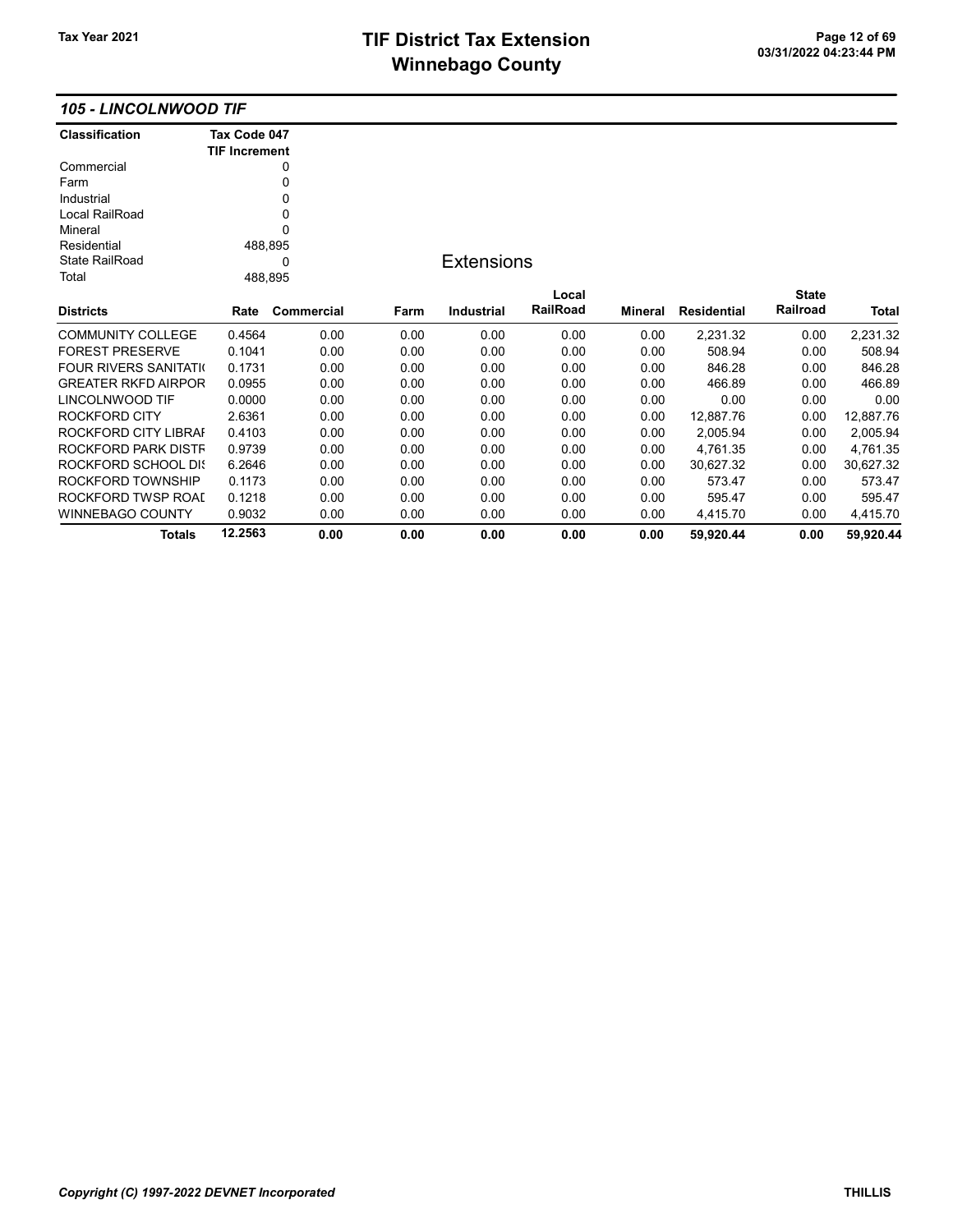## TIF District Tax Extension Page 13 of 69<br>03/31/2022 04:23:44 PM **Winnebago County**

### 106 - DURAND VILLAGE TIF

| <b>Classification</b>       | Tax Code 228         |             |      |                   |          |         |                    |              |           |
|-----------------------------|----------------------|-------------|------|-------------------|----------|---------|--------------------|--------------|-----------|
|                             | <b>TIF Increment</b> |             |      |                   |          |         |                    |              |           |
| Commercial                  |                      | 218,225     |      |                   |          |         |                    |              |           |
| Farm                        |                      | 0           |      |                   |          |         |                    |              |           |
| Industrial                  |                      | 157,135     |      |                   |          |         |                    |              |           |
| Local RailRoad              |                      | 0           |      |                   |          |         |                    |              |           |
| Mineral                     |                      | $\mathbf 0$ |      |                   |          |         |                    |              |           |
| Residential                 |                      | 86,971      |      |                   |          |         |                    |              |           |
| <b>State RailRoad</b>       |                      | 0           |      | <b>Extensions</b> |          |         |                    |              |           |
| Total                       |                      | 462,331     |      |                   |          |         |                    |              |           |
|                             |                      |             |      |                   | Local    |         |                    | <b>State</b> |           |
| <b>Districts</b>            | Rate                 | Commercial  | Farm | Industrial        | RailRoad | Mineral | <b>Residential</b> | Railroad     | Total     |
| <b>COMMUNITY COLLEGE</b>    | 0.4564               | 995.98      | 0.00 | 717.16            | 0.00     | 0.00    | 396.94             | 0.00         | 2,110.08  |
| <b>DU/LA MULTI TOWNSHIP</b> | 0.0386               | 84.23       | 0.00 | 60.65             | 0.00     | 0.00    | 33.57              | 0.00         | 178.46    |
| <b>DURAND SANITARY</b>      | 0.0396               | 86.42       | 0.00 | 62.23             | 0.00     | 0.00    | 34.44              | 0.00         | 183.08    |
| <b>DURAND TOWNSHIP</b>      | 0.1698               | 370.55      | 0.00 | 266.82            | 0.00     | 0.00    | 147.68             | 0.00         | 785.04    |
| <b>DURAND TWSP ROAD</b>     | 0.2713               | 592.04      | 0.00 | 426.31            | 0.00     | 0.00    | 235.95             | 0.00         | 1,254.30  |
| DURAND UNIT SD #322         | 6.6817               | 14,581.14   | 0.00 | 10,499.29         | 0.00     | 0.00    | 5,811.14           | 0.00         | 30,891.57 |
| <b>DURAND VILLAGE</b>       | 0.2757               | 601.65      | 0.00 | 433.22            | 0.00     | 0.00    | 239.78             | 0.00         | 1,274.65  |
| DURAND VILLAGE TIF          | 0.0000               | 0.00        | 0.00 | 0.00              | 0.00     | 0.00    | 0.00               | 0.00         | 0.00      |
| FIRE 1                      | 0.7089               | 1,547.00    | 0.00 | 1,113.93          | 0.00     | 0.00    | 616.54             | 0.00         | 3,277.46  |
| <b>FOREST PRESERVE</b>      | 0.1041               | 227.17      | 0.00 | 163.58            | 0.00     | 0.00    | 90.54              | 0.00         | 481.29    |
| WINNEBAGO COUNTY            | 0.9032               | 1,971.01    | 0.00 | 1,419.24          | 0.00     | 0.00    | 785.52             | 0.00         | 4,175.77  |
| <b>Totals</b>               | 9.6493               | 21,057.19   | 0.00 | 15,162.43         | 0.00     | 0.00    | 8,392.10           | 0.00         | 44,611.70 |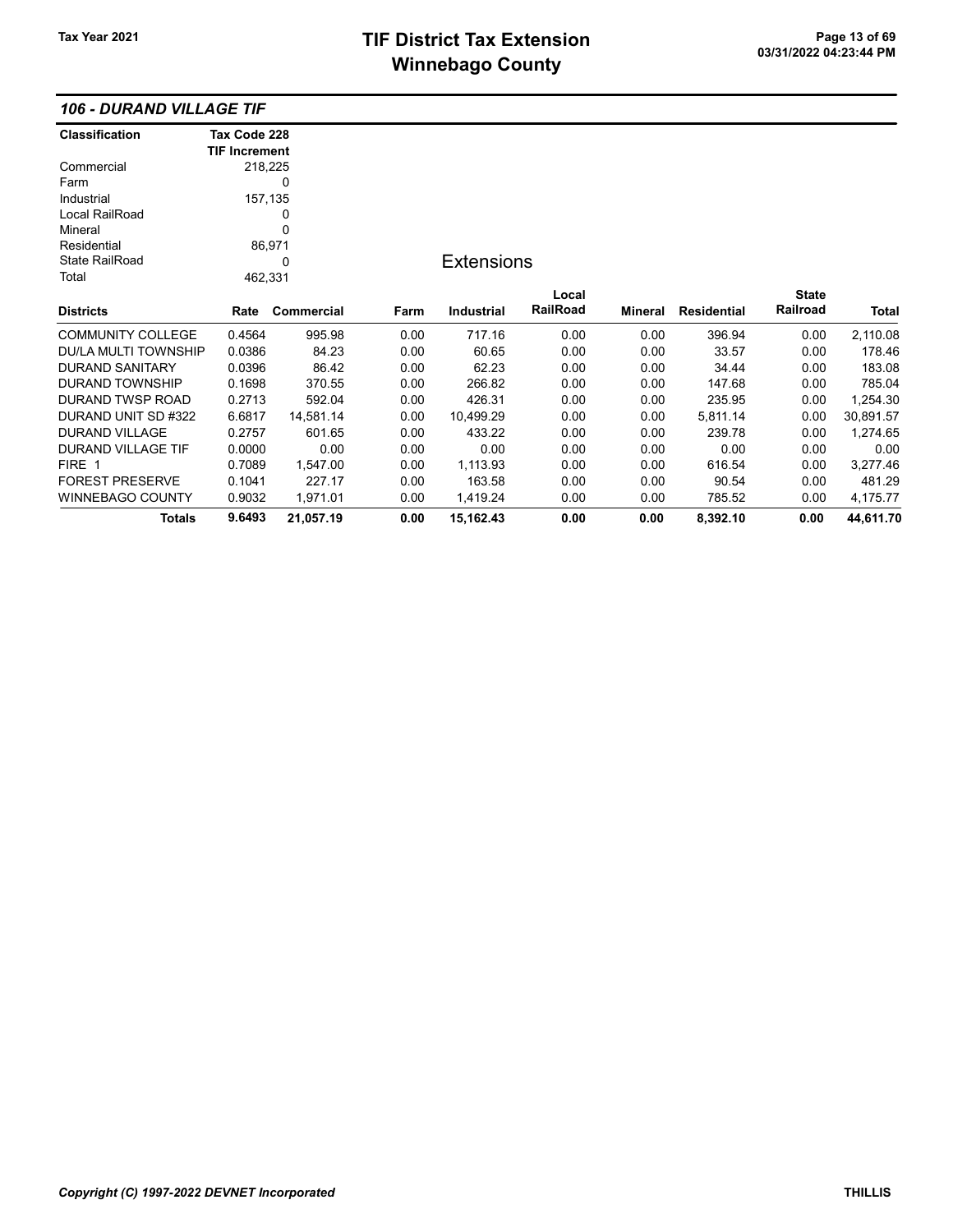### 107 - SPRINGFIELD CORNERS TIF

| Classification             | Tax Code 048         |            |      |                   |          |                |                    |              |            |
|----------------------------|----------------------|------------|------|-------------------|----------|----------------|--------------------|--------------|------------|
|                            | <b>TIF Increment</b> |            |      |                   |          |                |                    |              |            |
| Commercial                 | 1,005,007            |            |      |                   |          |                |                    |              |            |
| Farm                       |                      | 0          |      |                   |          |                |                    |              |            |
| Industrial                 |                      | 0          |      |                   |          |                |                    |              |            |
| Local RailRoad             |                      | 0          |      |                   |          |                |                    |              |            |
| Mineral                    |                      | 0          |      |                   |          |                |                    |              |            |
| Residential                | 862,693              |            |      |                   |          |                |                    |              |            |
| <b>State RailRoad</b>      |                      | 0          |      | <b>Extensions</b> |          |                |                    |              |            |
| Total                      | 1,867,700            |            |      |                   |          |                |                    |              |            |
|                            |                      |            |      |                   | Local    |                |                    | <b>State</b> |            |
| <b>Districts</b>           | Rate                 | Commercial | Farm | <b>Industrial</b> | RailRoad | <b>Mineral</b> | <b>Residential</b> | Railroad     | Total      |
| <b>COMMUNITY COLLEGE</b>   | 0.4564               | 4,586.85   | 0.00 | 0.00              | 0.00     | 0.00           | 3,937.33           | 0.00         | 8,524.18   |
| <b>FOREST PRESERVE</b>     | 0.1041               | 1,046.21   | 0.00 | 0.00              | 0.00     | 0.00           | 898.06             | 0.00         | 1,944.28   |
| FOUR RIVERS SANITATI(      | 0.1731               | 1,739.67   | 0.00 | 0.00              | 0.00     | 0.00           | 1,493.32           | 0.00         | 3,232.99   |
| <b>GREATER RKFD AIRPOR</b> | 0.0955               | 959.78     | 0.00 | 0.00              | 0.00     | 0.00           | 823.87             | 0.00         | 1,783.65   |
| ROCKFORD CITY              | 2.6361               | 26,492.99  | 0.00 | 0.00              | 0.00     | 0.00           | 22,741.45          | 0.00         | 49,234.44  |
| ROCKFORD CITY LIBRAI       | 0.4103               | 4,123.54   | 0.00 | 0.00              | 0.00     | 0.00           | 3,539.63           | 0.00         | 7,663.17   |
| ROCKFORD PARK DISTF        | 0.9739               | 9,787.76   | 0.00 | 0.00              | 0.00     | 0.00           | 8,401.77           | 0.00         | 18,189.53  |
| ROCKFORD SCHOOL DIS        | 6.2646               | 62,959.67  | 0.00 | 0.00              | 0.00     | 0.00           | 54,044.27          | 0.00         | 117,003.93 |
| ROCKFORD TOWNSHIP          | 0.1173               | 1,178.87   | 0.00 | 0.00              | 0.00     | 0.00           | 1,011.94           | 0.00         | 2,190.81   |
| ROCKFORD TWSP ROAI         | 0.1218               | 1,224.10   | 0.00 | 0.00              | 0.00     | 0.00           | 1,050.76           | 0.00         | 2,274.86   |
| <b>SPRINGFIELD CORNERS</b> | 0.0000               | 0.00       | 0.00 | 0.00              | 0.00     | 0.00           | 0.00               | 0.00         | 0.00       |
| WINNEBAGO COUNTY           | 0.9032               | 9,077.22   | 0.00 | 0.00              | 0.00     | 0.00           | 7,791.84           | 0.00         | 16,869.07  |
| Totals                     | 12.2563              | 123,176.66 | 0.00 | 0.00              | 0.00     | 0.00           | 105,734.24         | 0.00         | 228,910.91 |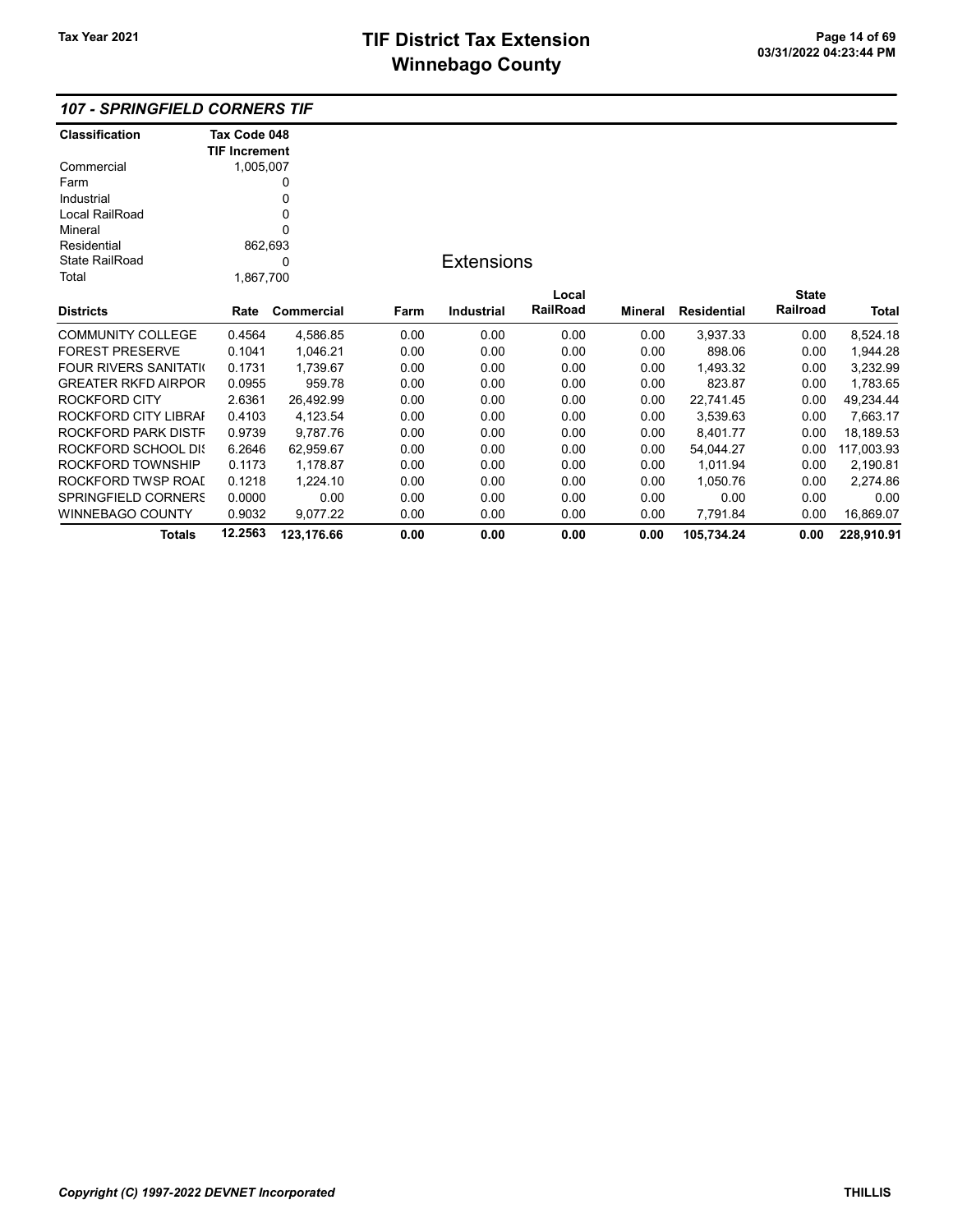# TIF District Tax Extension<br>
M's sales and Canada page 15 of 69<br>
M's sales and Canada page 14 of 03/31/2022 04:23:44 PM **Winnebago County**

### 125 - WAGON WHEEL TIF

| <b>Classification</b>       | Tax Code 402         |            |      |                   |          |         |                    |              |            |
|-----------------------------|----------------------|------------|------|-------------------|----------|---------|--------------------|--------------|------------|
|                             | <b>TIF Increment</b> |            |      |                   |          |         |                    |              |            |
| Commercial                  | 1,166,831            |            |      |                   |          |         |                    |              |            |
| Farm                        |                      | 0          |      |                   |          |         |                    |              |            |
| Industrial                  |                      | 0          |      |                   |          |         |                    |              |            |
| Local RailRoad              |                      | 0          |      |                   |          |         |                    |              |            |
| Mineral                     |                      | 0          |      |                   |          |         |                    |              |            |
| Residential                 |                      | 23,315     |      |                   |          |         |                    |              |            |
| <b>State RailRoad</b>       |                      | 0          |      | <b>Extensions</b> |          |         |                    |              |            |
| Total                       | 1,190,146            |            |      |                   |          |         |                    |              |            |
|                             |                      |            |      |                   | Local    |         |                    | <b>State</b> |            |
| <b>Districts</b>            | Rate                 | Commercial | Farm | <b>Industrial</b> | RailRoad | Mineral | <b>Residential</b> | Railroad     | Total      |
| <b>COMMUNITY COLLEGE</b>    | 0.4564               | 5,325.42   | 0.00 | 0.00              | 0.00     | 0.00    | 106.41             | 0.00         | 5,431.83   |
| <b>FOREST PRESERVE</b>      | 0.1041               | 1,214.67   | 0.00 | 0.00              | 0.00     | 0.00    | 24.27              | 0.00         | 1,238.94   |
| <b>HONONEGAH HIGH SD #</b>  | 2.5404               | 29,642.17  | 0.00 | 0.00              | 0.00     | 0.00    | 592.29             | 0.00         | 30,234.47  |
| <b>ROCKTON FIRE</b>         | 0.6575               | 7,671.91   | 0.00 | 0.00              | 0.00     | 0.00    | 153.30             | 0.00         | 7,825.21   |
| ROCKTON SCHOOL DIST         | 3.4985               | 40,821.58  | 0.00 | 0.00              | 0.00     | 0.00    | 815.68             | 0.00         | 41,637.26  |
| ROCKTON TOWNSHIP            | 0.1850               | 2,158.64   | 0.00 | 0.00              | 0.00     | 0.00    | 43.13              | 0.00         | 2,201.77   |
| ROCKTON TWSP ROAD           | 0.1466               | 1,710.57   | 0.00 | 0.00              | 0.00     | 0.00    | 34.18              | 0.00         | 1,744.75   |
| <b>ROCKTON VILLAGE</b>      | 0.6208               | 7,243.69   | 0.00 | 0.00              | 0.00     | 0.00    | 144.74             | 0.00         | 7,388.43   |
| <b>TALCOTT FREE LIBRARY</b> | 0.2792               | 3,257.79   | 0.00 | 0.00              | 0.00     | 0.00    | 65.10              | 0.00         | 3,322.89   |
| <b>WAGON WHEEL TIF</b>      | 0.0000               | 0.00       | 0.00 | 0.00              | 0.00     | 0.00    | 0.00               | 0.00         | 0.00       |
| <b>WINNEBAGO COUNTY</b>     | 0.9032               | 10,538.82  | 0.00 | 0.00              | 0.00     | 0.00    | 210.58             | 0.00         | 10,749.40  |
| <b>Totals</b>               | 9.3917               | 109,585.26 | 0.00 | 0.00              | 0.00     | 0.00    | 2,189.68           | 0.00         | 111,774.95 |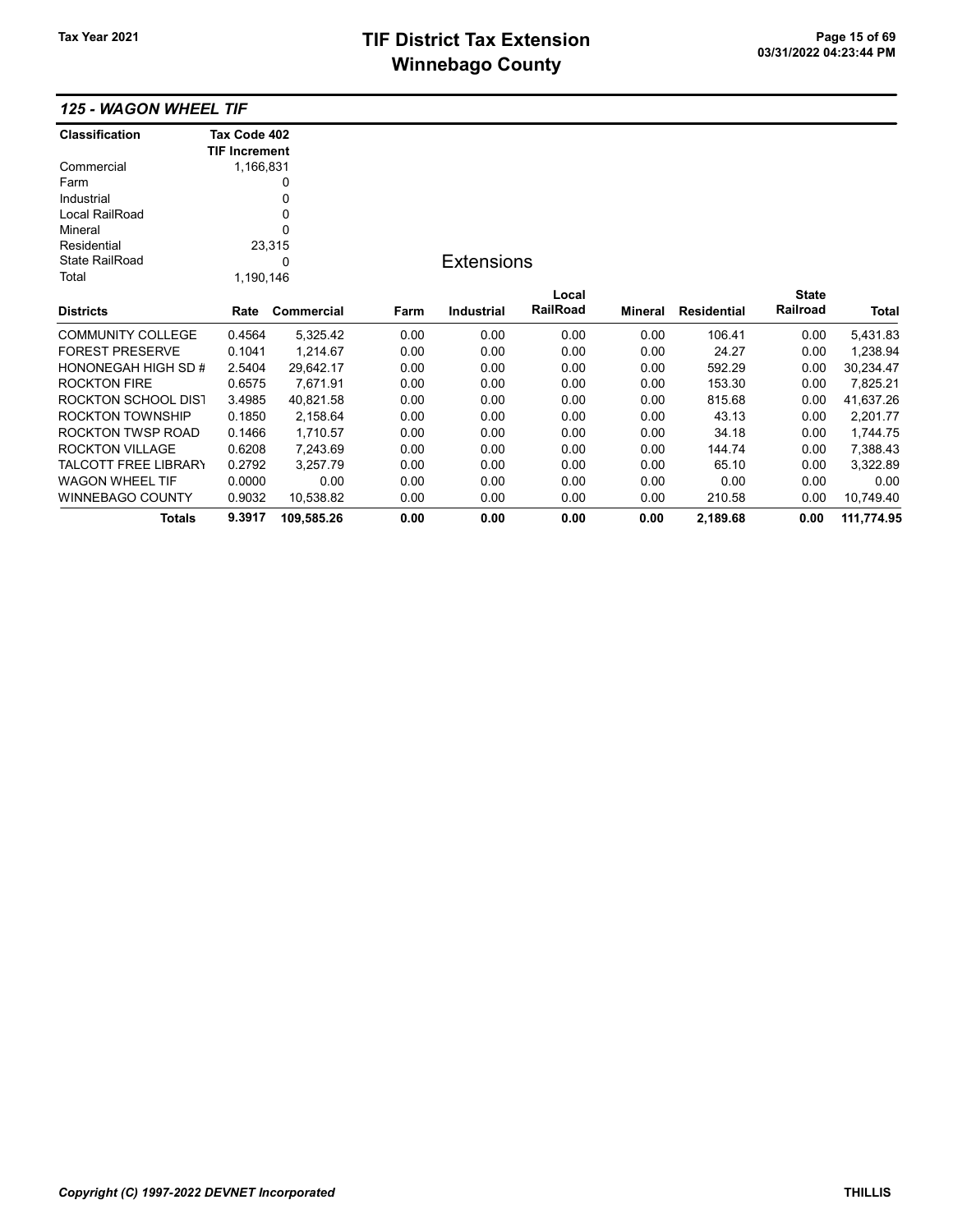## TIF District Tax Extension<br>
Mission 2009 11/2022 04:23:44 PM **Winnebago County**

#### 126 - RIVER OAKS TIF

| <b>Classification</b>         | Tax Code 403         |            |      |                   |          |         |                    |              |           |
|-------------------------------|----------------------|------------|------|-------------------|----------|---------|--------------------|--------------|-----------|
|                               | <b>TIF Increment</b> |            |      |                   |          |         |                    |              |           |
| Commercial                    |                      | 0          |      |                   |          |         |                    |              |           |
| Farm                          |                      | 0          |      |                   |          |         |                    |              |           |
| Industrial                    |                      | 0          |      |                   |          |         |                    |              |           |
| Local RailRoad                |                      | 0          |      |                   |          |         |                    |              |           |
| Mineral                       |                      | 0          |      |                   |          |         |                    |              |           |
| Residential                   | 232,400              |            |      |                   |          |         |                    |              |           |
| <b>State RailRoad</b>         |                      | 0          |      | <b>Extensions</b> |          |         |                    |              |           |
| Total                         | 232,400              |            |      |                   |          |         |                    |              |           |
|                               |                      |            |      |                   | Local    |         |                    | <b>State</b> |           |
| <b>Districts</b>              | Rate                 | Commercial | Farm | <b>Industrial</b> | RailRoad | Mineral | <b>Residential</b> | Railroad     | Total     |
| <b>COMMUNITY COLLEGE</b>      | 0.4564               | 0.00       | 0.00 | 0.00              | 0.00     | 0.00    | 1,060.67           | 0.00         | 1,060.67  |
| <b>FOREST PRESERVE</b>        | 0.1041               | 0.00       | 0.00 | 0.00              | 0.00     | 0.00    | 241.93             | 0.00         | 241.93    |
| <b>FOUR RIVERS SANITATION</b> | 0.1731               | 0.00       | 0.00 | 0.00              | 0.00     | 0.00    | 402.28             | 0.00         | 402.28    |
| <b>GREATER RKFD AIRPOR</b>    | 0.0955               | 0.00       | 0.00 | 0.00              | 0.00     | 0.00    | 221.94             | 0.00         | 221.94    |
| <b>RIVER OAKS TIF</b>         | 0.0000               | 0.00       | 0.00 | 0.00              | 0.00     | 0.00    | 0.00               | 0.00         | 0.00      |
| ROCKFORD CITY                 | 2.6361               | 0.00       | 0.00 | 0.00              | 0.00     | 0.00    | 6,126.30           | 0.00         | 6,126.30  |
| ROCKFORD CITY LIBRAI          | 0.4103               | 0.00       | 0.00 | 0.00              | 0.00     | 0.00    | 953.54             | 0.00         | 953.54    |
| ROCKFORD PARK DISTF           | 0.9739               | 0.00       | 0.00 | 0.00              | 0.00     | 0.00    | 2,263.34           | 0.00         | 2,263.34  |
| ROCKFORD SCHOOL DIS           | 6.2646               | 0.00       | 0.00 | 0.00              | 0.00     | 0.00    | 14,558.93          | 0.00         | 14,558.93 |
| ROCKFORD TOWNSHIP             | 0.1173               | 0.00       | 0.00 | 0.00              | 0.00     | 0.00    | 272.61             | 0.00         | 272.61    |
| ROCKFORD TWSP ROAI            | 0.1218               | 0.00       | 0.00 | 0.00              | 0.00     | 0.00    | 283.06             | 0.00         | 283.06    |
| WINNEBAGO COUNTY              | 0.9032               | 0.00       | 0.00 | 0.00              | 0.00     | 0.00    | 2,099.04           | 0.00         | 2,099.04  |
| <b>Totals</b>                 | 12.2563              | 0.00       | 0.00 | 0.00              | 0.00     | 0.00    | 28.483.64          | 0.00         | 28,483.64 |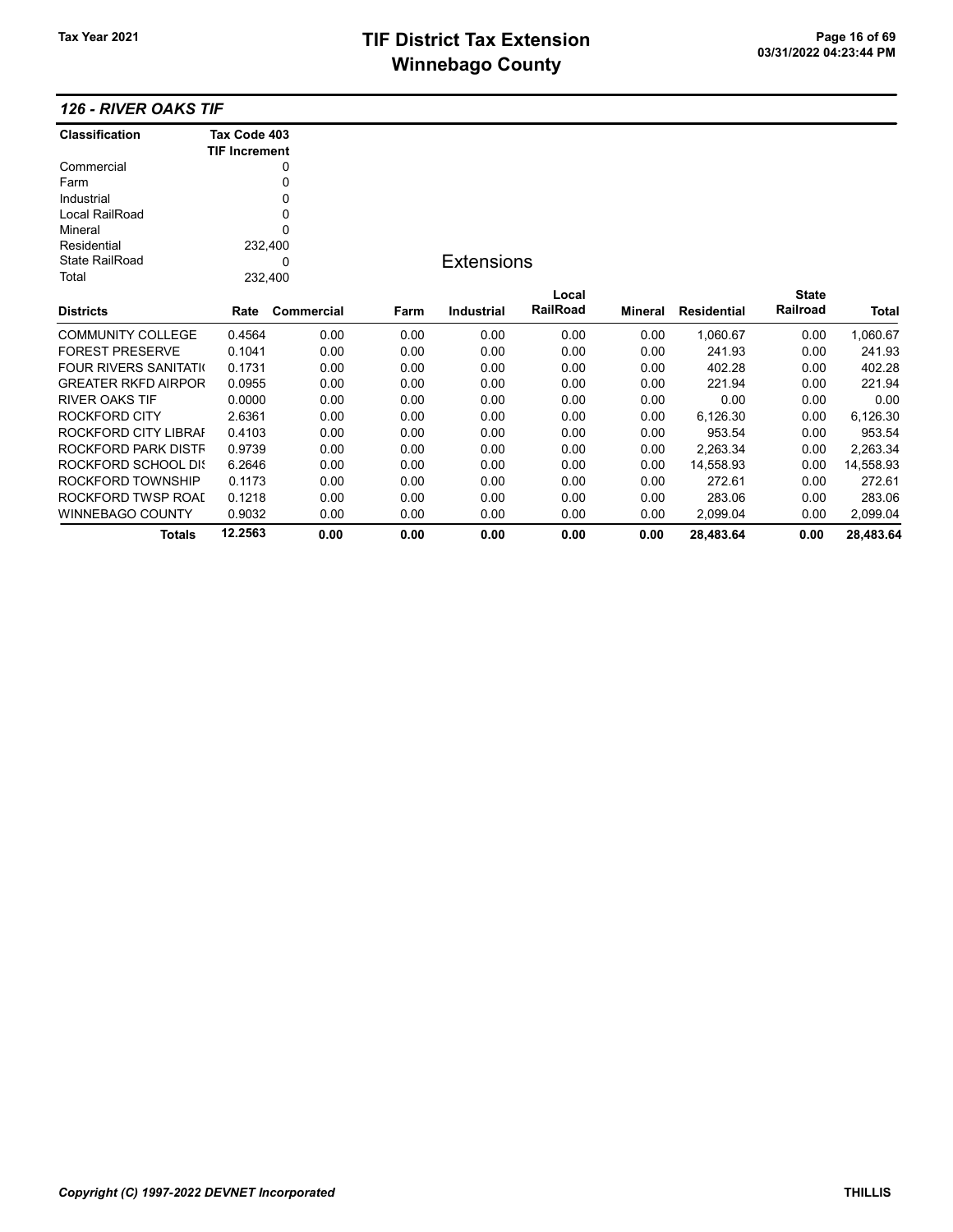| <b>127 - GARRISON SCHOOL TIF</b> |  |  |
|----------------------------------|--|--|
|----------------------------------|--|--|

| <b>Classification</b>         | Tax Code 404         |                   |      |                   |          |         |                    |              |            |
|-------------------------------|----------------------|-------------------|------|-------------------|----------|---------|--------------------|--------------|------------|
|                               | <b>TIF Increment</b> |                   |      |                   |          |         |                    |              |            |
| Commercial                    |                      | 3,548             |      |                   |          |         |                    |              |            |
| Farm                          |                      | 0                 |      |                   |          |         |                    |              |            |
| Industrial                    |                      | 0                 |      |                   |          |         |                    |              |            |
| Local RailRoad                |                      | 0                 |      |                   |          |         |                    |              |            |
| Mineral                       |                      | 0                 |      |                   |          |         |                    |              |            |
| Residential                   | 1,032,545            |                   |      |                   |          |         |                    |              |            |
| State RailRoad                |                      | 0                 |      | <b>Extensions</b> |          |         |                    |              |            |
| Total                         | 1,036,093            |                   |      |                   |          |         |                    |              |            |
|                               |                      |                   |      |                   | Local    |         |                    | <b>State</b> |            |
| <b>Districts</b>              | Rate                 | <b>Commercial</b> | Farm | <b>Industrial</b> | RailRoad | Mineral | <b>Residential</b> | Railroad     | Total      |
| <b>COMMUNITY COLLEGE</b>      | 0.4564               | 16.19             | 0.00 | 0.00              | 0.00     | 0.00    | 4,712.54           | 0.00         | 4,728.73   |
| <b>FOREST PRESERVE</b>        | 0.1041               | 3.69              | 0.00 | 0.00              | 0.00     | 0.00    | 1,074.88           | 0.00         | 1,078.57   |
| <b>FOUR RIVERS SANITATION</b> | 0.1731               | 6.14              | 0.00 | 0.00              | 0.00     | 0.00    | 1,787.34           | 0.00         | 1,793.48   |
| <b>GARRISON SCHOOL TIF</b>    | 0.0000               | 0.00              | 0.00 | 0.00              | 0.00     | 0.00    | 0.00               | 0.00         | 0.00       |
| <b>GREATER RKFD AIRPOR</b>    | 0.0955               | 3.39              | 0.00 | 0.00              | 0.00     | 0.00    | 986.08             | 0.00         | 989.47     |
| ROCKFORD CITY                 | 2.6361               | 93.53             | 0.00 | 0.00              | 0.00     | 0.00    | 27,218.92          | 0.00         | 27,312.45  |
| ROCKFORD CITY LIBRAI          | 0.4103               | 14.56             | 0.00 | 0.00              | 0.00     | 0.00    | 4,236.53           | 0.00         | 4,251.09   |
| ROCKFORD PARK DISTF           | 0.9739               | 34.55             | 0.00 | 0.00              | 0.00     | 0.00    | 10,055.96          | 0.00         | 10,090.51  |
| ROCKFORD SCHOOL DIS           | 6.2646               | 222.27            | 0.00 | 0.00              | 0.00     | 0.00    | 64,684.81          | 0.00         | 64,907.08  |
| ROCKFORD TOWNSHIP             | 0.1173               | 4.16              | 0.00 | 0.00              | 0.00     | 0.00    | 1,211.18           | 0.00         | 1,215.34   |
| ROCKFORD TWSP ROAI            | 0.1218               | 4.32              | 0.00 | 0.00              | 0.00     | 0.00    | 1,257.64           | 0.00         | 1,261.96   |
| <b>WINNEBAGO COUNTY</b>       | 0.9032               | 32.05             | 0.00 | 0.00              | 0.00     | 0.00    | 9,325.95           | 0.00         | 9,357.99   |
| <b>Totals</b>                 | 12.2563              | 434.85            | 0.00 | 0.00              | 0.00     | 0.00    | 126,551.83         | 0.00         | 126,986.67 |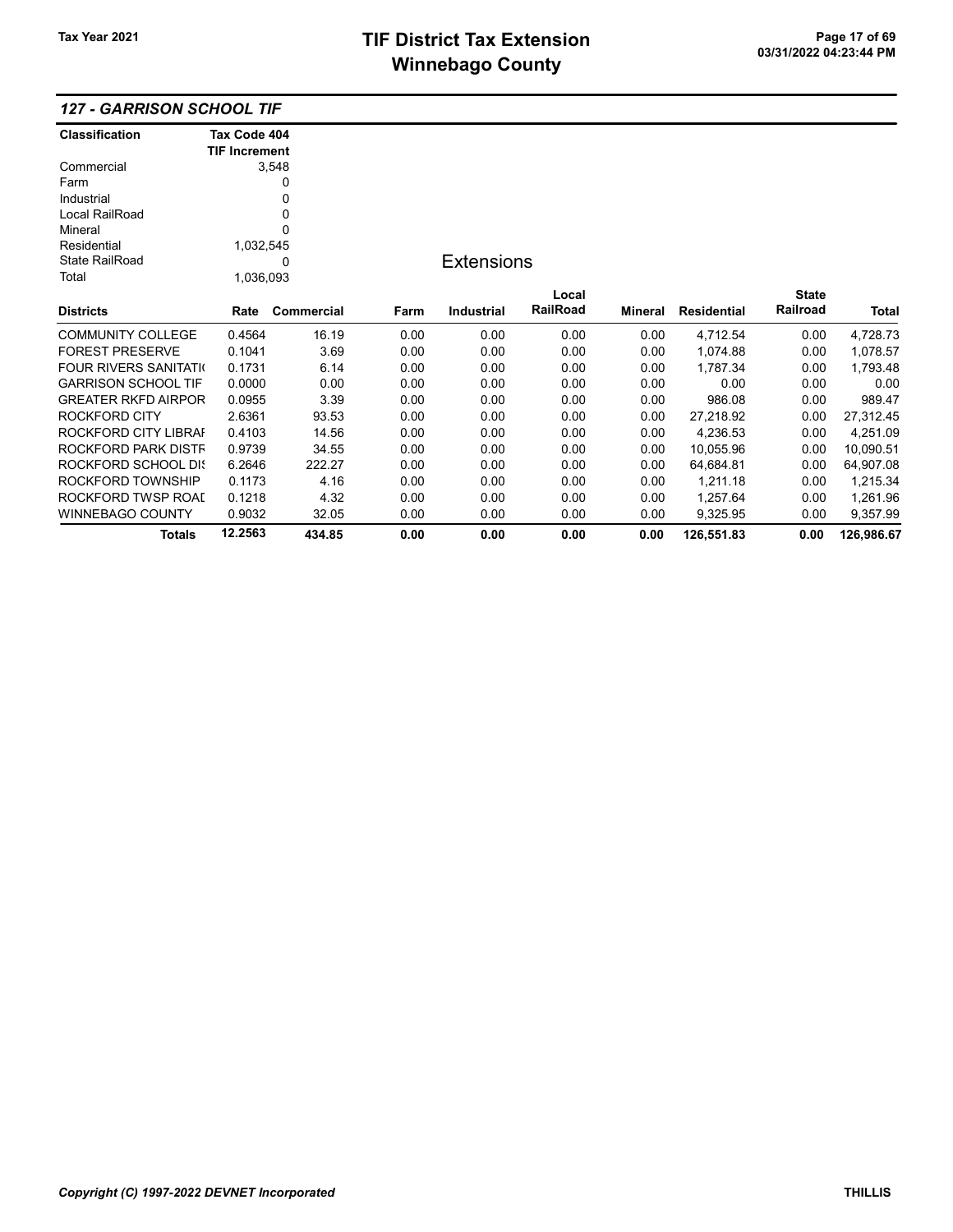### 128 - KISHWAUKEE & HARRISON TIF

| Classification                | Tax Code 405         |            |      |                   |          |                |                    |              |           |
|-------------------------------|----------------------|------------|------|-------------------|----------|----------------|--------------------|--------------|-----------|
|                               | <b>TIF Increment</b> |            |      |                   |          |                |                    |              |           |
| Commercial<br>Farm            |                      | 0<br>0     |      |                   |          |                |                    |              |           |
|                               |                      |            |      |                   |          |                |                    |              |           |
| Industrial                    | 484,962              |            |      |                   |          |                |                    |              |           |
| Local RailRoad                |                      | 0          |      |                   |          |                |                    |              |           |
| Mineral                       |                      | 0          |      |                   |          |                |                    |              |           |
| Residential                   |                      | 0          |      |                   |          |                |                    |              |           |
| <b>State RailRoad</b>         |                      | $\Omega$   |      | <b>Extensions</b> |          |                |                    |              |           |
| Total                         | 484,962              |            |      |                   |          |                |                    |              |           |
|                               |                      |            |      |                   | Local    |                |                    | <b>State</b> |           |
| <b>Districts</b>              | Rate                 | Commercial | Farm | Industrial        | RailRoad | <b>Mineral</b> | <b>Residential</b> | Railroad     | Total     |
| <b>COMMUNITY COLLEGE</b>      | 0.4564               | 0.00       | 0.00 | 2,213.37          | 0.00     | 0.00           | 0.00               | 0.00         | 2,213.37  |
| <b>FOREST PRESERVE</b>        | 0.1041               | 0.00       | 0.00 | 504.85            | 0.00     | 0.00           | 0.00               | 0.00         | 504.85    |
| <b>FOUR RIVERS SANITATION</b> | 0.1731               | 0.00       | 0.00 | 839.47            | 0.00     | 0.00           | 0.00               | 0.00         | 839.47    |
| <b>GREATER RKFD AIRPOR</b>    | 0.0955               | 0.00       | 0.00 | 463.14            | 0.00     | 0.00           | 0.00               | 0.00         | 463.14    |
| KISHWAUKEE & HARRIS           | 0.0000               | 0.00       | 0.00 | 0.00              | 0.00     | 0.00           | 0.00               | 0.00         | 0.00      |
| ROCKFORD CITY                 | 2.6361               | 0.00       | 0.00 | 12,784.08         | 0.00     | 0.00           | 0.00               | 0.00         | 12,784.08 |
| ROCKFORD CITY LIBRAI          | 0.4103               | 0.00       | 0.00 | 1,989.80          | 0.00     | 0.00           | 0.00               | 0.00         | 1,989.80  |
| ROCKFORD PARK DISTF           | 0.9739               | 0.00       | 0.00 | 4,723.04          | 0.00     | 0.00           | 0.00               | 0.00         | 4,723.04  |
| ROCKFORD SCHOOL DIS           | 6.2646               | 0.00       | 0.00 | 30,380.93         | 0.00     | 0.00           | 0.00               | 0.00         | 30,380.93 |
| ROCKFORD TOWNSHIP             | 0.1173               | 0.00       | 0.00 | 568.86            | 0.00     | 0.00           | 0.00               | 0.00         | 568.86    |
| ROCKFORD TWSP ROAI            | 0.1218               | 0.00       | 0.00 | 590.68            | 0.00     | 0.00           | 0.00               | 0.00         | 590.68    |
| WINNEBAGO COUNTY              | 0.9032               | 0.00       | 0.00 | 4,380.18          | 0.00     | 0.00           | 0.00               | 0.00         | 4,380.18  |
| Totals                        | 12.2563              | 0.00       | 0.00 | 59.438.40         | 0.00     | 0.00           | 0.00               | 0.00         | 59,438.40 |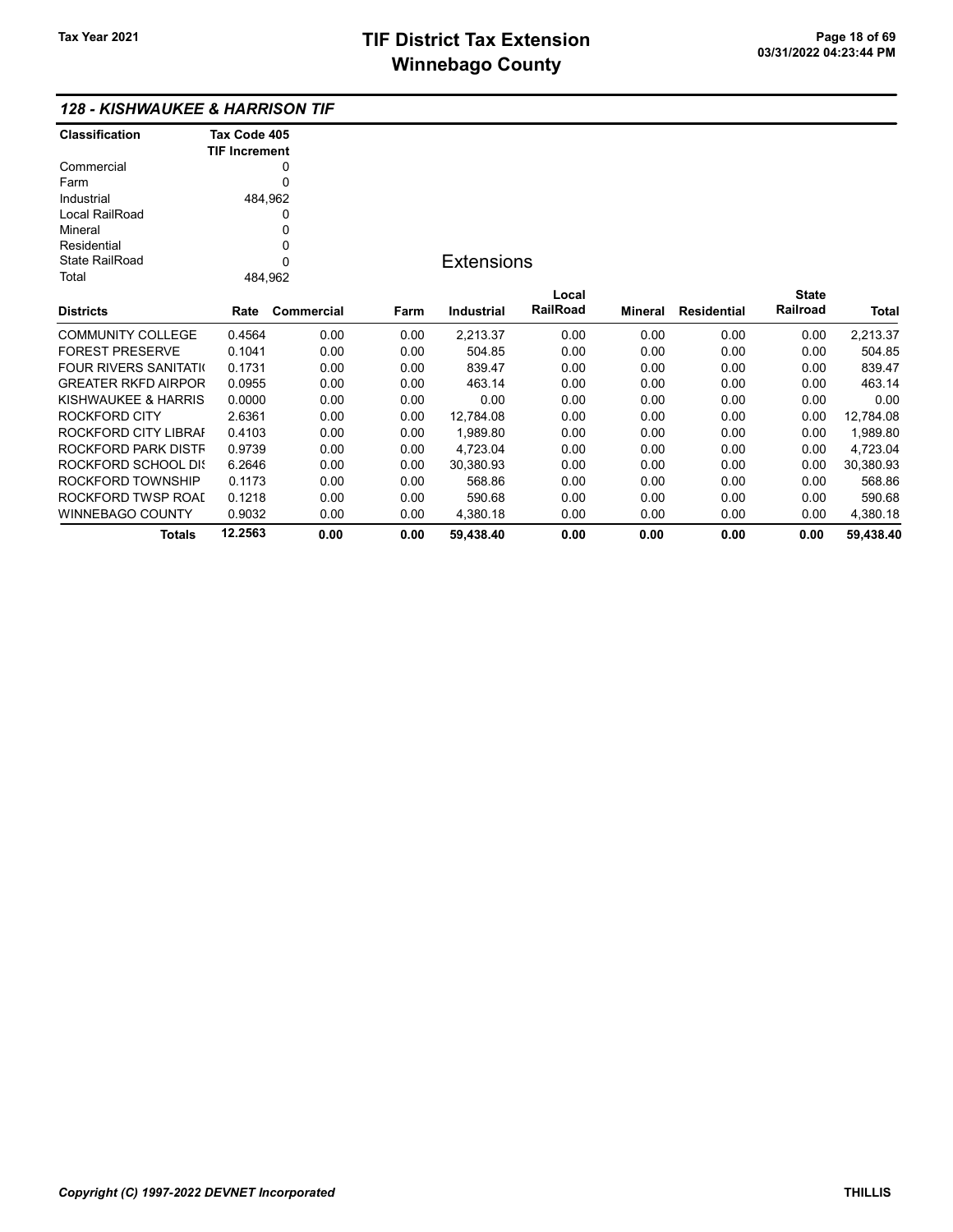## TIF District Tax Extension Page 19 of 69<br>03/31/2022 04:23:44 PM **Winnebago County**

Totals 12.2563 0.00 0.00 0.00 0.00 0.00 42,261.06 0.00 42,261.06

#### 129 - LINCOLNWOOD TIF #2

| <b>Classification</b>       | Tax Code 406<br><b>TIF Increment</b> |            |      |                   |          |                |                    |              |              |
|-----------------------------|--------------------------------------|------------|------|-------------------|----------|----------------|--------------------|--------------|--------------|
| Commercial                  |                                      | 0          |      |                   |          |                |                    |              |              |
| Farm                        |                                      | 0          |      |                   |          |                |                    |              |              |
| Industrial                  |                                      | 0          |      |                   |          |                |                    |              |              |
| Local RailRoad              |                                      | 0          |      |                   |          |                |                    |              |              |
| Mineral                     |                                      | 0          |      |                   |          |                |                    |              |              |
| Residential                 | 344,811                              |            |      |                   |          |                |                    |              |              |
| <b>State RailRoad</b>       |                                      | 0          |      | <b>Extensions</b> |          |                |                    |              |              |
| Total                       | 344,811                              |            |      |                   |          |                |                    |              |              |
|                             |                                      |            |      |                   | Local    |                |                    | <b>State</b> |              |
| <b>Districts</b>            | Rate                                 | Commercial | Farm | Industrial        | RailRoad | <b>Mineral</b> | <b>Residential</b> | Railroad     | <b>Total</b> |
| <b>COMMUNITY COLLEGE</b>    | 0.4564                               | 0.00       | 0.00 | 0.00              | 0.00     | 0.00           | 1,573.72           | 0.00         | 1,573.72     |
| <b>FOREST PRESERVE</b>      | 0.1041                               | 0.00       | 0.00 | 0.00              | 0.00     | 0.00           | 358.95             | 0.00         | 358.95       |
| <b>FOUR RIVERS SANITATI</b> | 0.1731                               | 0.00       | 0.00 | 0.00              | 0.00     | 0.00           | 596.87             | 0.00         | 596.87       |
| <b>GREATER RKFD AIRPOR</b>  | 0.0955                               | 0.00       | 0.00 | 0.00              | 0.00     | 0.00           | 329.29             | 0.00         | 329.29       |
| LINCOLNWOOD TIF #2          | 0.0000                               | 0.00       | 0.00 | 0.00              | 0.00     | 0.00           | 0.00               | 0.00         | 0.00         |
| ROCKFORD CITY               | 2.6361                               | 0.00       | 0.00 | 0.00              | 0.00     | 0.00           | 9,089.56           | 0.00         | 9,089.56     |
| ROCKFORD CITY LIBRAI        | 0.4103                               | 0.00       | 0.00 | 0.00              | 0.00     | 0.00           | 1,414.76           | 0.00         | 1,414.76     |
| ROCKFORD PARK DISTF         | 0.9739                               | 0.00       | 0.00 | 0.00              | 0.00     | 0.00           | 3,358.11           | 0.00         | 3,358.11     |
| ROCKFORD SCHOOL DIS         | 6.2646                               | 0.00       | 0.00 | 0.00              | 0.00     | 0.00           | 21,601.03          | 0.00         | 21,601.03    |
| ROCKFORD TOWNSHIP           | 0.1173                               | 0.00       | 0.00 | 0.00              | 0.00     | 0.00           | 404.46             | 0.00         | 404.46       |
| ROCKFORD TWSP ROAI          | 0.1218                               | 0.00       | 0.00 | 0.00              | 0.00     | 0.00           | 419.98             | 0.00         | 419.98       |
| <b>WINNEBAGO COUNTY</b>     | 0.9032                               | 0.00       | 0.00 | 0.00              | 0.00     | 0.00           | 3,114.33           | 0.00         | 3,114.33     |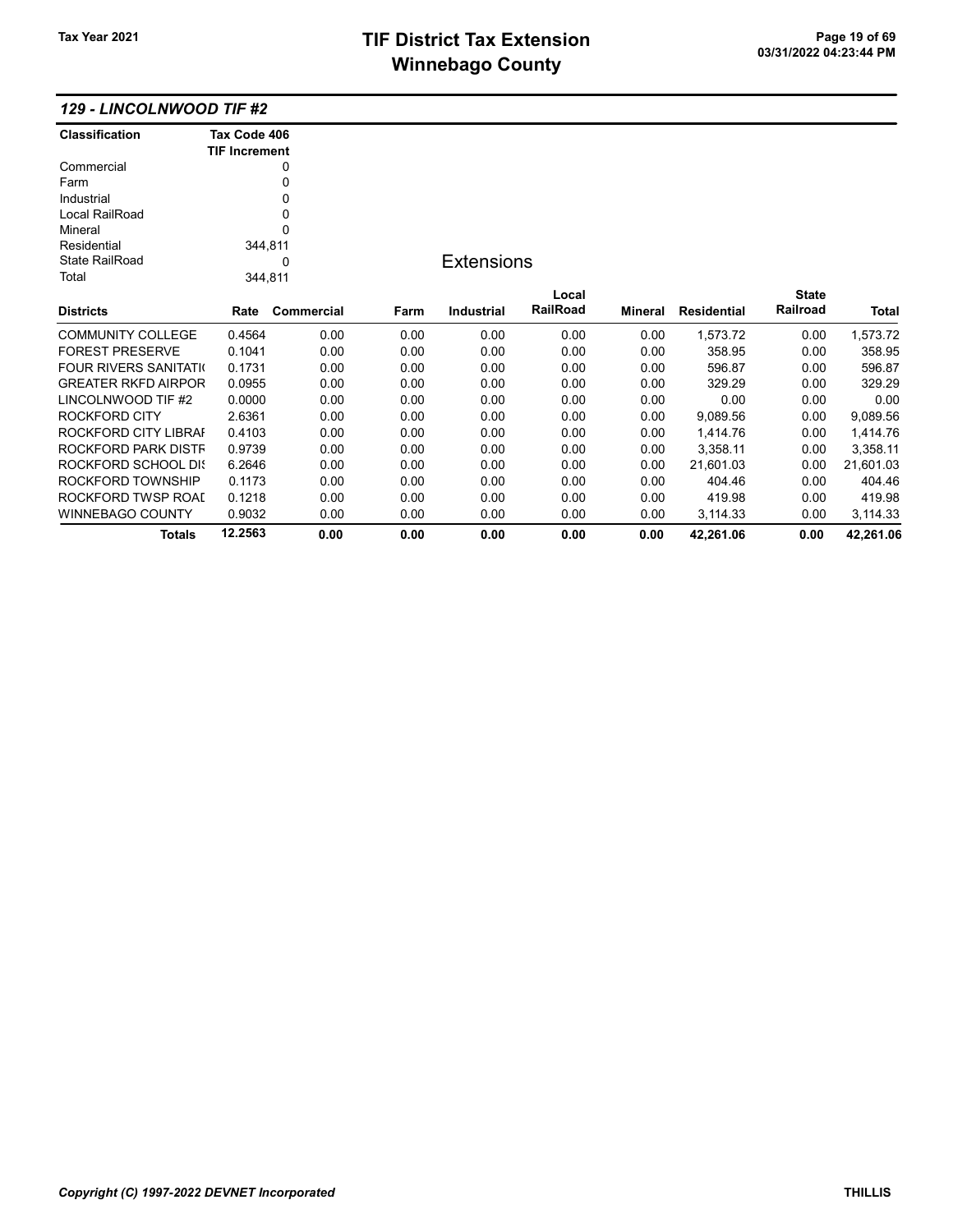# TIF District Tax Extension<br>
M's sales and Canada page 20 of 69<br>
M's sales and Canada page 10 of 03/31/2022 04:23:44 PM **Winnebago County**

130 - HOPE VI TIF

| <b>Classification</b>         | Tax Code 407         |            |      |                   |          |                |                    |                 |            |
|-------------------------------|----------------------|------------|------|-------------------|----------|----------------|--------------------|-----------------|------------|
|                               | <b>TIF Increment</b> |            |      |                   |          |                |                    |                 |            |
| Commercial                    |                      | 3,558      |      |                   |          |                |                    |                 |            |
| Farm                          |                      | 0          |      |                   |          |                |                    |                 |            |
| Industrial                    |                      | 0          |      |                   |          |                |                    |                 |            |
| Local RailRoad                |                      | 0          |      |                   |          |                |                    |                 |            |
| Mineral                       |                      | 0          |      |                   |          |                |                    |                 |            |
| Residential                   | 1,150,046            |            |      |                   |          |                |                    |                 |            |
| <b>State RailRoad</b>         |                      | ი          |      | <b>Extensions</b> |          |                |                    |                 |            |
| Total                         | 1,153,604            |            |      |                   |          |                |                    |                 |            |
|                               |                      |            |      |                   | Local    |                |                    | <b>State</b>    |            |
| <b>Districts</b>              | Rate                 | Commercial | Farm | <b>Industrial</b> | RailRoad | <b>Mineral</b> | <b>Residential</b> | <b>Railroad</b> | Total      |
| <b>COMMUNITY COLLEGE</b>      | 0.4564               | 16.24      | 0.00 | 0.00              | 0.00     | 0.00           | 5,248.81           | 0.00            | 5,265.05   |
| <b>FOREST PRESERVE</b>        | 0.1041               | 3.70       | 0.00 | 0.00              | 0.00     | 0.00           | 1,197.20           | 0.00            | 1,200.90   |
| <b>FOUR RIVERS SANITATION</b> | 0.1731               | 6.16       | 0.00 | 0.00              | 0.00     | 0.00           | 1,990.73           | 0.00            | 1,996.89   |
| <b>GREATER RKFD AIRPOR</b>    | 0.0955               | 3.40       | 0.00 | 0.00              | 0.00     | 0.00           | 1.098.29           | 0.00            | 1,101.69   |
| <b>HOPE VI TIF</b>            | 0.0000               | 0.00       | 0.00 | 0.00              | 0.00     | 0.00           | 0.00               | 0.00            | 0.00       |
| <b>ROCKFORD CITY</b>          | 2.6361               | 93.79      | 0.00 | 0.00              | 0.00     | 0.00           | 30,316.36          | 0.00            | 30,410.16  |
| ROCKFORD CITY LIBRAI          | 0.4103               | 14.60      | 0.00 | 0.00              | 0.00     | 0.00           | 4,718.64           | 0.00            | 4,733.24   |
| ROCKFORD PARK DISTF           | 0.9739               | 34.65      | 0.00 | 0.00              | 0.00     | 0.00           | 11,200.30          | 0.00            | 11,234.95  |
| ROCKFORD SCHOOL DIS           | 6.2646               | 222.89     | 0.00 | 0.00              | 0.00     | 0.00           | 72,045.78          | 0.00            | 72,268.68  |
| ROCKFORD TOWNSHIP             | 0.1173               | 4.17       | 0.00 | 0.00              | 0.00     | 0.00           | 1,349.00           | 0.00            | 1,353.18   |
| ROCKFORD TWSP ROAD            | 0.1218               | 4.33       | 0.00 | 0.00              | 0.00     | 0.00           | 1,400.76           | 0.00            | 1,405.09   |
| WINNEBAGO COUNTY              | 0.9032               | 32.14      | 0.00 | 0.00              | 0.00     | 0.00           | 10,387.22          | 0.00            | 10,419.35  |
| Totals                        | 12.2563              | 436.07     | 0.00 | 0.00              | 0.00     | 0.00           | 140,953.09         | 0.00            | 141,389.18 |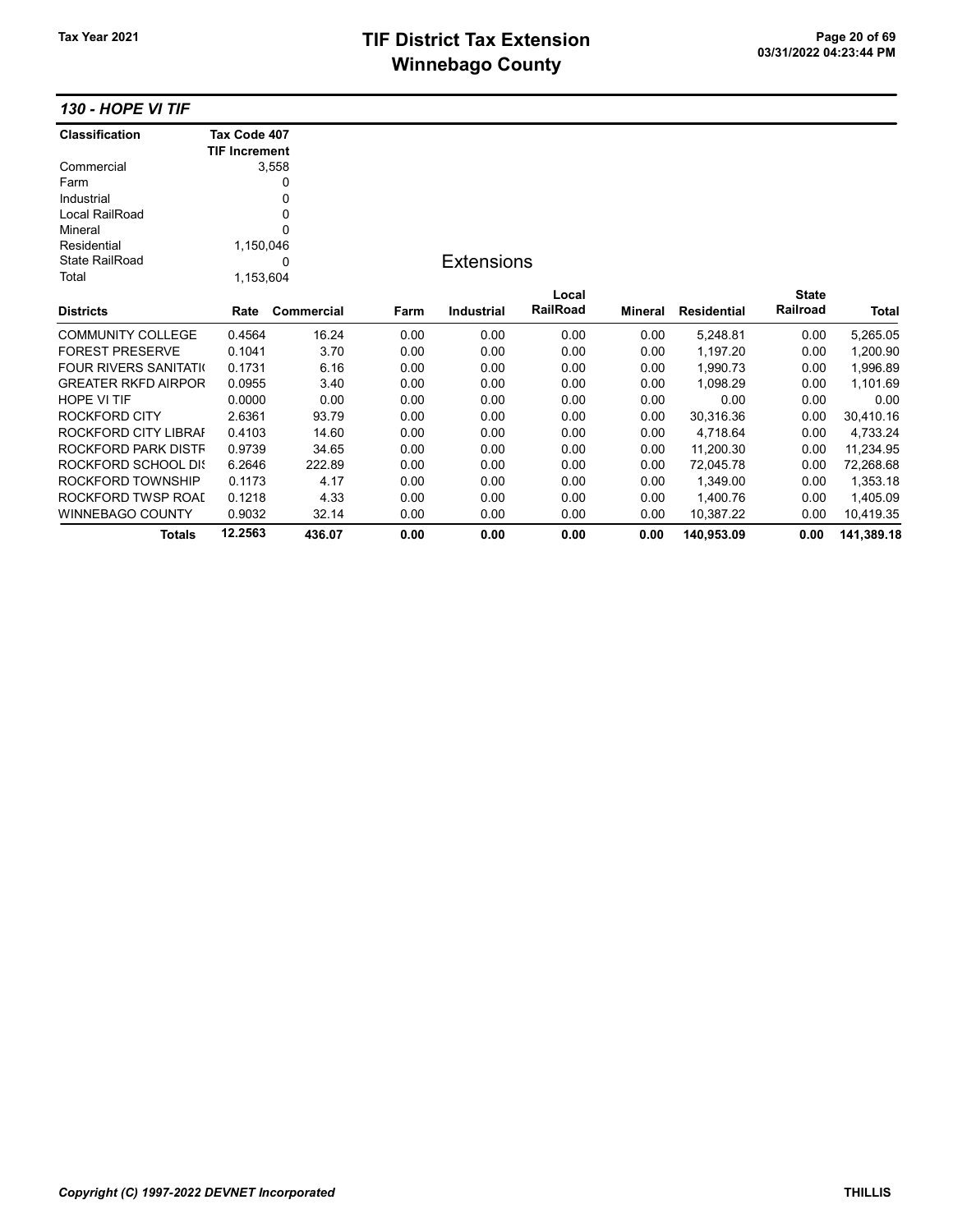### 132 - NORTH 2ND TIF LOVES PARK

| <b>Classification</b>         | Tax Code 409         |                   |      |                   |                 |         |                    |              |            |
|-------------------------------|----------------------|-------------------|------|-------------------|-----------------|---------|--------------------|--------------|------------|
|                               | <b>TIF Increment</b> |                   |      |                   |                 |         |                    |              |            |
| Commercial                    | 1,071,305            |                   |      |                   |                 |         |                    |              |            |
| Farm                          |                      | 0                 |      |                   |                 |         |                    |              |            |
| Industrial                    | 768,694              |                   |      |                   |                 |         |                    |              |            |
| Local RailRoad                |                      | 0                 |      |                   |                 |         |                    |              |            |
| Mineral                       |                      | 0                 |      |                   |                 |         |                    |              |            |
| Residential                   |                      | 82,498            |      |                   |                 |         |                    |              |            |
| <b>State RailRoad</b>         |                      | 0                 |      | <b>Extensions</b> |                 |         |                    |              |            |
| Total                         | 1,922,497            |                   |      |                   |                 |         |                    |              |            |
|                               |                      |                   |      |                   | Local           |         |                    | <b>State</b> |            |
| <b>Districts</b>              | Rate                 | <b>Commercial</b> | Farm | <b>Industrial</b> | <b>RailRoad</b> | Mineral | <b>Residential</b> | Railroad     | Total      |
| <b>COMMUNITY COLLEGE</b>      | 0.4564               | 4,889.44          | 0.00 | 3,508.32          | 0.00            | 0.00    | 376.52             | 0.00         | 8,774.28   |
| <b>FOREST PRESERVE</b>        | 0.1041               | 1,115.23          | 0.00 | 800.21            | 0.00            | 0.00    | 85.88              | 0.00         | 2,001.32   |
| <b>FOUR RIVERS SANITATION</b> | 0.1731               | 1,854.43          | 0.00 | 1,330.61          | 0.00            | 0.00    | 142.80             | 0.00         | 3,327.84   |
| <b>GREATER RKFD AIRPOR</b>    | 0.0955               | 1,023.10          | 0.00 | 734.10            | 0.00            | 0.00    | 78.79              | 0.00         | 1,835.98   |
| HARLEM SCHOOL DIST            | 6.8589               | 73,479.74         | 0.00 | 52,723.95         | 0.00            | 0.00    | 5,658.46           | 0.00         | 131,862.15 |
| <b>LOVES PARK CITY</b>        | 0.0000               | 0.00              | 0.00 | 0.00              | 0.00            | 0.00    | 0.00               | 0.00         | 0.00       |
| NORTH 2ND TIF LOVES I         | 0.0000               | 0.00              | 0.00 | 0.00              | 0.00            | 0.00    | 0.00               | 0.00         | 0.00       |
| <b>NORTH SUBURBAN LIBR</b>    | 0.2777               | 2,975.01          | 0.00 | 2,134.66          | 0.00            | 0.00    | 229.10             | 0.00         | 5,338.77   |
| ROCKFORD PARK DISTF           | 0.9739               | 10,433.44         | 0.00 | 7,486.31          | 0.00            | 0.00    | 803.45             | 0.00         | 18,723.20  |
| ROCKFORD TOWNSHIP             | 0.1173               | 1,256.64          | 0.00 | 901.68            | 0.00            | 0.00    | 96.77              | 0.00         | 2,255.09   |
| ROCKFORD TWSP ROAI            | 0.1218               | 1,304.85          | 0.00 | 936.27            | 0.00            | 0.00    | 100.48             | 0.00         | 2,341.60   |
| <b>WINNEBAGO COUNTY</b>       | 0.9032               | 9,676.03          | 0.00 | 6,942.84          | 0.00            | 0.00    | 745.12             | 0.00         | 17,363.99  |
| Totals                        | 10.0819              | 108,007.91        | 0.00 | 77,498.95         | 0.00            | 0.00    | 8,317.37           | 0.00         | 193,824.22 |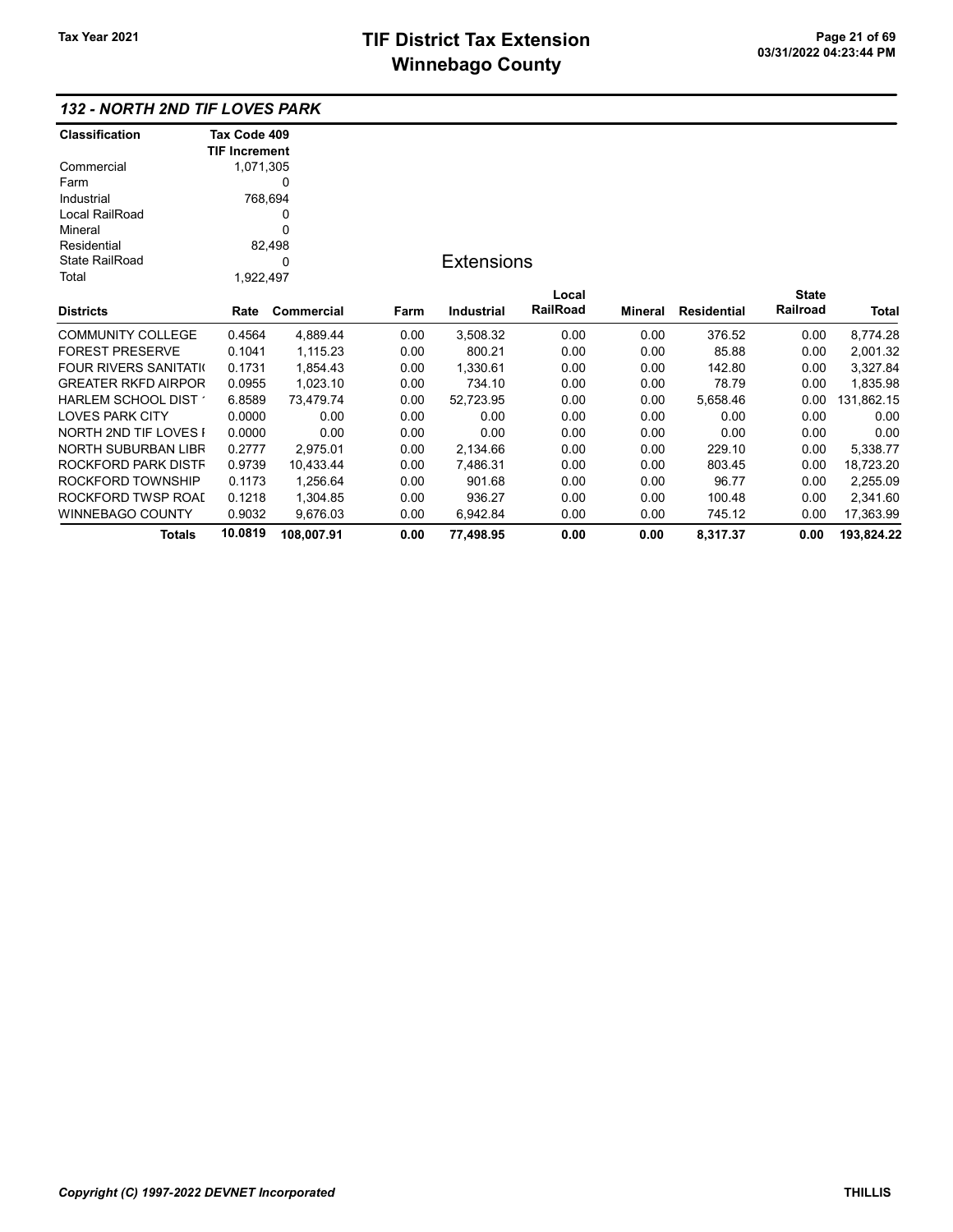# TIF District Tax Extension<br>
M's sales and Canada page 22 of 69<br>
M's sales and Canada page 21 **Winnebago County**

### 133 - GLOBAL TRADE TIF #2

| <b>Classification</b>      | Tax Code 410         |            |          |                   |                 |         |                    |              |            |
|----------------------------|----------------------|------------|----------|-------------------|-----------------|---------|--------------------|--------------|------------|
|                            | <b>TIF Increment</b> |            |          |                   |                 |         |                    |              |            |
| Commercial                 | 2,451,417            |            |          |                   |                 |         |                    |              |            |
| Farm                       |                      | 63,620     |          |                   |                 |         |                    |              |            |
| Industrial                 | 842,728              |            |          |                   |                 |         |                    |              |            |
| Local RailRoad             |                      | 0          |          |                   |                 |         |                    |              |            |
| Mineral                    |                      | 0          |          |                   |                 |         |                    |              |            |
| Residential                |                      | 26,937     |          |                   |                 |         |                    |              |            |
| <b>State RailRoad</b>      |                      | 0          |          | <b>Extensions</b> |                 |         |                    |              |            |
| Total                      | 3,384,702            |            |          |                   |                 |         |                    |              |            |
|                            |                      |            |          |                   | Local           |         |                    | <b>State</b> |            |
| <b>Districts</b>           | Rate                 | Commercial | Farm     | <b>Industrial</b> | <b>RailRoad</b> | Mineral | <b>Residential</b> | Railroad     | Total      |
| <b>COMMUNITY COLLEGE</b>   | 0.4564               | 11,188.27  | 290.36   | 3,846.21          | 0.00            | 0.00    | 122.94             | 0.00         | 15,447.78  |
| <b>FOREST PRESERVE</b>     | 0.1041               | 2,551.93   | 66.23    | 877.28            | 0.00            | 0.00    | 28.04              | 0.00         | 3,523.47   |
| FOUR RIVERS SANITATI(      | 0.1731               | 4,243.40   | 110.13   | 1,458.76          | 0.00            | 0.00    | 46.63              | 0.00         | 5,858.92   |
| <b>GLOBAL TRADE TIF #2</b> | 0.0000               | 0.00       | 0.00     | 0.00              | 0.00            | 0.00    | 0.00               | 0.00         | 0.00       |
| <b>GREATER RKFD AIRPOR</b> | 0.0955               | 2,341.10   | 60.76    | 804.81            | 0.00            | 0.00    | 25.72              | 0.00         | 3,232.39   |
| <b>ROCKFORD CITY</b>       | 2.6361               | 64,621.80  | 1,677.09 | 22,215.15         | 0.00            | 0.00    | 710.09             | 0.00         | 89,224.13  |
| ROCKFORD CITY LIBRAI       | 0.4103               | 10,058.16  | 261.03   | 3,457.71          | 0.00            | 0.00    | 110.52             | 0.00         | 13,887.43  |
| ROCKFORD PARK DISTF        | 0.9739               | 23,874.35  | 619.60   | 8,207.33          | 0.00            | 0.00    | 262.34             | 0.00         | 32,963.61  |
| ROCKFORD SCHOOL DIS        | 6.2646               | 153,571.47 | 3,985.54 | 52,793.54         | 0.00            | 0.00    | 1,687.50           | 0.00         | 212,038.04 |
| ROCKFORD TOWNSHIP          | 0.1173               | 2,875.51   | 74.63    | 988.52            | 0.00            | 0.00    | 31.60              | 0.00         | 3,970.26   |
| ROCKFORD TWSP ROAI         | 0.1218               | 2,985.83   | 77.49    | 1,026.44          | 0.00            | 0.00    | 32.81              | 0.00         | 4,122.57   |
| WINNEBAGO COUNTY           | 0.9032               | 22,141.20  | 574.62   | 7,611.52          | 0.00            | 0.00    | 243.29             | 0.00         | 30,570.63  |
| <b>Totals</b>              | 12.2563              | 300,453.02 | 7,797.48 | 103,287.27        | 0.00            | 0.00    | 3,301.48           | 0.00         | 414,839.23 |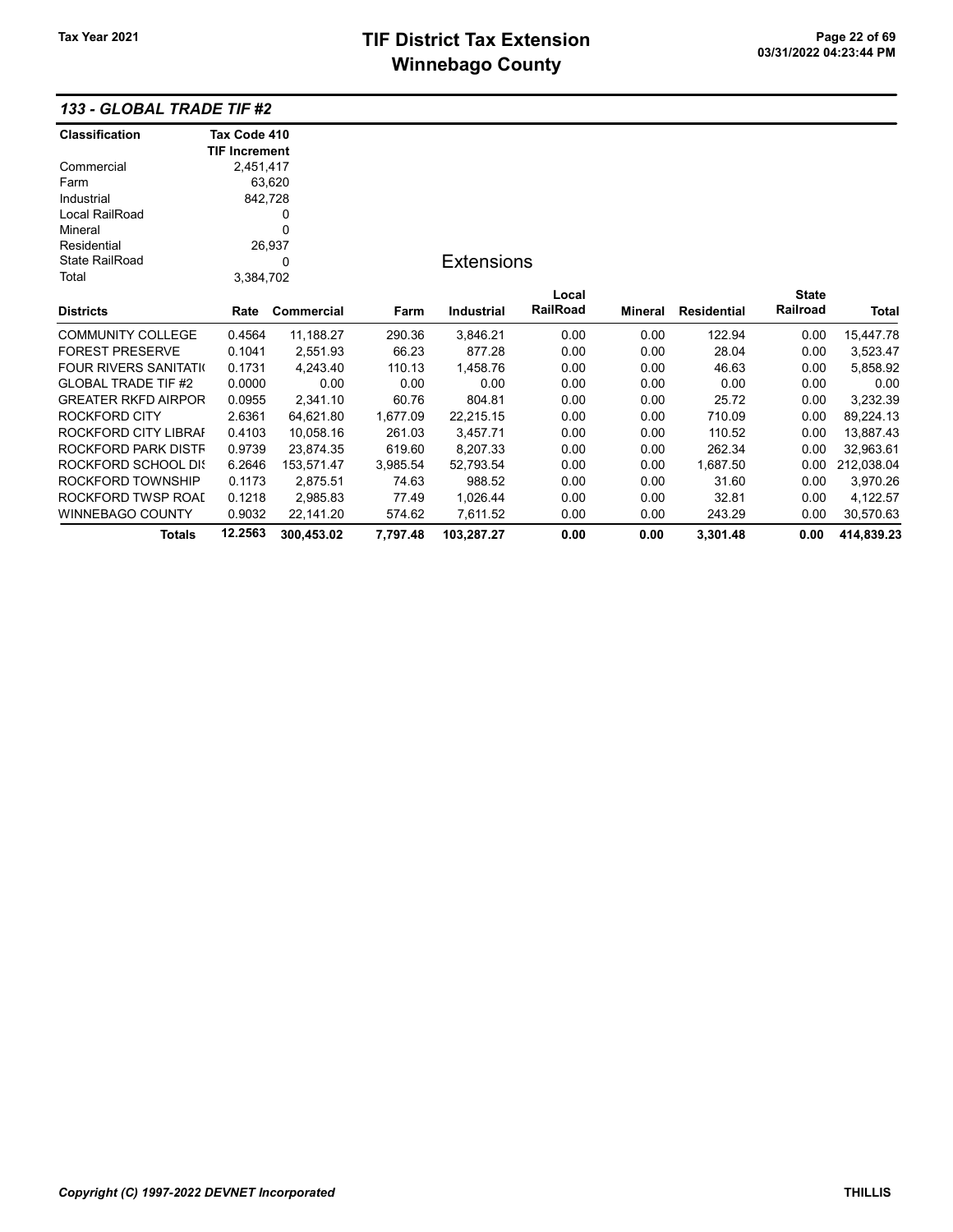### 133 - GLOBAL TRADE TIF #2

| <b>Classification</b>      | Tax Code 411         |            |      |                   |                 |         |                    |              |              |
|----------------------------|----------------------|------------|------|-------------------|-----------------|---------|--------------------|--------------|--------------|
|                            | <b>TIF Increment</b> |            |      |                   |                 |         |                    |              |              |
| Commercial                 |                      | 0          |      |                   |                 |         |                    |              |              |
| Farm                       |                      | 0          |      |                   |                 |         |                    |              |              |
| Industrial                 |                      | 0          |      |                   |                 |         |                    |              |              |
| Local RailRoad             |                      | 0          |      |                   |                 |         |                    |              |              |
| Mineral                    |                      | 0          |      |                   |                 |         |                    |              |              |
| Residential                |                      | 0          |      |                   |                 |         |                    |              |              |
| <b>State RailRoad</b>      |                      | 0          |      | <b>Extensions</b> |                 |         |                    |              |              |
| Total                      |                      | 0          |      |                   |                 |         |                    |              |              |
|                            |                      |            |      |                   | Local           |         |                    | <b>State</b> |              |
| <b>Districts</b>           | Rate                 | Commercial | Farm | <b>Industrial</b> | <b>RailRoad</b> | Mineral | <b>Residential</b> | Railroad     | <b>Total</b> |
| <b>COMMUNITY COLLEGE</b>   | 0.4564               | 0.00       | 0.00 | 0.00              | 0.00            | 0.00    | 0.00               | 0.00         | 0.00         |
| <b>FOREST PRESERVE</b>     | 0.1041               | 0.00       | 0.00 | 0.00              | 0.00            | 0.00    | 0.00               | 0.00         | 0.00         |
| <b>GLOBAL TRADE TIF #2</b> | 0.0000               | 0.00       | 0.00 | 0.00              | 0.00            | 0.00    | 0.00               | 0.00         | 0.00         |
| <b>GREATER RKFD AIRPOR</b> | 0.0955               | 0.00       | 0.00 | 0.00              | 0.00            | 0.00    | 0.00               | 0.00         | 0.00         |
| <b>ROCKFORD CITY</b>       | 2.6361               | 0.00       | 0.00 | 0.00              | 0.00            | 0.00    | 0.00               | 0.00         | 0.00         |
| ROCKFORD CITY LIBRAI       | 0.4103               | 0.00       | 0.00 | 0.00              | 0.00            | 0.00    | 0.00               | 0.00         | 0.00         |
| ROCKFORD PARK DISTF        | 0.9739               | 0.00       | 0.00 | 0.00              | 0.00            | 0.00    | 0.00               | 0.00         | 0.00         |
| <b>ROCKFORD SCHOOL DIS</b> | 6.2646               | 0.00       | 0.00 | 0.00              | 0.00            | 0.00    | 0.00               | 0.00         | 0.00         |
| ROCKFORD TOWNSHIP          | 0.1173               | 0.00       | 0.00 | 0.00              | 0.00            | 0.00    | 0.00               | 0.00         | 0.00         |
| ROCKFORD TWSP ROAI         | 0.1218               | 0.00       | 0.00 | 0.00              | 0.00            | 0.00    | 0.00               | 0.00         | 0.00         |
| <b>WINNEBAGO COUNTY</b>    | 0.9032               | 0.00       | 0.00 | 0.00              | 0.00            | 0.00    | 0.00               | 0.00         | 0.00         |
| <b>Totals</b>              | 12.0832              | 0.00       | 0.00 | 0.00              | 0.00            | 0.00    | 0.00               | 0.00         | 0.00         |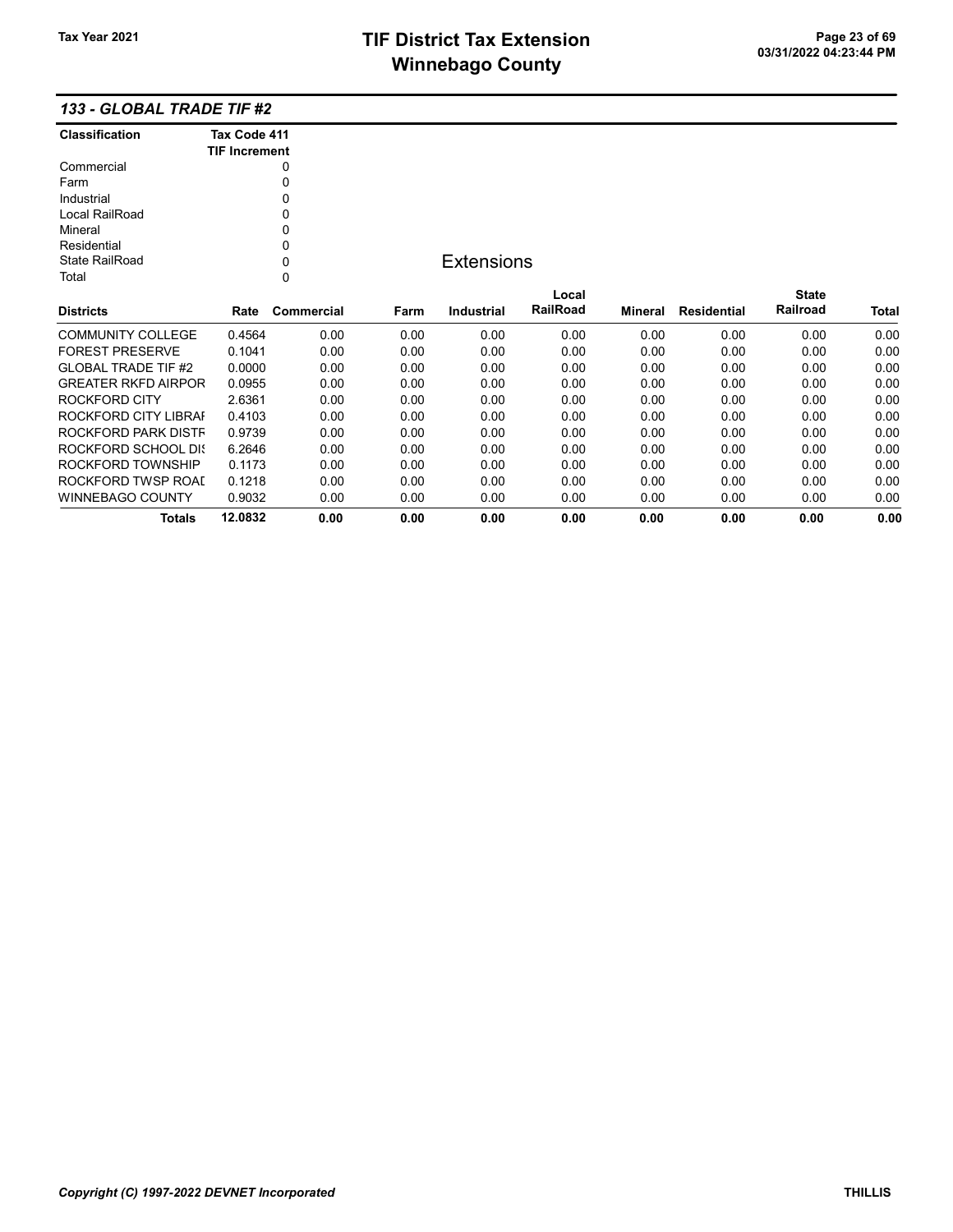### 134 - ASSISTED LIVING/ RIVER HOUSI

| <b>Classification</b> | Tax Code 412<br><b>TIF Increment</b> |
|-----------------------|--------------------------------------|
| Commercial            | 500                                  |
| Farm                  |                                      |
| Industrial            |                                      |
| Local RailRoad        | Ω                                    |
| Mineral               | U                                    |
| Residential           | U                                    |
| State RailRoad        | n                                    |
| Total                 |                                      |

### **Extensions**

| <b>Districts</b>              | Rate    | Commercial | Farm | Industrial | Local<br><b>RailRoad</b> | Mineral | Residential | <b>State</b><br>Railroad | <b>Total</b> |
|-------------------------------|---------|------------|------|------------|--------------------------|---------|-------------|--------------------------|--------------|
|                               |         |            |      |            |                          |         |             |                          |              |
| <b>ASSISTED LIVING/ RIVEI</b> | 0.0000  | 0.00       | 0.00 | 0.00       | 0.00                     | 0.00    | 0.00        | 0.00                     | 0.00         |
| COMMUNITY COLLEGE             | 0.4564  | 2.28       | 0.00 | 0.00       | 0.00                     | 0.00    | 0.00        | 0.00                     | 2.28         |
| <b>FOREST PRESERVE</b>        | 0.1041  | 0.52       | 0.00 | 0.00       | 0.00                     | 0.00    | 0.00        | 0.00                     | 0.52         |
| <b>FOUR RIVERS SANITATION</b> | 0.1731  | 0.87       | 0.00 | 0.00       | 0.00                     | 0.00    | 0.00        | 0.00                     | 0.87         |
| <b>GREATER RKFD AIRPOR</b>    | 0.0955  | 0.48       | 0.00 | 0.00       | 0.00                     | 0.00    | 0.00        | 0.00                     | 0.48         |
| ROCKFORD CITY                 | 2.6361  | 13.18      | 0.00 | 0.00       | 0.00                     | 0.00    | 0.00        | 0.00                     | 13.18        |
| ROCKFORD CITY LIBRAI          | 0.4103  | 2.05       | 0.00 | 0.00       | 0.00                     | 0.00    | 0.00        | 0.00                     | 2.05         |
| ROCKFORD PARK DISTF           | 0.9739  | 4.87       | 0.00 | 0.00       | 0.00                     | 0.00    | 0.00        | 0.00                     | 4.87         |
| ROCKFORD SCHOOL DIS           | 6.2646  | 31.32      | 0.00 | 0.00       | 0.00                     | 0.00    | 0.00        | 0.00                     | 31.32        |
| ROCKFORD TOWNSHIP             | 0.1173  | 0.59       | 0.00 | 0.00       | 0.00                     | 0.00    | 0.00        | 0.00                     | 0.59         |
| ROCKFORD TWSP ROAL            | 0.1218  | 0.61       | 0.00 | 0.00       | 0.00                     | 0.00    | 0.00        | 0.00                     | 0.61         |
| WINNEBAGO COUNTY              | 0.9032  | 4.52       | 0.00 | 0.00       | 0.00                     | 0.00    | 0.00        | 0.00                     | 4.52         |
| Totals                        | 12.2563 | 61.29      | 0.00 | 0.00       | 0.00                     | 0.00    | 0.00        | 0.00                     | 61.29        |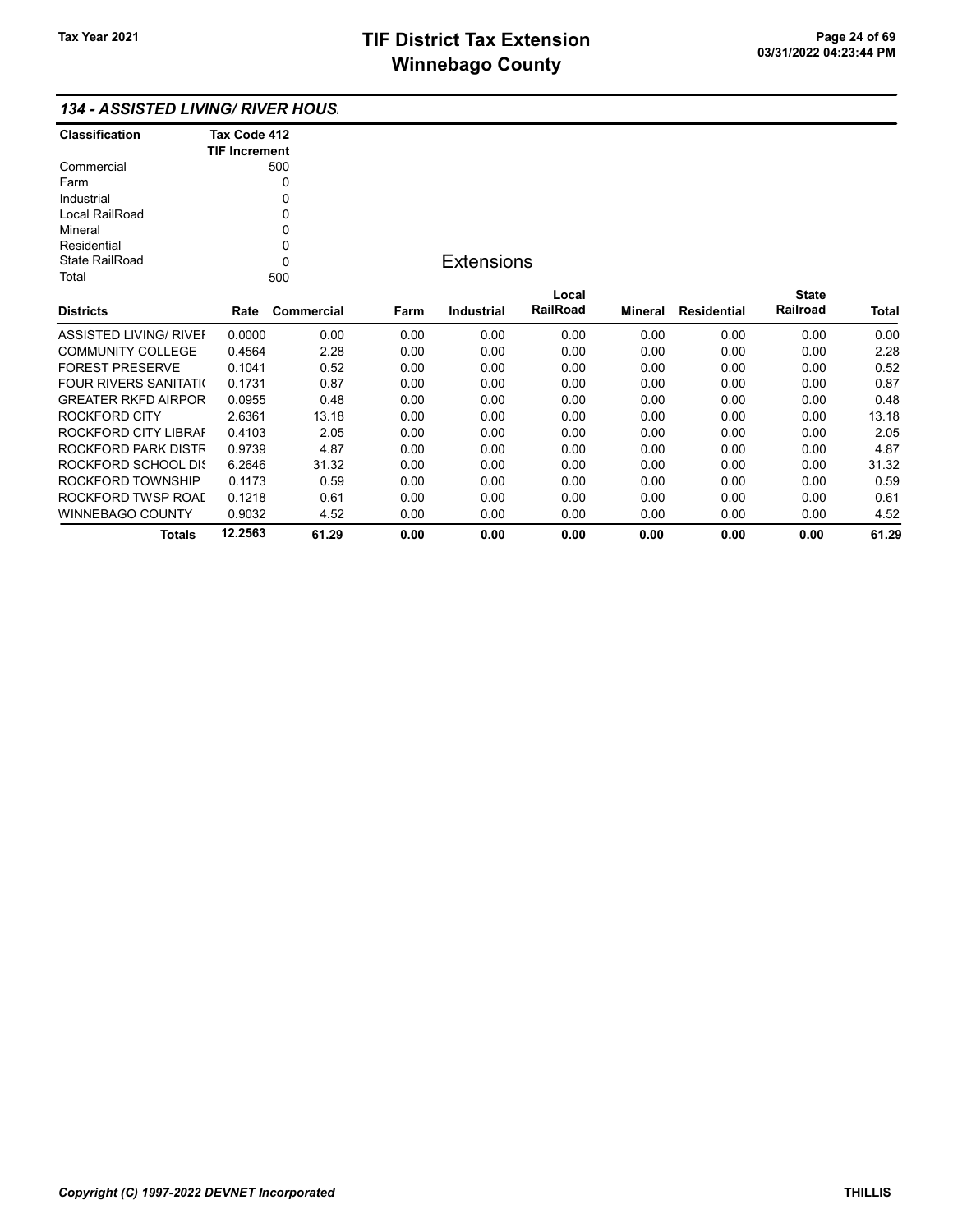| <b>Classification</b>       | Tax Code 413         |            |      |                   |          |         |                    |              |           |
|-----------------------------|----------------------|------------|------|-------------------|----------|---------|--------------------|--------------|-----------|
|                             | <b>TIF Increment</b> |            |      |                   |          |         |                    |              |           |
| Commercial                  |                      | 222,920    |      |                   |          |         |                    |              |           |
| Farm                        |                      | 0          |      |                   |          |         |                    |              |           |
| Industrial                  |                      | 0          |      |                   |          |         |                    |              |           |
| Local RailRoad              |                      | 0          |      |                   |          |         |                    |              |           |
| Mineral                     |                      | 0          |      |                   |          |         |                    |              |           |
| Residential                 |                      | 16,364     |      |                   |          |         |                    |              |           |
| <b>State RailRoad</b>       |                      | 0          |      | <b>Extensions</b> |          |         |                    |              |           |
| Total                       |                      | 239,284    |      |                   |          |         |                    |              |           |
|                             |                      |            |      |                   | Local    |         |                    | <b>State</b> |           |
| <b>Districts</b>            | Rate                 | Commercial | Farm | Industrial        | RailRoad | Mineral | <b>Residential</b> | Railroad     | Total     |
| <b>COMMUNITY COLLEGE</b>    | 0.4564               | 1,017.41   | 0.00 | 0.00              | 0.00     | 0.00    | 74.69              | 0.00         | 1,092.09  |
| <b>FOREST PRESERVE</b>      | 0.1041               | 232.06     | 0.00 | 0.00              | 0.00     | 0.00    | 17.03              | 0.00         | 249.09    |
| <b>GREATER RKFD AIRPOR</b>  | 0.0955               | 212.89     | 0.00 | 0.00              | 0.00     | 0.00    | 15.63              | 0.00         | 228.52    |
| HARLEM SCHOOL DIST          | 6.8589               | 15,289.86  | 0.00 | 0.00              | 0.00     | 0.00    | 1,122.39           | 0.00         | 16,412.25 |
| <b>HARLEM TOWNSHIP</b>      | 0.1025               | 228.49     | 0.00 | 0.00              | 0.00     | 0.00    | 16.77              | 0.00         | 245.27    |
| <b>HARLEM TWSP ROAD</b>     | 0.0440               | 98.08      | 0.00 | 0.00              | 0.00     | 0.00    | 7.20               | 0.00         | 105.28    |
| <b>HARLEM-ROSCOE FIRE</b>   | 0.7087               | 1,579.83   | 0.00 | 0.00              | 0.00     | 0.00    | 115.97             | 0.00         | 1,695.81  |
| <b>MACHESNEY PARK VILL</b>  | 0.0000               | 0.00       | 0.00 | 0.00              | 0.00     | 0.00    | 0.00               | 0.00         | 0.00      |
| <b>NORTH 2ND TIF MACHES</b> | 0.0000               | 0.00       | 0.00 | 0.00              | 0.00     | 0.00    | 0.00               | 0.00         | 0.00      |
| NORTH SUBURBAN LIBR         | 0.2777               | 619.05     | 0.00 | 0.00              | 0.00     | 0.00    | 45.44              | 0.00         | 664.49    |
| <b>WINNEBAGO COUNTY</b>     | 0.9032               | 2,013.41   | 0.00 | 0.00              | 0.00     | 0.00    | 147.80             | 0.00         | 2,161.21  |
| Totals                      | 9.5510               | 21,291.08  | 0.00 | 0.00              | 0.00     | 0.00    | 1,562.92           | 0.00         | 22,854.01 |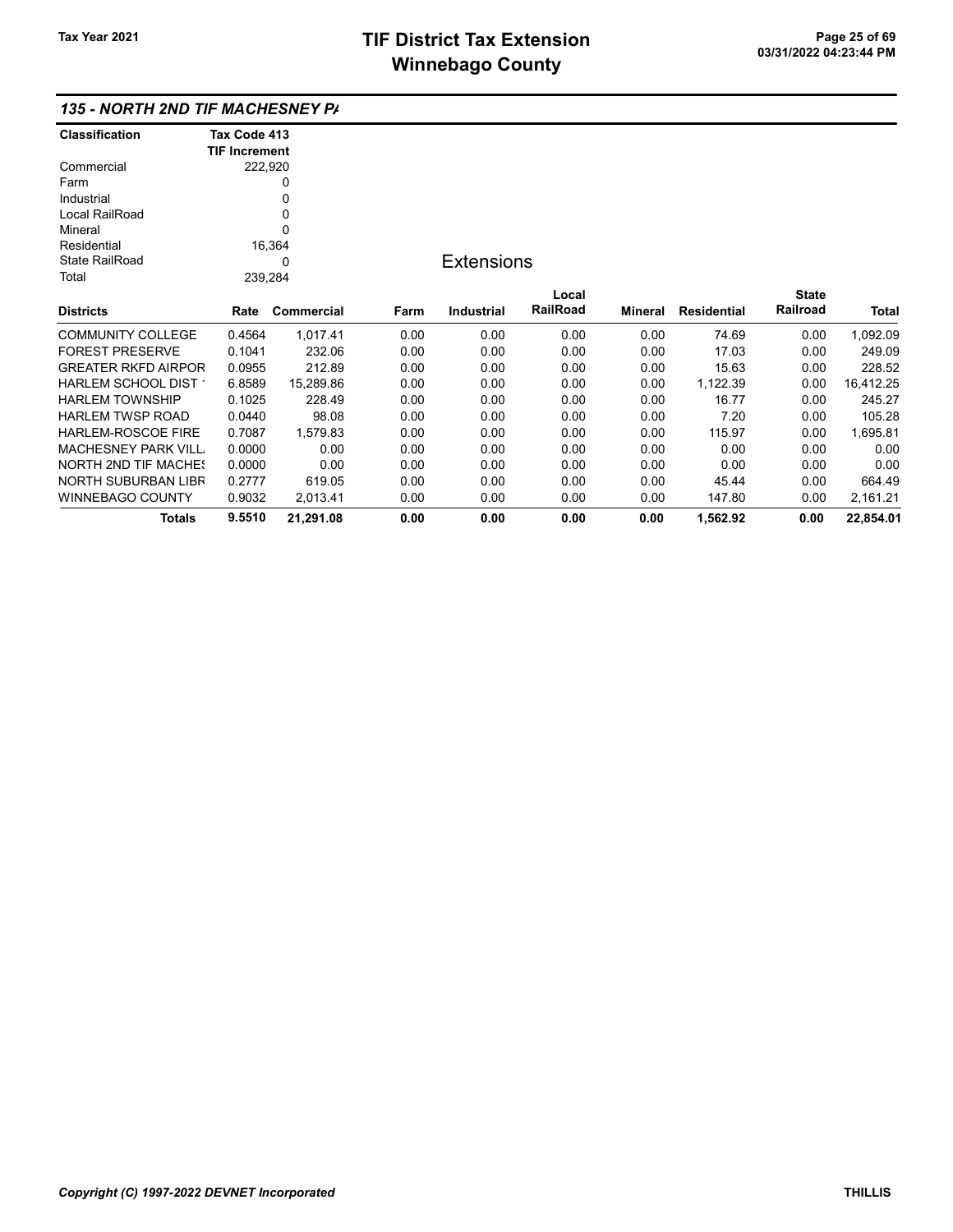| <b>Classification</b>         | Tax Code 414         |             |      |                   |          |                |                    |              |           |
|-------------------------------|----------------------|-------------|------|-------------------|----------|----------------|--------------------|--------------|-----------|
|                               | <b>TIF Increment</b> |             |      |                   |          |                |                    |              |           |
| Commercial                    |                      | 110,458     |      |                   |          |                |                    |              |           |
| Farm                          |                      | 0           |      |                   |          |                |                    |              |           |
| Industrial                    |                      | 6,125       |      |                   |          |                |                    |              |           |
| Local RailRoad                |                      | 0           |      |                   |          |                |                    |              |           |
| Mineral                       |                      | $\mathbf 0$ |      |                   |          |                |                    |              |           |
| Residential                   |                      | 65,574      |      |                   |          |                |                    |              |           |
| <b>State RailRoad</b>         |                      | 0           |      | <b>Extensions</b> |          |                |                    |              |           |
| Total                         |                      | 182,157     |      |                   |          |                |                    |              |           |
|                               |                      |             |      |                   | Local    |                |                    | <b>State</b> |           |
| <b>Districts</b>              | Rate                 | Commercial  | Farm | <b>Industrial</b> | RailRoad | <b>Mineral</b> | <b>Residential</b> | Railroad     | Total     |
| <b>COMMUNITY COLLEGE</b>      | 0.4564               | 504.13      | 0.00 | 27.95             | 0.00     | 0.00           | 299.28             | 0.00         | 831.36    |
| <b>FOREST PRESERVE</b>        | 0.1041               | 114.99      | 0.00 | 6.38              | 0.00     | 0.00           | 68.26              | 0.00         | 189.63    |
| <b>FOUR RIVERS SANITATION</b> | 0.1731               | 191.20      | 0.00 | 10.60             | 0.00     | 0.00           | 113.51             | 0.00         | 315.31    |
| <b>GREATER RKFD AIRPOR</b>    | 0.0955               | 105.49      | 0.00 | 5.85              | 0.00     | 0.00           | 62.62              | 0.00         | 173.96    |
| HARLEM SCHOOL DIST            | 6.8589               | 7,576.20    | 0.00 | 420.11            | 0.00     | 0.00           | 4,497.66           | 0.00         | 12,493.97 |
| <b>HARLEM TOWNSHIP</b>        | 0.1025               | 113.22      | 0.00 | 6.28              | 0.00     | 0.00           | 67.21              | 0.00         | 186.71    |
| <b>HARLEM TWSP ROAD</b>       | 0.0440               | 48.60       | 0.00 | 2.70              | 0.00     | 0.00           | 28.85              | 0.00         | 80.15     |
| HARLEM-ROSCOE FIRE            | 0.7087               | 782.82      | 0.00 | 43.41             | 0.00     | 0.00           | 464.72             | 0.00         | 1,290.95  |
| <b>MACHESNEY PARK VILL</b>    | 0.0000               | 0.00        | 0.00 | 0.00              | 0.00     | 0.00           | 0.00               | 0.00         | 0.00      |
| <b>NORTH 2ND TIF MACHES</b>   | 0.0000               | 0.00        | 0.00 | 0.00              | 0.00     | 0.00           | 0.00               | 0.00         | 0.00      |
| NORTH SUBURBAN LIBR           | 0.2777               | 306.74      | 0.00 | 17.01             | 0.00     | 0.00           | 182.10             | 0.00         | 505.85    |
| <b>WINNEBAGO COUNTY</b>       | 0.9032               | 997.66      | 0.00 | 55.32             | 0.00     | 0.00           | 592.26             | 0.00         | 1,645.24  |
| Totals                        | 9.7241               | 10,741.05   | 0.00 | 595.61            | 0.00     | 0.00           | 6,376.47           | 0.00         | 17,713.13 |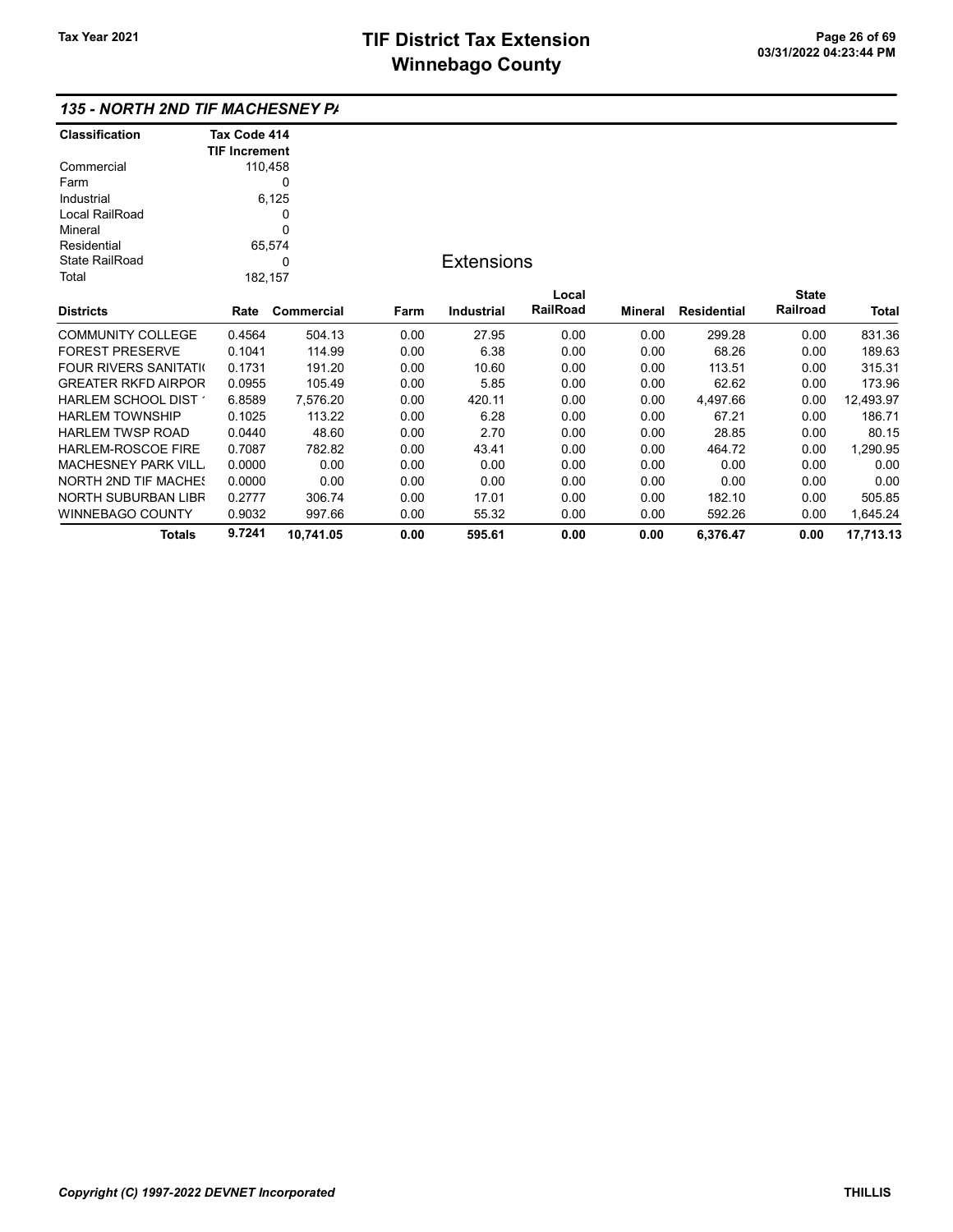| Classification              | Tax Code 416         |            |      |                   |          |         |             |              |              |
|-----------------------------|----------------------|------------|------|-------------------|----------|---------|-------------|--------------|--------------|
|                             | <b>TIF Increment</b> |            |      |                   |          |         |             |              |              |
| Commercial                  | 6,558,568            |            |      |                   |          |         |             |              |              |
| Farm                        |                      | 0          |      |                   |          |         |             |              |              |
| Industrial                  |                      |            |      |                   |          |         |             |              |              |
| Local RailRoad              |                      |            |      |                   |          |         |             |              |              |
| Mineral                     |                      |            |      |                   |          |         |             |              |              |
| Residential                 | 549,587              |            |      |                   |          |         |             |              |              |
| <b>State RailRoad</b>       |                      | 0          |      | <b>Extensions</b> |          |         |             |              |              |
| Total                       | 7,108,155            |            |      |                   |          |         |             |              |              |
|                             |                      |            |      |                   | Local    |         |             | <b>State</b> |              |
| Districts                   | Rate                 | Commercial | Farm | Industrial        | RailRoad | Mineral | Residential | Railroad     | <b>Total</b> |
| COMMUNITY COLLEGE           | 0.4564               | 29,933.30  | 0.00 | 0.00              | 0.00     | 0.00    | 2,508.32    | 0.00         | 32,441.62    |
| <b>FOREST PRESERVE</b>      | 0.1041               | 6,827.47   | 0.00 | 0.00              | 0.00     | 0.00    | 572.12      | 0.00         | 7,399.59     |
| FOUR RIVERS SANITATI(       | 0.1731               | 11,352.88  | 0.00 | 0.00              | 0.00     | 0.00    | 951.34      | 0.00         | 12,304.22    |
| <b>GREATER RKFD AIRPOR</b>  | 0.0955               | 6,263.43   | 0.00 | 0.00              | 0.00     | 0.00    | 524.86      | 0.00         | 6,788.29     |
| HARLEM SCHOOL DIST 1        | 6.8589               | 449,845.62 | 0.00 | 0.00              | 0.00     | 0.00    | 37,695.62   | 0.00         | 487,541.24   |
| HARLEM TOWNSHIP             | 0.1025               | 6,722.53   | 0.00 | 0.00              | 0.00     | 0.00    | 563.33      | 0.00         | 7,285.86     |
| HARLEM TWSP ROAD            | 0.0440               | 2,885.77   | 0.00 | 0.00              | 0.00     | 0.00    | 241.82      | 0.00         | 3,127.59     |
| MACHESNEY PARK VILL.        | 0.0000               | 0.00       | 0.00 | 0.00              | 0.00     | 0.00    | 0.00        | 0.00         | 0.00         |
| <b>NORTH 2ND TIF MACHE!</b> | 0.0000               | 0.00       | 0.00 | 0.00              | 0.00     | 0.00    | 0.00        | 0.00         | 0.00         |
| NORTH PARK FIRE             | 0.4185               | 27,447.61  | 0.00 | 0.00              | 0.00     | 0.00    | 2,300.02    | 0.00         | 29,747.63    |
| NORTH SUBURBAN LIBR         | 0.2777               | 18,213.14  | 0.00 | 0.00              | 0.00     | 0.00    | 1,526.20    | 0.00         | 19,739.35    |
| WINNEBAGO COUNTY            | 0.9032               | 59,236.99  | 0.00 | 0.00              | 0.00     | 0.00    | 4,963.87    | 0.00         | 64,200.86    |
| Totals                      | 9.4339               | 618,728.74 | 0.00 | 0.00              | 0.00     | 0.00    | 51.847.50   | 0.00         | 670,576.25   |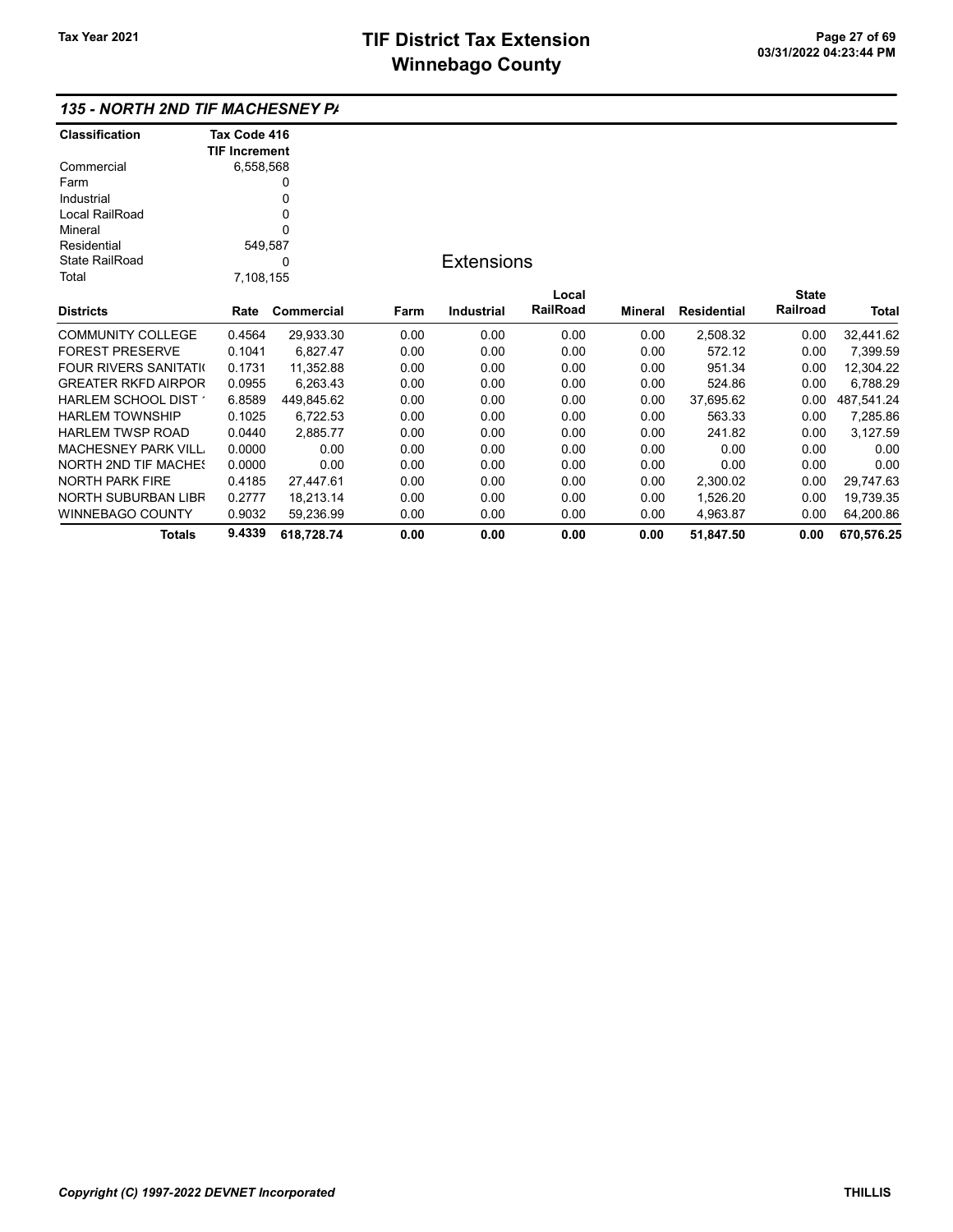## TIF District Tax Extension Page 28 of 69<br>03/31/2022 04:23:44 PM **Winnebago County**

|  |  |  | 137 - MAIN & WHITMAN TIF |
|--|--|--|--------------------------|
|--|--|--|--------------------------|

| <b>Classification</b>         | Tax Code 417<br><b>TIF Increment</b> |             |      |                   |          |                |                    |              |             |
|-------------------------------|--------------------------------------|-------------|------|-------------------|----------|----------------|--------------------|--------------|-------------|
| Commercial                    | 1,184,512                            |             |      |                   |          |                |                    |              |             |
| Farm                          |                                      | 0           |      |                   |          |                |                    |              |             |
| Industrial                    |                                      | 0           |      |                   |          |                |                    |              |             |
| Local RailRoad                |                                      | 0           |      |                   |          |                |                    |              |             |
| Mineral                       |                                      | 0           |      |                   |          |                |                    |              |             |
| Residential                   |                                      | 0           |      |                   |          |                |                    |              |             |
| <b>State RailRoad</b>         |                                      | $\Omega$    |      | <b>Extensions</b> |          |                |                    |              |             |
| Total                         | 1,184,512                            |             |      |                   |          |                |                    |              |             |
|                               |                                      |             |      |                   | Local    |                |                    | <b>State</b> |             |
| <b>Districts</b>              | Rate                                 | Commercial  | Farm | <b>Industrial</b> | RailRoad | <b>Mineral</b> | <b>Residential</b> | Railroad     | Total       |
| <b>COMMUNITY COLLEGE</b>      | 0.4564                               | 5,406.11    | 0.00 | 0.00              | 0.00     | 0.00           | 0.00               | 0.00         | 5,406.11    |
| <b>FOREST PRESERVE</b>        | 0.1041                               | 1,233.08    | 0.00 | 0.00              | 0.00     | 0.00           | 0.00               | 0.00         | 1,233.08    |
| <b>FOUR RIVERS SANITATI</b>   | 0.1731                               | 2,050.39    | 0.00 | 0.00              | 0.00     | 0.00           | 0.00               | 0.00         | 2,050.39    |
| <b>GREATER RKFD AIRPOR</b>    | 0.0955                               | 1,131.21    | 0.00 | 0.00              | 0.00     | 0.00           | 0.00               | 0.00         | 1,131.21    |
| <b>MAIN &amp; WHITMAN TIF</b> | 0.0000                               | 0.00        | 0.00 | 0.00              | 0.00     | 0.00           | 0.00               | 0.00         | 0.00        |
| ROCKFORD CITY                 | 2.6361                               | 31,224.92   | 0.00 | 0.00              | 0.00     | 0.00           | 0.00               | 0.00         | 31,224.92   |
| ROCKFORD CITY LIBRAI          | 0.4103                               | 4,860.05    | 0.00 | 0.00              | 0.00     | 0.00           | 0.00               | 0.00         | 4,860.05    |
| ROCKFORD PARK DISTF           | 0.9739                               | 11,535.96   | 0.00 | 0.00              | 0.00     | 0.00           | 0.00               | 0.00         | 11,535.96   |
| ROCKFORD SCHOOL DIS           | 6.2646                               | 74,204.94   | 0.00 | 0.00              | 0.00     | 0.00           | 0.00               | 0.00         | 74,204.94   |
| ROCKFORD TOWNSHIP             | 0.1173                               | 1,389.43    | 0.00 | 0.00              | 0.00     | 0.00           | 0.00               | 0.00         | 1,389.43    |
| ROCKFORD TWSP ROAL            | 0.1218                               | 1,442.74    | 0.00 | 0.00              | 0.00     | 0.00           | 0.00               | 0.00         | 1,442.74    |
| <b>WINNEBAGO COUNTY</b>       | 0.9032                               | 10,698.51   | 0.00 | 0.00              | 0.00     | 0.00           | 0.00               | 0.00         | 10,698.51   |
| Totals                        | 12.2563                              | 145, 177.34 | 0.00 | 0.00              | 0.00     | 0.00           | 0.00               | 0.00         | 145, 177.34 |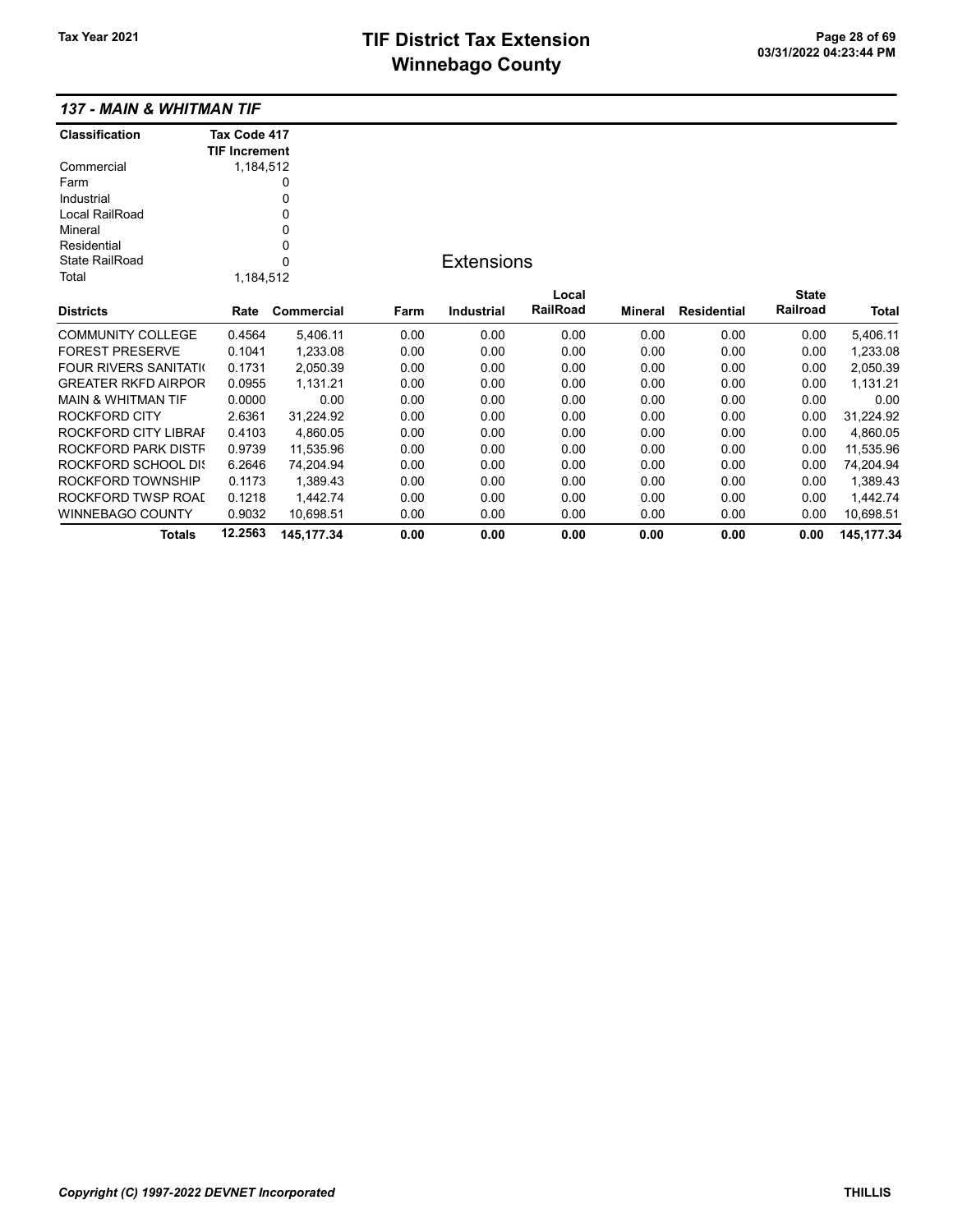# TIF District Tax Extension<br>
M's sales and Canada page 21 of 69<br>
M's sales and Canada page 11 **Winnebago County**

### 138 - MIDTOWN TIF

| <b>Classification</b>         | Tax Code 418         |            |      |                   |                 |                |                    |              |              |
|-------------------------------|----------------------|------------|------|-------------------|-----------------|----------------|--------------------|--------------|--------------|
|                               | <b>TIF Increment</b> |            |      |                   |                 |                |                    |              |              |
| Commercial                    | 454,705              |            |      |                   |                 |                |                    |              |              |
| Farm                          |                      | 0          |      |                   |                 |                |                    |              |              |
| Industrial                    |                      | 42,180     |      |                   |                 |                |                    |              |              |
| Local RailRoad                |                      | 338        |      |                   |                 |                |                    |              |              |
| Mineral                       |                      | 0          |      |                   |                 |                |                    |              |              |
| Residential                   | 101,925              |            |      |                   |                 |                |                    |              |              |
| <b>State RailRoad</b>         |                      | 0          |      | <b>Extensions</b> |                 |                |                    |              |              |
| Total                         | 599,148              |            |      |                   |                 |                |                    |              |              |
|                               |                      |            |      |                   | Local           |                |                    | <b>State</b> |              |
| <b>Districts</b>              | Rate                 | Commercial | Farm | <b>Industrial</b> | <b>RailRoad</b> | <b>Mineral</b> | <b>Residential</b> | Railroad     | <b>Total</b> |
| <b>COMMUNITY COLLEGE</b>      | 0.4564               | 2,075.27   | 0.00 | 192.51            | 1.54            | 0.00           | 465.19             | 0.00         | 2,734.51     |
| <b>FOREST PRESERVE</b>        | 0.1041               | 473.35     | 0.00 | 43.91             | 0.35            | 0.00           | 106.10             | 0.00         | 623.71       |
| <b>FOUR RIVERS SANITATION</b> | 0.1731               | 787.09     | 0.00 | 73.01             | 0.59            | 0.00           | 176.43             | 0.00         | 1,037.13     |
| <b>GREATER RKFD AIRPOR</b>    | 0.0955               | 434.24     | 0.00 | 40.28             | 0.32            | 0.00           | 97.34              | 0.00         | 572.19       |
| <b>MIDTOWN TIF</b>            | 0.0000               | 0.00       | 0.00 | 0.00              | 0.00            | 0.00           | 0.00               | 0.00         | 0.00         |
| ROCKFORD CITY                 | 2.6361               | 11,986.48  | 0.00 | 1,111.91          | 8.91            | 0.00           | 2,686.84           | 0.00         | 15,794.14    |
| ROCKFORD CITY LIBRAI          | 0.4103               | 1,865.65   | 0.00 | 173.06            | 1.39            | 0.00           | 418.20             | 0.00         | 2,458.30     |
| ROCKFORD PARK DISTF           | 0.9739               | 4,428.37   | 0.00 | 410.79            | 3.29            | 0.00           | 992.65             | 0.00         | 5,835.10     |
| ROCKFORD SCHOOL DIS           | 6.2646               | 28,485.45  | 0.00 | 2,642.41          | 21.17           | 0.00           | 6,385.19           | 0.00         | 37,534.23    |
| ROCKFORD TOWNSHIP             | 0.1173               | 533.37     | 0.00 | 49.48             | 0.40            | 0.00           | 119.56             | 0.00         | 702.80       |
| ROCKFORD TWSP ROAI            | 0.1218               | 553.83     | 0.00 | 51.38             | 0.41            | 0.00           | 124.14             | 0.00         | 729.76       |
| WINNEBAGO COUNTY              | 0.9032               | 4,106.90   | 0.00 | 380.97            | 3.05            | 0.00           | 920.59             | 0.00         | 5,411.50     |
| Totals                        | 12.2563              | 55,730.00  | 0.00 | 5,169.71          | 41.42           | 0.00           | 12,492.23          | 0.00         | 73,433.37    |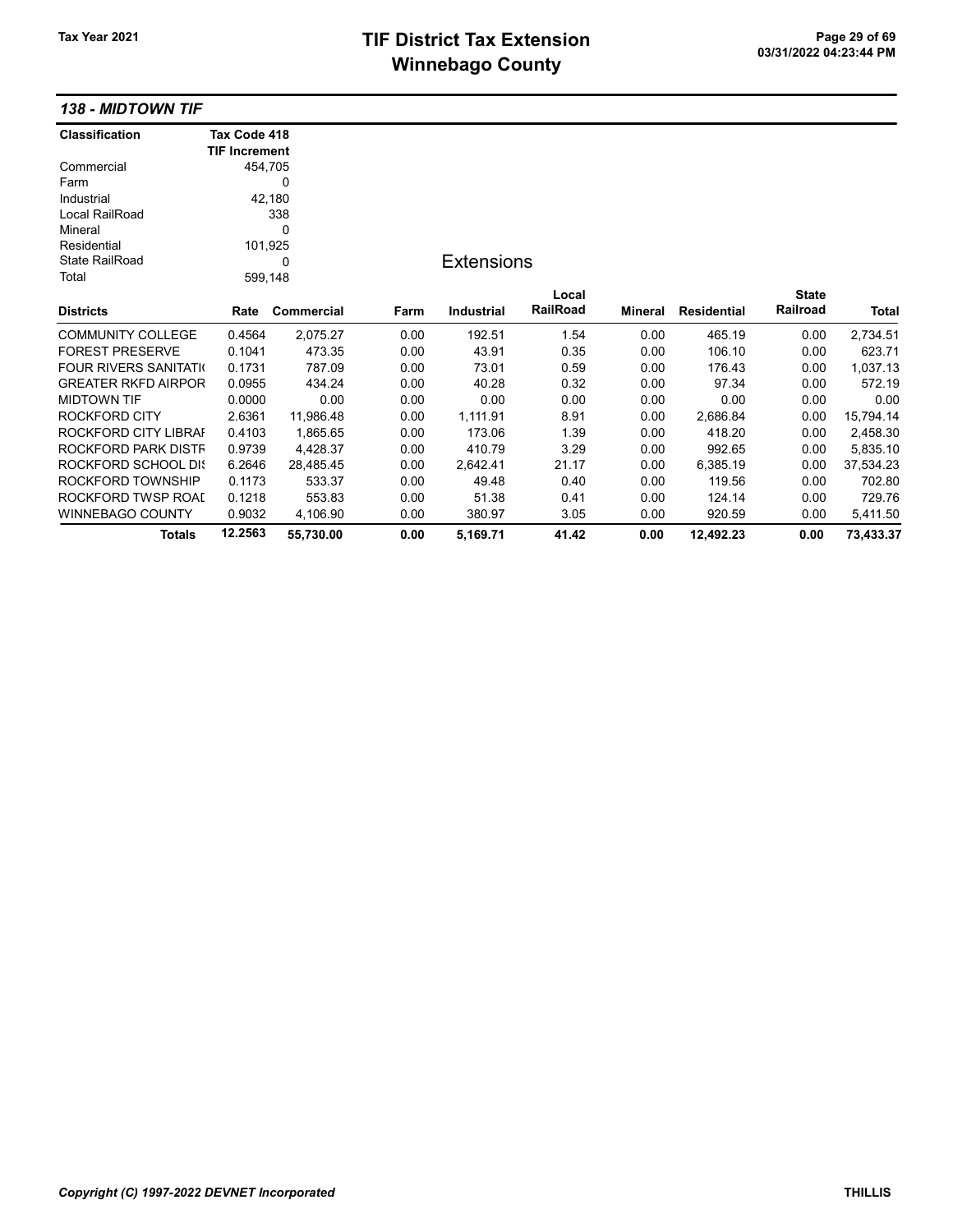#### 139 - KISHWAUKEE & HARRISON TIF

| <b>Classification</b> | Tax Code 419<br><b>TIF Increment</b> |  |
|-----------------------|--------------------------------------|--|
|                       |                                      |  |
| Commercial            |                                      |  |
| Farm                  |                                      |  |
| Industrial            | 2,002                                |  |
| Local RailRoad        |                                      |  |
| Mineral               |                                      |  |
| Residential           | Ω                                    |  |
| State RailRoad        |                                      |  |
| Total                 |                                      |  |

### **Extensions**

| <b>Districts</b>              | Rate    | Commercial | Farm | <b>Industrial</b> | Local<br><b>RailRoad</b> | Mineral | <b>Residential</b> | <b>State</b><br>Railroad | <b>Total</b> |
|-------------------------------|---------|------------|------|-------------------|--------------------------|---------|--------------------|--------------------------|--------------|
|                               |         |            |      |                   |                          |         |                    |                          |              |
| <b>COMMUNITY COLLEGE</b>      | 0.4564  | 0.00       | 0.00 | 9.14              | 0.00                     | 0.00    | 0.00               | 0.00                     | 9.14         |
| <b>FOREST PRESERVE</b>        | 0.1041  | 0.00       | 0.00 | 2.08              | 0.00                     | 0.00    | 0.00               | 0.00                     | 2.08         |
| <b>FOUR RIVERS SANITATION</b> | 0.1731  | 0.00       | 0.00 | 3.47              | 0.00                     | 0.00    | 0.00               | 0.00                     | 3.47         |
| <b>GREATER RKFD AIRPOR</b>    | 0.0955  | 0.00       | 0.00 | 1.91              | 0.00                     | 0.00    | 0.00               | 0.00                     | 1.91         |
| KISHWAUKEE & HARRIS           | 0.0000  | 0.00       | 0.00 | 0.00              | 0.00                     | 0.00    | 0.00               | 0.00                     | 0.00         |
| ROCKFORD CITY                 | 2.6361  | 0.00       | 0.00 | 52.77             | 0.00                     | 0.00    | 0.00               | 0.00                     | 52.77        |
| ROCKFORD CITY LIBRAI          | 0.4103  | 0.00       | 0.00 | 8.21              | 0.00                     | 0.00    | 0.00               | 0.00                     | 8.21         |
| ROCKFORD PARK DISTF           | 0.9739  | 0.00       | 0.00 | 19.50             | 0.00                     | 0.00    | 0.00               | 0.00                     | 19.50        |
| ROCKFORD SCHOOL DIS           | 6.2646  | 0.00       | 0.00 | 125.42            | 0.00                     | 0.00    | 0.00               | 0.00                     | 125.42       |
| ROCKFORD TOWNSHIP             | 0.1173  | 0.00       | 0.00 | 2.35              | 0.00                     | 0.00    | 0.00               | 0.00                     | 2.35         |
| ROCKFORD TWSP ROAL            | 0.1218  | 0.00       | 0.00 | 2.44              | 0.00                     | 0.00    | 0.00               | 0.00                     | 2.44         |
| WINNEBAGO COUNTY              | 0.9032  | 0.00       | 0.00 | 18.08             | 0.00                     | 0.00    | 0.00               | 0.00                     | 18.08        |
| <b>Totals</b>                 | 12.2563 | 0.00       | 0.00 | 245.37            | 0.00                     | 0.00    | 0.00               | 0.00                     | 245.37       |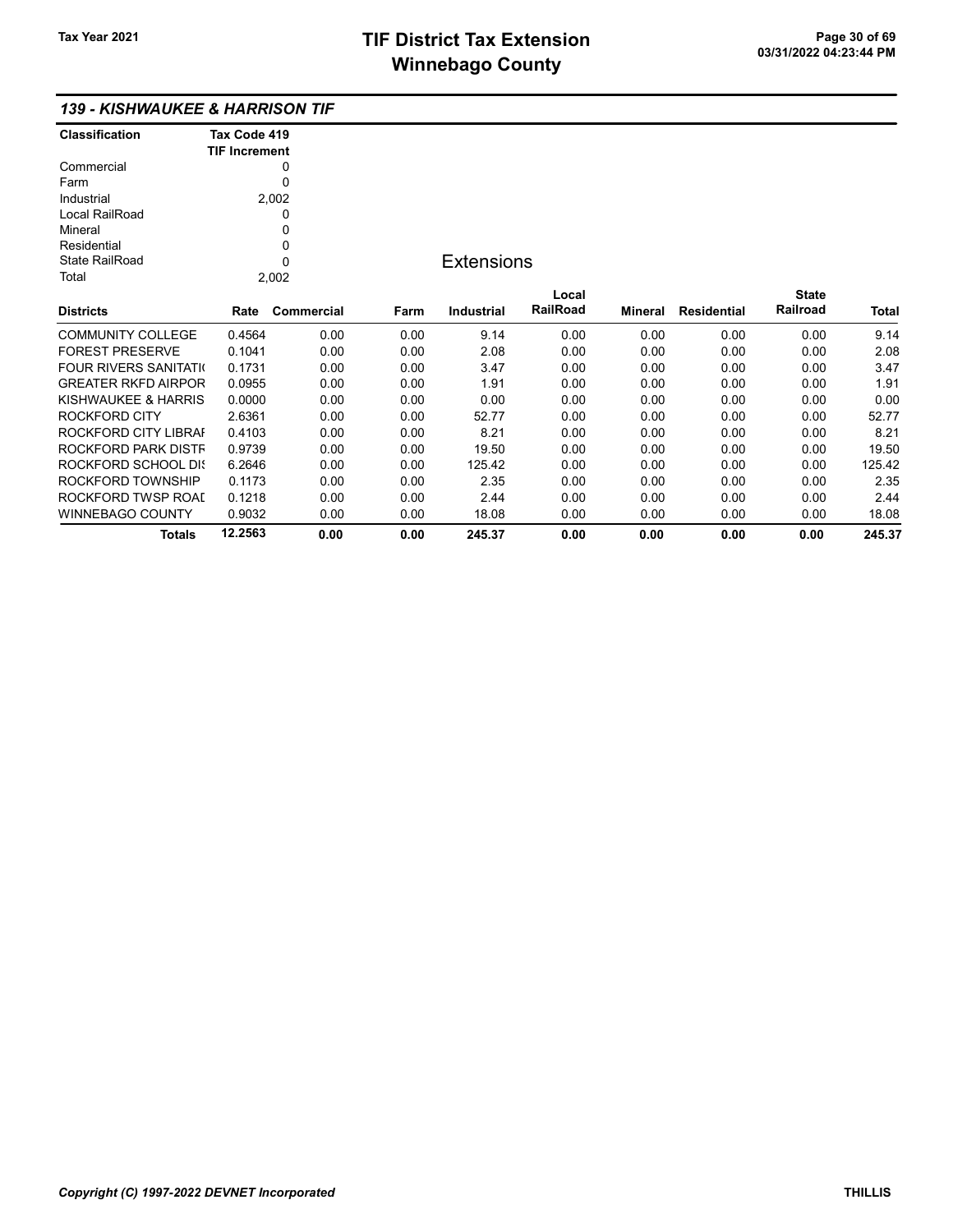### 140 - FORMER BELOIT CORP TIF

| <b>Classification</b>       | Tax Code 420         |            |      |                   |          |         |             |              |            |
|-----------------------------|----------------------|------------|------|-------------------|----------|---------|-------------|--------------|------------|
|                             | <b>TIF Increment</b> |            |      |                   |          |         |             |              |            |
| Commercial                  |                      | 3,245      |      |                   |          |         |             |              |            |
| Farm                        |                      | 0          |      |                   |          |         |             |              |            |
| Industrial                  | 1,302,893            |            |      |                   |          |         |             |              |            |
| Local RailRoad              |                      | 0          |      |                   |          |         |             |              |            |
| Mineral                     |                      | 0          |      |                   |          |         |             |              |            |
| Residential                 |                      | 0          |      |                   |          |         |             |              |            |
| <b>State RailRoad</b>       |                      | 0          |      | <b>Extensions</b> |          |         |             |              |            |
| Total                       | 1,306,138            |            |      |                   |          |         |             |              |            |
|                             |                      |            |      |                   | Local    |         |             | <b>State</b> |            |
| <b>Districts</b>            | Rate                 | Commercial | Farm | Industrial        | RailRoad | Mineral | Residential | Railroad     | Total      |
| <b>COMMUNITY COLLEGE</b>    | 0.4564               | 14.81      | 0.00 | 5,946.40          | 0.00     | 0.00    | 0.00        | 0.00         | 5,961.21   |
| <b>FOREST PRESERVE</b>      | 0.1041               | 3.38       | 0.00 | 1,356.31          | 0.00     | 0.00    | 0.00        | 0.00         | 1,359.69   |
| <b>FORMER BELOIT CORP</b>   | 0.0000               | 0.00       | 0.00 | 0.00              | 0.00     | 0.00    | 0.00        | 0.00         | 0.00       |
| HONONEGAH HIGH SD #         | 2.5404               | 82.44      | 0.00 | 33,098.69         | 0.00     | 0.00    | 0.00        | 0.00         | 33,181.13  |
| <b>ROCKTON FIRE</b>         | 0.6575               | 21.34      | 0.00 | 8,566.52          | 0.00     | 0.00    | 0.00        | 0.00         | 8,587.86   |
| <b>ROCKTON SCHOOL DIST</b>  | 3.4985               | 113.53     | 0.00 | 45,581.71         | 0.00     | 0.00    | 0.00        | 0.00         | 45,695.24  |
| ROCKTON TOWNSHIP            | 0.1850               | 6.00       | 0.00 | 2,410.35          | 0.00     | 0.00    | 0.00        | 0.00         | 2,416.36   |
| ROCKTON TWSP ROAD           | 0.1466               | 4.76       | 0.00 | 1,910.04          | 0.00     | 0.00    | 0.00        | 0.00         | 1,914.80   |
| <b>ROCKTON VILLAGE</b>      | 0.6208               | 20.14      | 0.00 | 8,088.36          | 0.00     | 0.00    | 0.00        | 0.00         | 8,108.50   |
| <b>TALCOTT FREE LIBRARY</b> | 0.2792               | 9.06       | 0.00 | 3,637.68          | 0.00     | 0.00    | 0.00        | 0.00         | 3,646.74   |
| <b>WINNEBAGO COUNTY</b>     | 0.9032               | 29.31      | 0.00 | 11,767.73         | 0.00     | 0.00    | 0.00        | 0.00         | 11,797.04  |
| <b>Totals</b>               | 9.3917               | 304.77     | 0.00 | 122,363.79        | 0.00     | 0.00    | 0.00        | 0.00         | 122,668.57 |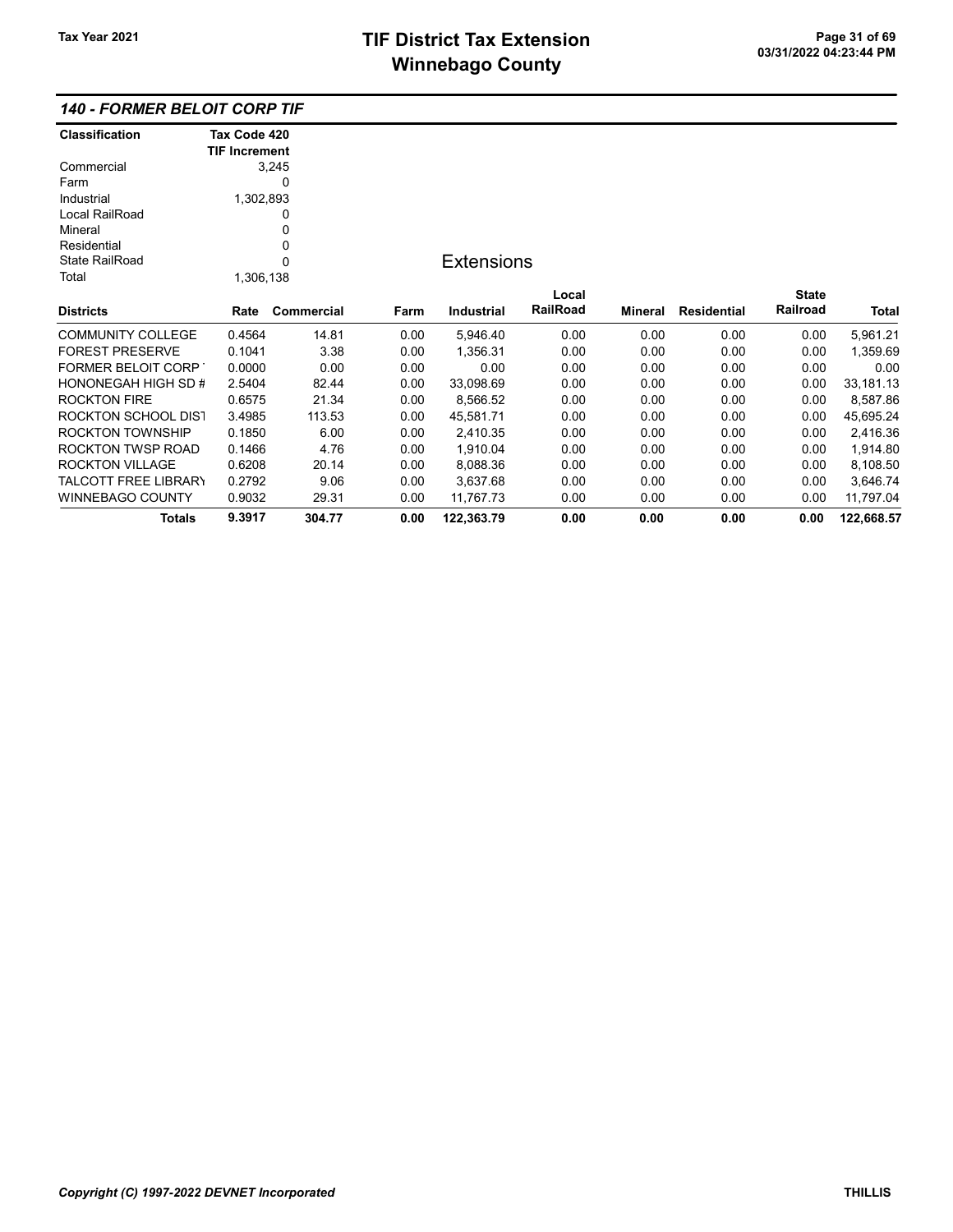### 141 - GLOBAL TRADE TIF #3

| <b>Classification</b>       | Tax Code 421         |            |      |                   |                 |         |                    |              |            |
|-----------------------------|----------------------|------------|------|-------------------|-----------------|---------|--------------------|--------------|------------|
|                             | <b>TIF Increment</b> |            |      |                   |                 |         |                    |              |            |
| Commercial                  | 415,422              |            |      |                   |                 |         |                    |              |            |
| Farm                        |                      | 0          |      |                   |                 |         |                    |              |            |
| Industrial                  | 552,420              |            |      |                   |                 |         |                    |              |            |
| Local RailRoad              |                      | 0          |      |                   |                 |         |                    |              |            |
| Mineral                     |                      | 0          |      |                   |                 |         |                    |              |            |
| Residential                 |                      | 57,590     |      |                   |                 |         |                    |              |            |
| <b>State RailRoad</b>       |                      | 0          |      | <b>Extensions</b> |                 |         |                    |              |            |
| Total                       | 1,025,432            |            |      |                   |                 |         |                    |              |            |
|                             |                      |            |      |                   | Local           |         |                    | <b>State</b> |            |
| <b>Districts</b>            | Rate                 | Commercial | Farm | Industrial        | <b>RailRoad</b> | Mineral | <b>Residential</b> | Railroad     | Total      |
| <b>COMMUNITY COLLEGE</b>    | 0.4564               | 1,895.99   | 0.00 | 2,521.24          | 0.00            | 0.00    | 262.84             | 0.00         | 4,680.07   |
| <b>FOREST PRESERVE</b>      | 0.1041               | 432.45     | 0.00 | 575.07            | 0.00            | 0.00    | 59.95              | 0.00         | 1,067.47   |
| <b>FOUR RIVERS SANITATI</b> | 0.1731               | 719.10     | 0.00 | 956.24            | 0.00            | 0.00    | 99.69              | 0.00         | 1,775.02   |
| <b>GLOBAL TRADE TIF #3</b>  | 0.0000               | 0.00       | 0.00 | 0.00              | 0.00            | 0.00    | 0.00               | 0.00         | 0.00       |
| <b>GREATER RKFD AIRPOR</b>  | 0.0955               | 396.73     | 0.00 | 527.56            | 0.00            | 0.00    | 55.00              | 0.00         | 979.29     |
| ROCKFORD CITY               | 2.6361               | 10,950.94  | 0.00 | 14,562.34         | 0.00            | 0.00    | 1,518.13           | 0.00         | 27,031.41  |
| ROCKFORD CITY LIBRAI        | 0.4103               | 1,704.48   | 0.00 | 2,266.58          | 0.00            | 0.00    | 236.29             | 0.00         | 4,207.35   |
| ROCKFORD PARK DISTF         | 0.9739               | 4,045.79   | 0.00 | 5,380.02          | 0.00            | 0.00    | 560.87             | 0.00         | 9,986.68   |
| ROCKFORD SCHOOL DIS         | 6.2646               | 26,024.53  | 0.00 | 34,606.90         | 0.00            | 0.00    | 3,607.78           | 0.00         | 64,239.21  |
| ROCKFORD TOWNSHIP           | 0.1173               | 487.29     | 0.00 | 647.99            | 0.00            | 0.00    | 67.55              | 0.00         | 1,202.83   |
| ROCKFORD TWSP ROAI          | 0.1218               | 505.98     | 0.00 | 672.85            | 0.00            | 0.00    | 70.14              | 0.00         | 1,248.98   |
| <b>WINNEBAGO COUNTY</b>     | 0.9032               | 3,752.09   | 0.00 | 4,989.46          | 0.00            | 0.00    | 520.15             | 0.00         | 9,261.70   |
| <b>Totals</b>               | 12.2563              | 50,915.37  | 0.00 | 67,706.25         | 0.00            | 0.00    | 7,058.39           | 0.00         | 125,680.01 |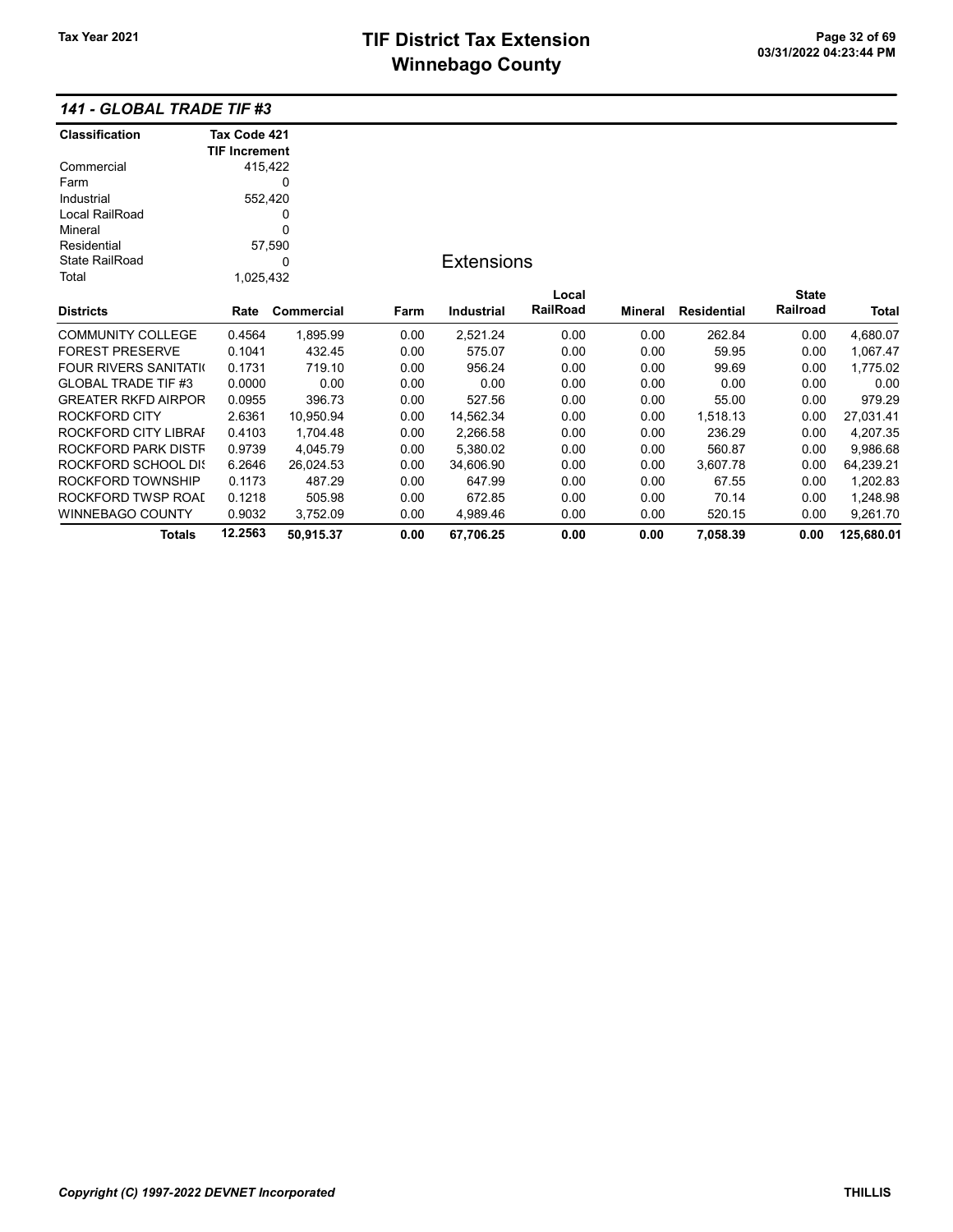### 142 - RIVER DISTRICT NORTH TIF

| <b>Classification</b>       | Tax Code 422         |            |      |                   |          |         |                    |              |              |
|-----------------------------|----------------------|------------|------|-------------------|----------|---------|--------------------|--------------|--------------|
|                             | <b>TIF Increment</b> |            |      |                   |          |         |                    |              |              |
| Commercial                  | 4,704,812            |            |      |                   |          |         |                    |              |              |
| Farm                        |                      | 0          |      |                   |          |         |                    |              |              |
| Industrial                  |                      | 5,758      |      |                   |          |         |                    |              |              |
| Local RailRoad              |                      | 0          |      |                   |          |         |                    |              |              |
| Mineral                     |                      | 0          |      |                   |          |         |                    |              |              |
| Residential                 | 134,069              |            |      |                   |          |         |                    |              |              |
| <b>State RailRoad</b>       |                      | 0          |      | <b>Extensions</b> |          |         |                    |              |              |
| Total                       | 4,844,639            |            |      |                   |          |         |                    |              |              |
|                             |                      |            |      |                   | Local    |         |                    | <b>State</b> |              |
| <b>Districts</b>            | Rate                 | Commercial | Farm | <b>Industrial</b> | RailRoad | Mineral | <b>Residential</b> | Railroad     | <b>Total</b> |
| <b>COMMUNITY COLLEGE</b>    | 0.4564               | 21,472.76  | 0.00 | 26.28             | 0.00     | 0.00    | 611.89             | 0.00         | 22,110.93    |
| <b>FOREST PRESERVE</b>      | 0.1041               | 4,897.71   | 0.00 | 5.99              | 0.00     | 0.00    | 139.57             | 0.00         | 5,043.27     |
| FOUR RIVERS SANITATI(       | 0.1731               | 8,144.03   | 0.00 | 9.97              | 0.00     | 0.00    | 232.07             | 0.00         | 8,386.07     |
| <b>GREATER RKFD AIRPOR</b>  | 0.0955               | 4,493.10   | 0.00 | 5.50              | 0.00     | 0.00    | 128.04             | 0.00         | 4,626.63     |
| <b>RIVER DISTRICT NORTH</b> | 0.0000               | 0.00       | 0.00 | 0.00              | 0.00     | 0.00    | 0.00               | 0.00         | 0.00         |
| ROCKFORD CITY               | 2.6361               | 124,023.55 | 0.00 | 151.79            | 0.00     | 0.00    | 3,534.19           | 0.00         | 127,709.53   |
| ROCKFORD CITY LIBRAI        | 0.4103               | 19,303.84  | 0.00 | 23.63             | 0.00     | 0.00    | 550.09             | 0.00         | 19,877.55    |
| ROCKFORD PARK DISTF         | 0.9739               | 45,820.16  | 0.00 | 56.08             | 0.00     | 0.00    | 1.305.70           | 0.00         | 47,181.94    |
| ROCKFORD SCHOOL DIS         | 6.2646               | 294,737.65 | 0.00 | 360.72            | 0.00     | 0.00    | 8,398.89           | 0.00         | 303,497.25   |
| ROCKFORD TOWNSHIP           | 0.1173               | 5,518.74   | 0.00 | 6.75              | 0.00     | 0.00    | 157.26             | 0.00         | 5,682.76     |
| ROCKFORD TWSP ROAI          | 0.1218               | 5,730.46   | 0.00 | 7.01              | 0.00     | 0.00    | 163.30             | 0.00         | 5,900.77     |
| WINNEBAGO COUNTY            | 0.9032               | 42,493.86  | 0.00 | 52.01             | 0.00     | 0.00    | 1,210.91           | 0.00         | 43,756.78    |
| Totals                      | 12.2563              | 576,635.86 | 0.00 | 705.73            | 0.00     | 0.00    | 16,431.91          | 0.00         | 593,773.48   |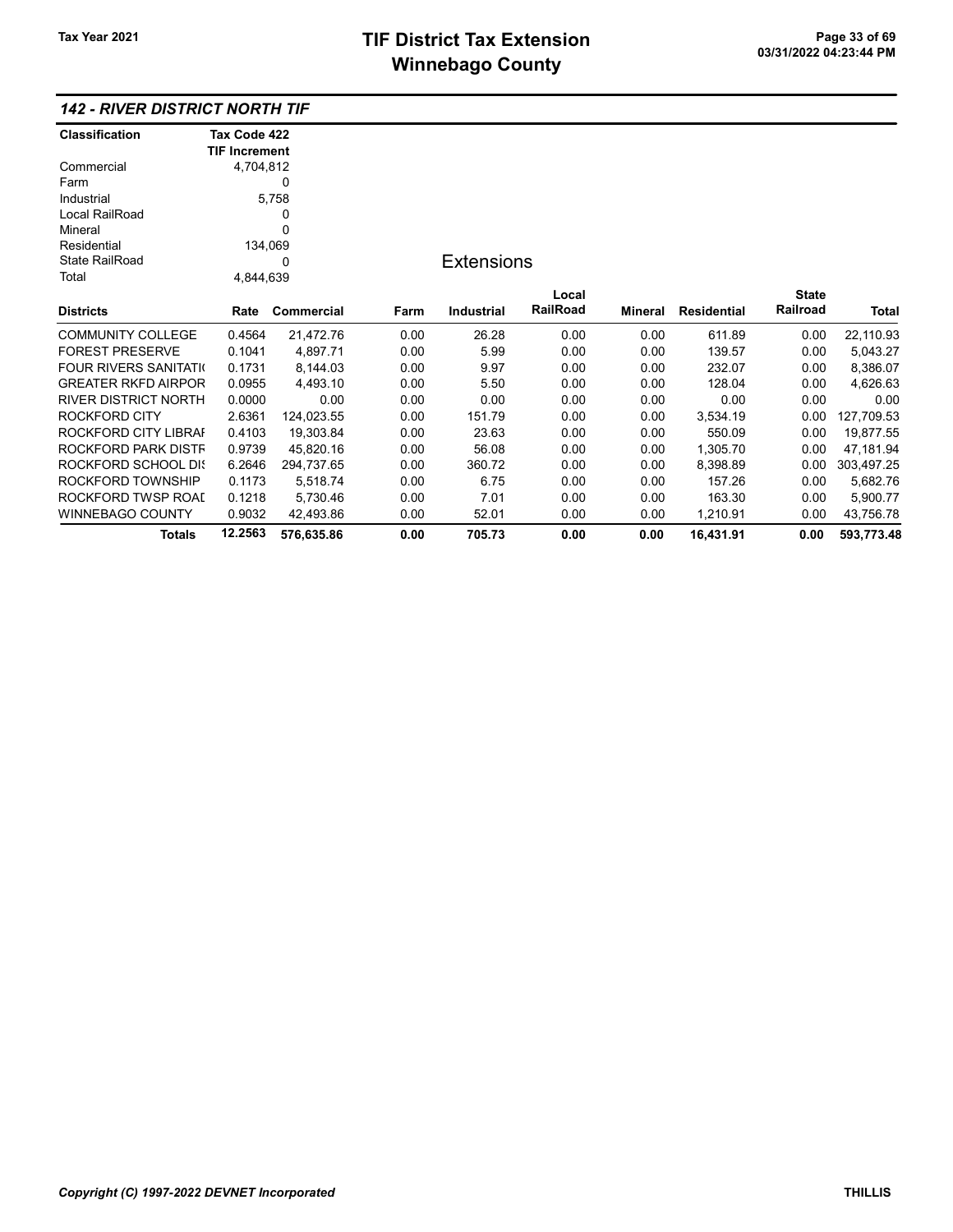# TIF District Tax Extension<br>
Mission 200 at 23:44 PM **Winnebago County**

#### 143 - BROADWAY TIF

| <b>Classification</b>       | Tax Code 423         |            |      |                   |          |                |                    |              |           |
|-----------------------------|----------------------|------------|------|-------------------|----------|----------------|--------------------|--------------|-----------|
|                             | <b>TIF Increment</b> |            |      |                   |          |                |                    |              |           |
| Commercial                  | 514,764              |            |      |                   |          |                |                    |              |           |
| Farm                        |                      | 0          |      |                   |          |                |                    |              |           |
| Industrial                  | 181,286              |            |      |                   |          |                |                    |              |           |
| Local RailRoad              |                      | 16         |      |                   |          |                |                    |              |           |
| Mineral                     |                      | 0          |      |                   |          |                |                    |              |           |
| Residential                 |                      | 67,067     |      |                   |          |                |                    |              |           |
| <b>State RailRoad</b>       |                      | 0          |      | <b>Extensions</b> |          |                |                    |              |           |
| Total                       | 763,133              |            |      |                   |          |                |                    |              |           |
|                             |                      |            |      |                   | Local    |                |                    | <b>State</b> |           |
| <b>Districts</b>            | Rate                 | Commercial | Farm | <b>Industrial</b> | RailRoad | <b>Mineral</b> | <b>Residential</b> | Railroad     | Total     |
| <b>BROADWAY TIF</b>         | 0.0000               | 0.00       | 0.00 | 0.00              | 0.00     | 0.00           | 0.00               | 0.00         | 0.00      |
| <b>COMMUNITY COLLEGE</b>    | 0.4564               | 2,349.38   | 0.00 | 827.39            | 0.07     | 0.00           | 306.09             | 0.00         | 3,482.94  |
| <b>FOREST PRESERVE</b>      | 0.1041               | 535.87     | 0.00 | 188.72            | 0.02     | 0.00           | 69.82              | 0.00         | 794.42    |
| <b>FOUR RIVERS SANITATI</b> | 0.1731               | 891.06     | 0.00 | 313.81            | 0.03     | 0.00           | 116.09             | 0.00         | 1,320.98  |
| <b>GREATER RKFD AIRPOR</b>  | 0.0955               | 491.60     | 0.00 | 173.13            | 0.02     | 0.00           | 64.05              | 0.00         | 728.79    |
| ROCKFORD CITY               | 2.6361               | 13,569.69  | 0.00 | 4,778.88          | 0.42     | 0.00           | 1,767.95           | 0.00         | 20,116.95 |
| ROCKFORD CITY LIBRAI        | 0.4103               | 2,112.08   | 0.00 | 743.82            | 0.07     | 0.00           | 275.18             | 0.00         | 3,131.13  |
| ROCKFORD PARK DISTF         | 0.9739               | 5,013.29   | 0.00 | 1,765.54          | 0.16     | 0.00           | 653.17             | 0.00         | 7,432.15  |
| ROCKFORD SCHOOL DIS         | 6.2646               | 32,247.91  | 0.00 | 11,356.84         | 1.00     | 0.00           | 4,201.48           | 0.00         | 47,807.23 |
| ROCKFORD TOWNSHIP           | 0.1173               | 603.82     | 0.00 | 212.65            | 0.02     | 0.00           | 78.67              | 0.00         | 895.16    |
| ROCKFORD TWSP ROAI          | 0.1218               | 626.98     | 0.00 | 220.81            | 0.02     | 0.00           | 81.69              | 0.00         | 929.50    |
| WINNEBAGO COUNTY            | 0.9032               | 4,649.35   | 0.00 | 1,637.38          | 0.14     | 0.00           | 605.75             | 0.00         | 6,892.62  |
| <b>Totals</b>               | 12.2563              | 63,091.03  | 0.00 | 22,218.97         | 1.97     | 0.00           | 8,219.94           | 0.00         | 93,531.87 |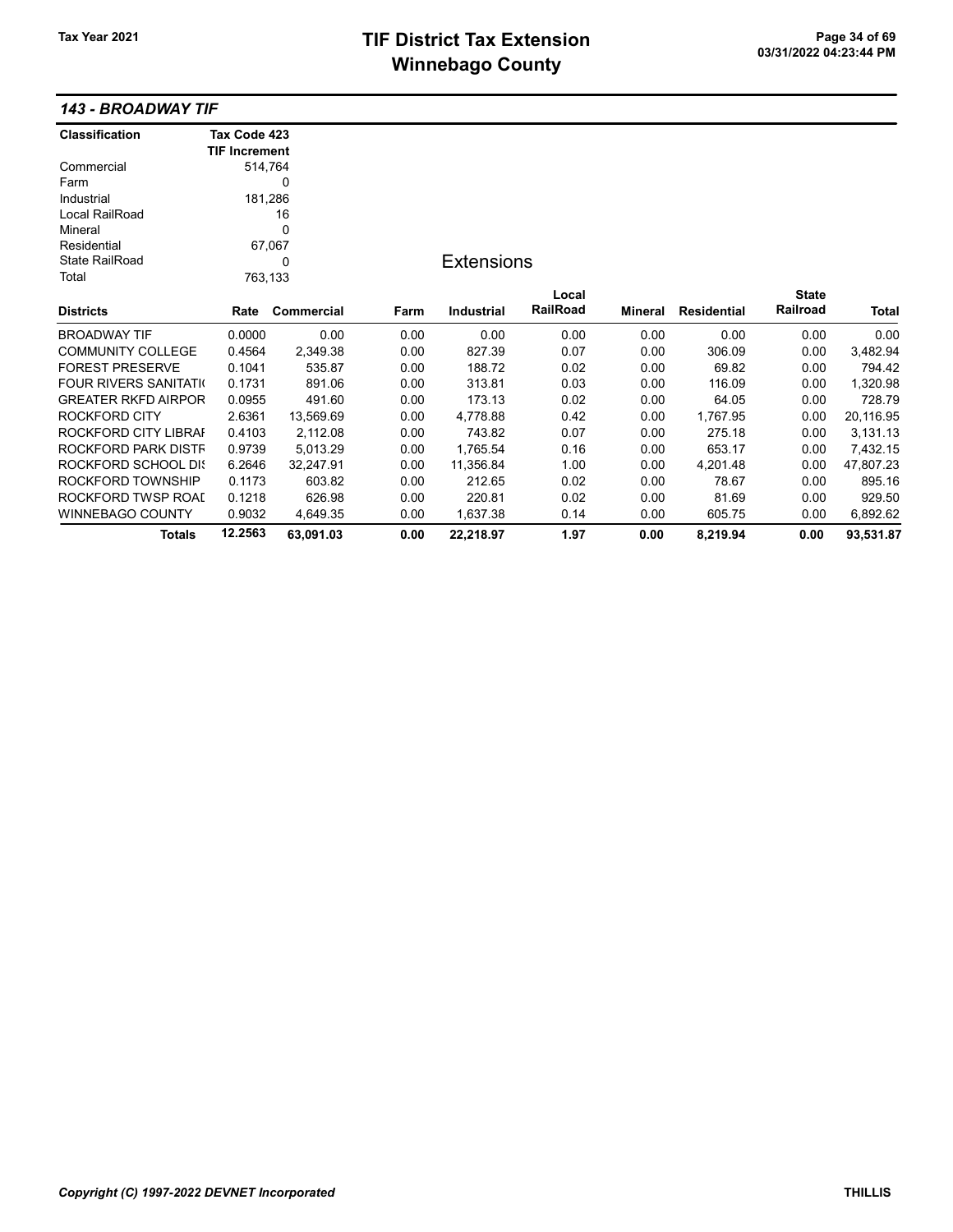# TIF District Tax Extension<br>
M's sales and Canada page 11 of 03/31/2022 04:23:44 PM **Winnebago County**

### 144 - EAST RIVER TIF

| <b>Classification</b>       | Tax Code 424         |            |      |                   |          |                |                    |                 |            |
|-----------------------------|----------------------|------------|------|-------------------|----------|----------------|--------------------|-----------------|------------|
|                             | <b>TIF Increment</b> |            |      |                   |          |                |                    |                 |            |
| Commercial                  | 3,447,681            |            |      |                   |          |                |                    |                 |            |
| Farm                        |                      | 0          |      |                   |          |                |                    |                 |            |
| Industrial                  |                      | 80,961     |      |                   |          |                |                    |                 |            |
| Local RailRoad              |                      | 44         |      |                   |          |                |                    |                 |            |
| Mineral                     |                      | 0          |      |                   |          |                |                    |                 |            |
| Residential                 | 391,551              |            |      |                   |          |                |                    |                 |            |
| <b>State RailRoad</b>       |                      | 0          |      | <b>Extensions</b> |          |                |                    |                 |            |
| Total                       | 3,920,237            |            |      |                   |          |                |                    |                 |            |
|                             |                      |            |      |                   | Local    |                |                    | <b>State</b>    |            |
| <b>Districts</b>            | Rate                 | Commercial | Farm | <b>Industrial</b> | RailRoad | <b>Mineral</b> | <b>Residential</b> | <b>Railroad</b> | Total      |
| <b>COMMUNITY COLLEGE</b>    | 0.4564               | 15,735.22  | 0.00 | 369.51            | 0.20     | 0.00           | 1,787.04           | 0.00            | 17,891.96  |
| <b>EAST RIVER TIF</b>       | 0.0000               | 0.00       | 0.00 | 0.00              | 0.00     | 0.00           | 0.00               | 0.00            | 0.00       |
| <b>FOREST PRESERVE</b>      | 0.1041               | 3,589.04   | 0.00 | 84.28             | 0.05     | 0.00           | 407.60             | 0.00            | 4,080.97   |
| <b>FOUR RIVERS SANITATI</b> | 0.1731               | 5,967.94   | 0.00 | 140.14            | 0.08     | 0.00           | 677.77             | 0.00            | 6,785.93   |
| <b>GREATER RKFD AIRPOR</b>  | 0.0955               | 3,292.54   | 0.00 | 77.32             | 0.04     | 0.00           | 373.93             | 0.00            | 3,743.83   |
| ROCKFORD CITY               | 2.6361               | 90,884.32  | 0.00 | 2,134.21          | 1.16     | 0.00           | 10,321.68          | 0.00            | 103,341.37 |
| ROCKFORD CITY LIBRAI        | 0.4103               | 14,145.84  | 0.00 | 332.18            | 0.18     | 0.00           | 1,606.53           | 0.00            | 16,084.73  |
| ROCKFORD PARK DISTF         | 0.9739               | 33,576.97  | 0.00 | 788.48            | 0.43     | 0.00           | 3,813.32           | 0.00            | 38,179.19  |
| ROCKFORD SCHOOL DIS         | 6.2646               | 215,983.42 | 0.00 | 5,071.88          | 2.76     | 0.00           | 24,529.10          | 0.00            | 245,587.17 |
| ROCKFORD TOWNSHIP           | 0.1173               | 4,044.13   | 0.00 | 94.97             | 0.05     | 0.00           | 459.29             | 0.00            | 4,598.44   |
| ROCKFORD TWSP ROAL          | 0.1218               | 4,199.28   | 0.00 | 98.61             | 0.05     | 0.00           | 476.91             | 0.00            | 4,774.85   |
| <b>WINNEBAGO COUNTY</b>     | 0.9032               | 31,139.45  | 0.00 | 731.24            | 0.40     | 0.00           | 3,536.49           | 0.00            | 35,407.58  |
| <b>Totals</b>               | 12.2563              | 422,558.15 | 0.00 | 9.922.82          | 5.40     | 0.00           | 47,989.66          | 0.00            | 480,476.02 |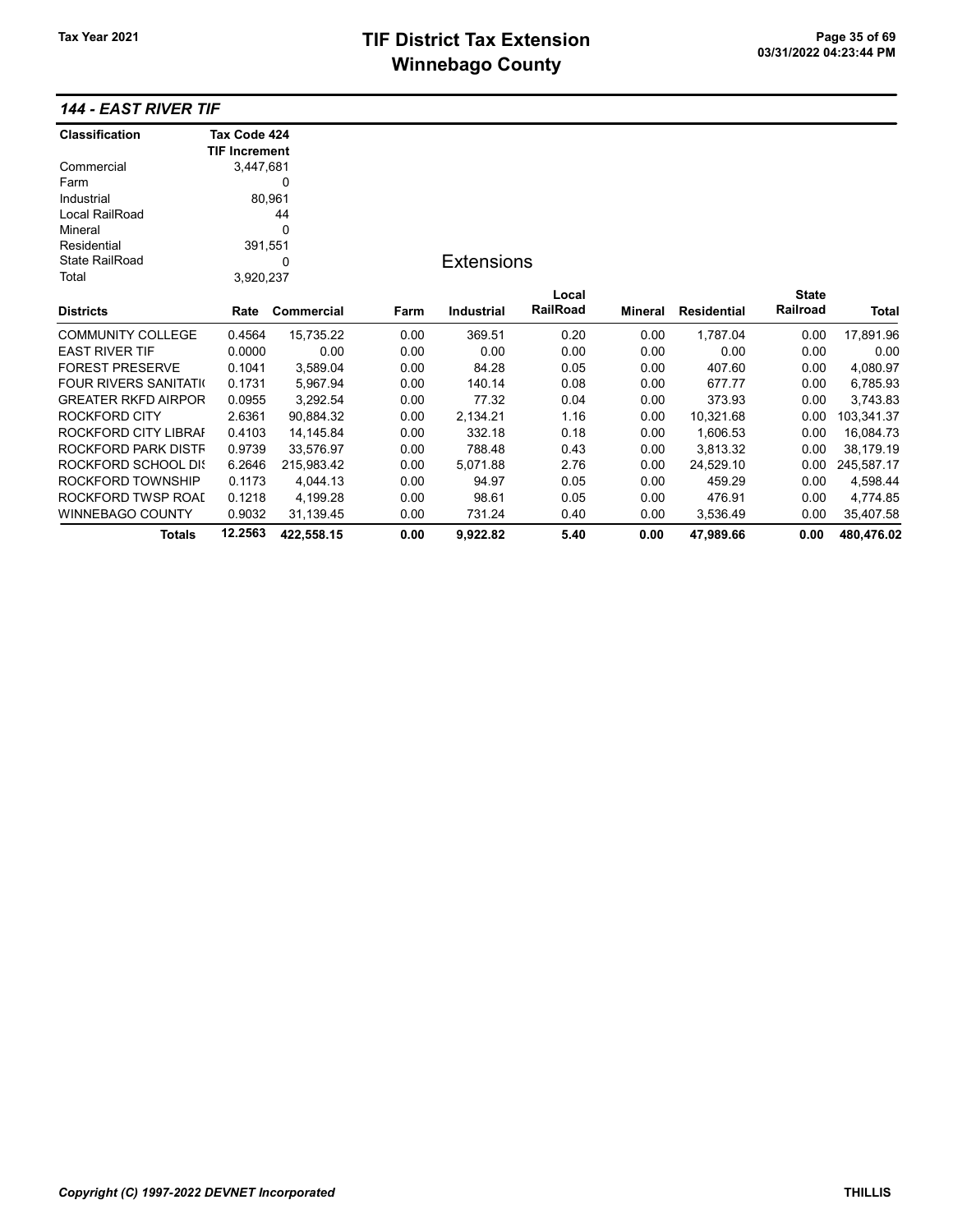### 145 - SUMNER ROAD / GROVE ST TIF

| <b>Classification</b> | Tax Code 425<br><b>TIF Increment</b> |
|-----------------------|--------------------------------------|
| Commercial            |                                      |
| Farm                  |                                      |
| Industrial            | ŋ                                    |
| Local RailRoad        | ŋ                                    |
| Mineral               | ŋ                                    |
| Residential           | ŋ                                    |
| State RailRoad        | ŋ                                    |
| Total                 |                                      |

### **Extensions**

| <b>Districts</b>       | Rate   | Commercial | Farm | Industrial | Local<br><b>RailRoad</b> | Mineral | Residential | <b>State</b><br>Railroad | <b>Total</b> |
|------------------------|--------|------------|------|------------|--------------------------|---------|-------------|--------------------------|--------------|
|                        |        |            |      |            |                          |         |             |                          |              |
| COMMUNITY COLLEGE      | 0.4564 | 0.00       | 0.00 | 0.00       | 0.00                     | 0.00    | 0.00        | 0.00                     | 0.00         |
| <b>FOREST PRESERVE</b> | 0.1041 | 0.00       | 0.00 | 0.00       | 0.00                     | 0.00    | 0.00        | 0.00                     | 0.00         |
| PE/SE MULTI TOWNSHIF   | 0.0507 | 0.00       | 0.00 | 0.00       | 0.00                     | 0.00    | 0.00        | 0.00                     | 0.00         |
| PECATONICA FIRE        | 0.3606 | 0.00       | 0.00 | 0.00       | 0.00                     | 0.00    | 0.00        | 0.00                     | 0.00         |
| PECATONICA LIBRARY     | 0.1817 | 0.00       | 0.00 | 0.00       | 0.00                     | 0.00    | 0.00        | 0.00                     | 0.00         |
| PECATONICA TOWNSHIL    | 0.1725 | 0.00       | 0.00 | 0.00       | 0.00                     | 0.00    | 0.00        | 0.00                     | 0.00         |
| PECATONICA TWSP ROA    | 0.1766 | 0.00       | 0.00 | 0.00       | 0.00                     | 0.00    | 0.00        | 0.00                     | 0.00         |
| PECATONICA UNIT SD #3  | 5.6340 | 0.00       | 0.00 | 0.00       | 0.00                     | 0.00    | 0.00        | 0.00                     | 0.00         |
| PECATONICA VILLAGE     | 0.7562 | 0.00       | 0.00 | 0.00       | 0.00                     | 0.00    | 0.00        | 0.00                     | 0.00         |
| <b>SUMNER PARK</b>     | 0.1360 | 0.00       | 0.00 | 0.00       | 0.00                     | 0.00    | 0.00        | 0.00                     | 0.00         |
| SUMNER ROAD / GROVE    | 0.0000 | 0.00       | 0.00 | 0.00       | 0.00                     | 0.00    | 0.00        | 0.00                     | 0.00         |
| WINNEBAGO COUNTY       | 0.9032 | 0.00       | 0.00 | 0.00       | 0.00                     | 0.00    | 0.00        | 0.00                     | 0.00         |
| Totals                 | 8.9320 | 0.00       | 0.00 | 0.00       | 0.00                     | 0.00    | 0.00        | 0.00                     | 0.00         |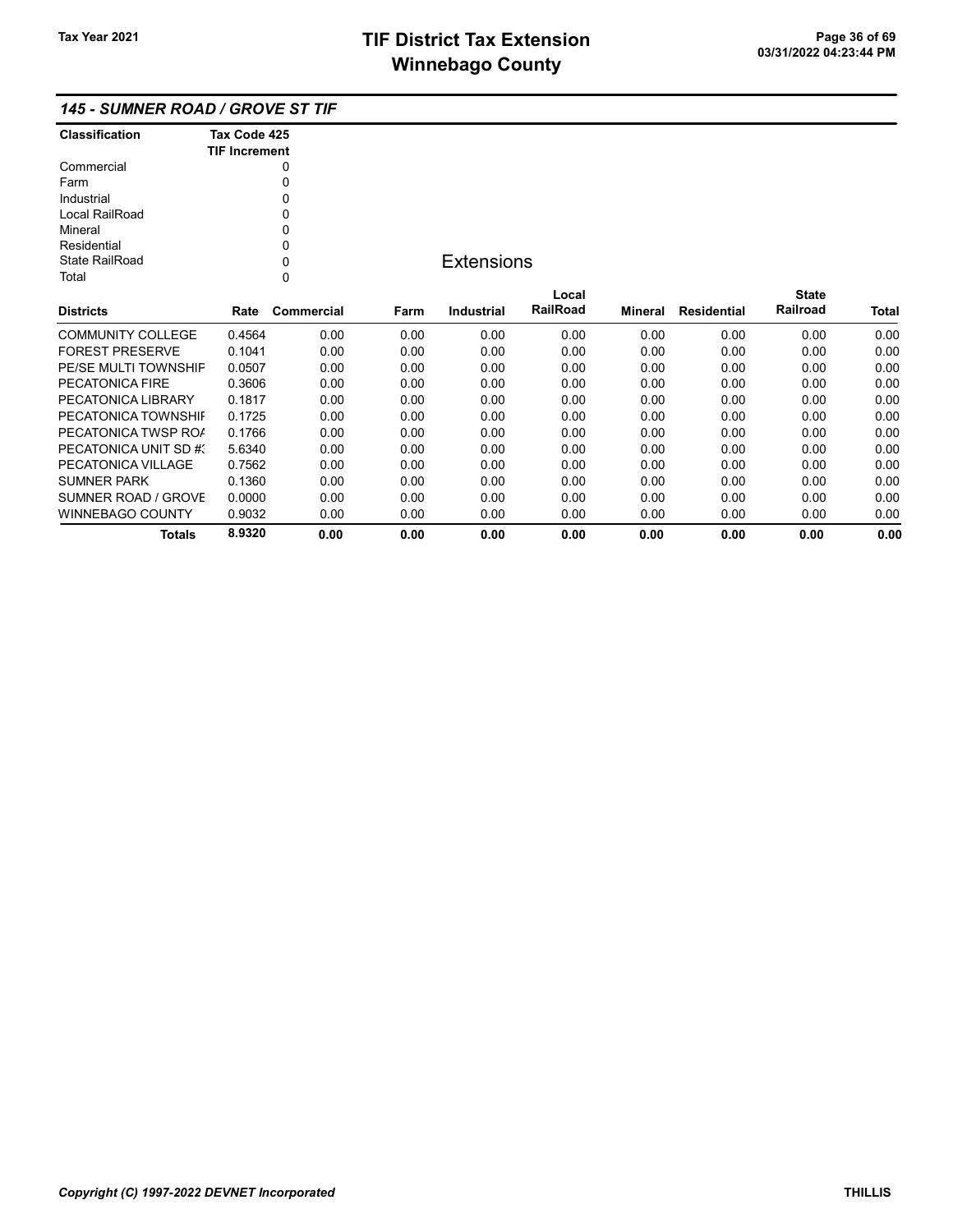### 146 - LOVES PARK CORP CENTER TIF

| <b>Classification</b>       | Tax Code 426         |             |        |                   |          |                |             |              |              |
|-----------------------------|----------------------|-------------|--------|-------------------|----------|----------------|-------------|--------------|--------------|
|                             | <b>TIF Increment</b> |             |        |                   |          |                |             |              |              |
| Commercial                  | 1,252,914            |             |        |                   |          |                |             |              |              |
| Farm                        |                      | 9,113       |        |                   |          |                |             |              |              |
| Industrial                  | 1,006,149            |             |        |                   |          |                |             |              |              |
| Local RailRoad              |                      | 0           |        |                   |          |                |             |              |              |
| Mineral                     |                      | 0           |        |                   |          |                |             |              |              |
| Residential                 |                      | $\mathbf 0$ |        |                   |          |                |             |              |              |
| <b>State RailRoad</b>       |                      | $\mathbf 0$ |        | <b>Extensions</b> |          |                |             |              |              |
| Total                       | 2,268,176            |             |        |                   |          |                |             |              |              |
|                             |                      |             |        |                   | Local    |                |             | <b>State</b> |              |
| <b>Districts</b>            | Rate                 | Commercial  | Farm   | <b>Industrial</b> | RailRoad | <b>Mineral</b> | Residential | Railroad     | <b>Total</b> |
| <b>COMMUNITY COLLEGE</b>    | 0.4564               | 5,718.30    | 41.59  | 4,592.06          | 0.00     | 0.00           | 0.00        | 0.00         | 10,351.96    |
| <b>FOREST PRESERVE</b>      | 0.1041               | 1,304.28    | 9.49   | 1,047.40          | 0.00     | 0.00           | 0.00        | 0.00         | 2,361.17     |
| <b>FOUR RIVERS SANITATI</b> | 0.1731               | 2,168.79    | 15.77  | 1,741.64          | 0.00     | 0.00           | 0.00        | 0.00         | 3,926.21     |
| <b>GREATER RKFD AIRPOR</b>  | 0.0955               | 1,196.53    | 8.70   | 960.87            | 0.00     | 0.00           | 0.00        | 0.00         | 2,166.11     |
| <b>LOVES PARK CITY</b>      | 0.0000               | 0.00        | 0.00   | 0.00              | 0.00     | 0.00           | 0.00        | 0.00         | 0.00         |
| LOVES PARK CORP CEN         | 0.0000               | 0.00        | 0.00   | 0.00              | 0.00     | 0.00           | 0.00        | 0.00         | 0.00         |
| NORTH SUBURBAN LIBR         | 0.2777               | 3,479.34    | 25.31  | 2,794.08          | 0.00     | 0.00           | 0.00        | 0.00         | 6,298.72     |
| ROCKFORD PARK DISTF         | 0.9739               | 12,202.13   | 88.75  | 9,798.89          | 0.00     | 0.00           | 0.00        | 0.00         | 22,089.77    |
| ROCKFORD SCHOOL DIS         | 6.2646               | 78,490.05   | 570.89 | 63,031.21         | 0.00     | 0.00           | 0.00        | 0.00         | 142,092.15   |
| ROCKFORD TOWNSHIP           | 0.1173               | 1,469.67    | 10.69  | 1,180.21          | 0.00     | 0.00           | 0.00        | 0.00         | 2,660.57     |
| ROCKFORD TWSP ROAI          | 0.1218               | 1,526.05    | 11.10  | 1,225.49          | 0.00     | 0.00           | 0.00        | 0.00         | 2,762.64     |
| WINNEBAGO COUNTY            | 0.9032               | 11,316.32   | 82.31  | 9,087.54          | 0.00     | 0.00           | 0.00        | 0.00         | 20,486.17    |
| <b>Totals</b>               | 9.4876               | 118,871.46  | 864.60 | 95,459.39         | 0.00     | 0.00           | 0.00        | 0.00         | 215, 195.47  |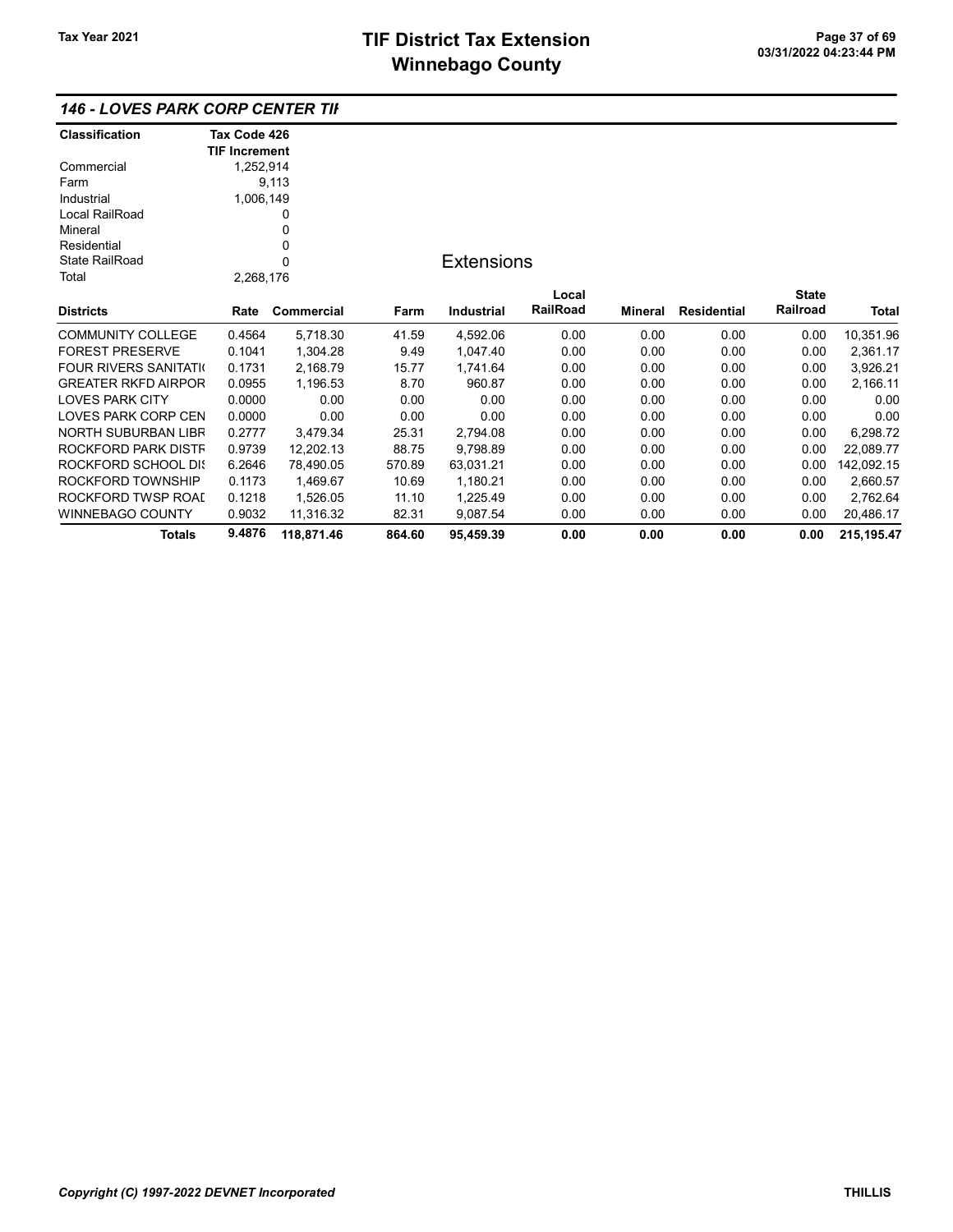| <b>Classification</b> | Tax Code 427<br><b>TIF Increment</b> |
|-----------------------|--------------------------------------|
| Commercial            | 0                                    |
| Farm                  | 7,131                                |
| Industrial            |                                      |
| Local RailRoad        |                                      |
| Mineral               | U                                    |
| Residential           | O                                    |
| State RailRoad        | በ                                    |
| Total                 | 7,131                                |
| <b>Districts</b>      | Rate Commercial                      |
|                       | - --- -                              |

## **Extensions**

| <b>Districts</b>           | Rate   | Commercial | Farm   | Industrial | Local<br><b>RailRoad</b> | Mineral | Residential | <b>State</b><br>Railroad | <b>Total</b> |
|----------------------------|--------|------------|--------|------------|--------------------------|---------|-------------|--------------------------|--------------|
| <b>COMMUNITY COLLEGE</b>   | 0.4564 | 0.00       | 32.55  | 0.00       | 0.00                     | 0.00    | 0.00        | 0.00                     | 32.55        |
| <b>FOREST PRESERVE</b>     | 0.1041 | 0.00       | 7.42   | 0.00       | 0.00                     | 0.00    | 0.00        | 0.00                     | 7.42         |
| <b>GREATER RKFD AIRPOR</b> | 0.0955 | 0.00       | 6.81   | 0.00       | 0.00                     | 0.00    | 0.00        | 0.00                     | 6.81         |
| <b>HARLEM TOWNSHIP</b>     | 0.1025 | 0.00       | 7.31   | 0.00       | 0.00                     | 0.00    | 0.00        | 0.00                     | 7.31         |
| HARI FM TWSP ROAD          | 0.0440 | 0.00       | 3.14   | 0.00       | 0.00                     | 0.00    | 0.00        | 0.00                     | 3.14         |
| <b>LOVES PARK CITY</b>     | 0.0000 | 0.00       | 0.00   | 0.00       | 0.00                     | 0.00    | 0.00        | 0.00                     | 0.00         |
| LOVES PARK CORP CEN        | 0.0000 | 0.00       | 0.00   | 0.00       | 0.00                     | 0.00    | 0.00        | 0.00                     | 0.00         |
| NORTH SUBURBAN LIBR        | 0.2777 | 0.00       | 19.80  | 0.00       | 0.00                     | 0.00    | 0.00        | 0.00                     | 19.80        |
| ROCKFORD PARK DISTF        | 0.9739 | 0.00       | 69.45  | 0.00       | 0.00                     | 0.00    | 0.00        | 0.00                     | 69.45        |
| ROCKFORD SCHOOL DIS        | 6.2646 | 0.00       | 446.73 | 0.00       | 0.00                     | 0.00    | 0.00        | 0.00                     | 446.73       |
| WINNEBAGO COUNTY           | 0.9032 | 0.00       | 64.41  | 0.00       | 0.00                     | 0.00    | 0.00        | 0.00                     | 64.41        |
| Totals                     | 9.2219 | 0.00       | 657.62 | 0.00       | 0.00                     | 0.00    | 0.00        | 0.00                     | 657.62       |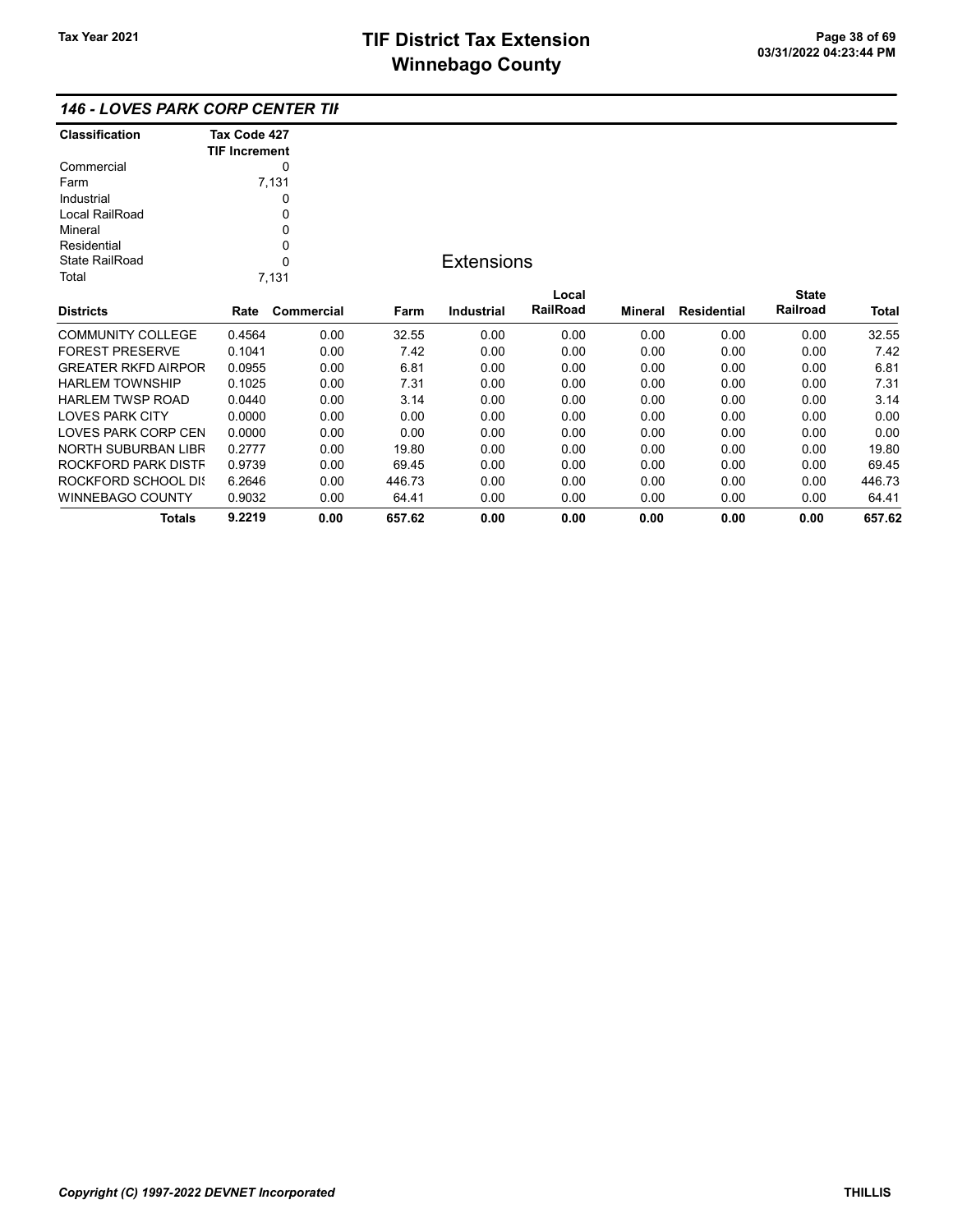### 146 - LOVES PARK CORP CENTER TIF

| <b>Classification</b>         | Tax Code 428         |            |        |                   |          |         |                    |                 |            |
|-------------------------------|----------------------|------------|--------|-------------------|----------|---------|--------------------|-----------------|------------|
|                               | <b>TIF Increment</b> |            |        |                   |          |         |                    |                 |            |
| Commercial                    |                      | 0          |        |                   |          |         |                    |                 |            |
| Farm                          |                      | 2,118      |        |                   |          |         |                    |                 |            |
| Industrial                    | 3,714,470            |            |        |                   |          |         |                    |                 |            |
| Local RailRoad                |                      | 0          |        |                   |          |         |                    |                 |            |
| Mineral                       |                      | 0          |        |                   |          |         |                    |                 |            |
| Residential                   | 496,406              |            |        |                   |          |         |                    |                 |            |
| <b>State RailRoad</b>         |                      | 0          |        | <b>Extensions</b> |          |         |                    |                 |            |
| Total                         | 4,212,994            |            |        |                   |          |         |                    |                 |            |
|                               |                      |            |        |                   | Local    |         |                    | <b>State</b>    |            |
| <b>Districts</b>              | Rate                 | Commercial | Farm   | <b>Industrial</b> | RailRoad | Mineral | <b>Residential</b> | <b>Railroad</b> | Total      |
| <b>COMMUNITY COLLEGE</b>      | 0.4564               | 0.00       | 9.67   | 16,952.84         | 0.00     | 0.00    | 2,265.60           | 0.00            | 19,228.10  |
| <b>FOREST PRESERVE</b>        | 0.1041               | 0.00       | 2.20   | 3,866.76          | 0.00     | 0.00    | 516.76             | 0.00            | 4,385.73   |
| <b>FOUR RIVERS SANITATION</b> | 0.1731               | 0.00       | 3.67   | 6,429.75          | 0.00     | 0.00    | 859.28             | 0.00            | 7,292.69   |
| <b>GREATER RKFD AIRPOR</b>    | 0.0955               | 0.00       | 2.02   | 3,547.32          | 0.00     | 0.00    | 474.07             | 0.00            | 4,023.41   |
| <b>HARLEM TOWNSHIP</b>        | 0.1025               | 0.00       | 2.17   | 3,807.33          | 0.00     | 0.00    | 508.82             | 0.00            | 4,318.32   |
| <b>HARLEM TWSP ROAD</b>       | 0.0440               | 0.00       | 0.93   | 1,634.37          | 0.00     | 0.00    | 218.42             | 0.00            | 1,853.72   |
| <b>LOVES PARK CITY</b>        | 0.0000               | 0.00       | 0.00   | 0.00              | 0.00     | 0.00    | 0.00               | 0.00            | 0.00       |
| LOVES PARK CORP CEN           | 0.0000               | 0.00       | 0.00   | 0.00              | 0.00     | 0.00    | 0.00               | 0.00            | 0.00       |
| NORTH SUBURBAN LIBR           | 0.2777               | 0.00       | 5.88   | 10,315.08         | 0.00     | 0.00    | 1,378.52           | 0.00            | 11,699.48  |
| ROCKFORD PARK DISTF           | 0.9739               | 0.00       | 20.63  | 36,175.22         | 0.00     | 0.00    | 4,834.50           | 0.00            | 41,030.35  |
| ROCKFORD SCHOOL DIS           | 6.2646               | 0.00       | 132.68 | 232,696.69        | 0.00     | 0.00    | 31,097.85          | 0.00            | 263,927.22 |
| <b>WINNEBAGO COUNTY</b>       | 0.9032               | 0.00       | 19.13  | 33,549.09         | 0.00     | 0.00    | 4,483.54           | 0.00            | 38,051.76  |
| <b>Totals</b>                 | 9.3950               | 0.00       | 198.98 | 348,974.45        | 0.00     | 0.00    | 46,637.36          | 0.00            | 395,810.78 |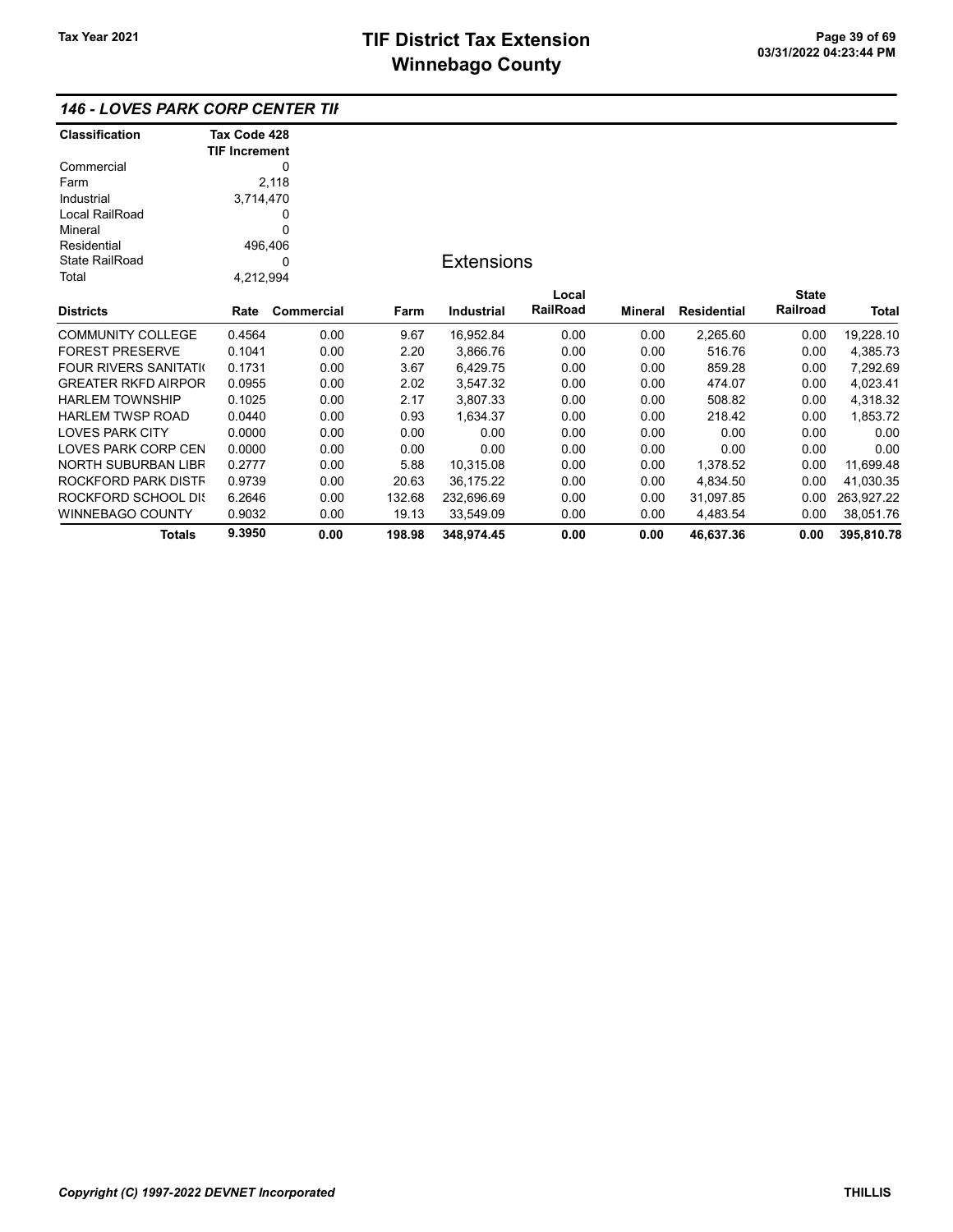## TIF District Tax Extension<br>
Mission 2009 14:23:44 PM **Winnebago County**

#### 147 - WESTSTONE TIF

| <b>Classification</b>      | Tax Code 429<br><b>TIF Increment</b> |             |          |                   |          |         |                    |              |          |
|----------------------------|--------------------------------------|-------------|----------|-------------------|----------|---------|--------------------|--------------|----------|
| Commercial                 |                                      | 0           |          |                   |          |         |                    |              |          |
| Farm                       |                                      | 20,412      |          |                   |          |         |                    |              |          |
| Industrial                 |                                      | 0           |          |                   |          |         |                    |              |          |
| Local RailRoad             |                                      | 0           |          |                   |          |         |                    |              |          |
| Mineral                    |                                      | 0           |          |                   |          |         |                    |              |          |
| Residential                |                                      | 0           |          |                   |          |         |                    |              |          |
| State RailRoad             |                                      | $\mathbf 0$ |          | <b>Extensions</b> |          |         |                    |              |          |
| Total                      |                                      | 20,412      |          |                   |          |         |                    |              |          |
|                            |                                      |             |          |                   | Local    |         |                    | <b>State</b> |          |
| <b>Districts</b>           | Rate                                 | Commercial  | Farm     | Industrial        | RailRoad | Mineral | <b>Residential</b> | Railroad     | Total    |
| <b>COMMUNITY COLLEGE</b>   | 0.4564                               | 0.00        | 93.16    | 0.00              | 0.00     | 0.00    | 0.00               | 0.00         | 93.16    |
| <b>FOREST PRESERVE</b>     | 0.1041                               | 0.00        | 21.25    | 0.00              | 0.00     | 0.00    | 0.00               | 0.00         | 21.25    |
| <b>GREATER RKFD AIRPOR</b> | 0.0955                               | 0.00        | 19.49    | 0.00              | 0.00     | 0.00    | 0.00               | 0.00         | 19.49    |
| <b>HARLEM TOWNSHIP</b>     | 0.1025                               | 0.00        | 20.92    | 0.00              | 0.00     | 0.00    | 0.00               | 0.00         | 20.92    |
| <b>HARLEM TWSP ROAD</b>    | 0.0440                               | 0.00        | 8.98     | 0.00              | 0.00     | 0.00    | 0.00               | 0.00         | 8.98     |
| <b>HARLEM-ROSCOE FIRE</b>  | 0.7087                               | 0.00        | 144.66   | 0.00              | 0.00     | 0.00    | 0.00               | 0.00         | 144.66   |
| <b>MACHESNEY PARK VILL</b> | 0.0000                               | 0.00        | 0.00     | 0.00              | 0.00     | 0.00    | 0.00               | 0.00         | 0.00     |
| NORTH SUBURBAN LIBR        | 0.2777                               | 0.00        | 56.68    | 0.00              | 0.00     | 0.00    | 0.00               | 0.00         | 56.68    |
| <b>ROCKFORD SCHOOL DIS</b> | 6.2646                               | 0.00        | 1,278.73 | 0.00              | 0.00     | 0.00    | 0.00               | 0.00         | 1,278.73 |
| <b>WESTSTONE TIF</b>       | 0.0000                               | 0.00        | 0.00     | 0.00              | 0.00     | 0.00    | 0.00               | 0.00         | 0.00     |
| WINNEBAGO COUNTY           | 0.9032                               | 0.00        | 184.36   | 0.00              | 0.00     | 0.00    | 0.00               | 0.00         | 184.36   |
| <b>Totals</b>              | 8.9567                               | 0.00        | 1,828.23 | 0.00              | 0.00     | 0.00    | 0.00               | 0.00         | 1,828.23 |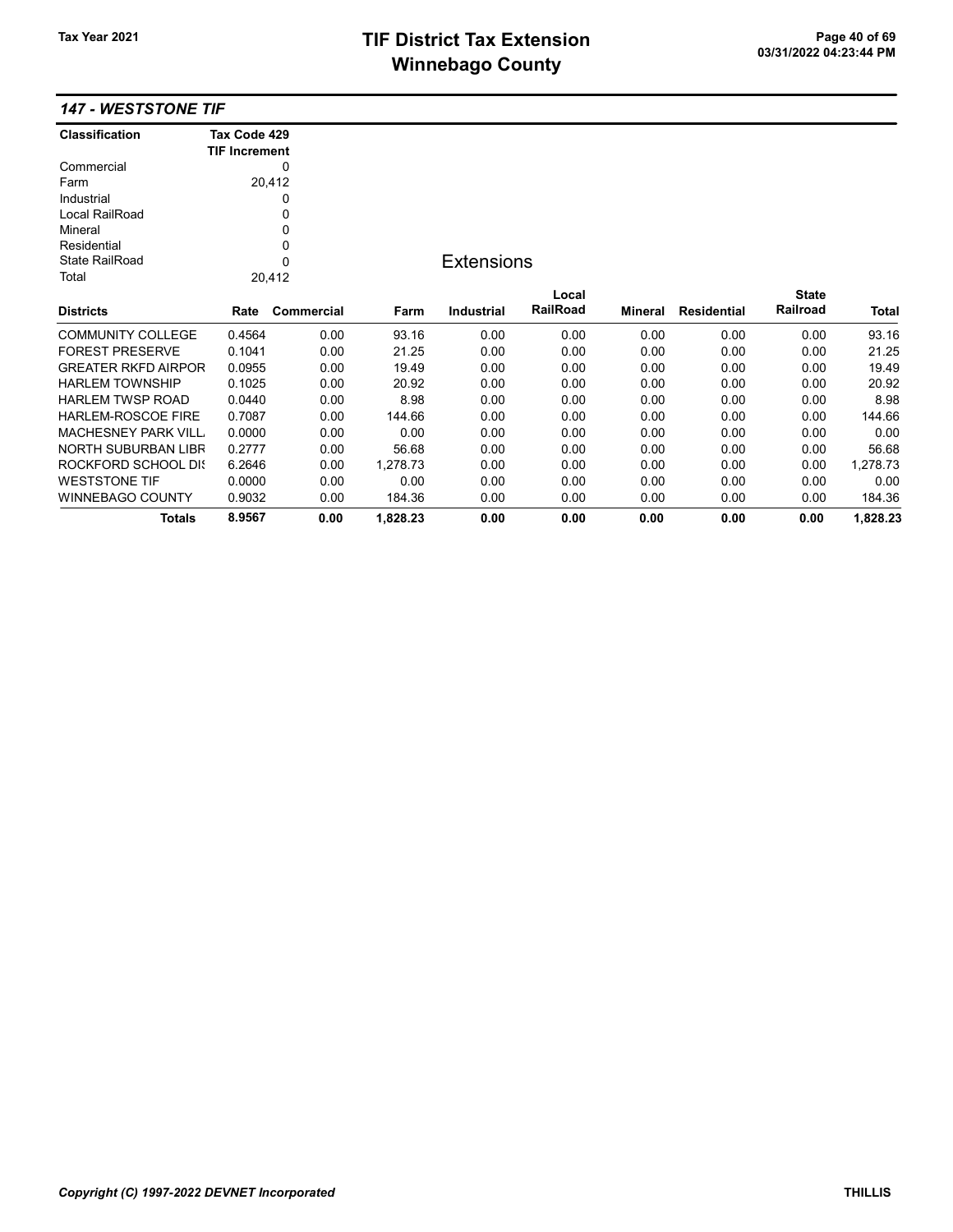# TIF District Tax Extension<br>
M's sales and Ostandal Computer of 03/31/2022 04:23:44 PM **Winnebago County**

### 147 - WESTSTONE TIF

| <b>Classification</b>         | Tax Code 430         |            |          |                   |                 |                |                    |                 |              |
|-------------------------------|----------------------|------------|----------|-------------------|-----------------|----------------|--------------------|-----------------|--------------|
|                               | <b>TIF Increment</b> |            |          |                   |                 |                |                    |                 |              |
| Commercial                    |                      | 0          |          |                   |                 |                |                    |                 |              |
| Farm                          |                      | 20,261     |          |                   |                 |                |                    |                 |              |
| Industrial                    | 6,661,559            |            |          |                   |                 |                |                    |                 |              |
| Local RailRoad                |                      | 0          |          |                   |                 |                |                    |                 |              |
| Mineral                       |                      | 0          |          |                   |                 |                |                    |                 |              |
| Residential                   |                      | 15,542     |          |                   |                 |                |                    |                 |              |
| <b>State RailRoad</b>         |                      | 0          |          | <b>Extensions</b> |                 |                |                    |                 |              |
| Total                         | 6,697,362            |            |          |                   |                 |                |                    |                 |              |
|                               |                      |            |          |                   | Local           |                |                    | <b>State</b>    |              |
| <b>Districts</b>              | Rate                 | Commercial | Farm     | <b>Industrial</b> | <b>RailRoad</b> | <b>Mineral</b> | <b>Residential</b> | <b>Railroad</b> | <b>Total</b> |
| <b>COMMUNITY COLLEGE</b>      | 0.4564               | 0.00       | 92.47    | 30,403.36         | 0.00            | 0.00           | 70.93              | 0.00            | 30,566.76    |
| <b>FOREST PRESERVE</b>        | 0.1041               | 0.00       | 21.09    | 6,934.68          | 0.00            | 0.00           | 16.18              | 0.00            | 6,971.95     |
| <b>FOUR RIVERS SANITATION</b> | 0.1731               | 0.00       | 35.07    | 11,531.16         | 0.00            | 0.00           | 26.90              | 0.00            | 11,593.13    |
| <b>GREATER RKFD AIRPOR</b>    | 0.0955               | 0.00       | 19.35    | 6,361.79          | 0.00            | 0.00           | 14.84              | 0.00            | 6,395.98     |
| <b>HARLEM TOWNSHIP</b>        | 0.1025               | 0.00       | 20.77    | 6,828.10          | 0.00            | 0.00           | 15.93              | 0.00            | 6,864.80     |
| <b>HARLEM TWSP ROAD</b>       | 0.0440               | 0.00       | 8.91     | 2,931.09          | 0.00            | 0.00           | 6.84               | 0.00            | 2,946.84     |
| HARLEM-ROSCOE FIRE            | 0.7087               | 0.00       | 143.59   | 47,210.47         | 0.00            | 0.00           | 110.15             | 0.00            | 47,464.20    |
| <b>MACHESNEY PARK VILL</b>    | 0.0000               | 0.00       | 0.00     | 0.00              | 0.00            | 0.00           | 0.00               | 0.00            | 0.00         |
| NORTH SUBURBAN LIBR           | 0.2777               | 0.00       | 56.26    | 18,499.15         | 0.00            | 0.00           | 43.16              | 0.00            | 18,598.57    |
| <b>ROCKFORD SCHOOL DIS</b>    | 6.2646               | 0.00       | 1.269.27 | 417,320.03        | 0.00            | 0.00           | 973.64             | 0.00            | 419,562.94   |
| <b>WESTSTONE TIF</b>          | 0.0000               | 0.00       | 0.00     | 0.00              | 0.00            | 0.00           | 0.00               | 0.00            | 0.00         |
| <b>WINNEBAGO COUNTY</b>       | 0.9032               | 0.00       | 183.00   | 60,167.20         | 0.00            | 0.00           | 140.38             | 0.00            | 60,490.57    |
| Totals                        | 9.1298               | 0.00       | 1,849.78 | 608.187.03        | 0.00            | 0.00           | 1,418.95           | 0.00            | 611,455.74   |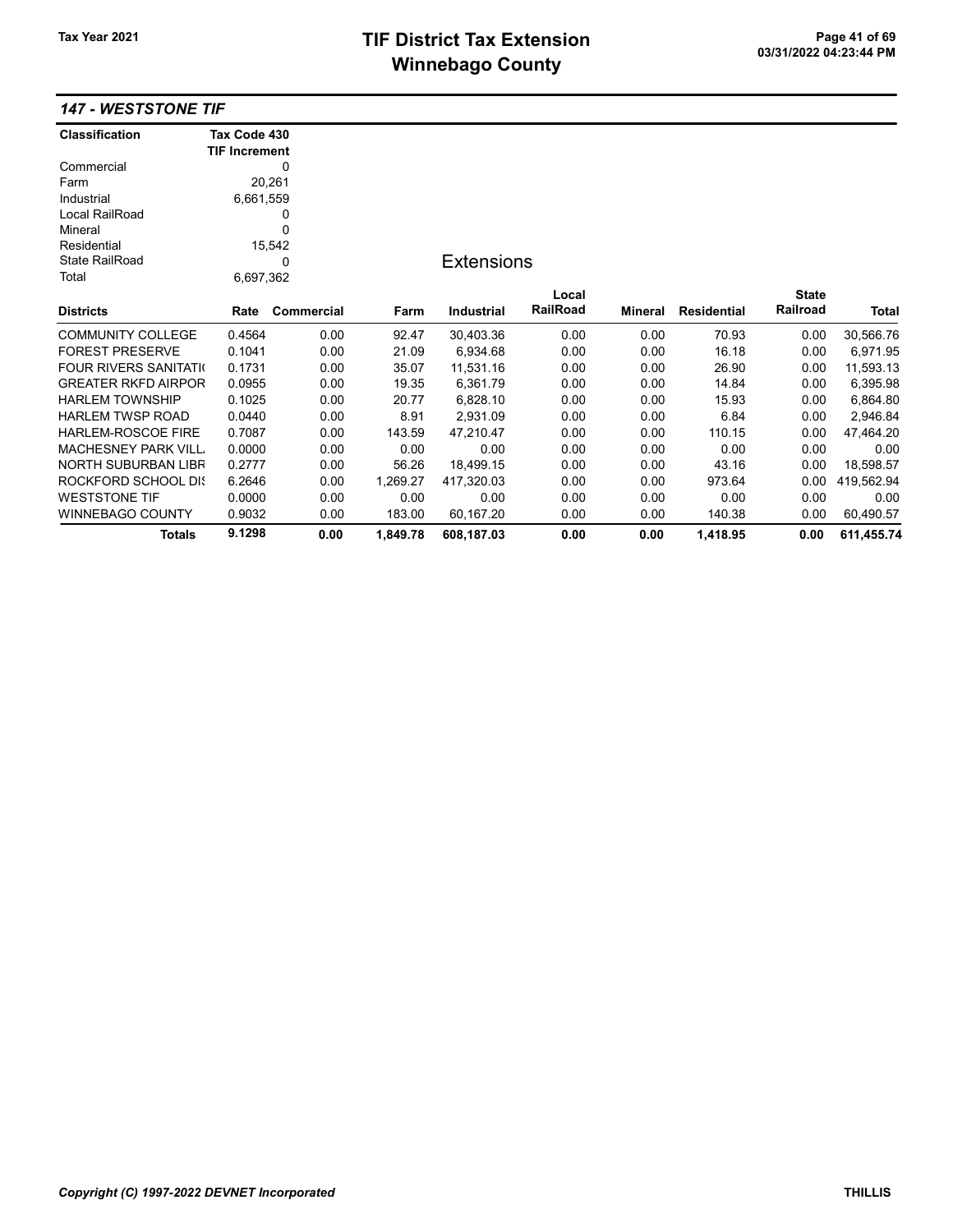### 148 - NORTH WILLOW CREEK TIF

| <b>Classification</b>       | Tax Code 433         |            |        |                   |          |         |                    |              |           |
|-----------------------------|----------------------|------------|--------|-------------------|----------|---------|--------------------|--------------|-----------|
|                             | <b>TIF Increment</b> |            |        |                   |          |         |                    |              |           |
| Commercial                  |                      | 0          |        |                   |          |         |                    |              |           |
| Farm                        |                      | 2,573      |        |                   |          |         |                    |              |           |
| Industrial                  | 238,420              |            |        |                   |          |         |                    |              |           |
| Local RailRoad              |                      | 0          |        |                   |          |         |                    |              |           |
| Mineral                     |                      | 0          |        |                   |          |         |                    |              |           |
| Residential                 |                      | 0          |        |                   |          |         |                    |              |           |
| <b>State RailRoad</b>       |                      | 0          |        | <b>Extensions</b> |          |         |                    |              |           |
| Total                       | 240,993              |            |        |                   |          |         |                    |              |           |
|                             |                      |            |        |                   | Local    |         |                    | <b>State</b> |           |
| <b>Districts</b>            | Rate                 | Commercial | Farm   | <b>Industrial</b> | RailRoad | Mineral | <b>Residential</b> | Railroad     | Total     |
| <b>COMMUNITY COLLEGE</b>    | 0.4564               | 0.00       | 11.74  | 1,088.15          | 0.00     | 0.00    | 0.00               | 0.00         | 1,099.89  |
| <b>FOREST PRESERVE</b>      | 0.1041               | 0.00       | 2.68   | 248.20            | 0.00     | 0.00    | 0.00               | 0.00         | 250.87    |
| <b>FOUR RIVERS SANITATI</b> | 0.1731               | 0.00       | 4.45   | 412.71            | 0.00     | 0.00    | 0.00               | 0.00         | 417.16    |
| <b>GREATER RKFD AIRPOR</b>  | 0.0955               | 0.00       | 2.46   | 227.69            | 0.00     | 0.00    | 0.00               | 0.00         | 230.15    |
| HARLEM SCHOOL DIST          | 6.8589               | 0.00       | 176.48 | 16,352.99         | 0.00     | 0.00    | 0.00               | 0.00         | 16,529.47 |
| <b>HARLEM TOWNSHIP</b>      | 0.1025               | 0.00       | 2.64   | 244.38            | 0.00     | 0.00    | 0.00               | 0.00         | 247.02    |
| <b>HARLEM TWSP ROAD</b>     | 0.0440               | 0.00       | 1.13   | 104.90            | 0.00     | 0.00    | 0.00               | 0.00         | 106.04    |
| <b>HARLEM-ROSCOE FIRE</b>   | 0.7087               | 0.00       | 18.23  | 1,689.68          | 0.00     | 0.00    | 0.00               | 0.00         | 1,707.92  |
| <b>MACHESNEY PARK VILL</b>  | 0.0000               | 0.00       | 0.00   | 0.00              | 0.00     | 0.00    | 0.00               | 0.00         | 0.00      |
| <b>NORTH SUBURBAN LIBR</b>  | 0.2777               | 0.00       | 7.15   | 662.09            | 0.00     | 0.00    | 0.00               | 0.00         | 669.24    |
| <b>NORTH WILLOW CREEK</b>   | 0.0000               | 0.00       | 0.00   | 0.00              | 0.00     | 0.00    | 0.00               | 0.00         | 0.00      |
| WINNEBAGO COUNTY            | 0.9032               | 0.00       | 23.24  | 2,153.41          | 0.00     | 0.00    | 0.00               | 0.00         | 2,176.65  |
| <b>Totals</b>               | 9.7241               | 0.00       | 250.20 | 23,184.20         | 0.00     | 0.00    | 0.00               | 0.00         | 23,434.41 |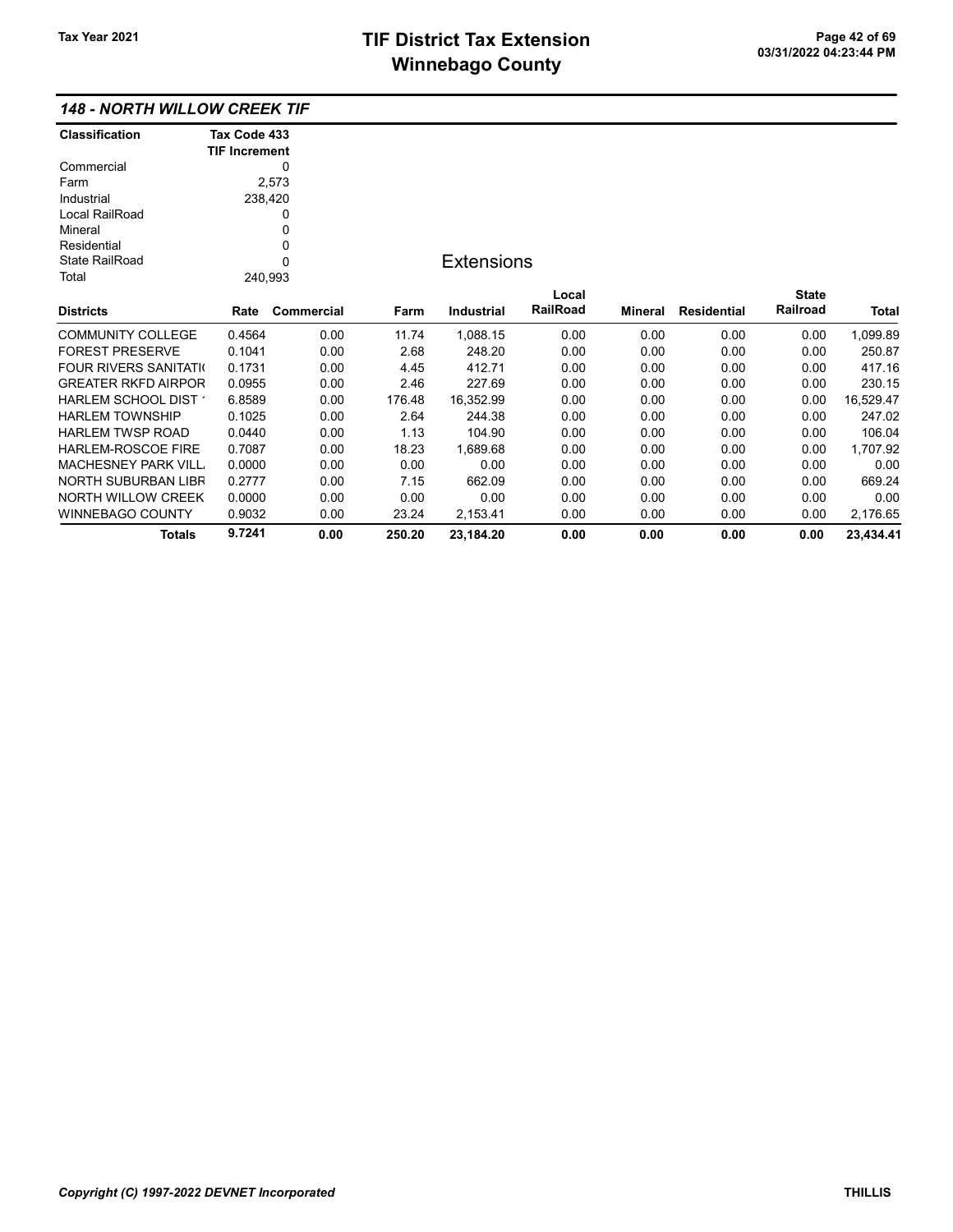Totals 9.7241 0.00 0.00 89.35 0.00 0.00 0.00 0.00 89.35

### 149 - SOUTH WILLOW CREEK TIF

| <b>Classification</b>       | Tax Code 434         |            |      |                   |                 |         |                    |              |              |
|-----------------------------|----------------------|------------|------|-------------------|-----------------|---------|--------------------|--------------|--------------|
|                             | <b>TIF Increment</b> |            |      |                   |                 |         |                    |              |              |
| Commercial                  |                      | 0          |      |                   |                 |         |                    |              |              |
| Farm                        |                      | $\Omega$   |      |                   |                 |         |                    |              |              |
| Industrial                  |                      | 919        |      |                   |                 |         |                    |              |              |
| Local RailRoad              |                      | 0          |      |                   |                 |         |                    |              |              |
| Mineral                     |                      | 0          |      |                   |                 |         |                    |              |              |
| Residential                 |                      | 0          |      |                   |                 |         |                    |              |              |
| <b>State RailRoad</b>       |                      | 0          |      | <b>Extensions</b> |                 |         |                    |              |              |
| Total                       |                      | 919        |      |                   |                 |         |                    |              |              |
|                             |                      |            |      |                   | Local           |         |                    | <b>State</b> |              |
| <b>Districts</b>            | Rate                 | Commercial | Farm | <b>Industrial</b> | <b>RailRoad</b> | Mineral | <b>Residential</b> | Railroad     | <b>Total</b> |
| <b>COMMUNITY COLLEGE</b>    | 0.4564               | 0.00       | 0.00 | 4.19              | 0.00            | 0.00    | 0.00               | 0.00         | 4.19         |
| <b>FOREST PRESERVE</b>      | 0.1041               | 0.00       | 0.00 | 0.96              | 0.00            | 0.00    | 0.00               | 0.00         | 0.96         |
| <b>FOUR RIVERS SANITATI</b> | 0.1731               | 0.00       | 0.00 | 1.59              | 0.00            | 0.00    | 0.00               | 0.00         | 1.59         |
| <b>GREATER RKFD AIRPOR</b>  | 0.0955               | 0.00       | 0.00 | 0.88              | 0.00            | 0.00    | 0.00               | 0.00         | 0.88         |
| HARLEM SCHOOL DIST          | 6.8589               | 0.00       | 0.00 | 63.03             | 0.00            | 0.00    | 0.00               | 0.00         | 63.03        |
| <b>HARLEM TOWNSHIP</b>      | 0.1025               | 0.00       | 0.00 | 0.94              | 0.00            | 0.00    | 0.00               | 0.00         | 0.94         |
| <b>HARLEM TWSP ROAD</b>     | 0.0440               | 0.00       | 0.00 | 0.40              | 0.00            | 0.00    | 0.00               | 0.00         | 0.40         |
| <b>HARLEM-ROSCOE FIRE</b>   | 0.7087               | 0.00       | 0.00 | 6.51              | 0.00            | 0.00    | 0.00               | 0.00         | 6.51         |
| NORTH SUBURBAN LIBR         | 0.2777               | 0.00       | 0.00 | 2.55              | 0.00            | 0.00    | 0.00               | 0.00         | 2.55         |
| SOUTH WILLOW CREEK          | 0.0000               | 0.00       | 0.00 | 0.00              | 0.00            | 0.00    | 0.00               | 0.00         | 0.00         |
| <b>WINNEBAGO COUNTY</b>     | 0.9032               | 0.00       | 0.00 | 8.30              | 0.00            | 0.00    | 0.00               | 0.00         | 8.30         |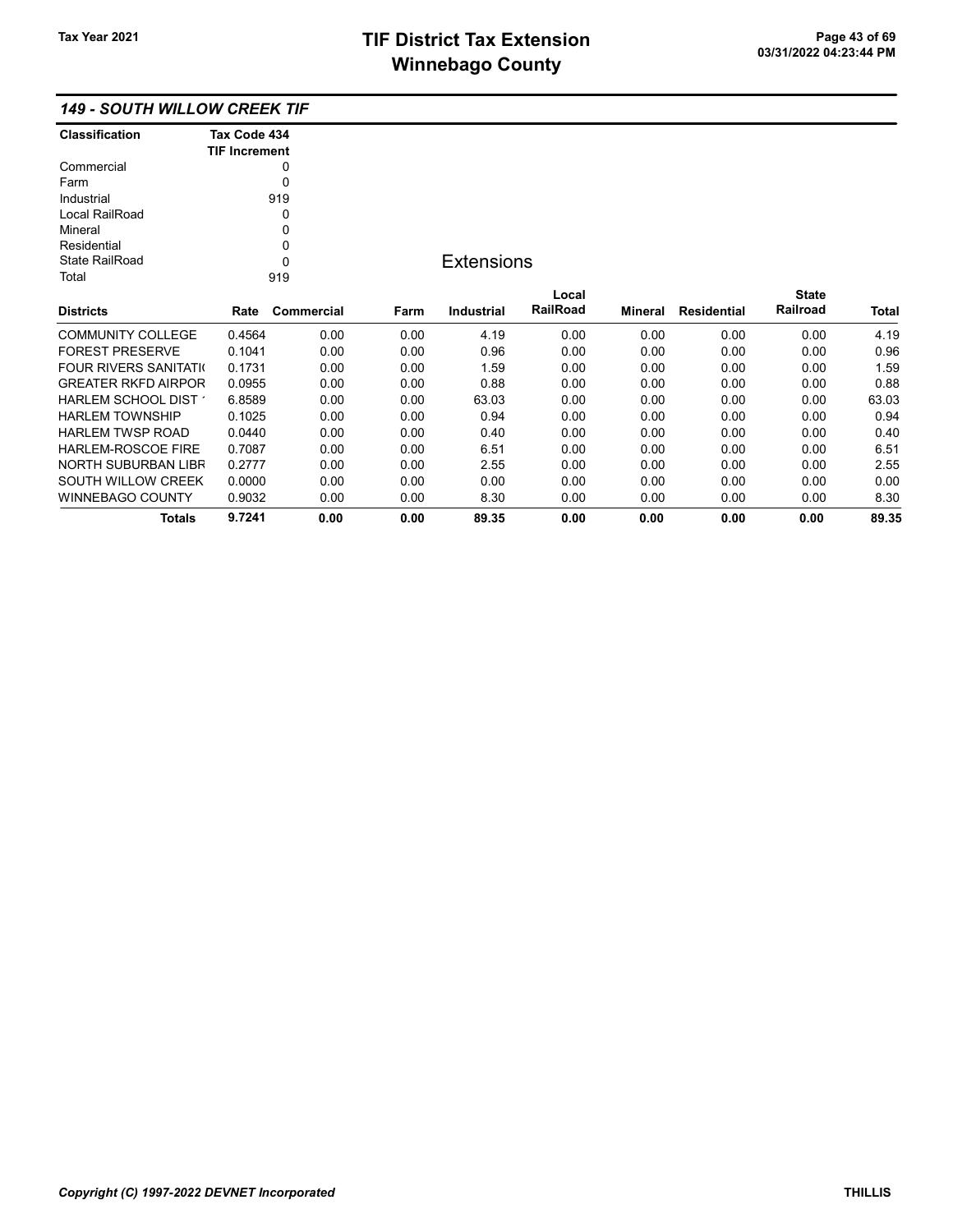### 149 - SOUTH WILLOW CREEK TIF

| <b>Classification</b>         | Tax Code 435         |            |      |                   |          |         |                    |              |            |
|-------------------------------|----------------------|------------|------|-------------------|----------|---------|--------------------|--------------|------------|
|                               | <b>TIF Increment</b> |            |      |                   |          |         |                    |              |            |
| Commercial                    |                      | 817,554    |      |                   |          |         |                    |              |            |
| Farm                          |                      | 0          |      |                   |          |         |                    |              |            |
| Industrial                    | 6,445,612            |            |      |                   |          |         |                    |              |            |
| Local RailRoad                |                      | 0          |      |                   |          |         |                    |              |            |
| Mineral                       |                      | 0          |      |                   |          |         |                    |              |            |
| Residential                   |                      | 0          |      |                   |          |         |                    |              |            |
| <b>State RailRoad</b>         |                      | 0          |      | <b>Extensions</b> |          |         |                    |              |            |
| Total                         | 7,263,166            |            |      |                   |          |         |                    |              |            |
|                               |                      |            |      |                   | Local    |         |                    | <b>State</b> |            |
| <b>Districts</b>              | Rate                 | Commercial | Farm | <b>Industrial</b> | RailRoad | Mineral | <b>Residential</b> | Railroad     | Total      |
| <b>COMMUNITY COLLEGE</b>      | 0.4564               | 3,731.32   | 0.00 | 29,417.77         | 0.00     | 0.00    | 0.00               | 0.00         | 33,149.09  |
| <b>FOREST PRESERVE</b>        | 0.1041               | 851.07     | 0.00 | 6,709.88          | 0.00     | 0.00    | 0.00               | 0.00         | 7,560.96   |
| <b>FOUR RIVERS SANITATION</b> | 0.1731               | 1,415.19   | 0.00 | 11, 157.35        | 0.00     | 0.00    | 0.00               | 0.00         | 12,572.54  |
| <b>GREATER RKFD AIRPOR</b>    | 0.0955               | 780.76     | 0.00 | 6,155.56          | 0.00     | 0.00    | 0.00               | 0.00         | 6,936.32   |
| HARLEM SCHOOL DIST            | 6.8589               | 56,075.21  | 0.00 | 442,098.08        | 0.00     | 0.00    | 0.00               | 0.00         | 498,173.29 |
| <b>HARLEM TOWNSHIP</b>        | 0.1025               | 837.99     | 0.00 | 6,606.75          | 0.00     | 0.00    | 0.00               | 0.00         | 7,444.75   |
| <b>HARLEM TWSP ROAD</b>       | 0.0440               | 359.72     | 0.00 | 2,836.07          | 0.00     | 0.00    | 0.00               | 0.00         | 3,195.79   |
| <b>HARLEM-ROSCOE FIRE</b>     | 0.7087               | 5.794.01   | 0.00 | 45,680.05         | 0.00     | 0.00    | 0.00               | 0.00         | 51,474.06  |
| <b>MACHESNEY PARK VILL</b>    | 0.0000               | 0.00       | 0.00 | 0.00              | 0.00     | 0.00    | 0.00               | 0.00         | 0.00       |
| NORTH SUBURBAN LIBR           | 0.2777               | 2,270.35   | 0.00 | 17,899.46         | 0.00     | 0.00    | 0.00               | 0.00         | 20,169.81  |
| SOUTH WILLOW CREEK            | 0.0000               | 0.00       | 0.00 | 0.00              | 0.00     | 0.00    | 0.00               | 0.00         | 0.00       |
| <b>WINNEBAGO COUNTY</b>       | 0.9032               | 7,384.15   | 0.00 | 58,216.77         | 0.00     | 0.00    | 0.00               | 0.00         | 65,600.92  |
| <b>Totals</b>                 | 9.7241               | 79,499.77  | 0.00 | 626,777.74        | 0.00     | 0.00    | 0.00               | 0.00         | 706,277.53 |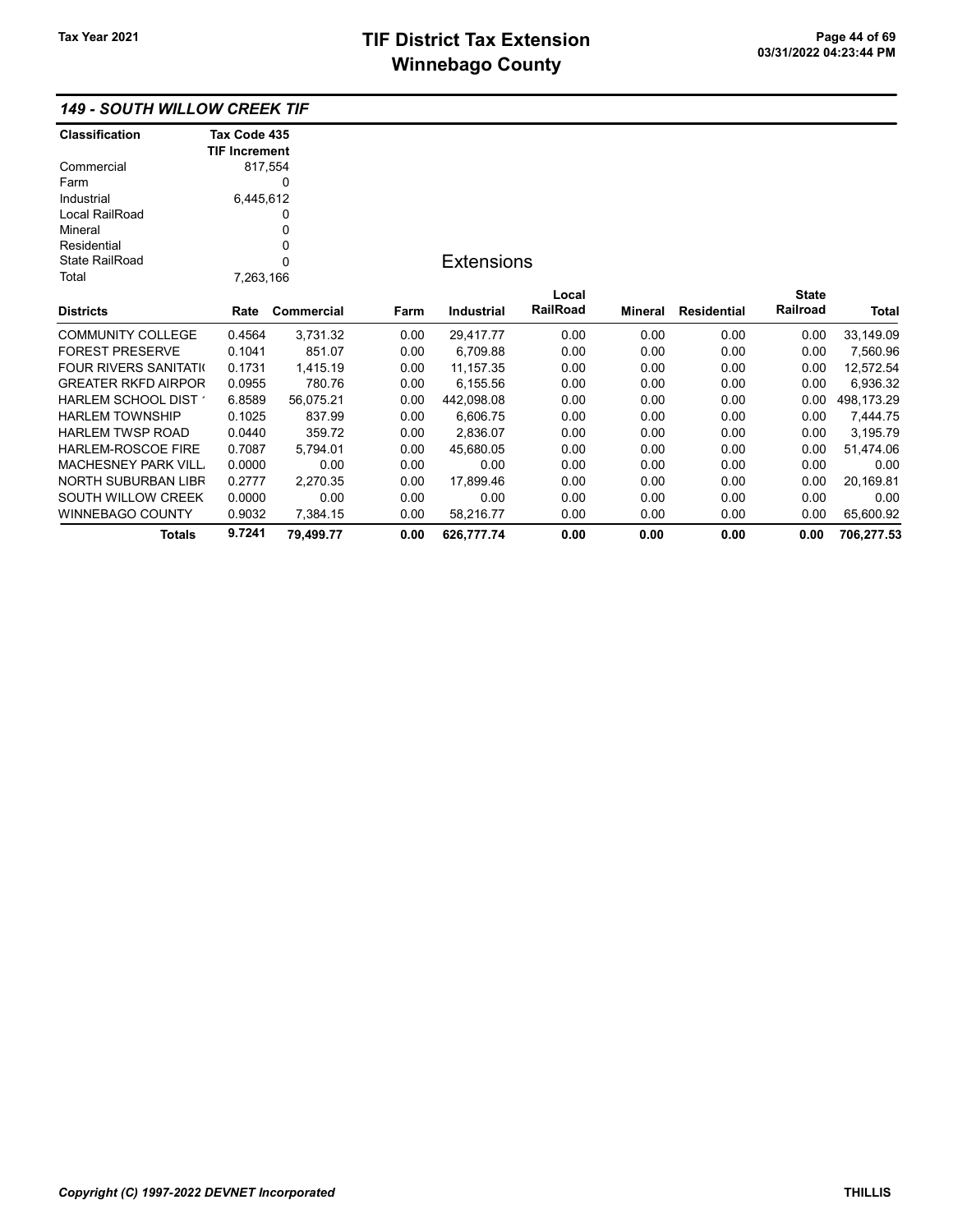### 150 - GLOBAL TRADEPARK SOUTH T

| <b>Classification</b> | Tax Code 453<br><b>TIF Increment</b> |
|-----------------------|--------------------------------------|
| Commercial            |                                      |
| Farm                  | 292,274                              |
| Industrial            | Ω                                    |
| Local RailRoad        | Ω                                    |
| Mineral               | 0                                    |
| Residential           | 0                                    |
| State RailRoad        | 0                                    |
| Total                 | 292,274                              |
| Diatriata             | Data<br><b>Camusavai</b>             |

## **Extensions**

| <b>Districts</b>           | Rate    | Commercial | Farm      | Industrial | Local<br><b>RailRoad</b> | Mineral | Residential | <b>State</b><br>Railroad | <b>Total</b> |
|----------------------------|---------|------------|-----------|------------|--------------------------|---------|-------------|--------------------------|--------------|
| COMMUNITY COLLEGE          | 0.4564  | 0.00       | 1.333.94  | 0.00       | 0.00                     | 0.00    | 0.00        | 0.00                     | 1.333.94     |
| <b>FOREST PRESERVE</b>     | 0.1041  | 0.00       | 304.26    | 0.00       | 0.00                     | 0.00    | 0.00        | 0.00                     | 304.26       |
| <b>GLOBAL TRADEPARK SC</b> | 0.0000  | 0.00       | 0.00      | 0.00       | 0.00                     | 0.00    | 0.00        | 0.00                     | 0.00         |
| <b>GREATER RKFD AIRPOR</b> | 0.0955  | 0.00       | 279.12    | 0.00       | 0.00                     | 0.00    | 0.00        | 0.00                     | 279.12       |
| MERIDIAN SCHOOL DIST       | 5.7424  | 0.00       | 16.783.54 | 0.00       | 0.00                     | 0.00    | 0.00        | 0.00                     | 16.783.54    |
| ROCKFORD CITY              | 2.6361  | 0.00       | 7.704.63  | 0.00       | 0.00                     | 0.00    | 0.00        | 0.00                     | 7.704.63     |
| ROCKFORD CITY LIBRAI       | 0.4103  | 0.00       | 1.199.20  | 0.00       | 0.00                     | 0.00    | 0.00        | 0.00                     | 1.199.20     |
| ROCKFORD PARK DISTF        | 0.9739  | 0.00       | 2.846.46  | 0.00       | 0.00                     | 0.00    | 0.00        | 0.00                     | 2.846.46     |
| ROCKFORD TOWNSHIP          | 0.1173  | 0.00       | 342.84    | 0.00       | 0.00                     | 0.00    | 0.00        | 0.00                     | 342.84       |
| ROCKFORD TWSP ROAL         | 0.1218  | 0.00       | 355.99    | 0.00       | 0.00                     | 0.00    | 0.00        | 0.00                     | 355.99       |
| WINNEBAGO COUNTY           | 0.9032  | 0.00       | 2.639.82  | 0.00       | 0.00                     | 0.00    | 0.00        | 0.00                     | 2,639.82     |
| <b>Totals</b>              | 11.5610 | 0.00       | 33.789.80 | 0.00       | 0.00                     | 0.00    | 0.00        | 0.00                     | 33.789.80    |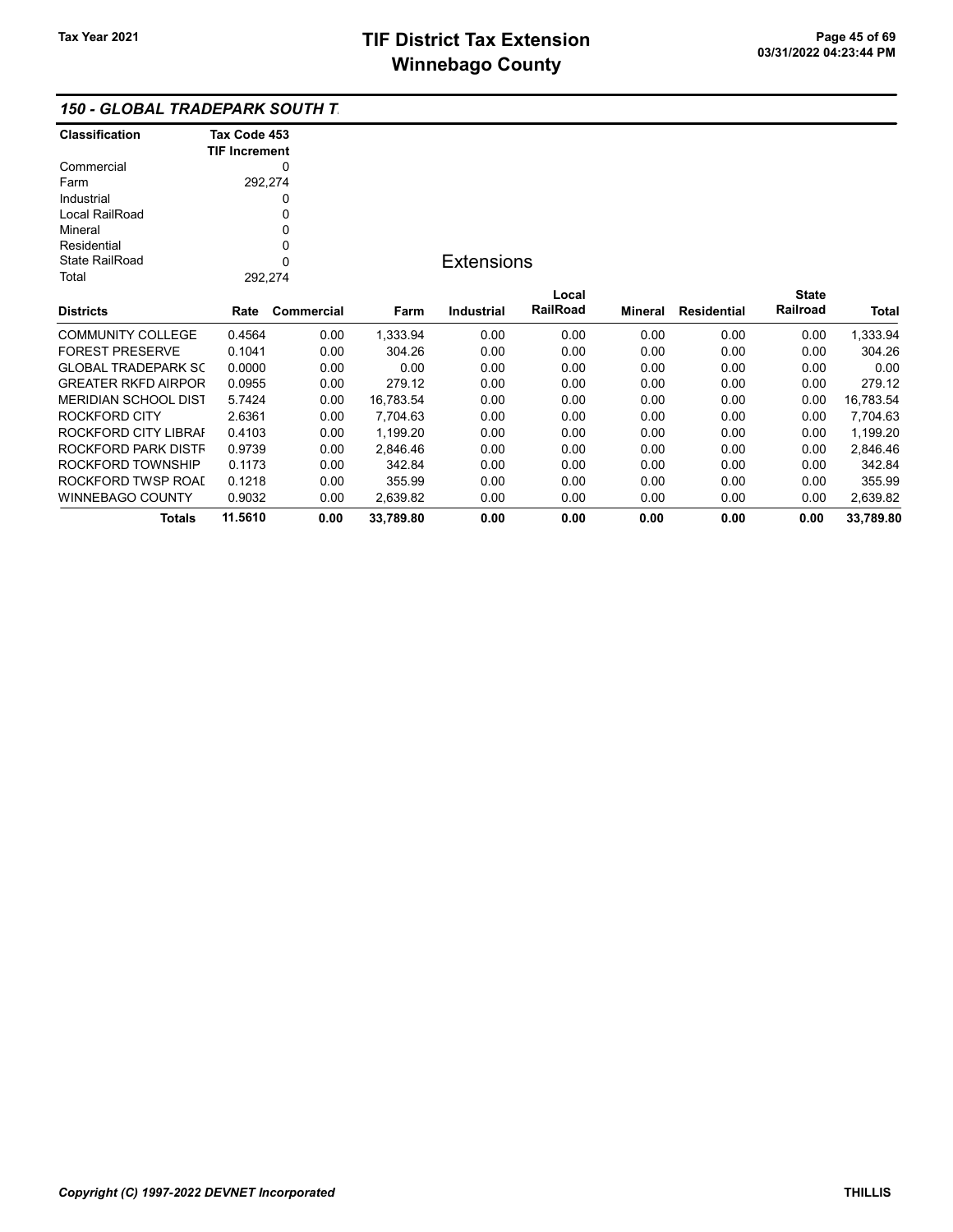# TIF District Tax Extension<br>
M's sales and Ostandal Computer of 03/31/2022 04:23:44 PM **Winnebago County**

| <b>Classification</b>         | Tax Code 438         |            |          |                   |          |                |                    |              |           |
|-------------------------------|----------------------|------------|----------|-------------------|----------|----------------|--------------------|--------------|-----------|
|                               | <b>TIF Increment</b> |            |          |                   |          |                |                    |              |           |
| Commercial                    |                      | 32,456     |          |                   |          |                |                    |              |           |
| Farm                          |                      | 77,232     |          |                   |          |                |                    |              |           |
| Industrial                    |                      | 0          |          |                   |          |                |                    |              |           |
| Local RailRoad                |                      | 0          |          |                   |          |                |                    |              |           |
| Mineral                       |                      | 0          |          |                   |          |                |                    |              |           |
| Residential                   |                      | 0          |          |                   |          |                |                    |              |           |
| <b>State RailRoad</b>         |                      | $\Omega$   |          | <b>Extensions</b> |          |                |                    |              |           |
| Total                         |                      | 109,688    |          |                   |          |                |                    |              |           |
|                               |                      |            |          |                   | Local    |                |                    | <b>State</b> |           |
| <b>Districts</b>              | Rate                 | Commercial | Farm     | Industrial        | RailRoad | <b>Mineral</b> | <b>Residential</b> | Railroad     | Total     |
| <b>CHERRY VALLEY LIBRAF</b>   | 0.3495               | 113.43     | 269.93   | 0.00              | 0.00     | 0.00           | 0.00               | 0.00         | 383.36    |
| <b>COMMUNITY COLLEGE</b>      | 0.4564               | 148.13     | 352.49   | 0.00              | 0.00     | 0.00           | 0.00               | 0.00         | 500.62    |
| <b>FOREST PRESERVE</b>        | 0.1041               | 33.79      | 80.40    | 0.00              | 0.00     | 0.00           | 0.00               | 0.00         | 114.19    |
| <b>GREATER RKFD AIRPOR</b>    | 0.0955               | 31.00      | 73.76    | 0.00              | 0.00     | 0.00           | 0.00               | 0.00         | 104.75    |
| <b>I-39 / BAXTER ROAD TIF</b> | 0.0000               | 0.00       | 0.00     | 0.00              | 0.00     | 0.00           | 0.00               | 0.00         | 0.00      |
| <b>NEW MILFORD FIRE</b>       | 0.9204               | 298.73     | 710.84   | 0.00              | 0.00     | 0.00           | 0.00               | 0.00         | 1,009.57  |
| ROCKFORD SCHOOL DIS           | 6.2646               | 2,033.24   | 4,838.28 | 0.00              | 0.00     | 0.00           | 0.00               | 0.00         | 6,871.51  |
| ROCKFORD TOWNSHIP             | 0.1173               | 38.07      | 90.59    | 0.00              | 0.00     | 0.00           | 0.00               | 0.00         | 128.66    |
| ROCKFORD TWSP ROAI            | 0.1218               | 39.53      | 94.07    | 0.00              | 0.00     | 0.00           | 0.00               | 0.00         | 133.60    |
| <b>WINNEBAGO COUNTY</b>       | 0.9032               | 293.14     | 697.56   | 0.00              | 0.00     | 0.00           | 0.00               | 0.00         | 990.70    |
| <b>Totals</b>                 | 9.3328               | 3,029.06   | 7,207.92 | 0.00              | 0.00     | 0.00           | 0.00               | 0.00         | 10,236.96 |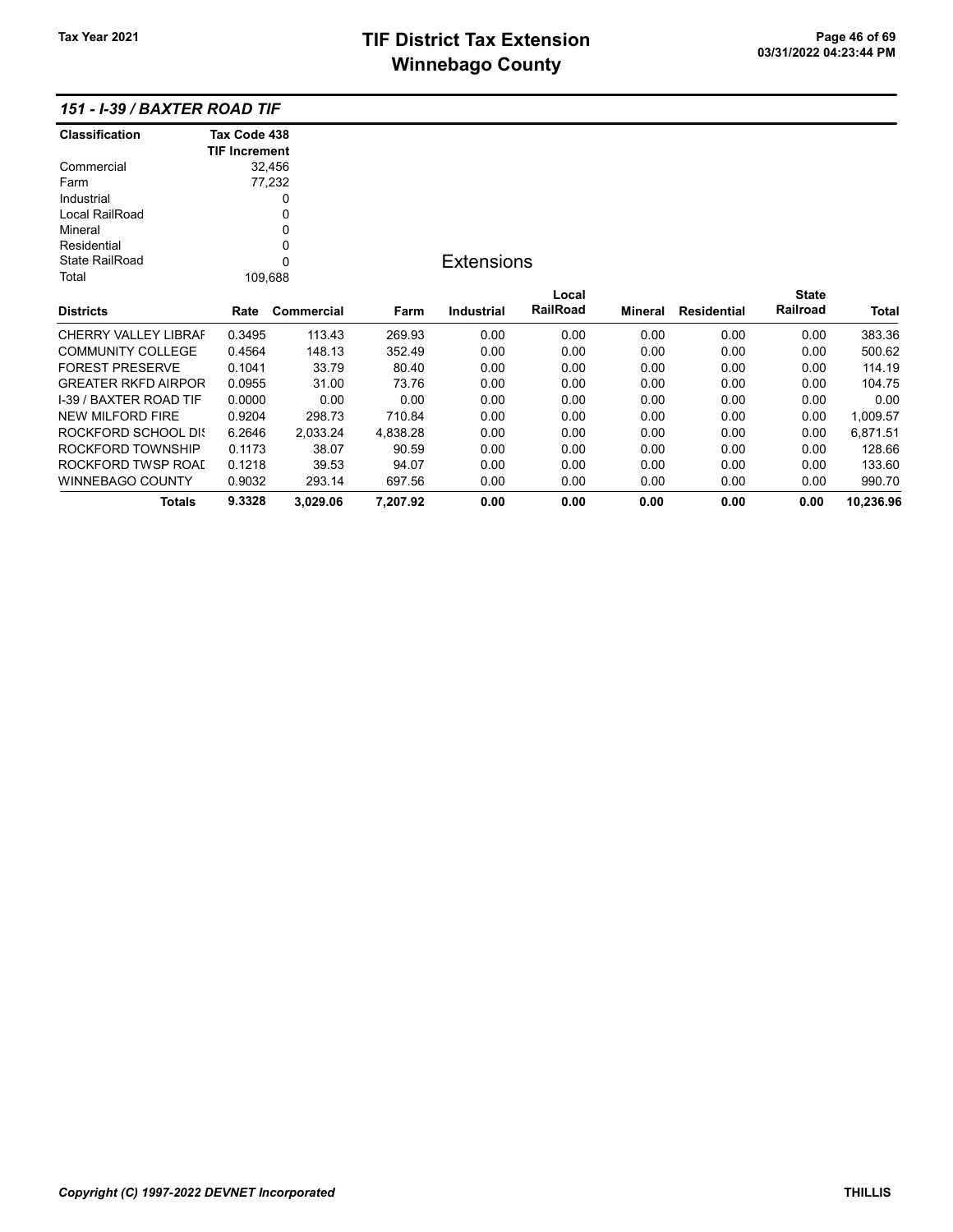# TIF District Tax Extension<br>
Mission 200 at 200 million Page 47 of 69<br>
Mission Page 200 million Page 200 million Page 47 of 69 **Winnebago County**

| <b>Classification</b>         | Tax Code 439         |            |          |                   |          |                |                    |              |          |
|-------------------------------|----------------------|------------|----------|-------------------|----------|----------------|--------------------|--------------|----------|
|                               | <b>TIF Increment</b> |            |          |                   |          |                |                    |              |          |
| Commercial                    |                      | 0          |          |                   |          |                |                    |              |          |
| Farm                          |                      | 37,746     |          |                   |          |                |                    |              |          |
| Industrial                    |                      | 43,513     |          |                   |          |                |                    |              |          |
| Local RailRoad                |                      | 0          |          |                   |          |                |                    |              |          |
| Mineral                       |                      | 0          |          |                   |          |                |                    |              |          |
| Residential                   |                      | 0          |          |                   |          |                |                    |              |          |
| <b>State RailRoad</b>         |                      | 0          |          | <b>Extensions</b> |          |                |                    |              |          |
| Total                         |                      | 81,259     |          |                   |          |                |                    |              |          |
|                               |                      |            |          |                   | Local    |                |                    | <b>State</b> |          |
| <b>Districts</b>              | Rate                 | Commercial | Farm     | Industrial        | RailRoad | <b>Mineral</b> | <b>Residential</b> | Railroad     | Total    |
| <b>CHERRY VALLEY FIRE</b>     | 0.9885               | 0.00       | 373.12   | 430.13            | 0.00     | 0.00           | 0.00               | 0.00         | 803.25   |
| <b>CHERRY VALLEY LIBRAF</b>   | 0.3495               | 0.00       | 131.92   | 152.08            | 0.00     | 0.00           | 0.00               | 0.00         | 284.00   |
| CHERRY VALLEY VILLAC          | 0.0000               | 0.00       | 0.00     | 0.00              | 0.00     | 0.00           | 0.00               | 0.00         | 0.00     |
| <b>COMMUNITY COLLEGE</b>      | 0.4564               | 0.00       | 172.27   | 198.59            | 0.00     | 0.00           | 0.00               | 0.00         | 370.87   |
| <b>FOREST PRESERVE</b>        | 0.1041               | 0.00       | 39.29    | 45.30             | 0.00     | 0.00           | 0.00               | 0.00         | 84.59    |
| <b>GREATER RKFD AIRPOR</b>    | 0.0955               | 0.00       | 36.05    | 41.55             | 0.00     | 0.00           | 0.00               | 0.00         | 77.60    |
| <b>I-39 / BAXTER ROAD TIF</b> | 0.0000               | 0.00       | 0.00     | 0.00              | 0.00     | 0.00           | 0.00               | 0.00         | 0.00     |
| ROCKFORD SCHOOL DIS           | 6.2646               | 0.00       | 2,364.64 | 2,725.92          | 0.00     | 0.00           | 0.00               | 0.00         | 5,090.55 |
| ROCKFORD TOWNSHIP             | 0.1173               | 0.00       | 44.28    | 51.04             | 0.00     | 0.00           | 0.00               | 0.00         | 95.32    |
| ROCKFORD TWSP ROAI            | 0.1218               | 0.00       | 45.97    | 53.00             | 0.00     | 0.00           | 0.00               | 0.00         | 98.97    |
| <b>WINNEBAGO COUNTY</b>       | 0.9032               | 0.00       | 340.92   | 393.01            | 0.00     | 0.00           | 0.00               | 0.00         | 733.93   |
| <b>Totals</b>                 | 9.4009               | 0.00       | 3,548.46 | 4,090.62          | 0.00     | 0.00           | 0.00               | 0.00         | 7,639.08 |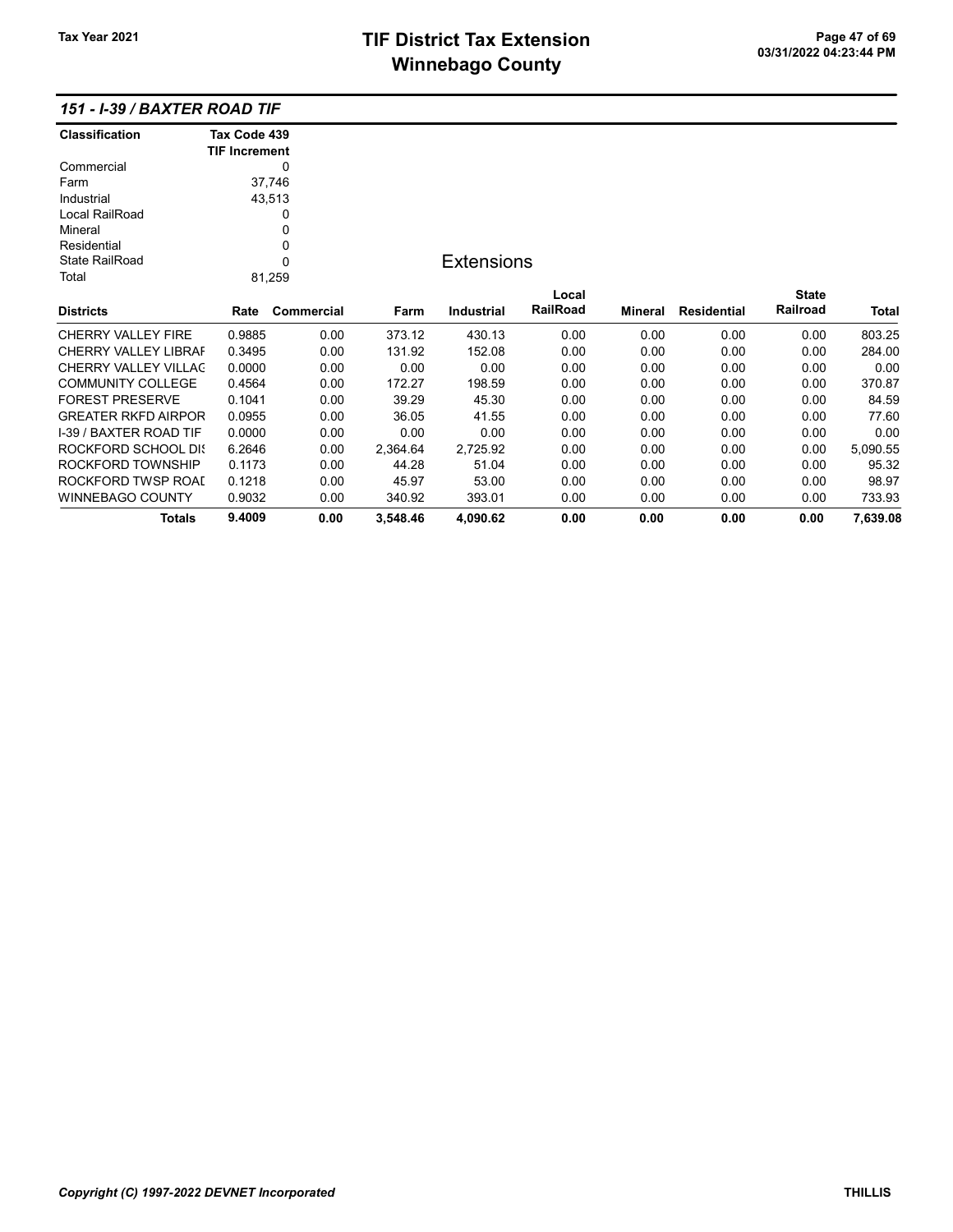# TIF District Tax Extension<br>
M's sales and Ostandal Computer of 03/31/2022 04:23:44 PM **Winnebago County**

| <b>Classification</b>         | Tax Code 440         |            |          |                       |          |         |                    |              |                   |
|-------------------------------|----------------------|------------|----------|-----------------------|----------|---------|--------------------|--------------|-------------------|
|                               | <b>TIF Increment</b> |            |          |                       |          |         |                    |              |                   |
| Commercial                    |                      | 0          |          |                       |          |         |                    |              |                   |
| Farm                          |                      | 31,385     |          |                       |          |         |                    |              |                   |
| Industrial                    | 11,818,909           |            |          |                       |          |         |                    |              |                   |
| Local RailRoad                |                      | 0          |          |                       |          |         |                    |              |                   |
| Mineral                       |                      | 0          |          |                       |          |         |                    |              |                   |
| Residential                   |                      | 0          |          |                       |          |         |                    |              |                   |
| State RailRoad                |                      | 0          |          | <b>Extensions</b>     |          |         |                    |              |                   |
| Total                         | 11,850,294           |            |          |                       |          |         |                    |              |                   |
|                               |                      |            |          |                       | Local    |         |                    | <b>State</b> |                   |
| <b>Districts</b>              | Rate                 | Commercial | Farm     | Industrial            | RailRoad | Mineral | <b>Residential</b> | Railroad     | Total             |
| <b>CHERRY VALLEY FIRE</b>     | 0.9885               | 0.00       | 310.24   | 116,829.92            | 0.00     | 0.00    | 0.00               | 0.00         | 117,140.16        |
| CHERRY VALLEY LIBRAF          | 0.3495               | 0.00       | 109.69   | 41,307.09             | 0.00     | 0.00    | 0.00               | 0.00         | 41,416.78         |
| <b>CHERRY VALLEY TOWN:</b>    | 0.1248               | 0.00       | 39.17    | 14,750.00             | 0.00     | 0.00    | 0.00               | 0.00         | 14,789.17         |
| <b>CHERRY VALLEY TWSP</b>     | 0.2439               | 0.00       | 76.55    | 28,826.32             | 0.00     | 0.00    | 0.00               | 0.00         | 28,902.87         |
| CHERRY VALLEY VILLAC          | 0.0000               | 0.00       | 0.00     | 0.00                  | 0.00     | 0.00    | 0.00               | 0.00         | 0.00              |
| <b>COMMUNITY COLLEGE</b>      | 0.4564               | 0.00       | 143.24   | 53,941.50             | 0.00     | 0.00    | 0.00               | 0.00         | 54,084.74         |
| <b>FOREST PRESERVE</b>        | 0.1041               | 0.00       | 32.67    | 12,303.48             | 0.00     | 0.00    | 0.00               | 0.00         | 12,336.16         |
| <b>GREATER RKFD AIRPOR</b>    | 0.0955               | 0.00       | 29.97    | 11,287.06             | 0.00     | 0.00    | 0.00               | 0.00         | 11,317.03         |
| <b>I-39 / BAXTER ROAD TIF</b> | 0.0000               | 0.00       | 0.00     | 0.00                  | 0.00     | 0.00    | 0.00               | 0.00         | 0.00              |
| ROCKFORD SCHOOL DIS           | 6.2646               | 0.00       | 1,966.14 | 740,407.37            | 0.00     | 0.00    | 0.00               | 0.00         | 742,373.52        |
| WINNEBAGO COUNTY              | 0.9032               | 0.00       | 283.47   | 106,748.39            | 0.00     | 0.00    | 0.00               | 0.00         | 107,031.86        |
| Totals                        | 9.5305               | 0.00       |          | 2,991.14 1,126,401.13 | 0.00     | 0.00    | 0.00               |              | 0.00 1.129,392.29 |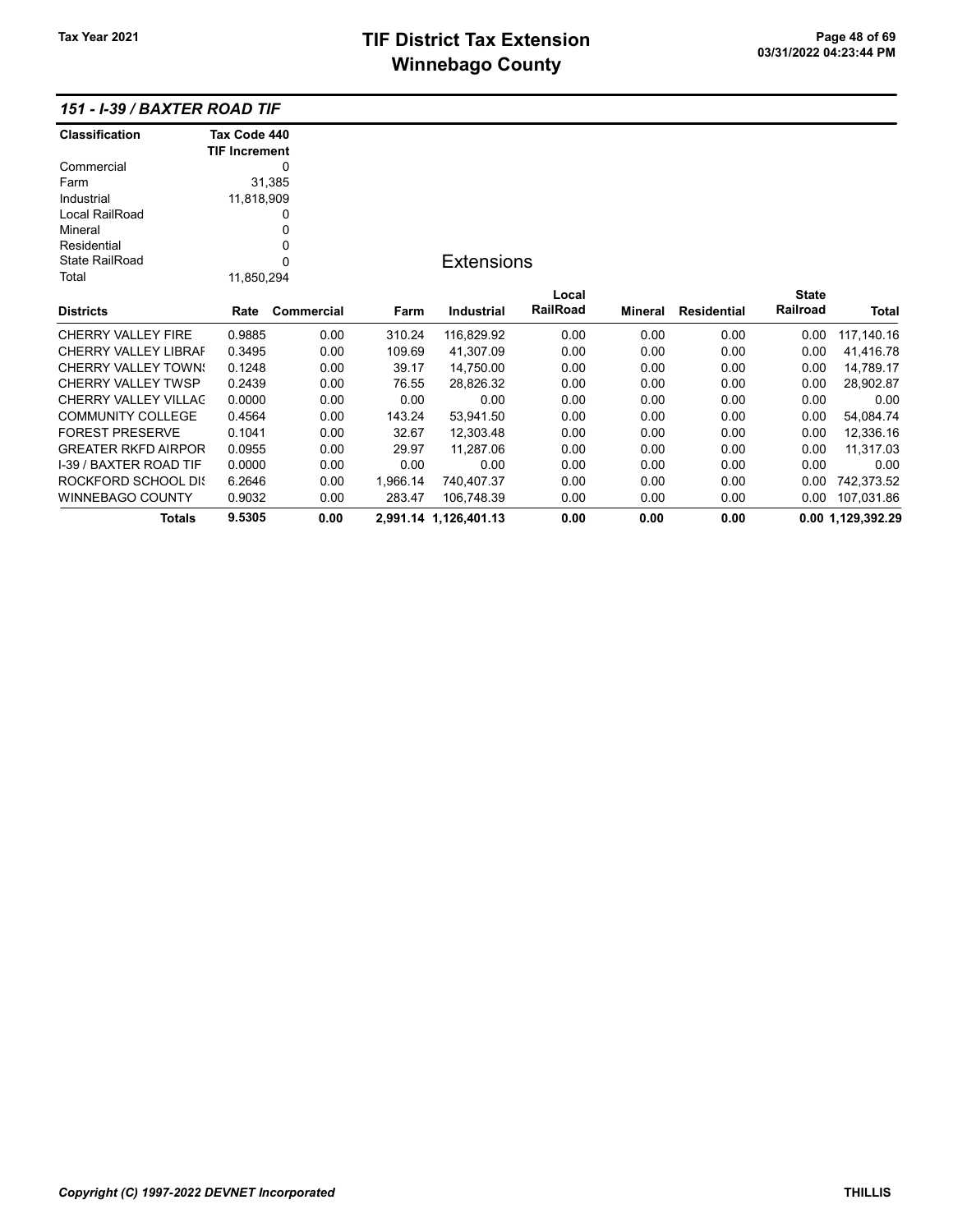| <b>Classification</b>         | Tax Code 441         |            |          |                   |          |         |                    |              |          |
|-------------------------------|----------------------|------------|----------|-------------------|----------|---------|--------------------|--------------|----------|
|                               | <b>TIF Increment</b> |            |          |                   |          |         |                    |              |          |
| Commercial                    |                      | 0          |          |                   |          |         |                    |              |          |
| Farm                          |                      | 41,863     |          |                   |          |         |                    |              |          |
| Industrial                    |                      | 19,134     |          |                   |          |         |                    |              |          |
| Local RailRoad                |                      | 0          |          |                   |          |         |                    |              |          |
| Mineral                       |                      | 0          |          |                   |          |         |                    |              |          |
| Residential                   |                      | 27,919     |          |                   |          |         |                    |              |          |
| <b>State RailRoad</b>         |                      | 0          |          | <b>Extensions</b> |          |         |                    |              |          |
| Total                         |                      | 88,916     |          |                   |          |         |                    |              |          |
|                               |                      |            |          |                   | Local    |         |                    | <b>State</b> |          |
| <b>Districts</b>              | Rate                 | Commercial | Farm     | Industrial        | RailRoad | Mineral | <b>Residential</b> | Railroad     | Total    |
| <b>CHERRY VALLEY LIBRAF</b>   | 0.3495               | 0.00       | 146.31   | 66.87             | 0.00     | 0.00    | 97.58              | 0.00         | 310.76   |
| <b>COMMUNITY COLLEGE</b>      | 0.4564               | 0.00       | 191.06   | 87.33             | 0.00     | 0.00    | 127.42             | 0.00         | 405.81   |
| <b>FOREST PRESERVE</b>        | 0.1041               | 0.00       | 43.58    | 19.92             | 0.00     | 0.00    | 29.06              | 0.00         | 92.56    |
| <b>GREATER RKFD AIRPOR</b>    | 0.0955               | 0.00       | 39.98    | 18.27             | 0.00     | 0.00    | 26.66              | 0.00         | 84.91    |
| <b>I-39 / BAXTER ROAD TIF</b> | 0.0000               | 0.00       | 0.00     | 0.00              | 0.00     | 0.00    | 0.00               | 0.00         | 0.00     |
| <b>NEW MILFORD FIRE</b>       | 0.9204               | 0.00       | 385.31   | 176.11            | 0.00     | 0.00    | 256.97             | 0.00         | 818.38   |
| <b>NEW MILFORD VILLAGE</b>    | 0.0000               | 0.00       | 0.00     | 0.00              | 0.00     | 0.00    | 0.00               | 0.00         | 0.00     |
| ROCKFORD SCHOOL DIS           | 6.2646               | 0.00       | 2,622.55 | 1,198.67          | 0.00     | 0.00    | 1,749.01           | 0.00         | 5,570.23 |
| ROCKFORD TOWNSHIP             | 0.1173               | 0.00       | 49.11    | 22.44             | 0.00     | 0.00    | 32.75              | 0.00         | 104.30   |
| ROCKFORD TWSP ROAI            | 0.1218               | 0.00       | 50.99    | 23.31             | 0.00     | 0.00    | 34.01              | 0.00         | 108.30   |
| <b>WINNEBAGO COUNTY</b>       | 0.9032               | 0.00       | 378.11   | 172.82            | 0.00     | 0.00    | 252.16             | 0.00         | 803.09   |
| <b>Totals</b>                 | 9.3328               | 0.00       | 3,907.00 | 1,785.74          | 0.00     | 0.00    | 2,605.62           | 0.00         | 8,298.34 |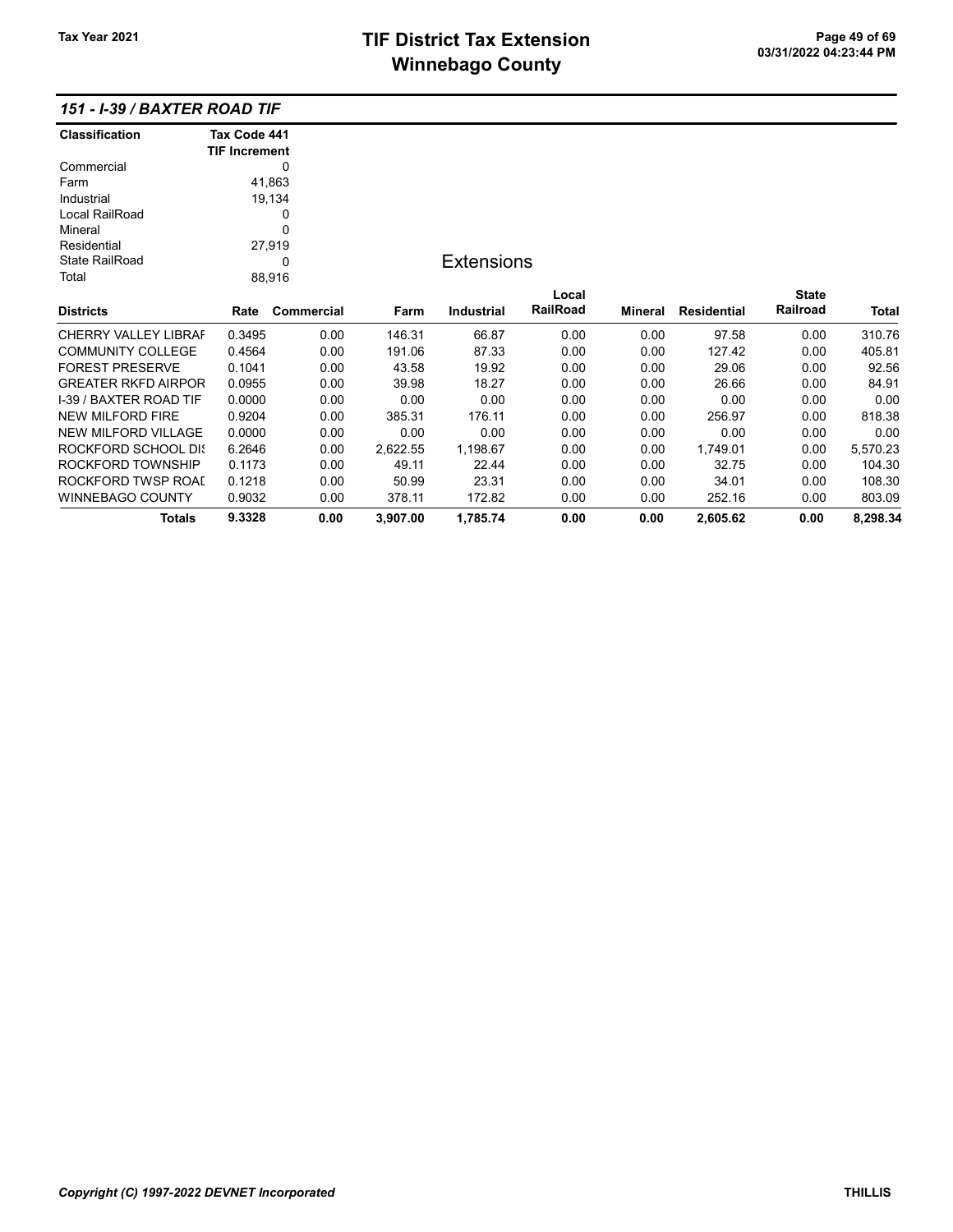| <b>Classification</b>         | Tax Code 452<br><b>TIF Increment</b> |            |          |                   |          |                |                    |              |          |
|-------------------------------|--------------------------------------|------------|----------|-------------------|----------|----------------|--------------------|--------------|----------|
| Commercial                    |                                      | $\Omega$   |          |                   |          |                |                    |              |          |
| Farm                          |                                      | 11,540     |          |                   |          |                |                    |              |          |
| Industrial                    |                                      | 0          |          |                   |          |                |                    |              |          |
| Local RailRoad                |                                      | 0          |          |                   |          |                |                    |              |          |
| Mineral                       |                                      | 0          |          |                   |          |                |                    |              |          |
| Residential                   |                                      | 0          |          |                   |          |                |                    |              |          |
| State RailRoad                |                                      | $\Omega$   |          | <b>Extensions</b> |          |                |                    |              |          |
| Total                         |                                      | 11,540     |          |                   |          |                |                    |              |          |
|                               |                                      |            |          |                   | Local    |                |                    | <b>State</b> |          |
| <b>Districts</b>              | Rate                                 | Commercial | Farm     | <b>Industrial</b> | RailRoad | <b>Mineral</b> | <b>Residential</b> | Railroad     | Total    |
| <b>CHERRY VALLEY LIBRAF</b>   | 0.3495                               | 0.00       | 40.33    | 0.00              | 0.00     | 0.00           | 0.00               | 0.00         | 40.33    |
| <b>CHERRY VALLEY VILLAC</b>   | 0.0000                               | 0.00       | 0.00     | 0.00              | 0.00     | 0.00           | 0.00               | 0.00         | 0.00     |
| <b>COMMUNITY COLLEGE</b>      | 0.4564                               | 0.00       | 52.67    | 0.00              | 0.00     | 0.00           | 0.00               | 0.00         | 52.67    |
| <b>FOREST PRESERVE</b>        | 0.1041                               | 0.00       | 12.01    | 0.00              | 0.00     | 0.00           | 0.00               | 0.00         | 12.01    |
| <b>GREATER RKFD AIRPOR</b>    | 0.0955                               | 0.00       | 11.02    | 0.00              | 0.00     | 0.00           | 0.00               | 0.00         | 11.02    |
| <b>I-39 / BAXTER ROAD TIF</b> | 0.0000                               | 0.00       | 0.00     | 0.00              | 0.00     | 0.00           | 0.00               | 0.00         | 0.00     |
| <b>NEW MILFORD FIRE</b>       | 0.9204                               | 0.00       | 106.21   | 0.00              | 0.00     | 0.00           | 0.00               | 0.00         | 106.21   |
| ROCKFORD SCHOOL DIS           | 6.2646                               | 0.00       | 722.93   | 0.00              | 0.00     | 0.00           | 0.00               | 0.00         | 722.93   |
| ROCKFORD TOWNSHIP             | 0.1173                               | 0.00       | 13.54    | 0.00              | 0.00     | 0.00           | 0.00               | 0.00         | 13.54    |
| ROCKFORD TWSP ROAL            | 0.1218                               | 0.00       | 14.06    | 0.00              | 0.00     | 0.00           | 0.00               | 0.00         | 14.06    |
| <b>WINNEBAGO COUNTY</b>       | 0.9032                               | 0.00       | 104.23   | 0.00              | 0.00     | 0.00           | 0.00               | 0.00         | 104.23   |
| <b>Totals</b>                 | 9.3328                               | 0.00       | 1,077.00 | 0.00              | 0.00     | 0.00           | 0.00               | 0.00         | 1,077.00 |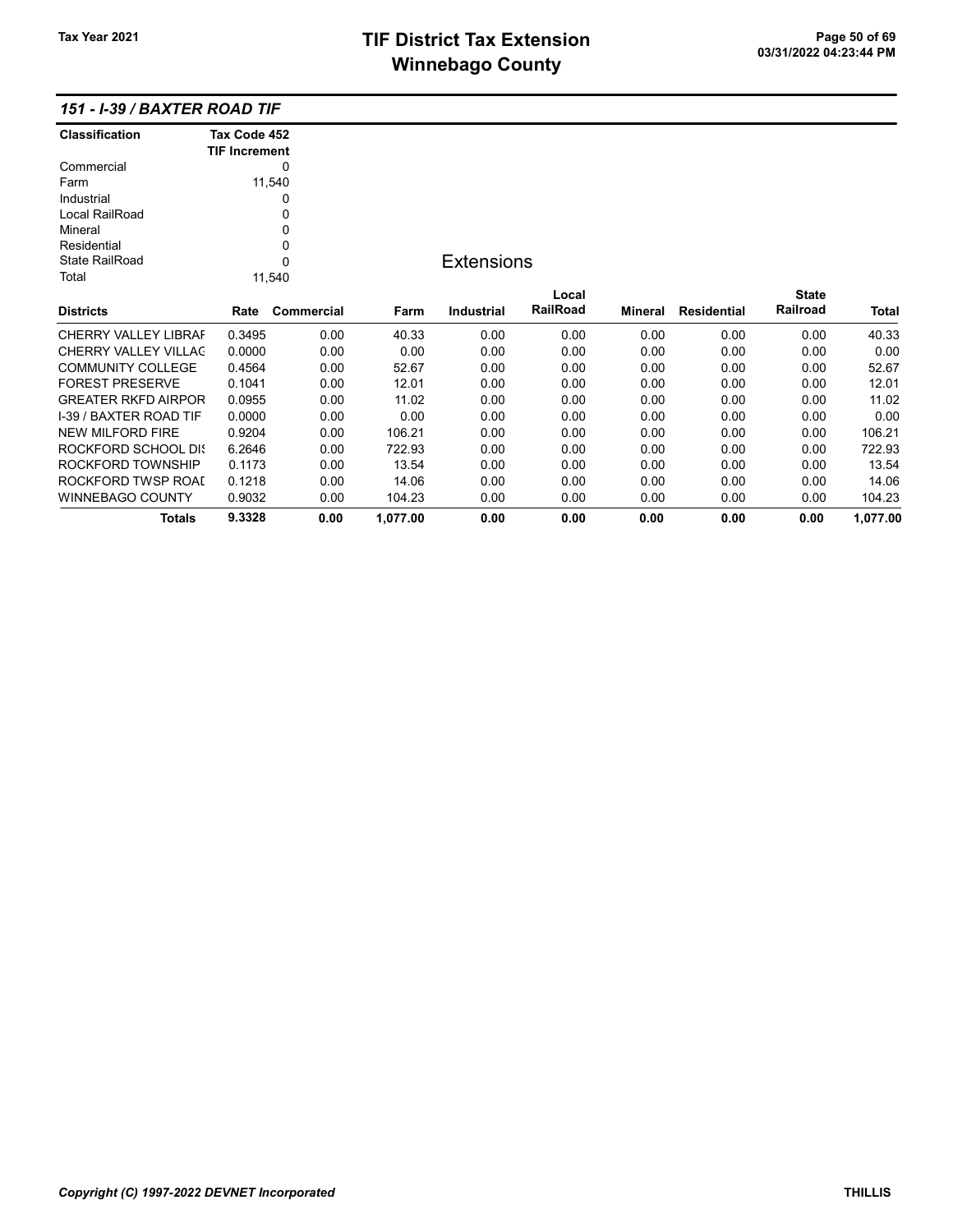# TIF District Tax Extension<br>
M's sales and Canada page 11 of 69 03/31/2022 04:23:44 PM **Winnebago County**

### 152 - ZENITH CUTTER TIF

| <b>Classification</b>         | Tax Code 442         |            |      |                   |          |         |                    |              |                   |
|-------------------------------|----------------------|------------|------|-------------------|----------|---------|--------------------|--------------|-------------------|
|                               | <b>TIF Increment</b> |            |      |                   |          |         |                    |              |                   |
| Commercial                    |                      | 0          |      |                   |          |         |                    |              |                   |
| Farm                          |                      | 0          |      |                   |          |         |                    |              |                   |
| Industrial                    | 11,567,707           |            |      |                   |          |         |                    |              |                   |
| Local RailRoad                |                      | 0          |      |                   |          |         |                    |              |                   |
| Mineral                       |                      | 0          |      |                   |          |         |                    |              |                   |
| Residential                   |                      | 0          |      |                   |          |         |                    |              |                   |
| <b>State RailRoad</b>         |                      | 0          |      | <b>Extensions</b> |          |         |                    |              |                   |
| Total                         | 11,567,707           |            |      |                   |          |         |                    |              |                   |
|                               |                      |            |      |                   | Local    |         |                    | <b>State</b> |                   |
| <b>Districts</b>              | Rate                 | Commercial | Farm | Industrial        | RailRoad | Mineral | <b>Residential</b> | Railroad     | Total             |
| <b>COMMUNITY COLLEGE</b>      | 0.4564               | 0.00       | 0.00 | 52,795.01         | 0.00     | 0.00    | 0.00               | 0.00         | 52,795.01         |
| <b>FOREST PRESERVE</b>        | 0.1041               | 0.00       | 0.00 | 12.041.98         | 0.00     | 0.00    | 0.00               | 0.00         | 12,041.98         |
| <b>FOUR RIVERS SANITATION</b> | 0.1731               | 0.00       | 0.00 | 20,023.70         | 0.00     | 0.00    | 0.00               | 0.00         | 20,023.70         |
| <b>GREATER RKFD AIRPOR</b>    | 0.0955               | 0.00       | 0.00 | 11,047.16         | 0.00     | 0.00    | 0.00               | 0.00         | 11,047.16         |
| HARLEM SCHOOL DIST *          | 6.8589               | 0.00       | 0.00 | 793,417.46        | 0.00     | 0.00    | 0.00               | 0.00         | 793,417.46        |
| <b>HARLEM TOWNSHIP</b>        | 0.1025               | 0.00       | 0.00 | 11,856.90         | 0.00     | 0.00    | 0.00               | 0.00         | 11,856.90         |
| <b>HARLEM TWSP ROAD</b>       | 0.0440               | 0.00       | 0.00 | 5,089.79          | 0.00     | 0.00    | 0.00               | 0.00         | 5,089.79          |
| <b>LOVES PARK CITY</b>        | 0.0000               | 0.00       | 0.00 | 0.00              | 0.00     | 0.00    | 0.00               | 0.00         | 0.00              |
| <b>NORTH SUBURBAN LIBR</b>    | 0.2777               | 0.00       | 0.00 | 32,123.52         | 0.00     | 0.00    | 0.00               | 0.00         | 32,123.52         |
| ROCKFORD PARK DISTF           | 0.9739               | 0.00       | 0.00 | 112,657.90        | 0.00     | 0.00    | 0.00               | 0.00         | 112,657.90        |
| <b>WINNEBAGO COUNTY</b>       | 0.9032               | 0.00       | 0.00 | 104,479.53        | 0.00     | 0.00    | 0.00               | 0.00         | 104,479.53        |
| ZENITH CUTTER TIF             | 0.0000               | 0.00       | 0.00 | 0.00              | 0.00     | 0.00    | 0.00               | 0.00         | 0.00              |
| Totals                        | 9.9893               | 0.00       |      | 0.00 1,155,532.95 | 0.00     | 0.00    | 0.00               |              | 0.00 1,155,532.95 |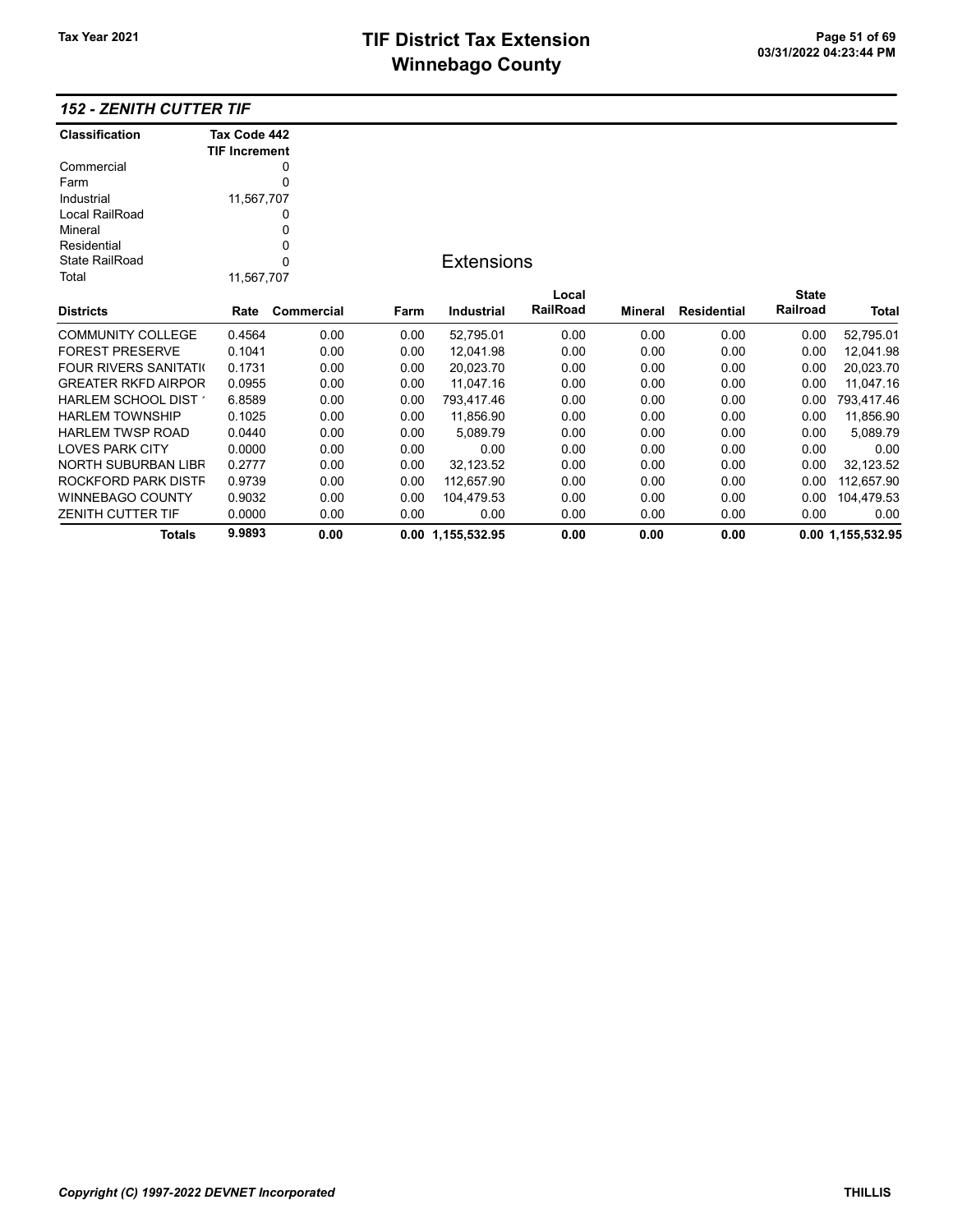# TIF District Tax Extension<br>
Mission 200 at 23:44 PM **Winnebago County**

| <b>Classification</b>       | Tax Code 443         |            |          |                   |          |         |                    |              |          |
|-----------------------------|----------------------|------------|----------|-------------------|----------|---------|--------------------|--------------|----------|
|                             | <b>TIF Increment</b> |            |          |                   |          |         |                    |              |          |
| Commercial                  |                      | 0          |          |                   |          |         |                    |              |          |
| Farm                        |                      | 69,053     |          |                   |          |         |                    |              |          |
| Industrial                  |                      | 0          |          |                   |          |         |                    |              |          |
| Local RailRoad              |                      | 0          |          |                   |          |         |                    |              |          |
| Mineral                     |                      | 0          |          |                   |          |         |                    |              |          |
| Residential                 |                      | 0          |          |                   |          |         |                    |              |          |
| <b>State RailRoad</b>       |                      | 0          |          | <b>Extensions</b> |          |         |                    |              |          |
| Total                       |                      | 69,053     |          |                   |          |         |                    |              |          |
|                             |                      |            |          |                   | Local    |         |                    | <b>State</b> |          |
| <b>Districts</b>            | Rate                 | Commercial | Farm     | Industrial        | RailRoad | Mineral | <b>Residential</b> | Railroad     | Total    |
| <b>COMMUNITY COLLEGE</b>    | 0.4564               | 0.00       | 315.16   | 0.00              | 0.00     | 0.00    | 0.00               | 0.00         | 315.16   |
| <b>FOREST PRESERVE</b>      | 0.1041               | 0.00       | 71.88    | 0.00              | 0.00     | 0.00    | 0.00               | 0.00         | 71.88    |
| <b>GREATER RKFD AIRPOR</b>  | 0.0955               | 0.00       | 65.95    | 0.00              | 0.00     | 0.00    | 0.00               | 0.00         | 65.95    |
| <b>HARLEM TOWNSHIP</b>      | 0.1025               | 0.00       | 70.78    | 0.00              | 0.00     | 0.00    | 0.00               | 0.00         | 70.78    |
| <b>HARLEM TWSP ROAD</b>     | 0.0440               | 0.00       | 30.38    | 0.00              | 0.00     | 0.00    | 0.00               | 0.00         | 30.38    |
| <b>LOVES PARK CITY</b>      | 0.0000               | 0.00       | 0.00     | 0.00              | 0.00     | 0.00    | 0.00               | 0.00         | 0.00     |
| NORTH SUBURBAN LIBR         | 0.2777               | 0.00       | 191.76   | 0.00              | 0.00     | 0.00    | 0.00               | 0.00         | 191.76   |
| ROCKFORD SCHOOL DIS         | 6.2646               | 0.00       | 4,325.89 | 0.00              | 0.00     | 0.00    | 0.00               | 0.00         | 4,325.89 |
| <b>SPRING CREEK LAKES 1</b> | 0.0000               | 0.00       | 0.00     | 0.00              | 0.00     | 0.00    | 0.00               | 0.00         | 0.00     |
| <b>WINNEBAGO COUNTY</b>     | 0.9032               | 0.00       | 623.69   | 0.00              | 0.00     | 0.00    | 0.00               | 0.00         | 623.69   |
| Totals                      | 8.2480               | 0.00       | 5,695.49 | 0.00              | 0.00     | 0.00    | 0.00               | 0.00         | 5,695.49 |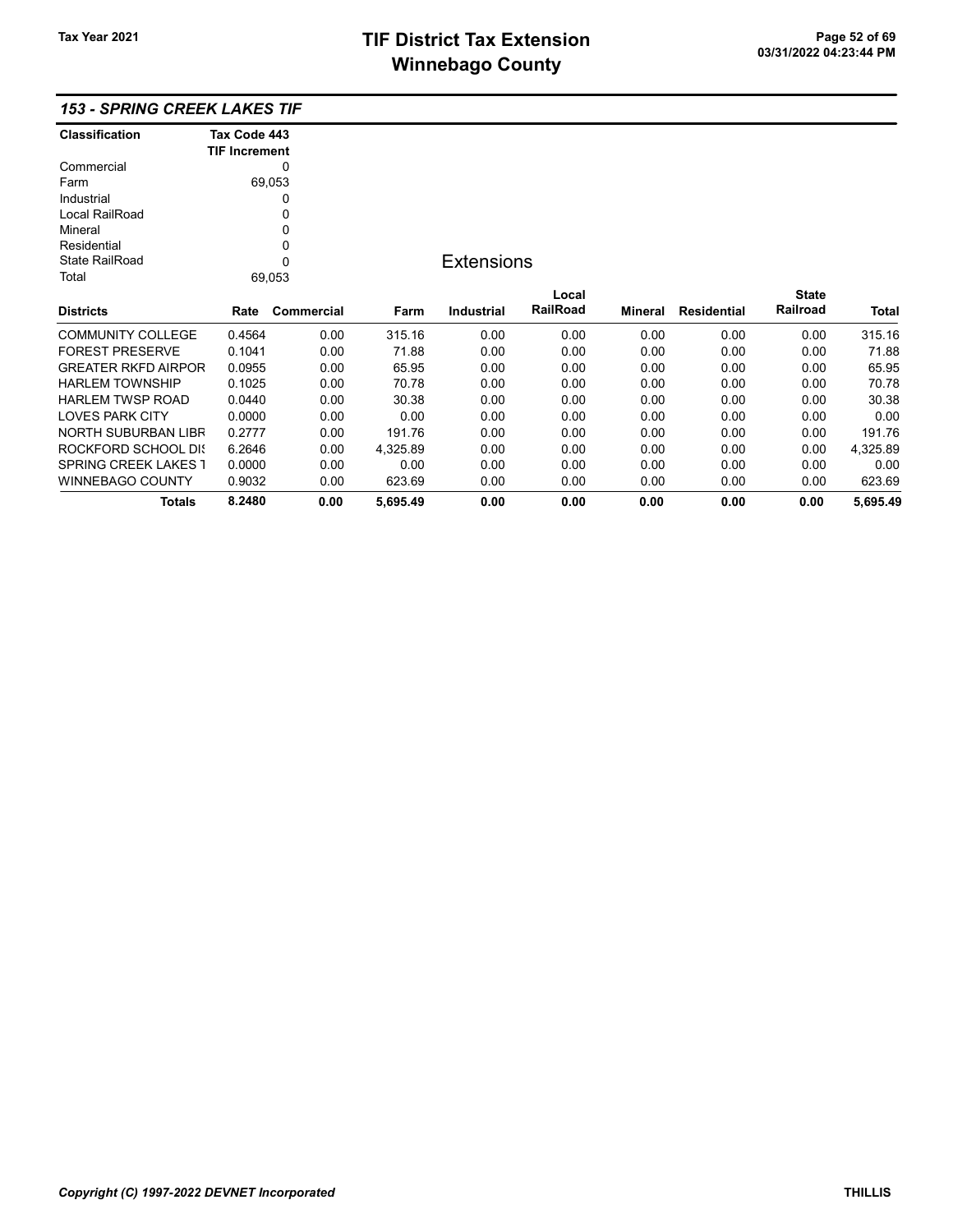| <b>Classification</b>         | Tax Code 444         |            |        |                   |          |                |                    |                 |              |
|-------------------------------|----------------------|------------|--------|-------------------|----------|----------------|--------------------|-----------------|--------------|
|                               | <b>TIF Increment</b> |            |        |                   |          |                |                    |                 |              |
| Commercial                    |                      | 0          |        |                   |          |                |                    |                 |              |
| Farm                          |                      | 2,354      |        |                   |          |                |                    |                 |              |
| Industrial                    | 2,346,229            |            |        |                   |          |                |                    |                 |              |
| Local RailRoad                |                      | 0          |        |                   |          |                |                    |                 |              |
| Mineral                       |                      | 0          |        |                   |          |                |                    |                 |              |
| Residential                   |                      | 23         |        |                   |          |                |                    |                 |              |
| <b>State RailRoad</b>         |                      | 0          |        | <b>Extensions</b> |          |                |                    |                 |              |
| Total                         | 2,348,606            |            |        |                   |          |                |                    |                 |              |
|                               |                      |            |        |                   | Local    |                |                    | <b>State</b>    |              |
| <b>Districts</b>              | Rate                 | Commercial | Farm   | Industrial        | RailRoad | <b>Mineral</b> | <b>Residential</b> | <b>Railroad</b> | <b>Total</b> |
| <b>COMMUNITY COLLEGE</b>      | 0.4564               | 0.00       | 10.74  | 10,708.19         | 0.00     | 0.00           | 0.10               | 0.00            | 10,719.04    |
| <b>FOREST PRESERVE</b>        | 0.1041               | 0.00       | 2.45   | 2,442.42          | 0.00     | 0.00           | 0.02               | 0.00            | 2,444.90     |
| <b>FOUR RIVERS SANITATION</b> | 0.1731               | 0.00       | 4.07   | 4,061.32          | 0.00     | 0.00           | 0.04               | 0.00            | 4,065.44     |
| <b>GREATER RKFD AIRPOR</b>    | 0.0955               | 0.00       | 2.25   | 2,240.65          | 0.00     | 0.00           | 0.02               | 0.00            | 2,242.92     |
| <b>HARLEM TOWNSHIP</b>        | 0.1025               | 0.00       | 2.41   | 2,404.88          | 0.00     | 0.00           | 0.02               | 0.00            | 2,407.32     |
| <b>HARLEM TWSP ROAD</b>       | 0.0440               | 0.00       | 1.04   | 1,032.34          | 0.00     | 0.00           | 0.01               | 0.00            | 1,033.39     |
| <b>LOVES PARK CITY</b>        | 0.0000               | 0.00       | 0.00   | 0.00              | 0.00     | 0.00           | 0.00               | 0.00            | 0.00         |
| <b>NORTH SUBURBAN LIBR</b>    | 0.2777               | 0.00       | 6.54   | 6,515.48          | 0.00     | 0.00           | 0.06               | 0.00            | 6,522.08     |
| ROCKFORD PARK DISTF           | 0.9739               | 0.00       | 22.93  | 22,849.92         | 0.00     | 0.00           | 0.22               | 0.00            | 22,873.07    |
| ROCKFORD SCHOOL DIS           | 6.2646               | 0.00       | 147.47 | 146,981.86        | 0.00     | 0.00           | 1.44               | 0.00            | 147, 130. 77 |
| <b>SPRING CREEK LAKES 1</b>   | 0.0000               | 0.00       | 0.00   | 0.00              | 0.00     | 0.00           | 0.00               | 0.00            | 0.00         |
| <b>WINNEBAGO COUNTY</b>       | 0.9032               | 0.00       | 21.26  | 21,191.14         | 0.00     | 0.00           | 0.21               | 0.00            | 21,212.61    |
| <b>Totals</b>                 | 9.3950               | 0.00       | 221.16 | 220,428.20        | 0.00     | 0.00           | 2.14               | 0.00            | 220,651.54   |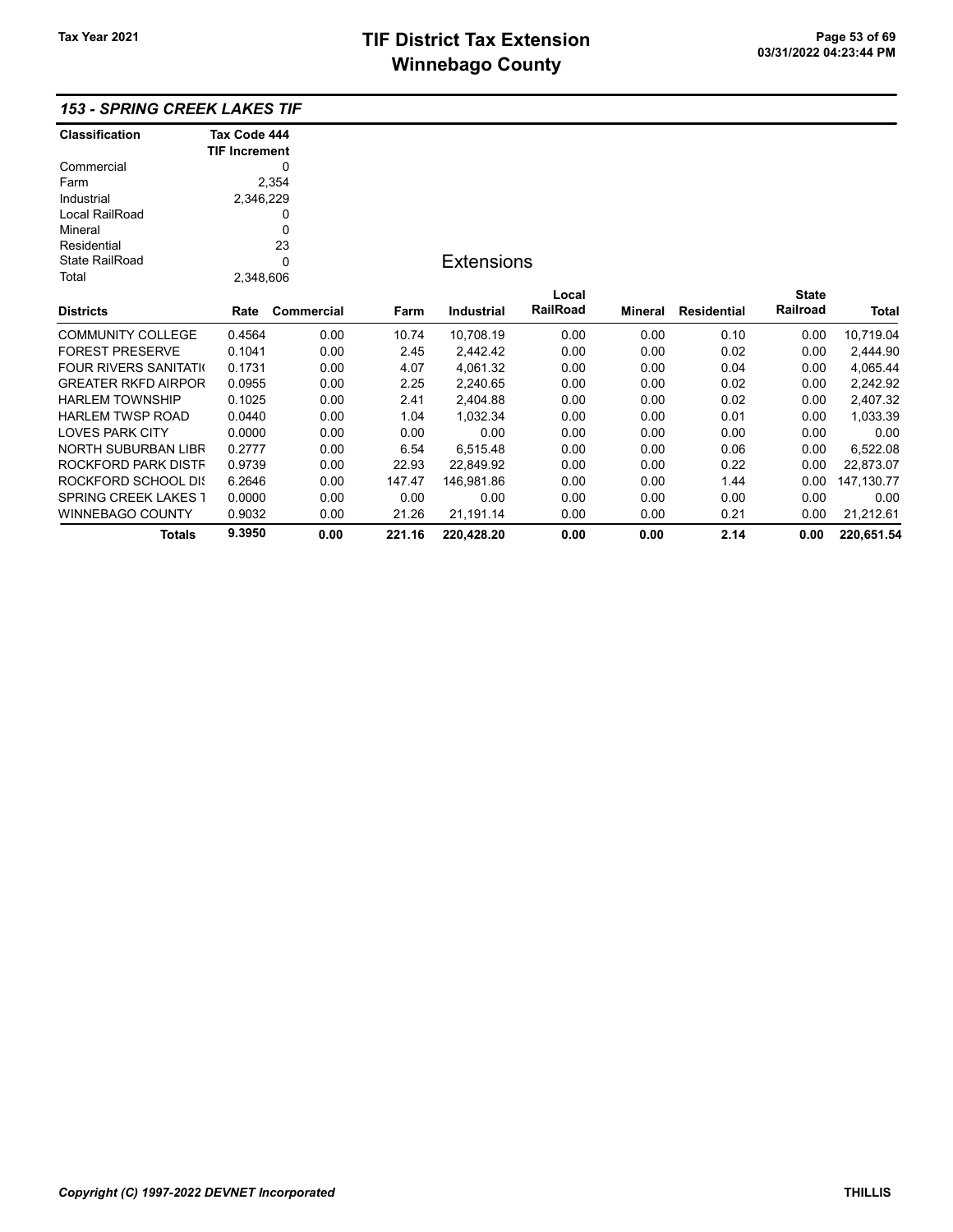| <b>Classification</b>       | Tax Code 448         |             |      |                   |          |         |                    |              |           |
|-----------------------------|----------------------|-------------|------|-------------------|----------|---------|--------------------|--------------|-----------|
|                             | <b>TIF Increment</b> |             |      |                   |          |         |                    |              |           |
| Commercial                  |                      | 0           |      |                   |          |         |                    |              |           |
| Farm                        |                      | 0           |      |                   |          |         |                    |              |           |
| Industrial                  |                      | 173,743     |      |                   |          |         |                    |              |           |
| Local RailRoad              |                      | 0           |      |                   |          |         |                    |              |           |
| Mineral                     |                      | 0           |      |                   |          |         |                    |              |           |
| Residential                 |                      | $\mathbf 0$ |      |                   |          |         |                    |              |           |
| <b>State RailRoad</b>       |                      | $\Omega$    |      | <b>Extensions</b> |          |         |                    |              |           |
| Total                       |                      | 173,743     |      |                   |          |         |                    |              |           |
|                             |                      |             |      |                   | Local    |         |                    | <b>State</b> |           |
| <b>Districts</b>            | Rate                 | Commercial  | Farm | <b>Industrial</b> | RailRoad | Mineral | <b>Residential</b> | Railroad     | Total     |
| <b>COMMUNITY COLLEGE</b>    | 0.4564               | 0.00        | 0.00 | 792.96            | 0.00     | 0.00    | 0.00               | 0.00         | 792.96    |
| <b>FOREST PRESERVE</b>      | 0.1041               | 0.00        | 0.00 | 180.87            | 0.00     | 0.00    | 0.00               | 0.00         | 180.87    |
| <b>FOUR RIVERS SANITATI</b> | 0.1731               | 0.00        | 0.00 | 300.75            | 0.00     | 0.00    | 0.00               | 0.00         | 300.75    |
| <b>GREATER RKFD AIRPOR</b>  | 0.0955               | 0.00        | 0.00 | 165.92            | 0.00     | 0.00    | 0.00               | 0.00         | 165.92    |
| <b>LOVES PARK CITY</b>      | 0.0000               | 0.00        | 0.00 | 0.00              | 0.00     | 0.00    | 0.00               | 0.00         | 0.00      |
| <b>NORTH SUBURBAN LIBR</b>  | 0.2777               | 0.00        | 0.00 | 482.48            | 0.00     | 0.00    | 0.00               | 0.00         | 482.48    |
| ROCKFORD PARK DISTF         | 0.9739               | 0.00        | 0.00 | 1,692.08          | 0.00     | 0.00    | 0.00               | 0.00         | 1,692.08  |
| ROCKFORD SCHOOL DIS         | 6.2646               | 0.00        | 0.00 | 10,884.30         | 0.00     | 0.00    | 0.00               | 0.00         | 10,884.30 |
| ROCKFORD TOWNSHIP           | 0.1173               | 0.00        | 0.00 | 203.80            | 0.00     | 0.00    | 0.00               | 0.00         | 203.80    |
| ROCKFORD TWSP ROAI          | 0.1218               | 0.00        | 0.00 | 211.62            | 0.00     | 0.00    | 0.00               | 0.00         | 211.62    |
| <b>SPRING CREEK LAKES 1</b> | 0.0000               | 0.00        | 0.00 | 0.00              | 0.00     | 0.00    | 0.00               | 0.00         | 0.00      |
| WINNEBAGO COUNTY            | 0.9032               | 0.00        | 0.00 | 1,569.25          | 0.00     | 0.00    | 0.00               | 0.00         | 1,569.25  |
| <b>Totals</b>               | 9.4876               | 0.00        | 0.00 | 16,484.03         | 0.00     | 0.00    | 0.00               | 0.00         | 16,484.03 |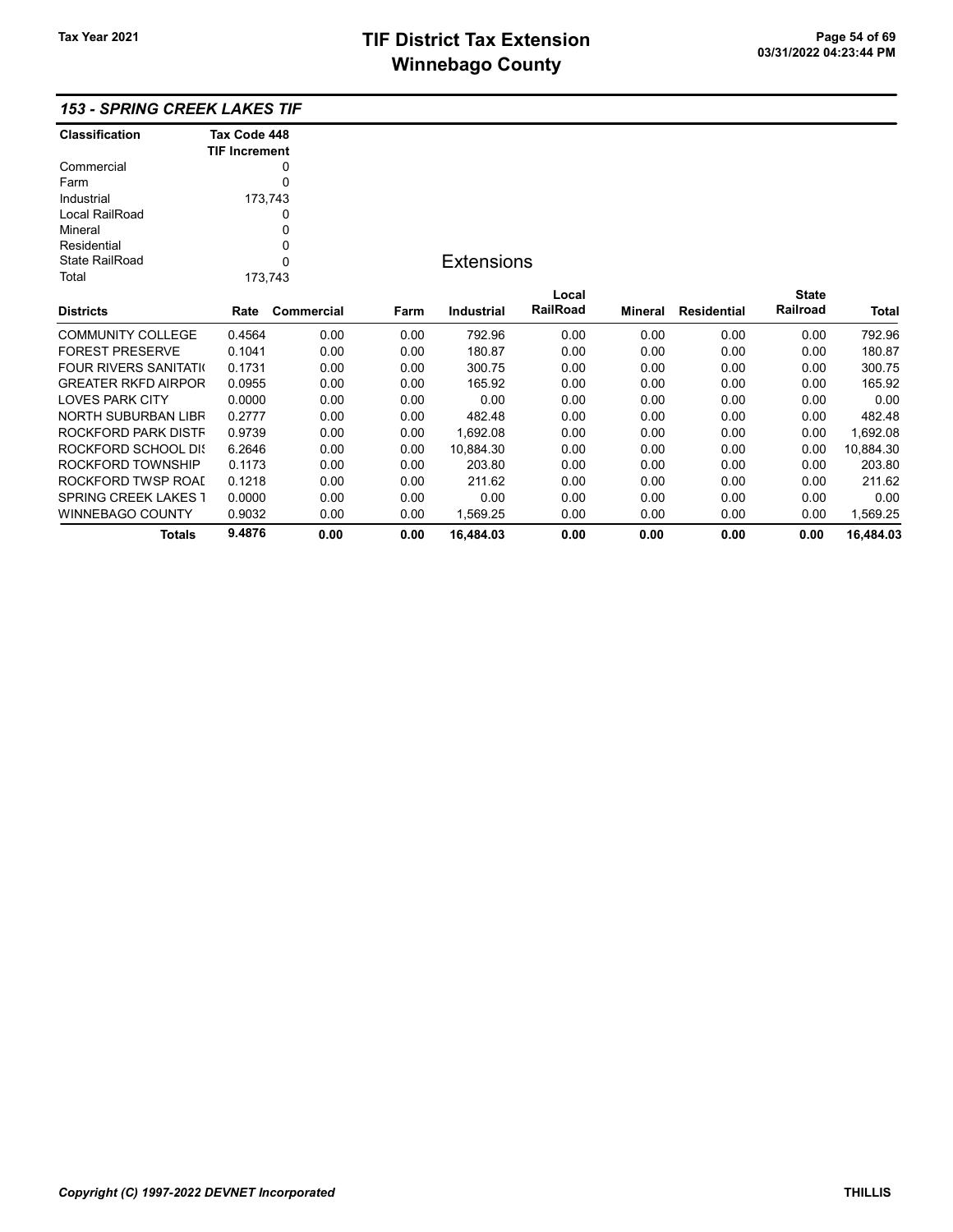# TIF District Tax Extension<br>
M's sales and Canada page 11 of 03/31/2022 04:23:44 PM **Winnebago County**

| <b>Classification</b>       | Tax Code 454         |            |          |                   |          |         |                    |              |            |
|-----------------------------|----------------------|------------|----------|-------------------|----------|---------|--------------------|--------------|------------|
|                             | <b>TIF Increment</b> |            |          |                   |          |         |                    |              |            |
| Commercial                  |                      | 0          |          |                   |          |         |                    |              |            |
| Farm                        |                      | 29,157     |          |                   |          |         |                    |              |            |
| Industrial                  | 8,993,739            |            |          |                   |          |         |                    |              |            |
| Local RailRoad              |                      | 0          |          |                   |          |         |                    |              |            |
| Mineral                     |                      | 0          |          |                   |          |         |                    |              |            |
| Residential                 |                      | 0          |          |                   |          |         |                    |              |            |
| <b>State RailRoad</b>       |                      | 0          |          | <b>Extensions</b> |          |         |                    |              |            |
| Total                       | 9,022,896            |            |          |                   |          |         |                    |              |            |
|                             |                      |            |          |                   | Local    |         |                    | <b>State</b> |            |
| <b>Districts</b>            | Rate                 | Commercial | Farm     | Industrial        | RailRoad | Mineral | <b>Residential</b> | Railroad     | Total      |
| <b>COMMUNITY COLLEGE</b>    | 0.4564               | 0.00       | 133.07   | 41,047.42         | 0.00     | 0.00    | 0.00               | 0.00         | 41,180.50  |
| <b>FOREST PRESERVE</b>      | 0.1041               | 0.00       | 30.35    | 9,362.48          | 0.00     | 0.00    | 0.00               | 0.00         | 9,392.83   |
| <b>GREATER RKFD AIRPOR</b>  | 0.0955               | 0.00       | 27.84    | 8,589.02          | 0.00     | 0.00    | 0.00               | 0.00         | 8,616.87   |
| <b>HARLEM TOWNSHIP</b>      | 0.1025               | 0.00       | 29.89    | 9,218.58          | 0.00     | 0.00    | 0.00               | 0.00         | 9,248.47   |
| <b>HARLEM TWSP ROAD</b>     | 0.0440               | 0.00       | 12.83    | 3,957.25          | 0.00     | 0.00    | 0.00               | 0.00         | 3,970.07   |
| <b>LOVES PARK CITY</b>      | 0.0000               | 0.00       | 0.00     | 0.00              | 0.00     | 0.00    | 0.00               | 0.00         | 0.00       |
| NORTH SUBURBAN LIBR         | 0.2777               | 0.00       | 80.97    | 24,975.61         | 0.00     | 0.00    | 0.00               | 0.00         | 25,056.58  |
| ROCKFORD PARK DISTF         | 0.9739               | 0.00       | 283.96   | 87,590.02         | 0.00     | 0.00    | 0.00               | 0.00         | 87,873.98  |
| ROCKFORD SCHOOL DIS         | 6.2646               | 0.00       | 1,826.57 | 563,421.77        | 0.00     | 0.00    | 0.00               | 0.00         | 565,248.34 |
| <b>SPRING CREEK LAKES 1</b> | 0.0000               | 0.00       | 0.00     | 0.00              | 0.00     | 0.00    | 0.00               | 0.00         | 0.00       |
| <b>WINNEBAGO COUNTY</b>     | 0.9032               | 0.00       | 263.35   | 81,231.45         | 0.00     | 0.00    | 0.00               | 0.00         | 81,494.80  |
| Totals                      | 9.2219               | 0.00       | 2,688.83 | 829,393.60        | 0.00     | 0.00    | 0.00               | 0.00         | 832,082.44 |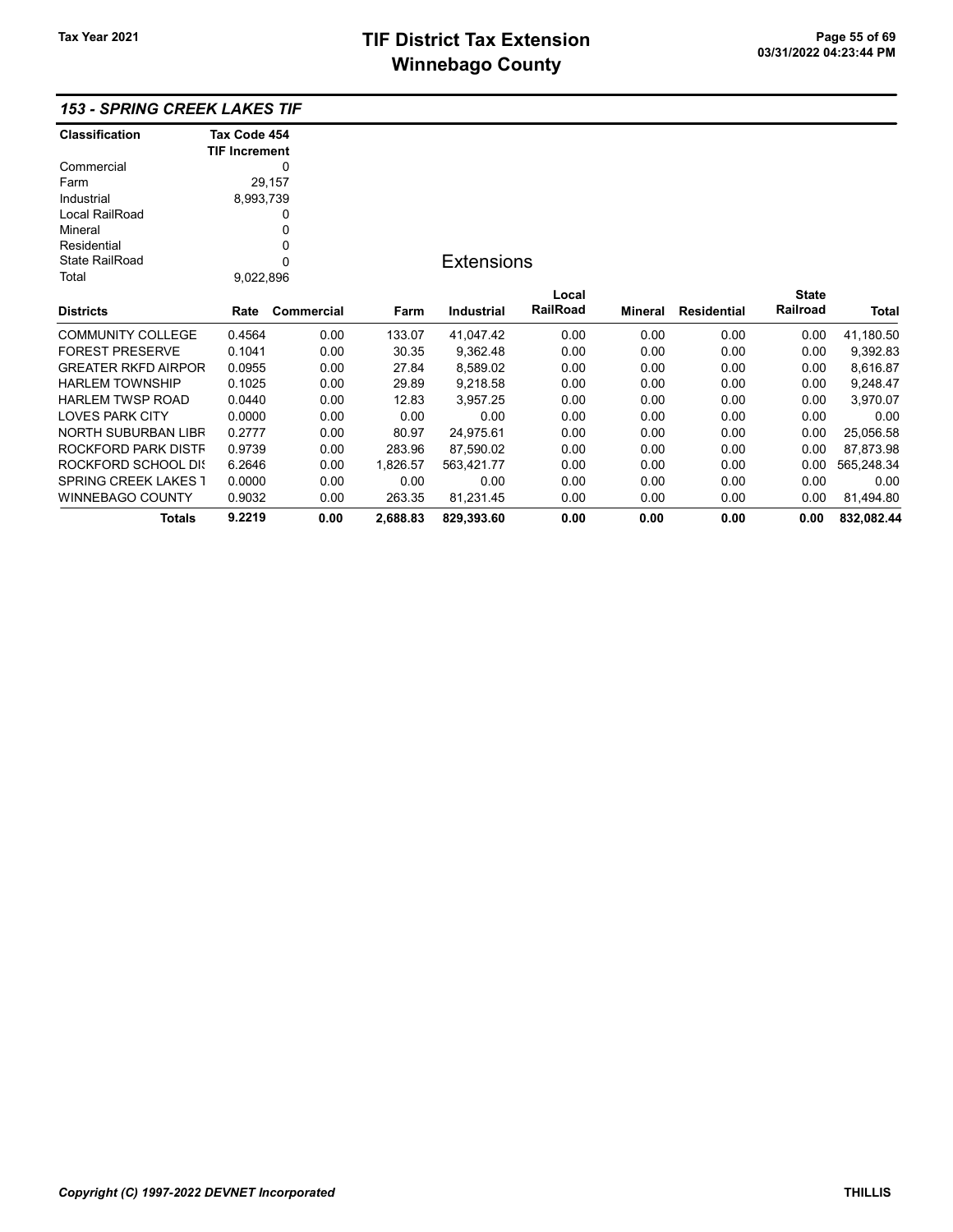#### 154 - FORMER WARNER ELECTRIC TIF

| <b>Classification</b>      | Tax Code 447         |            |      |                   |          |         |                    |              |           |
|----------------------------|----------------------|------------|------|-------------------|----------|---------|--------------------|--------------|-----------|
|                            | <b>TIF Increment</b> |            |      |                   |          |         |                    |              |           |
| Commercial                 |                      | 0          |      |                   |          |         |                    |              |           |
| Farm                       |                      | 0          |      |                   |          |         |                    |              |           |
| Industrial                 |                      | 158,222    |      |                   |          |         |                    |              |           |
| Local RailRoad             |                      | 0          |      |                   |          |         |                    |              |           |
| Mineral                    |                      | 0          |      |                   |          |         |                    |              |           |
| Residential                |                      | 0          |      |                   |          |         |                    |              |           |
| <b>State RailRoad</b>      |                      | 0          |      | <b>Extensions</b> |          |         |                    |              |           |
| Total                      |                      | 158,222    |      |                   |          |         |                    |              |           |
|                            |                      |            |      |                   | Local    |         |                    | <b>State</b> |           |
| <b>Districts</b>           | Rate                 | Commercial | Farm | Industrial        | RailRoad | Mineral | <b>Residential</b> | Railroad     | Total     |
| <b>COMMUNITY COLLEGE</b>   | 0.4564               | 0.00       | 0.00 | 722.13            | 0.00     | 0.00    | 0.00               | 0.00         | 722.13    |
| <b>FOREST PRESERVE</b>     | 0.1041               | 0.00       | 0.00 | 164.71            | 0.00     | 0.00    | 0.00               | 0.00         | 164.71    |
| <b>FORMER WARNER ELEC</b>  | 0.0000               | 0.00       | 0.00 | 0.00              | 0.00     | 0.00    | 0.00               | 0.00         | 0.00      |
| <b>HARLEM-ROSCOE FIRE</b>  | 0.7087               | 0.00       | 0.00 | 1,121.32          | 0.00     | 0.00    | 0.00               | 0.00         | 1,121.32  |
| <b>HONONEGAH HIGH SD #</b> | 2.5404               | 0.00       | 0.00 | 4,019.47          | 0.00     | 0.00    | 0.00               | 0.00         | 4,019.47  |
| KINNIKINNICK SD #131       | 3.9333               | 0.00       | 0.00 | 6,223.35          | 0.00     | 0.00    | 0.00               | 0.00         | 6,223.35  |
| <b>NORTH SUBURBAN LIBR</b> | 0.2777               | 0.00       | 0.00 | 439.38            | 0.00     | 0.00    | 0.00               | 0.00         | 439.38    |
| ROSCOE TOWNSHIP            | 0.1371               | 0.00       | 0.00 | 216.92            | 0.00     | 0.00    | 0.00               | 0.00         | 216.92    |
| ROSCOE TWSP ROAD           | 0.1562               | 0.00       | 0.00 | 247.14            | 0.00     | 0.00    | 0.00               | 0.00         | 247.14    |
| ROSCOE VILLAGE             | 0.6153               | 0.00       | 0.00 | 973.54            | 0.00     | 0.00    | 0.00               | 0.00         | 973.54    |
| <b>WINNEBAGO COUNTY</b>    | 0.9032               | 0.00       | 0.00 | 1,429.06          | 0.00     | 0.00    | 0.00               | 0.00         | 1,429.06  |
| <b>Totals</b>              | 9.8324               | 0.00       | 0.00 | 15,557.02         | 0.00     | 0.00    | 0.00               | 0.00         | 15,557.02 |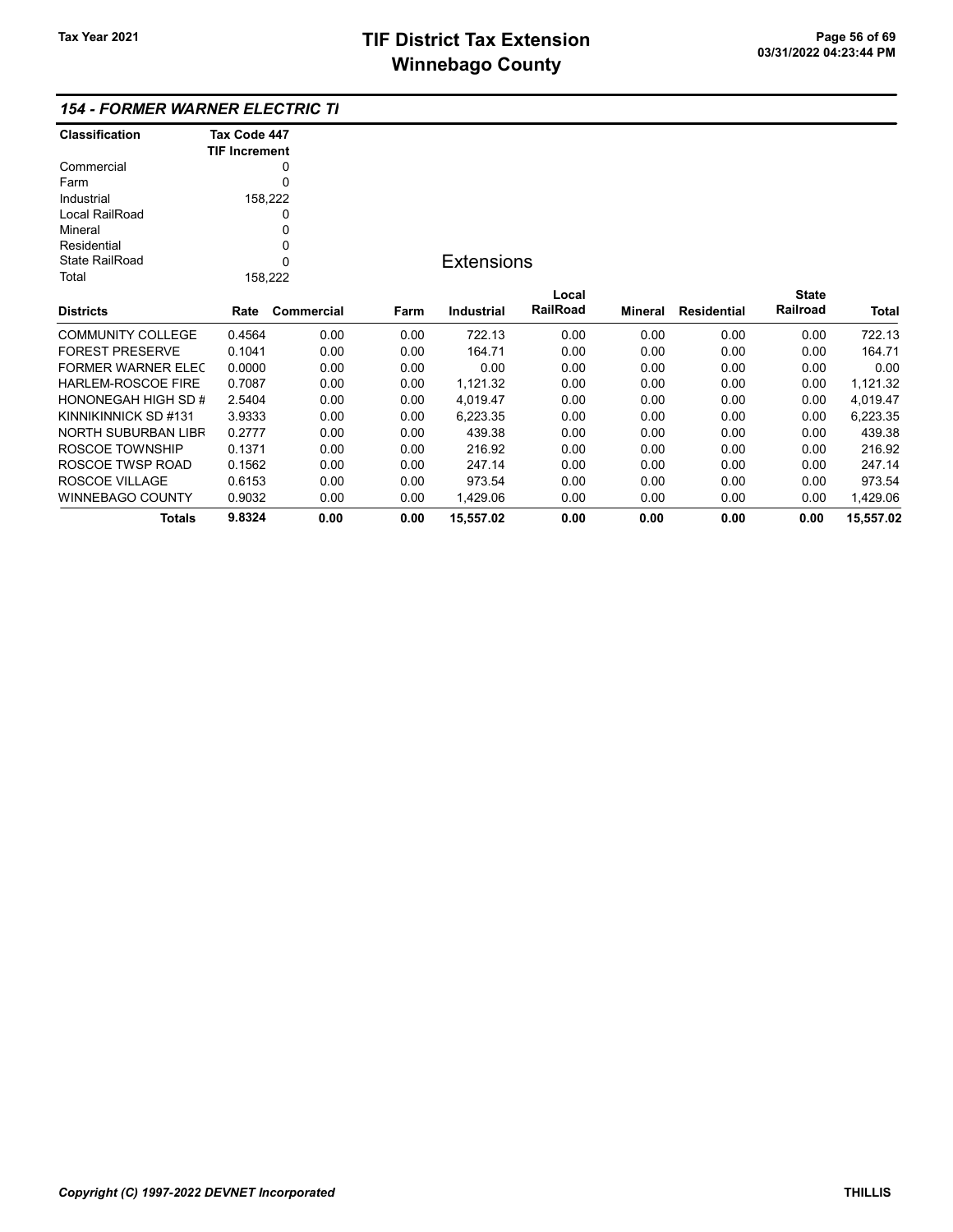| 157 - JEFFERSON / NORTH 3RD ST TI. |  |
|------------------------------------|--|
|------------------------------------|--|

| <b>Classification</b>         | Tax Code 450         |            |      |                   |                 |                |                    |              |              |
|-------------------------------|----------------------|------------|------|-------------------|-----------------|----------------|--------------------|--------------|--------------|
|                               | <b>TIF Increment</b> |            |      |                   |                 |                |                    |              |              |
| Commercial                    |                      | 501,311    |      |                   |                 |                |                    |              |              |
| Farm                          |                      | 0          |      |                   |                 |                |                    |              |              |
| Industrial                    |                      | 0          |      |                   |                 |                |                    |              |              |
| Local RailRoad                |                      | 0          |      |                   |                 |                |                    |              |              |
| Mineral                       |                      | 0          |      |                   |                 |                |                    |              |              |
| Residential                   |                      | 3,136      |      |                   |                 |                |                    |              |              |
| <b>State RailRoad</b>         |                      | 0          |      | <b>Extensions</b> |                 |                |                    |              |              |
| Total                         | 504,447              |            |      |                   |                 |                |                    |              |              |
|                               |                      |            |      |                   | Local           |                |                    | <b>State</b> |              |
| <b>Districts</b>              | Rate                 | Commercial | Farm | <b>Industrial</b> | <b>RailRoad</b> | <b>Mineral</b> | <b>Residential</b> | Railroad     | <b>Total</b> |
| <b>COMMUNITY COLLEGE</b>      | 0.4564               | 2,287.98   | 0.00 | 0.00              | 0.00            | 0.00           | 14.31              | 0.00         | 2,302.30     |
| <b>FOREST PRESERVE</b>        | 0.1041               | 521.86     | 0.00 | 0.00              | 0.00            | 0.00           | 3.26               | 0.00         | 525.13       |
| <b>FOUR RIVERS SANITATION</b> | 0.1731               | 867.77     | 0.00 | 0.00              | 0.00            | 0.00           | 5.43               | 0.00         | 873.20       |
| <b>GREATER RKFD AIRPOR</b>    | 0.0955               | 478.75     | 0.00 | 0.00              | 0.00            | 0.00           | 2.99               | 0.00         | 481.75       |
| JEFFERSON / NORTH 3F          | 0.0000               | 0.00       | 0.00 | 0.00              | 0.00            | 0.00           | 0.00               | 0.00         | 0.00         |
| <b>ROCKFORD CITY</b>          | 2.6361               | 13,215.06  | 0.00 | 0.00              | 0.00            | 0.00           | 82.67              | 0.00         | 13,297.73    |
| ROCKFORD CITY LIBRAI          | 0.4103               | 2,056.88   | 0.00 | 0.00              | 0.00            | 0.00           | 12.87              | 0.00         | 2,069.75     |
| ROCKFORD PARK DISTF           | 0.9739               | 4,882.27   | 0.00 | 0.00              | 0.00            | 0.00           | 30.54              | 0.00         | 4,912.81     |
| ROCKFORD SCHOOL DIS           | 6.2646               | 31,405.13  | 0.00 | 0.00              | 0.00            | 0.00           | 196.46             | 0.00         | 31,601.59    |
| ROCKFORD TOWNSHIP             | 0.1173               | 588.04     | 0.00 | 0.00              | 0.00            | 0.00           | 3.68               | 0.00         | 591.72       |
| ROCKFORD TWSP ROAI            | 0.1218               | 610.60     | 0.00 | 0.00              | 0.00            | 0.00           | 3.82               | 0.00         | 614.42       |
| <b>WINNEBAGO COUNTY</b>       | 0.9032               | 4,527.84   | 0.00 | 0.00              | 0.00            | 0.00           | 28.32              | 0.00         | 4,556.17     |
| Totals                        | 12.2563              | 61,442.18  | 0.00 | 0.00              | 0.00            | 0.00           | 384.35             | 0.00         | 61,826.57    |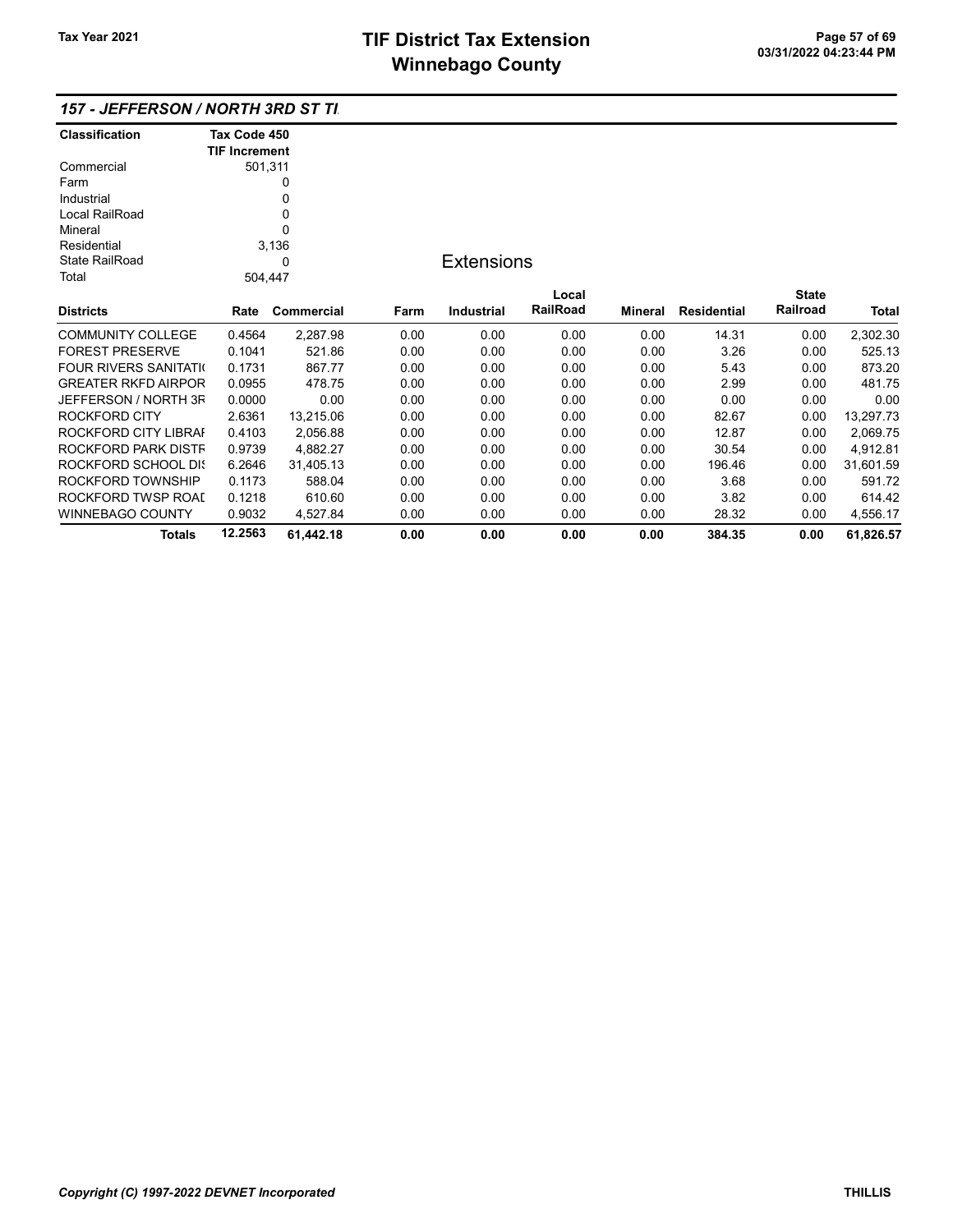| 159 - MULFORD & EAST STATE STREI |  |
|----------------------------------|--|
|----------------------------------|--|

| <b>Classification</b>           | Tax Code 451         |            |      |                   |          |         |                    |              |              |
|---------------------------------|----------------------|------------|------|-------------------|----------|---------|--------------------|--------------|--------------|
|                                 | <b>TIF Increment</b> |            |      |                   |          |         |                    |              |              |
| Commercial                      | 6,110,836            |            |      |                   |          |         |                    |              |              |
| Farm                            |                      | 0          |      |                   |          |         |                    |              |              |
| Industrial                      |                      | 0          |      |                   |          |         |                    |              |              |
| Local RailRoad                  |                      | 0          |      |                   |          |         |                    |              |              |
| Mineral                         |                      | 0          |      |                   |          |         |                    |              |              |
| Residential                     | 347,666              |            |      |                   |          |         |                    |              |              |
| <b>State RailRoad</b>           | 0                    |            |      | <b>Extensions</b> |          |         |                    |              |              |
| Total                           | 6,458,502            |            |      |                   |          |         |                    |              |              |
|                                 |                      |            |      |                   | Local    |         |                    | <b>State</b> |              |
| <b>Districts</b>                | Rate                 | Commercial | Farm | <b>Industrial</b> | RailRoad | Mineral | <b>Residential</b> | Railroad     | <b>Total</b> |
| <b>COMMUNITY COLLEGE</b>        | 0.4564               | 27,889.86  | 0.00 | 0.00              | 0.00     | 0.00    | 1,586.75           | 0.00         | 29,476.60    |
| <b>FOREST PRESERVE</b>          | 0.1041               | 6,361.38   | 0.00 | 0.00              | 0.00     | 0.00    | 361.92             | 0.00         | 6,723.30     |
| <b>FOUR RIVERS SANITATION</b>   | 0.1731               | 10,577.86  | 0.00 | 0.00              | 0.00     | 0.00    | 601.81             | 0.00         | 11,179.67    |
| <b>GREATER RKFD AIRPOR</b>      | 0.0955               | 5,835.85   | 0.00 | 0.00              | 0.00     | 0.00    | 332.02             | 0.00         | 6,167.87     |
| <b>MULFORD &amp; EAST STATI</b> | 0.0000               | 0.00       | 0.00 | 0.00              | 0.00     | 0.00    | 0.00               | 0.00         | 0.00         |
| ROCKFORD CITY                   | 2.6361               | 161,087.75 | 0.00 | 0.00              | 0.00     | 0.00    | 9,164.82           | 0.00         | 170,252.57   |
| ROCKFORD CITY LIBRAI            | 0.4103               | 25,072.76  | 0.00 | 0.00              | 0.00     | 0.00    | 1,426.47           | 0.00         | 26,499.23    |
| ROCKFORD PARK DISTF             | 0.9739               | 59,513.43  | 0.00 | 0.00              | 0.00     | 0.00    | 3,385.92           | 0.00         | 62,899.35    |
| ROCKFORD SCHOOL DIS             | 6.2646               | 382,819.43 | 0.00 | 0.00              | 0.00     | 0.00    | 21,779.88          | 0.00         | 404,599.32   |
| ROCKFORD TOWNSHIP               | 0.1173               | 7,168.01   | 0.00 | 0.00              | 0.00     | 0.00    | 407.81             | 0.00         | 7,575.82     |
| ROCKFORD TWSP ROAL              | 0.1218               | 7,443.00   | 0.00 | 0.00              | 0.00     | 0.00    | 423.46             | 0.00         | 7,866.46     |
| WINNEBAGO COUNTY                | 0.9032               | 55,193.07  | 0.00 | 0.00              | 0.00     | 0.00    | 3,140.12           | 0.00         | 58,333.19    |
| <b>Totals</b>                   | 12.2563              | 748,962.40 | 0.00 | 0.00              | 0.00     | 0.00    | 42,610.98          | 0.00         | 791,573.38   |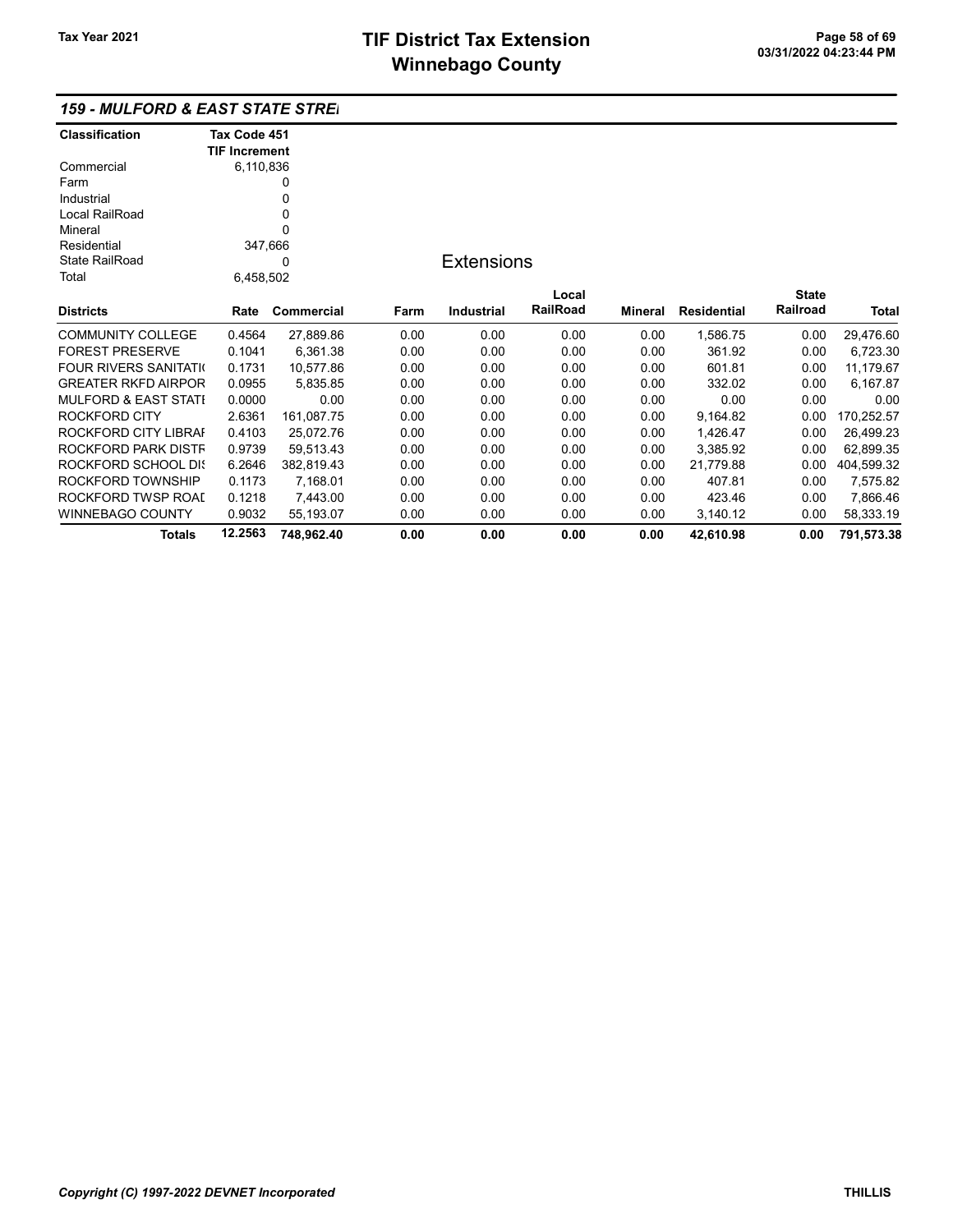# TIF District Tax Extension<br>
Mission 200 of 69 of 69 of 69 of 69 of 69 of 69 of 69 of 69 of 213:44 PM **Winnebago County**

### 164 - AUBURN STREET TIF

| <b>Classification</b>       | Tax Code 455         |            |      |                   |          |                |                    |              |            |
|-----------------------------|----------------------|------------|------|-------------------|----------|----------------|--------------------|--------------|------------|
|                             | <b>TIF Increment</b> |            |      |                   |          |                |                    |              |            |
| Commercial                  | 958,078              |            |      |                   |          |                |                    |              |            |
| Farm                        |                      | 0          |      |                   |          |                |                    |              |            |
| Industrial                  | 605,311              |            |      |                   |          |                |                    |              |            |
| Local RailRoad              |                      | 0          |      |                   |          |                |                    |              |            |
| Mineral                     |                      | 0          |      |                   |          |                |                    |              |            |
| Residential                 |                      | 8,095      |      |                   |          |                |                    |              |            |
| <b>State RailRoad</b><br>0  |                      |            |      | <b>Extensions</b> |          |                |                    |              |            |
| Total                       | 1,571,484            |            |      |                   |          |                |                    |              |            |
|                             |                      |            |      |                   | Local    |                |                    | <b>State</b> |            |
| <b>Districts</b>            | Rate                 | Commercial | Farm | <b>Industrial</b> | RailRoad | <b>Mineral</b> | <b>Residential</b> | Railroad     | Total      |
| AUBURN STREET TIF           | 0.0000               | 0.00       | 0.00 | 0.00              | 0.00     | 0.00           | 0.00               | 0.00         | 0.00       |
| <b>COMMUNITY COLLEGE</b>    | 0.4564               | 4,372.67   | 0.00 | 2,762.64          | 0.00     | 0.00           | 36.95              | 0.00         | 7,172.25   |
| <b>FOREST PRESERVE</b>      | 0.1041               | 997.36     | 0.00 | 630.13            | 0.00     | 0.00           | 8.43               | 0.00         | 1,635.91   |
| <b>FOUR RIVERS SANITATI</b> | 0.1731               | 1,658.43   | 0.00 | 1,047.79          | 0.00     | 0.00           | 14.01              | 0.00         | 2,720.24   |
| <b>GREATER RKFD AIRPOR</b>  | 0.0955               | 914.96     | 0.00 | 578.07            | 0.00     | 0.00           | 7.73               | 0.00         | 1,500.77   |
| ROCKFORD CITY               | 2.6361               | 25,255.89  | 0.00 | 15,956.60         | 0.00     | 0.00           | 213.39             | 0.00         | 41,425.89  |
| ROCKFORD CITY LIBRAI        | 0.4103               | 3,930.99   | 0.00 | 2,483.59          | 0.00     | 0.00           | 33.21              | 0.00         | 6,447.80   |
| ROCKFORD PARK DISTF         | 0.9739               | 9,330.72   | 0.00 | 5,895.12          | 0.00     | 0.00           | 78.84              | 0.00         | 15,304.68  |
| ROCKFORD SCHOOL DIS         | 6.2646               | 60,019.75  | 0.00 | 37,920.31         | 0.00     | 0.00           | 507.12             | 0.00         | 98,447.19  |
| ROCKFORD TOWNSHIP           | 0.1173               | 1,123.83   | 0.00 | 710.03            | 0.00     | 0.00           | 9.50               | 0.00         | 1,843.35   |
| ROCKFORD TWSP ROAI          | 0.1218               | 1,166.94   | 0.00 | 737.27            | 0.00     | 0.00           | 9.86               | 0.00         | 1,914.07   |
| WINNEBAGO COUNTY            | 0.9032               | 8,653.36   | 0.00 | 5,467.17          | 0.00     | 0.00           | 73.11              | 0.00         | 14,193.64  |
| <b>Totals</b>               | 12.2563              | 117,424.90 | 0.00 | 74,188.72         | 0.00     | 0.00           | 992.15             | 0.00         | 192,605.79 |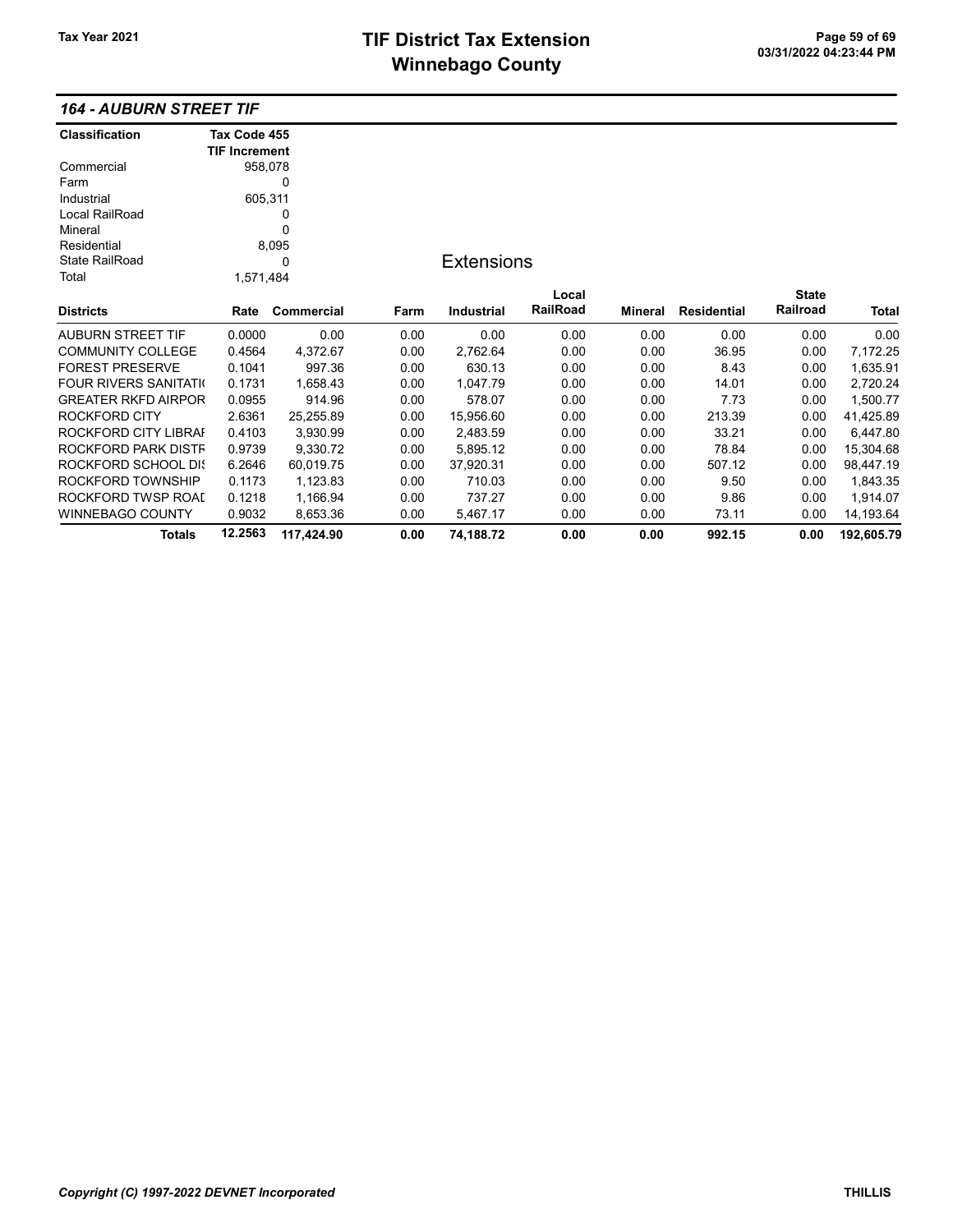### 165 - FOREST HILLS ROAD TIF

| <b>Classification</b>       | Tax Code 456         |            |      |                   |          |                |                    |              |              |
|-----------------------------|----------------------|------------|------|-------------------|----------|----------------|--------------------|--------------|--------------|
|                             | <b>TIF Increment</b> |            |      |                   |          |                |                    |              |              |
| Commercial                  | 882,134              |            |      |                   |          |                |                    |              |              |
| Farm                        |                      | 0          |      |                   |          |                |                    |              |              |
| Industrial                  | 1,322,522            |            |      |                   |          |                |                    |              |              |
| Local RailRoad              | 0                    |            |      |                   |          |                |                    |              |              |
| Mineral                     |                      | 0          |      |                   |          |                |                    |              |              |
| Residential                 |                      | 25,838     |      |                   |          |                |                    |              |              |
| <b>State RailRoad</b>       |                      | 0          |      | <b>Extensions</b> |          |                |                    |              |              |
| Total                       | 2,230,494            |            |      |                   |          |                |                    |              |              |
|                             |                      |            |      |                   | Local    |                |                    | <b>State</b> |              |
| <b>Districts</b>            | Rate                 | Commercial | Farm | <b>Industrial</b> | RailRoad | <b>Mineral</b> | <b>Residential</b> | Railroad     | <b>Total</b> |
| <b>COMMUNITY COLLEGE</b>    | 0.4564               | 4,026.06   | 0.00 | 6,035.99          | 0.00     | 0.00           | 117.92             | 0.00         | 10,179.97    |
| FOREST HILLS ROAD TII       | 0.0000               | 0.00       | 0.00 | 0.00              | 0.00     | 0.00           | 0.00               | 0.00         | 0.00         |
| <b>FOREST PRESERVE</b>      | 0.1041               | 918.30     | 0.00 | 1,376.75          | 0.00     | 0.00           | 26.90              | 0.00         | 2,321.94     |
| <b>FOUR RIVERS SANITATI</b> | 0.1731               | 1,526.97   | 0.00 | 2,289.29          | 0.00     | 0.00           | 44.73              | 0.00         | 3,860.99     |
| <b>GREATER RKFD AIRPOR</b>  | 0.0955               | 842.44     | 0.00 | 1,263.01          | 0.00     | 0.00           | 24.68              | 0.00         | 2,130.12     |
| HARLEM SCHOOL DIST          | 6.8589               | 60,504.69  | 0.00 | 90,710.46         | 0.00     | 0.00           | 1,772.20           | 0.00         | 152,987.35   |
| <b>LOVES PARK CITY</b>      | 0.0000               | 0.00       | 0.00 | 0.00              | 0.00     | 0.00           | 0.00               | 0.00         | 0.00         |
| NORTH SUBURBAN LIBR         | 0.2777               | 2,449.69   | 0.00 | 3,672.64          | 0.00     | 0.00           | 71.75              | 0.00         | 6,194.08     |
| ROCKFORD PARK DISTF         | 0.9739               | 8,591.10   | 0.00 | 12,880.04         | 0.00     | 0.00           | 251.64             | 0.00         | 21,722.78    |
| ROCKFORD TOWNSHIP           | 0.1173               | 1,034.74   | 0.00 | 1,551.32          | 0.00     | 0.00           | 30.31              | 0.00         | 2,616.37     |
| ROCKFORD TWSP ROAI          | 0.1218               | 1,074.44   | 0.00 | 1,610.83          | 0.00     | 0.00           | 31.47              | 0.00         | 2,716.74     |
| <b>WINNEBAGO COUNTY</b>     | 0.9032               | 7,967.43   | 0.00 | 11,945.02         | 0.00     | 0.00           | 233.37             | 0.00         | 20,145.82    |
| Totals                      | 10.0819              | 88,935.86  | 0.00 | 133,335.35        | 0.00     | 0.00           | 2.604.97           | 0.00         | 224,876.16   |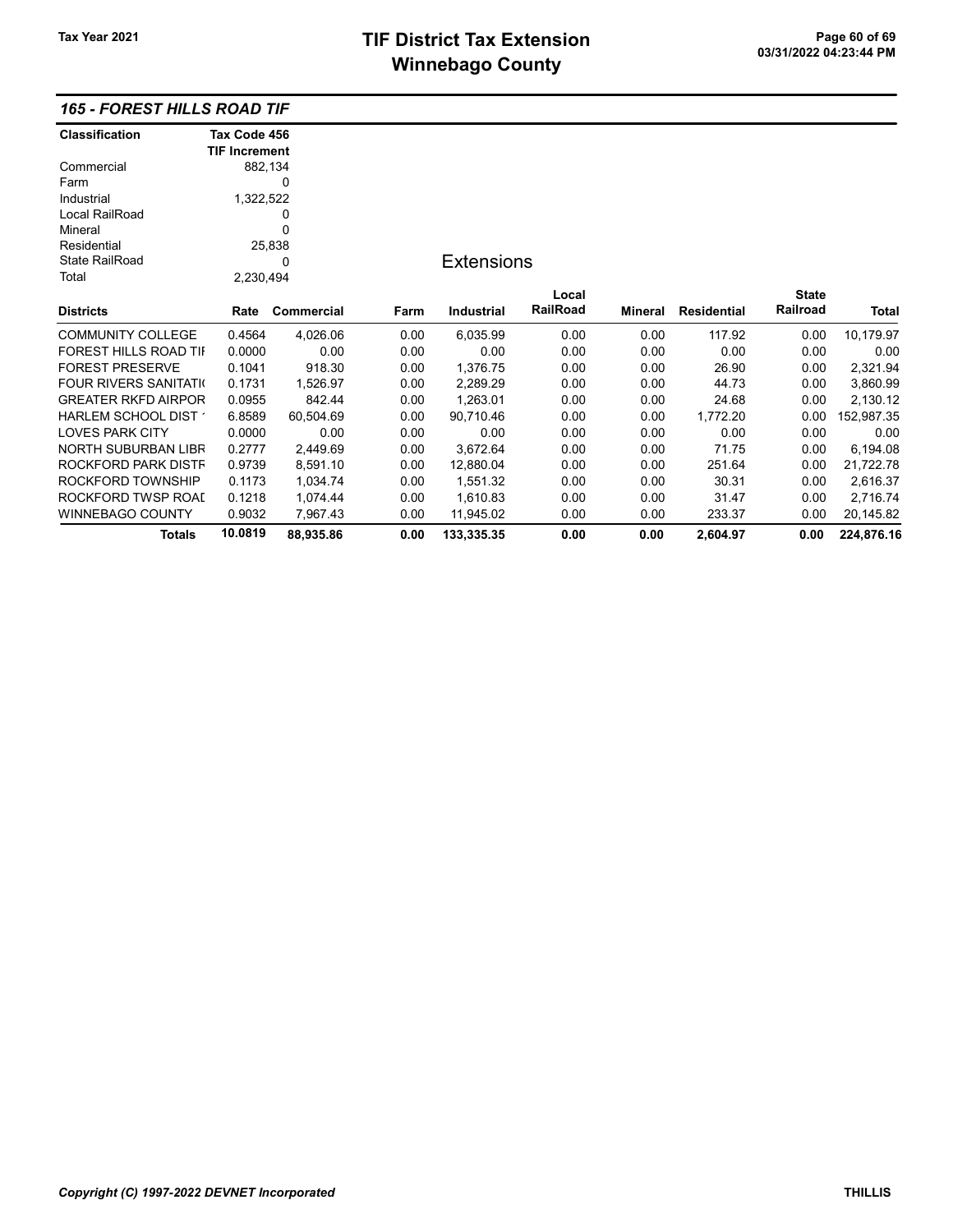| Classification        | Tax Code 347         |            |      |                   |          |         |                    |              |           |
|-----------------------|----------------------|------------|------|-------------------|----------|---------|--------------------|--------------|-----------|
|                       | <b>TIF Increment</b> |            |      |                   |          |         |                    |              |           |
| Commercial            |                      | 187,213    |      |                   |          |         |                    |              |           |
| Farm                  |                      | 0          |      |                   |          |         |                    |              |           |
| Industrial            |                      | 0          |      |                   |          |         |                    |              |           |
| Local RailRoad        |                      | 0          |      |                   |          |         |                    |              |           |
| Mineral               |                      | 0          |      |                   |          |         |                    |              |           |
| Residential           |                      | 0          |      |                   |          |         |                    |              |           |
| <b>State RailRoad</b> |                      | $\Omega$   |      | <b>Extensions</b> |          |         |                    |              |           |
| Total                 |                      | 187,213    |      |                   |          |         |                    |              |           |
|                       |                      |            |      |                   | Local    |         |                    | <b>State</b> |           |
| Districts             | Rate                 | Commercial | Farm | <b>Industrial</b> | RailRoad | Mineral | <b>Residential</b> | Railroad     | Total     |
| COMMUNITY COLLEGE     | 0.4564               | 854.44     | 0.00 | 0.00              | 0.00     | 0.00    | 0.00               | 0.00         | 854.44    |
| FOREST PRESERVE       | 0.1041               | 194.89     | 0.00 | 0.00              | 0.00     | 0.00    | 0.00               | 0.00         | 194.89    |
| GARDNER / BLACKHAWI   | 0.0000               | 0.00       | 0.00 | 0.00              | 0.00     | 0.00    | 0.00               | 0.00         | 0.00      |
| ROSCOE TOWNSHIP       | 0.1371               | 256.67     | 0.00 | 0.00              | 0.00     | 0.00    | 0.00               | 0.00         | 256.67    |
| ROSCOE TWSP ROAD      | 0.1562               | 292.43     | 0.00 | 0.00              | 0.00     | 0.00    | 0.00               | 0.00         | 292.43    |
| SOUTH BELOIT CITY     | 1.0169               | 1,903.77   | 0.00 | 0.00              | 0.00     | 0.00    | 0.00               | 0.00         | 1,903.77  |
| SOUTH BELOIT CITY LIB | 0.1946               | 364.32     | 0.00 | 0.00              | 0.00     | 0.00    | 0.00               | 0.00         | 364.32    |
| SOUTH BELOIT SD #320  | 5.9293               | 11,100.42  | 0.00 | 0.00              | 0.00     | 0.00    | 0.00               | 0.00         | 11,100.42 |
| SOUTH BELOIT SSA 10   | 0.0000               | 0.00       | 0.00 | 0.00              | 0.00     | 0.00    | 0.00               | 0.00         | 0.00      |
| WINNEBAGO COUNTY      | 0.9032               | 1,690.91   | 0.00 | 0.00              | 0.00     | 0.00    | 0.00               | 0.00         | 1,690.91  |
| Totals                | 8.8978               | 16,657.85  | 0.00 | 0.00              | 0.00     | 0.00    | 0.00               | 0.00         | 16,657.85 |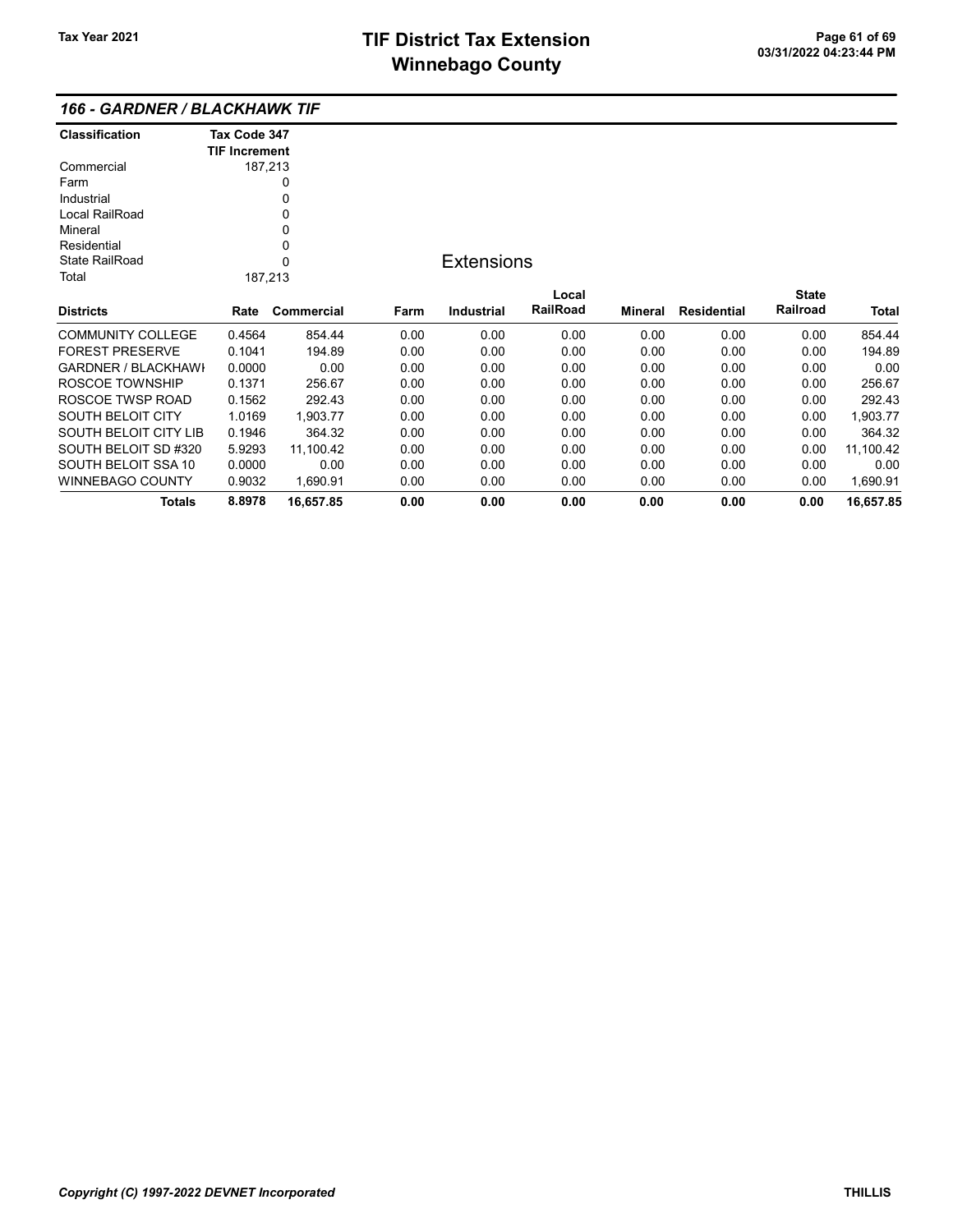### 166 - GARDNER / BLACKHAWK TIF

| <b>Classification</b>      | Tax Code 348<br><b>TIF Increment</b> |            |      |                   |          |         |                    |              |           |
|----------------------------|--------------------------------------|------------|------|-------------------|----------|---------|--------------------|--------------|-----------|
| Commercial                 |                                      | 0          |      |                   |          |         |                    |              |           |
| Farm                       |                                      | 0          |      |                   |          |         |                    |              |           |
| Industrial                 | 165,150                              |            |      |                   |          |         |                    |              |           |
| Local RailRoad             |                                      | 0          |      |                   |          |         |                    |              |           |
| Mineral                    |                                      | 0          |      |                   |          |         |                    |              |           |
| Residential                |                                      | 0          |      |                   |          |         |                    |              |           |
| State RailRoad             |                                      | 0          |      | <b>Extensions</b> |          |         |                    |              |           |
| Total                      |                                      | 165,150    |      |                   |          |         |                    |              |           |
|                            |                                      |            |      |                   | Local    |         |                    | <b>State</b> |           |
| <b>Districts</b>           | Rate                                 | Commercial | Farm | Industrial        | RailRoad | Mineral | <b>Residential</b> | Railroad     | Total     |
| <b>COMMUNITY COLLEGE</b>   | 0.4564                               | 0.00       | 0.00 | 753.74            | 0.00     | 0.00    | 0.00               | 0.00         | 753.74    |
| <b>FOREST PRESERVE</b>     | 0.1041                               | 0.00       | 0.00 | 171.92            | 0.00     | 0.00    | 0.00               | 0.00         | 171.92    |
| <b>GARDNER / BLACKHAWI</b> | 0.0000                               | 0.00       | 0.00 | 0.00              | 0.00     | 0.00    | 0.00               | 0.00         | 0.00      |
| <b>ROCKTON TOWNSHIP</b>    | 0.1850                               | 0.00       | 0.00 | 305.53            | 0.00     | 0.00    | 0.00               | 0.00         | 305.53    |
| <b>ROCKTON TWSP ROAD</b>   | 0.1466                               | 0.00       | 0.00 | 242.11            | 0.00     | 0.00    | 0.00               | 0.00         | 242.11    |
| <b>SOUTH BELOIT CITY</b>   | 1.0169                               | 0.00       | 0.00 | 1,679.41          | 0.00     | 0.00    | 0.00               | 0.00         | 1,679.41  |
| SOUTH BELOIT CITY LIB      | 0.1946                               | 0.00       | 0.00 | 321.38            | 0.00     | 0.00    | 0.00               | 0.00         | 321.38    |
| SOUTH BELOIT SD #320       | 5.9293                               | 0.00       | 0.00 | 9,792.24          | 0.00     | 0.00    | 0.00               | 0.00         | 9,792.24  |
| <b>SOUTH BELOIT SSA 5</b>  | 0.0000                               | 0.00       | 0.00 | 0.00              | 0.00     | 0.00    | 0.00               | 0.00         | 0.00      |
| <b>WINNEBAGO COUNTY</b>    | 0.9032                               | 0.00       | 0.00 | 1,491.63          | 0.00     | 0.00    | 0.00               | 0.00         | 1,491.63  |
| <b>Totals</b>              | 8.9361                               | 0.00       | 0.00 | 14,757.96         | 0.00     | 0.00    | 0.00               | 0.00         | 14,757.96 |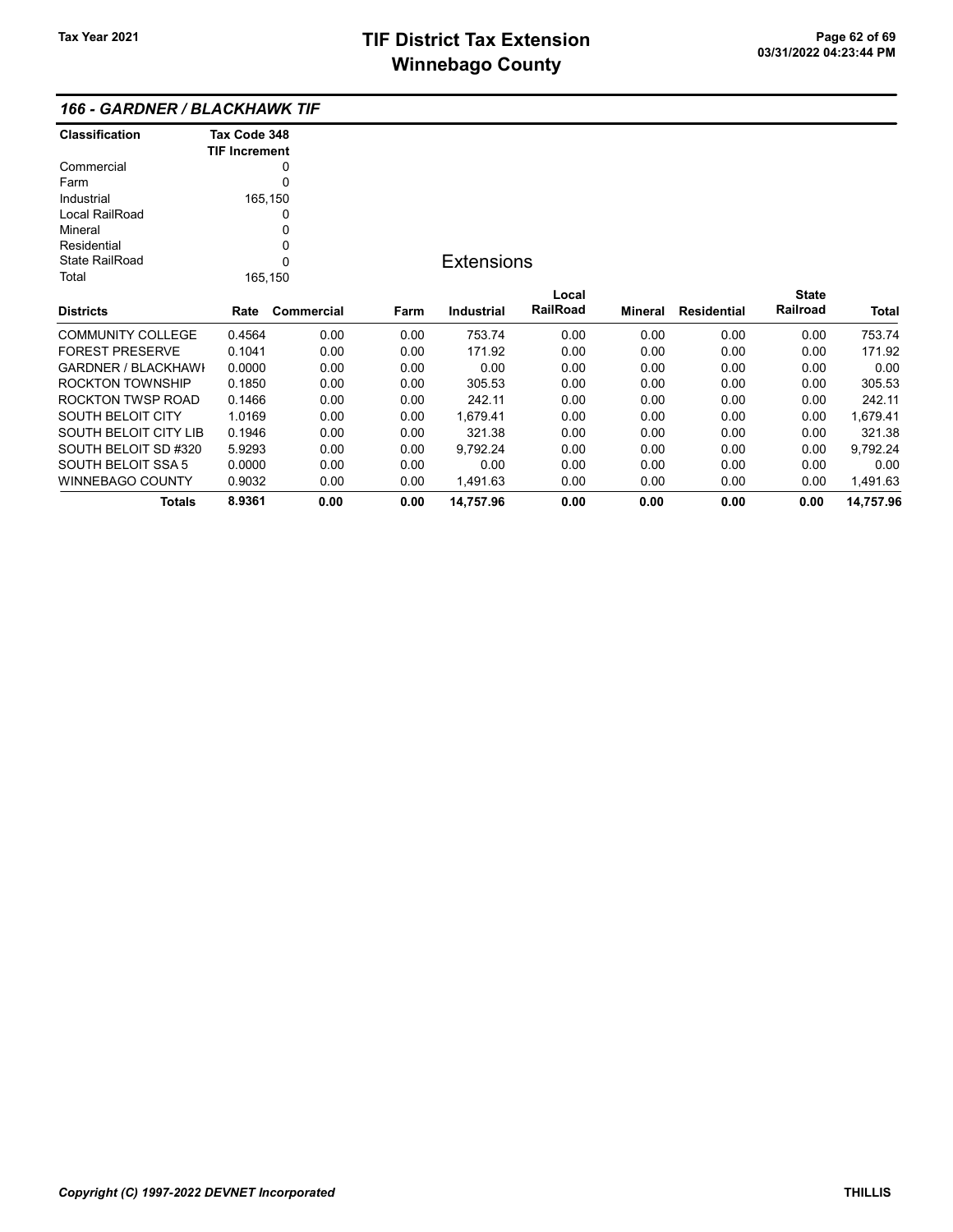### 166 - GARDNER / BLACKHAWK TIF

| <b>Classification</b>      | Tax Code 457         |                   |      |                   |                 |                |             |              |           |
|----------------------------|----------------------|-------------------|------|-------------------|-----------------|----------------|-------------|--------------|-----------|
|                            | <b>TIF Increment</b> |                   |      |                   |                 |                |             |              |           |
| Commercial                 | 210,398              |                   |      |                   |                 |                |             |              |           |
| Farm                       |                      | 0                 |      |                   |                 |                |             |              |           |
| Industrial                 | 138,297              |                   |      |                   |                 |                |             |              |           |
| Local RailRoad             |                      | 0                 |      |                   |                 |                |             |              |           |
| Mineral                    |                      | 0                 |      |                   |                 |                |             |              |           |
| Residential                |                      | 20,142            |      |                   |                 |                |             |              |           |
| <b>State RailRoad</b>      |                      | <b>Extensions</b> |      |                   |                 |                |             |              |           |
| Total                      | 368,837              |                   |      |                   |                 |                |             |              |           |
|                            |                      |                   |      |                   | Local           |                |             | <b>State</b> |           |
| <b>Districts</b>           | Rate                 | Commercial        | Farm | <b>Industrial</b> | <b>RailRoad</b> | <b>Mineral</b> | Residential | Railroad     | Total     |
| <b>COMMUNITY COLLEGE</b>   | 0.4564               | 960.26            | 0.00 | 631.19            | 0.00            | 0.00           | 91.93       | 0.00         | 1,683.37  |
| <b>FOREST PRESERVE</b>     | 0.1041               | 219.02            | 0.00 | 143.97            | 0.00            | 0.00           | 20.97       | 0.00         | 383.96    |
| <b>GARDNER / BLACKHAWI</b> | 0.0000               | 0.00              | 0.00 | 0.00              | 0.00            | 0.00           | 0.00        | 0.00         | 0.00      |
| ROSCOE TOWNSHIP            | 0.1371               | 288.46            | 0.00 | 189.61            | 0.00            | 0.00           | 27.61       | 0.00         | 505.68    |
| ROSCOE TWSP ROAD           | 0.1562               | 328.64            | 0.00 | 216.02            | 0.00            | 0.00           | 31.46       | 0.00         | 576.12    |
| <b>SOUTH BELOIT CITY</b>   | 1.0169               | 2,139.54          | 0.00 | 1,406.34          | 0.00            | 0.00           | 204.82      | 0.00         | 3,750.70  |
| SOUTH BELOIT CITY LIB      | 0.1946               | 409.43            | 0.00 | 269.13            | 0.00            | 0.00           | 39.20       | 0.00         | 717.76    |
| SOUTH BELOIT SD #320       | 5.9293               | 12,475.13         | 0.00 | 8,200.04          | 0.00            | 0.00           | 1,194.28    | 0.00         | 21,869.45 |
| <b>WINNEBAGO COUNTY</b>    | 0.9032               | 1,900.31          | 0.00 | 1,249.10          | 0.00            | 0.00           | 181.92      | 0.00         | 3,331.34  |
| <b>Totals</b>              | 8.8978               | 18,720.79         | 0.00 | 12,305.40         | 0.00            | 0.00           | 1,792.19    | 0.00         | 32,818.38 |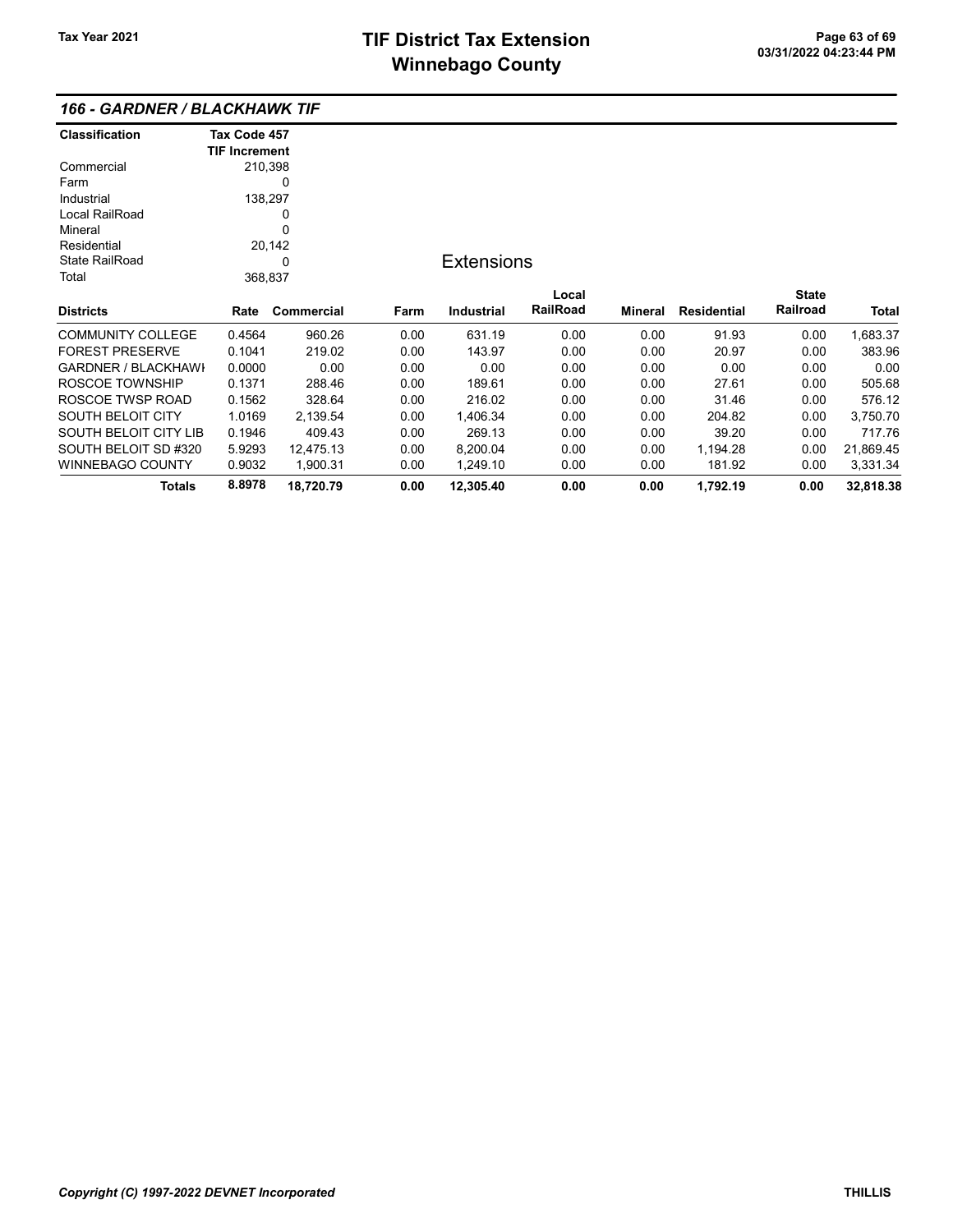### 166 - GARDNER / BLACKHAWK TIF

| <b>Classification</b>      | Tax Code 458         |            |      |                   |                 |         |                    |              |            |
|----------------------------|----------------------|------------|------|-------------------|-----------------|---------|--------------------|--------------|------------|
|                            | <b>TIF Increment</b> |            |      |                   |                 |         |                    |              |            |
| Commercial                 | 623,038              |            |      |                   |                 |         |                    |              |            |
| Farm                       |                      | 0          |      |                   |                 |         |                    |              |            |
| Industrial                 | 643,298              |            |      |                   |                 |         |                    |              |            |
| Local RailRoad             |                      | 0          |      |                   |                 |         |                    |              |            |
| Mineral                    |                      | 0          |      |                   |                 |         |                    |              |            |
| Residential                |                      | 73,805     |      |                   |                 |         |                    |              |            |
| <b>State RailRoad</b><br>0 |                      |            |      | <b>Extensions</b> |                 |         |                    |              |            |
| Total                      | 1,340,141            |            |      |                   |                 |         |                    |              |            |
|                            |                      |            |      |                   | Local           |         |                    | <b>State</b> |            |
| <b>Districts</b>           | Rate                 | Commercial | Farm | <b>Industrial</b> | <b>RailRoad</b> | Mineral | <b>Residential</b> | Railroad     | Total      |
| <b>COMMUNITY COLLEGE</b>   | 0.4564               | 2,843.55   | 0.00 | 2,936.01          | 0.00            | 0.00    | 336.85             | 0.00         | 6,116.40   |
| <b>FOREST PRESERVE</b>     | 0.1041               | 648.58     | 0.00 | 669.67            | 0.00            | 0.00    | 76.83              | 0.00         | 1,395.09   |
| <b>GARDNER / BLACKHAWI</b> | 0.0000               | 0.00       | 0.00 | 0.00              | 0.00            | 0.00    | 0.00               | 0.00         | 0.00       |
| <b>ROCKTON TOWNSHIP</b>    | 0.1850               | 1,152.62   | 0.00 | 1,190.10          | 0.00            | 0.00    | 136.54             | 0.00         | 2,479.26   |
| ROCKTON TWSP ROAD          | 0.1466               | 913.37     | 0.00 | 943.07            | 0.00            | 0.00    | 108.20             | 0.00         | 1,964.65   |
| <b>SOUTH BELOIT CITY</b>   | 1.0169               | 6,335.67   | 0.00 | 6,541.70          | 0.00            | 0.00    | 750.52             | 0.00         | 13,627.89  |
| SOUTH BELOIT CITY LIB      | 0.1946               | 1,212.43   | 0.00 | 1,251.86          | 0.00            | 0.00    | 143.62             | 0.00         | 2,607.91   |
| SOUTH BELOIT SD #320       | 5.9293               | 36,941.79  | 0.00 | 38,143.07         | 0.00            | 0.00    | 4,376.12           | 0.00         | 79,460.98  |
| <b>WINNEBAGO COUNTY</b>    | 0.9032               | 5,627.28   | 0.00 | 5,810.27          | 0.00            | 0.00    | 666.61             | 0.00         | 12,104.15  |
| Totals                     | 8.9361               | 55,675.29  | 0.00 | 57,485.75         | 0.00            | 0.00    | 6,595.29           | 0.00         | 119,756.33 |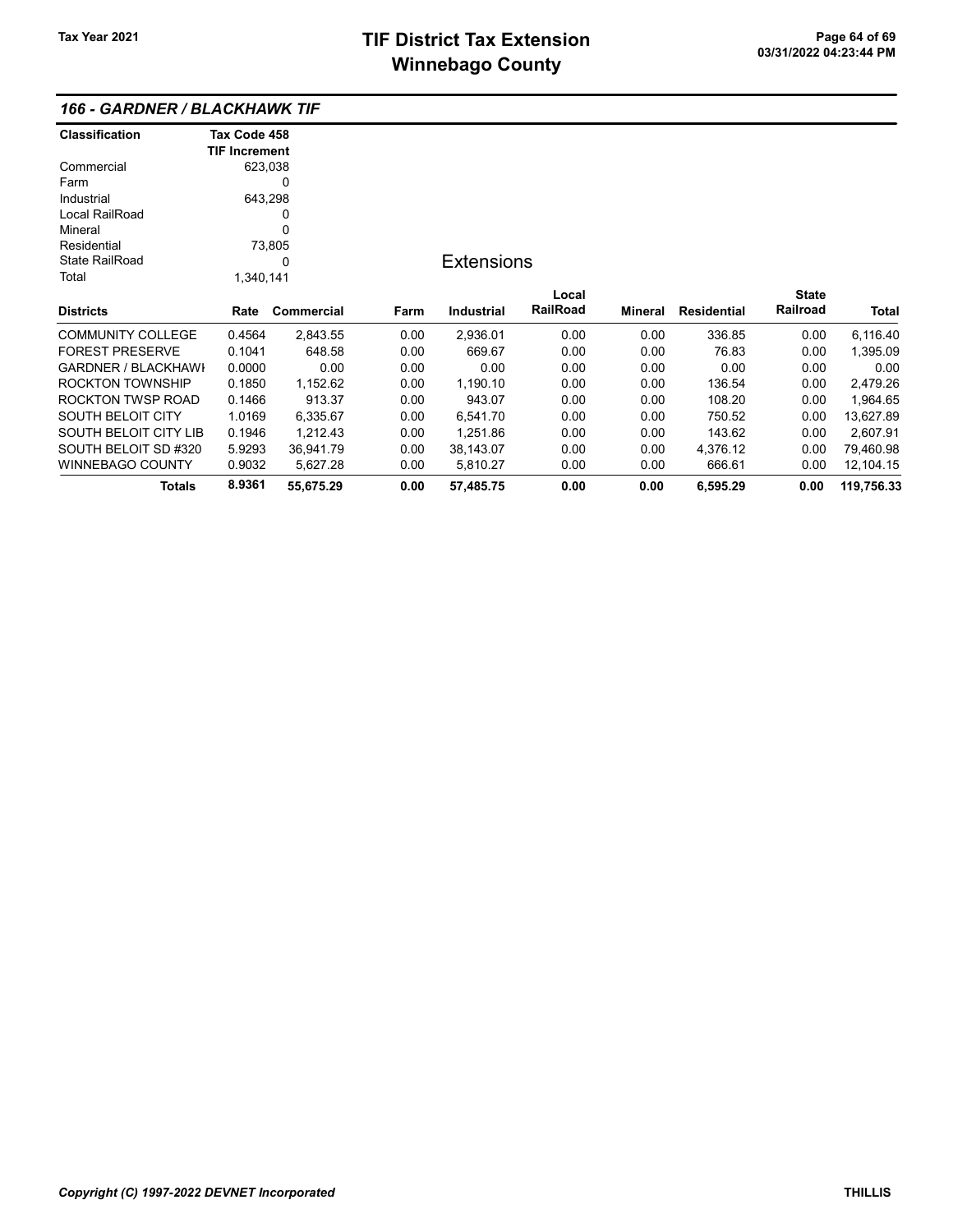| <b>Classification</b> | Tax Code 401         |            |      |                   |          |         |                    |              |           |
|-----------------------|----------------------|------------|------|-------------------|----------|---------|--------------------|--------------|-----------|
|                       | <b>TIF Increment</b> |            |      |                   |          |         |                    |              |           |
| Commercial            | 703,247              |            |      |                   |          |         |                    |              |           |
| Farm                  |                      | 0          |      |                   |          |         |                    |              |           |
| Industrial            |                      | 2,671      |      |                   |          |         |                    |              |           |
| Local RailRoad        |                      | 0          |      |                   |          |         |                    |              |           |
| Mineral               |                      | 0          |      |                   |          |         |                    |              |           |
| Residential           |                      | 139,032    |      |                   |          |         |                    |              |           |
| <b>State RailRoad</b> |                      |            |      | <b>Extensions</b> |          |         |                    |              |           |
| Total                 | 844,950              |            |      |                   |          |         |                    |              |           |
|                       |                      |            |      |                   | Local    |         |                    | <b>State</b> |           |
| <b>Districts</b>      | Rate                 | Commercial | Farm | <b>Industrial</b> | RailRoad | Mineral | <b>Residential</b> | Railroad     | Total     |
| COMMUNITY COLLEGE     | 0.4564               | 3,209.62   | 0.00 | 12.19             | 0.00     | 0.00    | 634.54             | 0.00         | 3,856.35  |
| FOREST PRESERVE       | 0.1041               | 732.08     | 0.00 | 2.78              | 0.00     | 0.00    | 144.73             | 0.00         | 879.59    |
| HONONEGAH HIGH SD #   | 2.5404               | 17,865.29  | 0.00 | 67.85             | 0.00     | 0.00    | 3,531.97           | 0.00         | 21,465.11 |
| ROCKTON FIRE          | 0.6575               | 4,623.85   | 0.00 | 17.56             | 0.00     | 0.00    | 914.14             | 0.00         | 5,555.55  |
| ROCKTON SCHOOL DIS1   | 3.4985               | 24,603.10  | 0.00 | 93.44             | 0.00     | 0.00    | 4,864.03           | 0.00         | 29,560.58 |
| ROCKTON TOWNSHIP      | 0.1850               | 1,301.01   | 0.00 | 4.94              | 0.00     | 0.00    | 257.21             | 0.00         | 1,563.16  |
| ROCKTON TWSP ROAD     | 0.1466               | 1,030.96   | 0.00 | 3.92              | 0.00     | 0.00    | 203.82             | 0.00         | 1,238.70  |
| ROCKTON VILLAGE       | 0.6208               | 4,365.76   | 0.00 | 16.58             | 0.00     | 0.00    | 863.11             | 0.00         | 5,245.45  |
| TALCOTT FREE LIBRARY  | 0.2792               | 1,963.47   | 0.00 | 7.46              | 0.00     | 0.00    | 388.18             | 0.00         | 2,359.10  |
| VILLAGE OF ROCKTON I  | 0.0000               | 0.00       | 0.00 | 0.00              | 0.00     | 0.00    | 0.00               | 0.00         | 0.00      |
| WINNEBAGO COUNTY      | 0.9032               | 6,351.73   | 0.00 | 24.12             | 0.00     | 0.00    | 1,255.74           | 0.00         | 7,631.59  |
| Totals                | 9.3917               | 66,046.87  | 0.00 | 250.84            | 0.00     | 0.00    | 13,057.47          | 0.00         | 79,355.18 |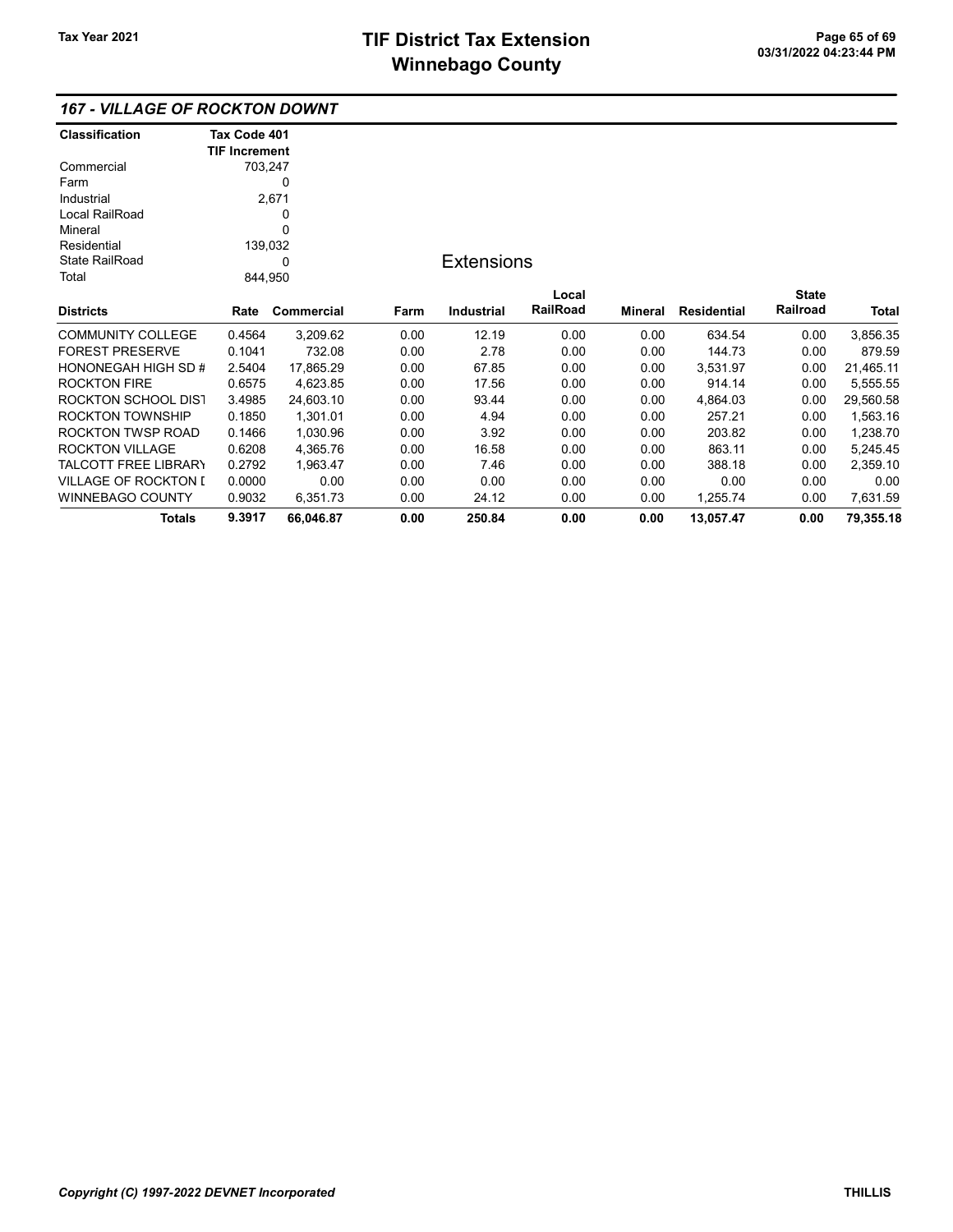# TIF District Tax Extension<br>
M's sales and Canada page 11 and the page of the Page 20 and the Page 20 and the Page 11 and the Page 11 and t **Winnebago County**

### 168 - AMEROCK HOTEL TIF

| <b>Classification</b>         | Tax Code 460         |            |      |                   |          |         |             |              |            |
|-------------------------------|----------------------|------------|------|-------------------|----------|---------|-------------|--------------|------------|
|                               | <b>TIF Increment</b> |            |      |                   |          |         |             |              |            |
| Commercial                    | 3,577,418            |            |      |                   |          |         |             |              |            |
| Farm                          |                      | 0          |      |                   |          |         |             |              |            |
| Industrial                    |                      | 40,370     |      |                   |          |         |             |              |            |
| Local RailRoad                |                      | 0          |      |                   |          |         |             |              |            |
| Mineral                       |                      | 0          |      |                   |          |         |             |              |            |
| Residential                   |                      | 0          |      |                   |          |         |             |              |            |
| <b>State RailRoad</b>         | 0                    |            |      | <b>Extensions</b> |          |         |             |              |            |
| Total                         | 3,617,788            |            |      |                   |          |         |             |              |            |
|                               |                      |            |      |                   | Local    |         |             | <b>State</b> |            |
| <b>Districts</b>              | Rate                 | Commercial | Farm | <b>Industrial</b> | RailRoad | Mineral | Residential | Railroad     | Total      |
| <b>AMEROCK HOTEL TIF</b>      | 0.0000               | 0.00       | 0.00 | 0.00              | 0.00     | 0.00    | 0.00        | 0.00         | 0.00       |
| <b>COMMUNITY COLLEGE</b>      | 0.4564               | 16,327.34  | 0.00 | 184.25            | 0.00     | 0.00    | 0.00        | 0.00         | 16,511.58  |
| <b>FOREST PRESERVE</b>        | 0.1041               | 3,724.09   | 0.00 | 42.03             | 0.00     | 0.00    | 0.00        | 0.00         | 3,766.12   |
| <b>FOUR RIVERS SANITATION</b> | 0.1731               | 6,192.51   | 0.00 | 69.88             | 0.00     | 0.00    | 0.00        | 0.00         | 6,262.39   |
| <b>GREATER RKFD AIRPOR</b>    | 0.0955               | 3,416.43   | 0.00 | 38.55             | 0.00     | 0.00    | 0.00        | 0.00         | 3,454.99   |
| <b>ROCKFORD CITY</b>          | 2.6361               | 94,304.32  | 0.00 | 1,064.19          | 0.00     | 0.00    | 0.00        | 0.00         | 95,368.51  |
| ROCKFORD CITY LIBRAI          | 0.4103               | 14,678.15  | 0.00 | 165.64            | 0.00     | 0.00    | 0.00        | 0.00         | 14,843.78  |
| ROCKFORD PARK DISTF           | 0.9739               | 34,840.47  | 0.00 | 393.16            | 0.00     | 0.00    | 0.00        | 0.00         | 35,233.64  |
| <b>ROCKFORD SCHOOL DIS</b>    | 6.2646               | 224,110.93 | 0.00 | 2,529.02          | 0.00     | 0.00    | 0.00        | 0.00         | 226,639.95 |
| ROCKFORD TOWNSHIP             | 0.1173               | 4,196.31   | 0.00 | 47.35             | 0.00     | 0.00    | 0.00        | 0.00         | 4,243.67   |
| ROCKFORD TWSP ROAI            | 0.1218               | 4,357.30   | 0.00 | 49.17             | 0.00     | 0.00    | 0.00        | 0.00         | 4,406.47   |
| <b>WINNEBAGO COUNTY</b>       | 0.9032               | 32,311.24  | 0.00 | 364.62            | 0.00     | 0.00    | 0.00        | 0.00         | 32,675.86  |
| <b>Totals</b>                 | 12.2563              | 438,459.09 | 0.00 | 4,947.86          | 0.00     | 0.00    | 0.00        | 0.00         | 443,406.96 |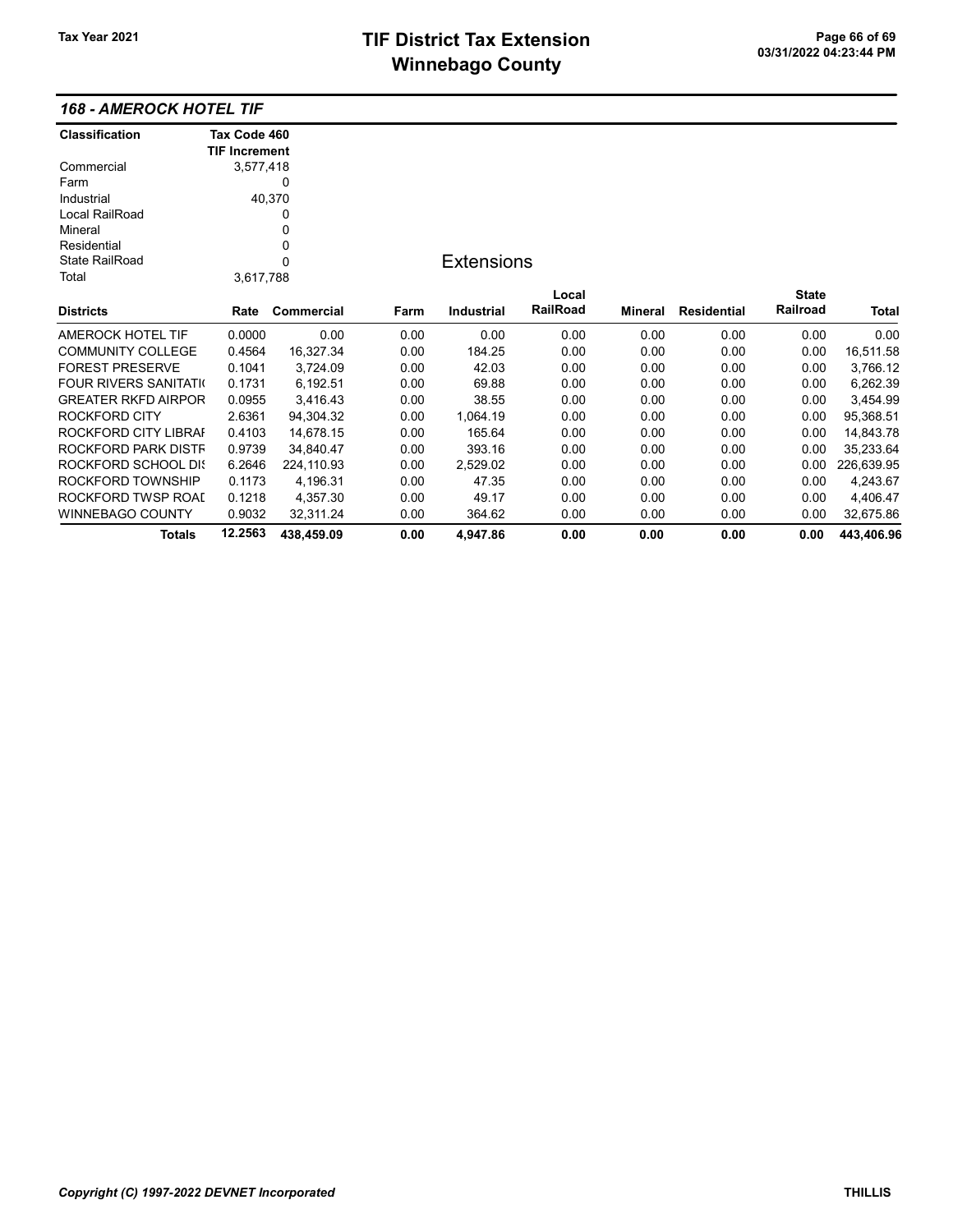| Classification                | Tax Code 408         |            |      |                   |          |         |                    |              |           |
|-------------------------------|----------------------|------------|------|-------------------|----------|---------|--------------------|--------------|-----------|
|                               | <b>TIF Increment</b> |            |      |                   |          |         |                    |              |           |
| Commercial                    |                      | 95,614     |      |                   |          |         |                    |              |           |
| Farm                          |                      | 0          |      |                   |          |         |                    |              |           |
| Industrial                    |                      | 0          |      |                   |          |         |                    |              |           |
| Local RailRoad                |                      | 0          |      |                   |          |         |                    |              |           |
| Mineral                       |                      | 0          |      |                   |          |         |                    |              |           |
| Residential                   |                      | 0          |      |                   |          |         |                    |              |           |
| <b>State RailRoad</b>         | $\mathbf 0$          |            |      | <b>Extensions</b> |          |         |                    |              |           |
| Total                         |                      | 95,614     |      |                   |          |         |                    |              |           |
|                               |                      |            |      |                   | Local    |         |                    | <b>State</b> |           |
| <b>Districts</b>              | Rate                 | Commercial | Farm | <b>Industrial</b> | RailRoad | Mineral | <b>Residential</b> | Railroad     | Total     |
| <b>COMMUNITY COLLEGE</b>      | 0.4564               | 436.38     | 0.00 | 0.00              | 0.00     | 0.00    | 0.00               | 0.00         | 436.38    |
| <b>FOREST PRESERVE</b>        | 0.1041               | 99.53      | 0.00 | 0.00              | 0.00     | 0.00    | 0.00               | 0.00         | 99.53     |
| <b>FOUR RIVERS SANITATION</b> | 0.1731               | 165.51     | 0.00 | 0.00              | 0.00     | 0.00    | 0.00               | 0.00         | 165.51    |
| <b>GREATER RKFD AIRPOR</b>    | 0.0955               | 91.31      | 0.00 | 0.00              | 0.00     | 0.00    | 0.00               | 0.00         | 91.31     |
| ROCKFORD CITY                 | 2.6361               | 2,520.48   | 0.00 | 0.00              | 0.00     | 0.00    | 0.00               | 0.00         | 2,520.48  |
| ROCKFORD CITY LIBRAI          | 0.4103               | 392.30     | 0.00 | 0.00              | 0.00     | 0.00    | 0.00               | 0.00         | 392.30    |
| ROCKFORD PARK DISTF           | 0.9739               | 931.18     | 0.00 | 0.00              | 0.00     | 0.00    | 0.00               | 0.00         | 931.18    |
| ROCKFORD SCHOOL DIS           | 6.2646               | 5,989.83   | 0.00 | 0.00              | 0.00     | 0.00    | 0.00               | 0.00         | 5,989.83  |
| ROCKFORD TOWNSHIP             | 0.1173               | 112.16     | 0.00 | 0.00              | 0.00     | 0.00    | 0.00               | 0.00         | 112.16    |
| ROCKFORD TWSP ROAI            | 0.1218               | 116.46     | 0.00 | 0.00              | 0.00     | 0.00    | 0.00               | 0.00         | 116.46    |
| SOUTH MAIN-ROCK ST T          | 0.0000               | 0.00       | 0.00 | 0.00              | 0.00     | 0.00    | 0.00               | 0.00         | 0.00      |
| WINNEBAGO COUNTY              | 0.9032               | 863.59     | 0.00 | 0.00              | 0.00     | 0.00    | 0.00               | 0.00         | 863.59    |
| Totals                        | 12.2563              | 11,718.73  | 0.00 | 0.00              | 0.00     | 0.00    | 0.00               | 0.00         | 11,718.73 |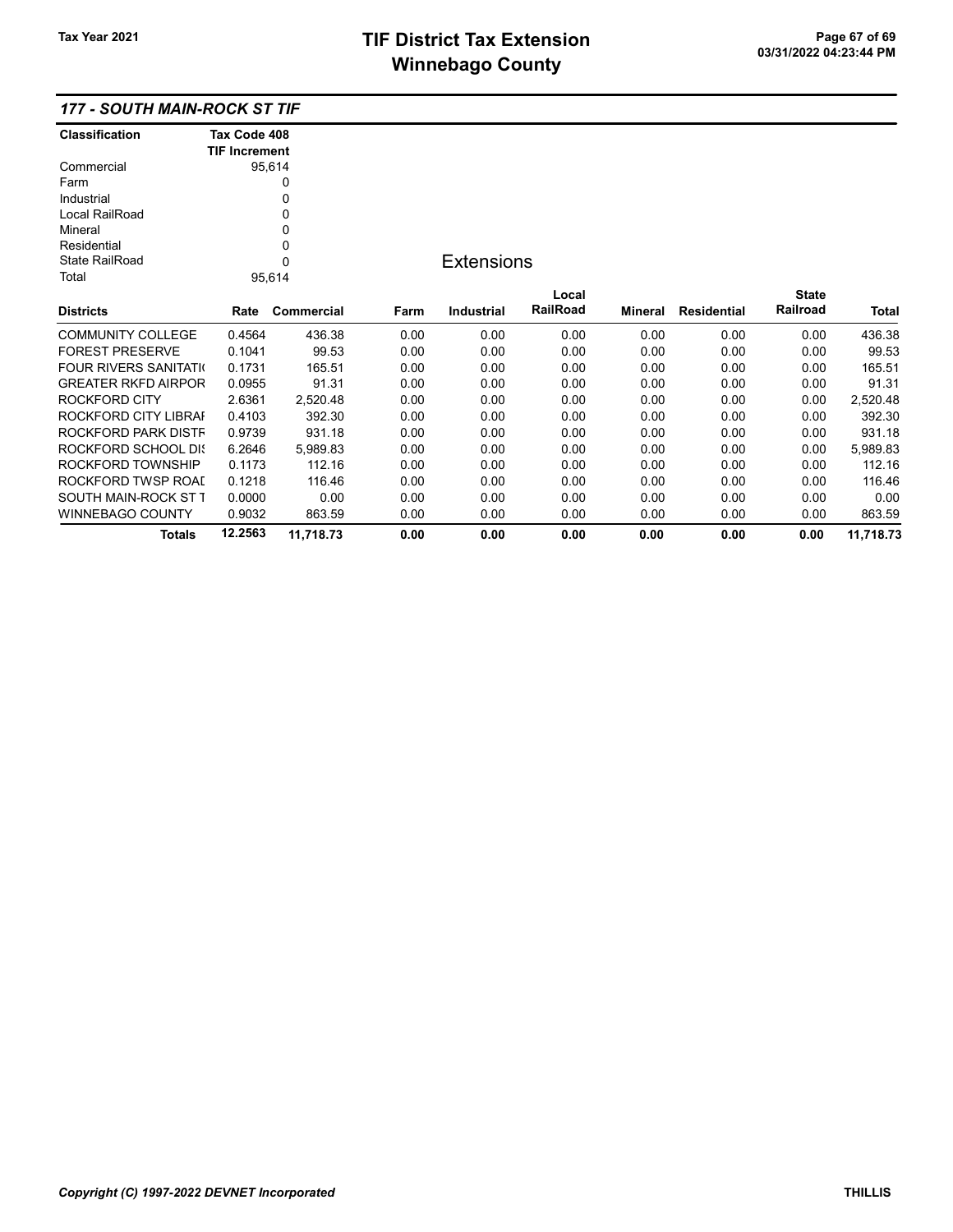### 178 - KISHWAUKEE HARRISON TIF

| <b>Classification</b> | Tax Code 436<br><b>TIF Increment</b> |
|-----------------------|--------------------------------------|
| Commercial            | 0                                    |
| Farm                  |                                      |
| Industrial            | 13,791                               |
| Local RailRoad        |                                      |
| Mineral               | 0                                    |
| Residential           | ŋ                                    |
| State RailRoad        | U                                    |
| Total                 | 13.791                               |

### **Extensions**

| <b>Districts</b>              | Rate    | Commercial | Farm | Industrial | Local<br><b>RailRoad</b> | Mineral | Residential | <b>State</b><br>Railroad | <b>Total</b> |
|-------------------------------|---------|------------|------|------------|--------------------------|---------|-------------|--------------------------|--------------|
| <b>COMMUNITY COLLEGE</b>      | 0.4564  | 0.00       | 0.00 | 62.94      | 0.00                     | 0.00    | 0.00        | 0.00                     | 62.94        |
| <b>FOREST PRESERVE</b>        | 0.1041  | 0.00       | 0.00 | 14.36      | 0.00                     | 0.00    | 0.00        | 0.00                     | 14.36        |
| <b>FOUR RIVERS SANITATION</b> | 0.1731  | 0.00       | 0.00 | 23.87      | 0.00                     | 0.00    | 0.00        | 0.00                     | 23.87        |
| <b>GREATER RKFD AIRPOR</b>    | 0.0955  | 0.00       | 0.00 | 13.17      | 0.00                     | 0.00    | 0.00        | 0.00                     | 13.17        |
| KISHWAUKEE HARRISOL           | 0.0000  | 0.00       | 0.00 | 0.00       | 0.00                     | 0.00    | 0.00        | 0.00                     | 0.00         |
| ROCKFORD CITY                 | 2.6361  | 0.00       | 0.00 | 363.54     | 0.00                     | 0.00    | 0.00        | 0.00                     | 363.54       |
| ROCKFORD CITY LIBRAL          | 0.4103  | 0.00       | 0.00 | 56.58      | 0.00                     | 0.00    | 0.00        | 0.00                     | 56.58        |
| ROCKFORD PARK DISTF           | 0.9739  | 0.00       | 0.00 | 134.31     | 0.00                     | 0.00    | 0.00        | 0.00                     | 134.31       |
| ROCKFORD SCHOOL DIS           | 6.2646  | 0.00       | 0.00 | 863.95     | 0.00                     | 0.00    | 0.00        | 0.00                     | 863.95       |
| ROCKFORD TOWNSHIP             | 0.1173  | 0.00       | 0.00 | 16.18      | 0.00                     | 0.00    | 0.00        | 0.00                     | 16.18        |
| ROCKFORD TWSP ROAL            | 0.1218  | 0.00       | 0.00 | 16.80      | 0.00                     | 0.00    | 0.00        | 0.00                     | 16.80        |
| WINNEBAGO COUNTY              | 0.9032  | 0.00       | 0.00 | 124.56     | 0.00                     | 0.00    | 0.00        | 0.00                     | 124.56       |
| Totals                        | 12.2563 | 0.00       | 0.00 | 1.690.26   | 0.00                     | 0.00    | 0.00        | 0.00                     | 1.690.26     |